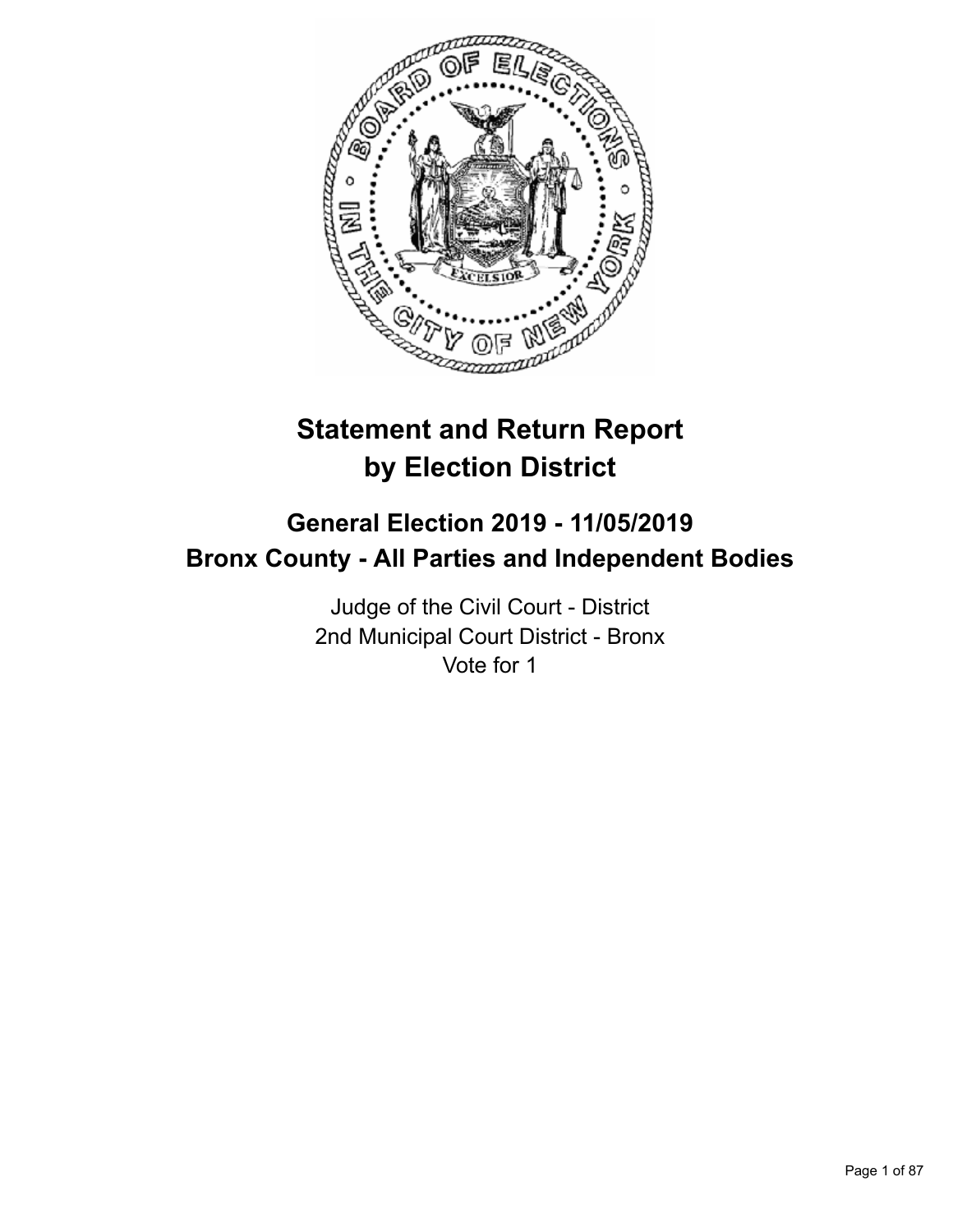

#### **001/77 COMBINED into: 011/84**

## **002/77**

| PUBLIC COUNTER                                           | 132      |
|----------------------------------------------------------|----------|
| MANUALLY COUNTED EMERGENCY                               | $\Omega$ |
| ABSENTEE / MILITARY                                      | 2        |
| AFFIDAVIT                                                |          |
| Total Ballots                                            | 135      |
| Less - Inapplicable Federal/Special Presidential Ballots | $\Omega$ |
| <b>Total Applicable Ballots</b>                          | 135      |
| JOHN A. HOWARD-ALGARIN (DEMOCRATIC)                      | 104      |
| <b>Total Votes</b>                                       | 104      |
| Unrecorded                                               | 31       |

#### **003/77**

| <b>PUBLIC COUNTER</b>                                    | 189            |
|----------------------------------------------------------|----------------|
| <b>MANUALLY COUNTED EMERGENCY</b>                        | $\Omega$       |
| ABSENTEE / MILITARY                                      | $\overline{2}$ |
| AFFIDAVIT                                                | $\Omega$       |
| <b>Total Ballots</b>                                     | 191            |
| Less - Inapplicable Federal/Special Presidential Ballots | $\Omega$       |
| <b>Total Applicable Ballots</b>                          | 191            |
| JOHN A. HOWARD-ALGARIN (DEMOCRATIC)                      | 139            |
| <b>Total Votes</b>                                       | 139            |
| Unrecorded                                               | 52             |
| 004/77 COMBINED into: 002/77                             |                |

| PUBLIC COUNTER                                           | 202 |
|----------------------------------------------------------|-----|
| <b>MANUALLY COUNTED EMERGENCY</b>                        | 0   |
| ABSENTEE / MILITARY                                      | 2   |
| AFFIDAVIT                                                |     |
| <b>Total Ballots</b>                                     | 205 |
| Less - Inapplicable Federal/Special Presidential Ballots | 0   |
| <b>Total Applicable Ballots</b>                          | 205 |
| JOHN A. HOWARD-ALGARIN (DEMOCRATIC)                      | 159 |
| <b>Total Votes</b>                                       | 159 |
| Unrecorded                                               | 46  |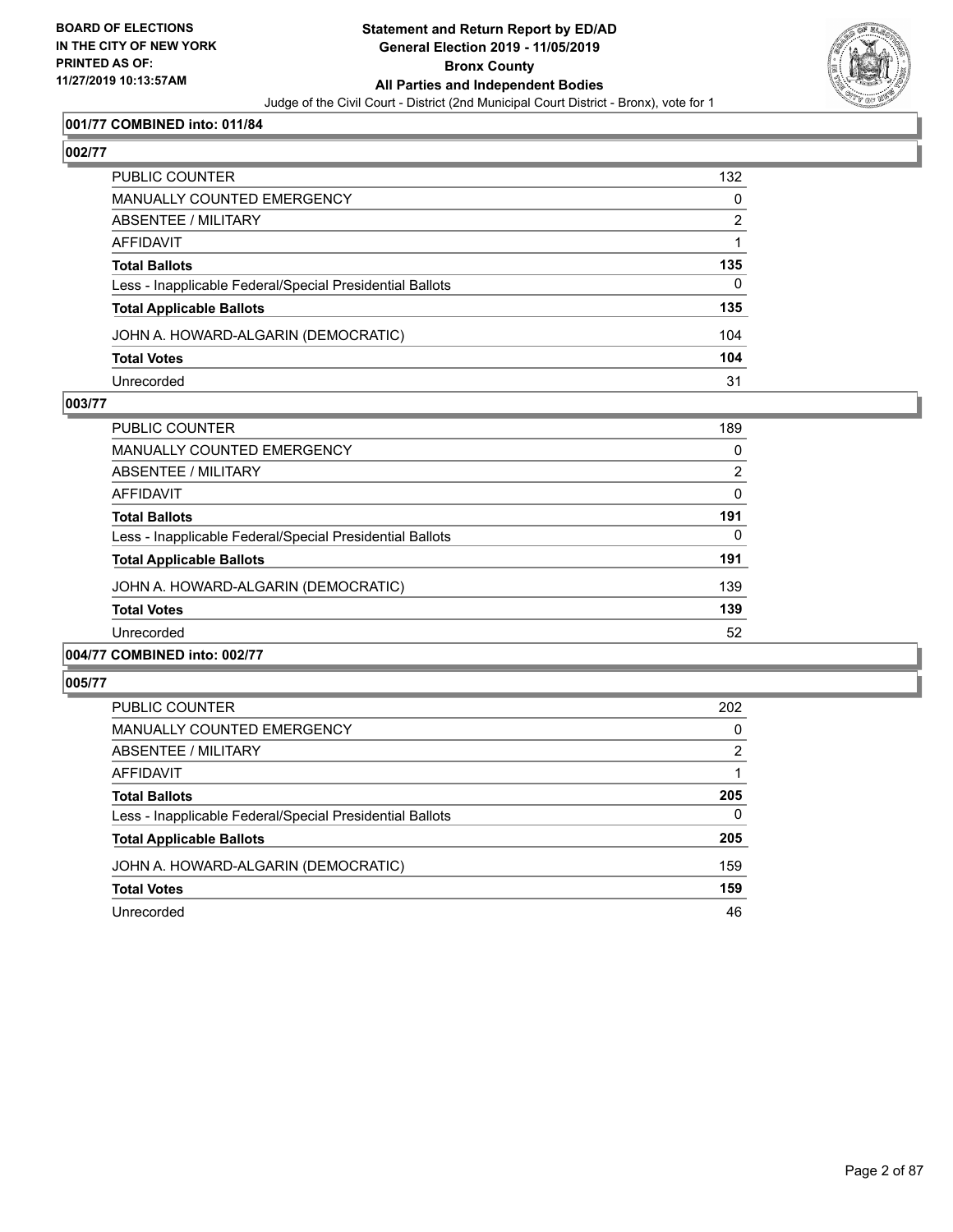

| <b>PUBLIC COUNTER</b>                                    | 139 |
|----------------------------------------------------------|-----|
| <b>MANUALLY COUNTED EMERGENCY</b>                        | 0   |
| ABSENTEE / MILITARY                                      |     |
| AFFIDAVIT                                                | 0   |
| <b>Total Ballots</b>                                     | 140 |
| Less - Inapplicable Federal/Special Presidential Ballots | 0   |
| <b>Total Applicable Ballots</b>                          | 140 |
| JOHN A. HOWARD-ALGARIN (DEMOCRATIC)                      | 108 |
| MANUEL MARTINEZ (WRITE-IN)                               |     |
| RUBEN DIAZ SR (WRITE-IN)                                 |     |
| <b>Total Votes</b>                                       | 110 |
| Unrecorded                                               | 30  |

#### **007/77**

| <b>PUBLIC COUNTER</b>                                    | 170 |
|----------------------------------------------------------|-----|
| <b>MANUALLY COUNTED EMERGENCY</b>                        | 0   |
| ABSENTEE / MILITARY                                      | 5   |
| AFFIDAVIT                                                |     |
| <b>Total Ballots</b>                                     | 176 |
| Less - Inapplicable Federal/Special Presidential Ballots | 0   |
| <b>Total Applicable Ballots</b>                          | 176 |
| JOHN A. HOWARD-ALGARIN (DEMOCRATIC)                      | 115 |
| DONALD J TRUMP (WRITE-IN)                                |     |
| <b>Total Votes</b>                                       | 116 |
| Unrecorded                                               | 60  |

| PUBLIC COUNTER                                           | 133      |
|----------------------------------------------------------|----------|
| MANUALLY COUNTED EMERGENCY                               | $\Omega$ |
| ABSENTEE / MILITARY                                      | 3        |
| AFFIDAVIT                                                | $\Omega$ |
| <b>Total Ballots</b>                                     | 136      |
| Less - Inapplicable Federal/Special Presidential Ballots | $\Omega$ |
| <b>Total Applicable Ballots</b>                          | 136      |
| JOHN A. HOWARD-ALGARIN (DEMOCRATIC)                      | 106      |
| <b>Total Votes</b>                                       | 106      |
| Unrecorded                                               | 30       |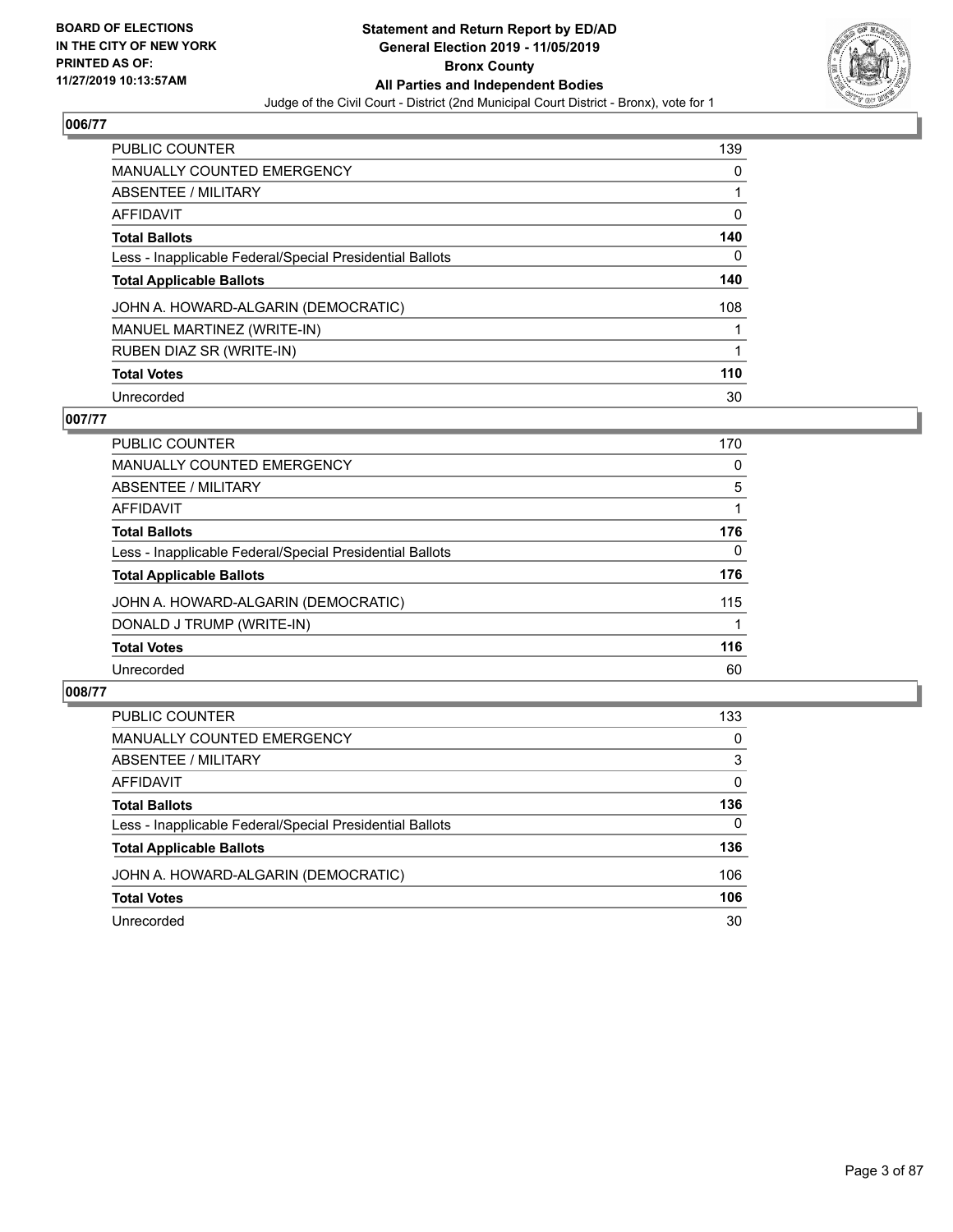

| PUBLIC COUNTER                                           | 111 |
|----------------------------------------------------------|-----|
| <b>MANUALLY COUNTED EMERGENCY</b>                        | 0   |
| ABSENTEE / MILITARY                                      | 3   |
| AFFIDAVIT                                                | 0   |
| <b>Total Ballots</b>                                     | 114 |
| Less - Inapplicable Federal/Special Presidential Ballots | 0   |
| <b>Total Applicable Ballots</b>                          | 114 |
| JOHN A. HOWARD-ALGARIN (DEMOCRATIC)                      | 88  |
| UNATTRIBUTABLE WRITE-IN (WRITE-IN)                       |     |
| <b>Total Votes</b>                                       | 89  |
| Unrecorded                                               | 25  |

#### **010/77**

| <b>PUBLIC COUNTER</b>                                    | 328      |
|----------------------------------------------------------|----------|
| <b>MANUALLY COUNTED EMERGENCY</b>                        | $\Omega$ |
| ABSENTEE / MILITARY                                      | 5        |
| AFFIDAVIT                                                | 6        |
| <b>Total Ballots</b>                                     | 339      |
| Less - Inapplicable Federal/Special Presidential Ballots | $\Omega$ |
| <b>Total Applicable Ballots</b>                          | 339      |
| JOHN A. HOWARD-ALGARIN (DEMOCRATIC)                      | 265      |
| <b>Total Votes</b>                                       | 265      |
| Unrecorded                                               | 74       |

#### **011/77**

| <b>PUBLIC COUNTER</b>                                    | 109           |
|----------------------------------------------------------|---------------|
| <b>MANUALLY COUNTED EMERGENCY</b>                        | $\Omega$      |
| ABSENTEE / MILITARY                                      | $\mathcal{P}$ |
| AFFIDAVIT                                                | 3             |
| <b>Total Ballots</b>                                     | 114           |
| Less - Inapplicable Federal/Special Presidential Ballots | $\Omega$      |
| <b>Total Applicable Ballots</b>                          | 114           |
| JOHN A. HOWARD-ALGARIN (DEMOCRATIC)                      | 85            |
| <b>Total Votes</b>                                       | 85            |
| Unrecorded                                               | 29            |

| PUBLIC COUNTER                                           | 176      |
|----------------------------------------------------------|----------|
| <b>MANUALLY COUNTED EMERGENCY</b>                        | 0        |
| ABSENTEE / MILITARY                                      | 3        |
| AFFIDAVIT                                                | $\Omega$ |
| <b>Total Ballots</b>                                     | 179      |
| Less - Inapplicable Federal/Special Presidential Ballots | 0        |
| <b>Total Applicable Ballots</b>                          | 179      |
| JOHN A. HOWARD-ALGARIN (DEMOCRATIC)                      | 145      |
| <b>Total Votes</b>                                       | 145      |
| Unrecorded                                               | 34       |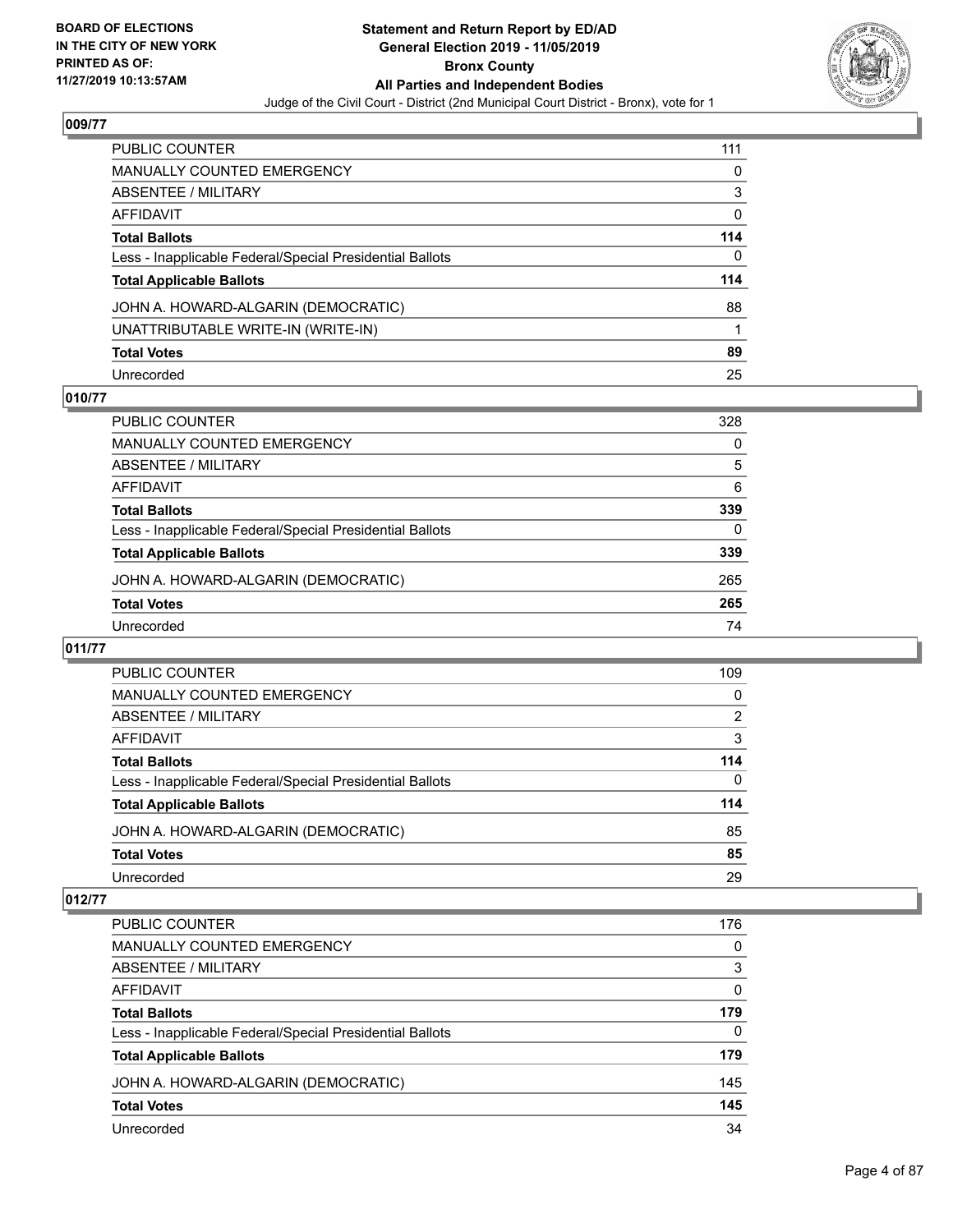

#### **013/77 COMBINED into: 012/77**

#### **014/77**

| PUBLIC COUNTER                                           | 208      |
|----------------------------------------------------------|----------|
| <b>MANUALLY COUNTED EMERGENCY</b>                        | 0        |
| ABSENTEE / MILITARY                                      | 0        |
| AFFIDAVIT                                                | 2        |
| <b>Total Ballots</b>                                     | 210      |
| Less - Inapplicable Federal/Special Presidential Ballots | $\Omega$ |
| <b>Total Applicable Ballots</b>                          | 210      |
| JOHN A. HOWARD-ALGARIN (DEMOCRATIC)                      | 174      |
| <b>Total Votes</b>                                       | 174      |
| Unrecorded                                               | 36       |

#### **015/77 COMBINED into: 014/77**

#### **016/77**

| PUBLIC COUNTER                                           | 185 |
|----------------------------------------------------------|-----|
| MANUALLY COUNTED EMERGENCY                               | 0   |
| ABSENTEE / MILITARY                                      | 4   |
| AFFIDAVIT                                                | 0   |
| <b>Total Ballots</b>                                     | 189 |
| Less - Inapplicable Federal/Special Presidential Ballots | 0   |
| <b>Total Applicable Ballots</b>                          | 189 |
| JOHN A. HOWARD-ALGARIN (DEMOCRATIC)                      | 147 |
| LISA MICHAEL (WRITE-IN)                                  |     |
| <b>Total Votes</b>                                       | 148 |
| Unrecorded                                               | 41  |

| PUBLIC COUNTER                                           | 170 |
|----------------------------------------------------------|-----|
| MANUALLY COUNTED EMERGENCY                               | 0   |
| <b>ABSENTEE / MILITARY</b>                               | 3   |
| AFFIDAVIT                                                | 2   |
| <b>Total Ballots</b>                                     | 175 |
| Less - Inapplicable Federal/Special Presidential Ballots | 0   |
| <b>Total Applicable Ballots</b>                          | 175 |
| JOHN A. HOWARD-ALGARIN (DEMOCRATIC)                      | 131 |
| <b>Total Votes</b>                                       | 131 |
| Unrecorded                                               | 44  |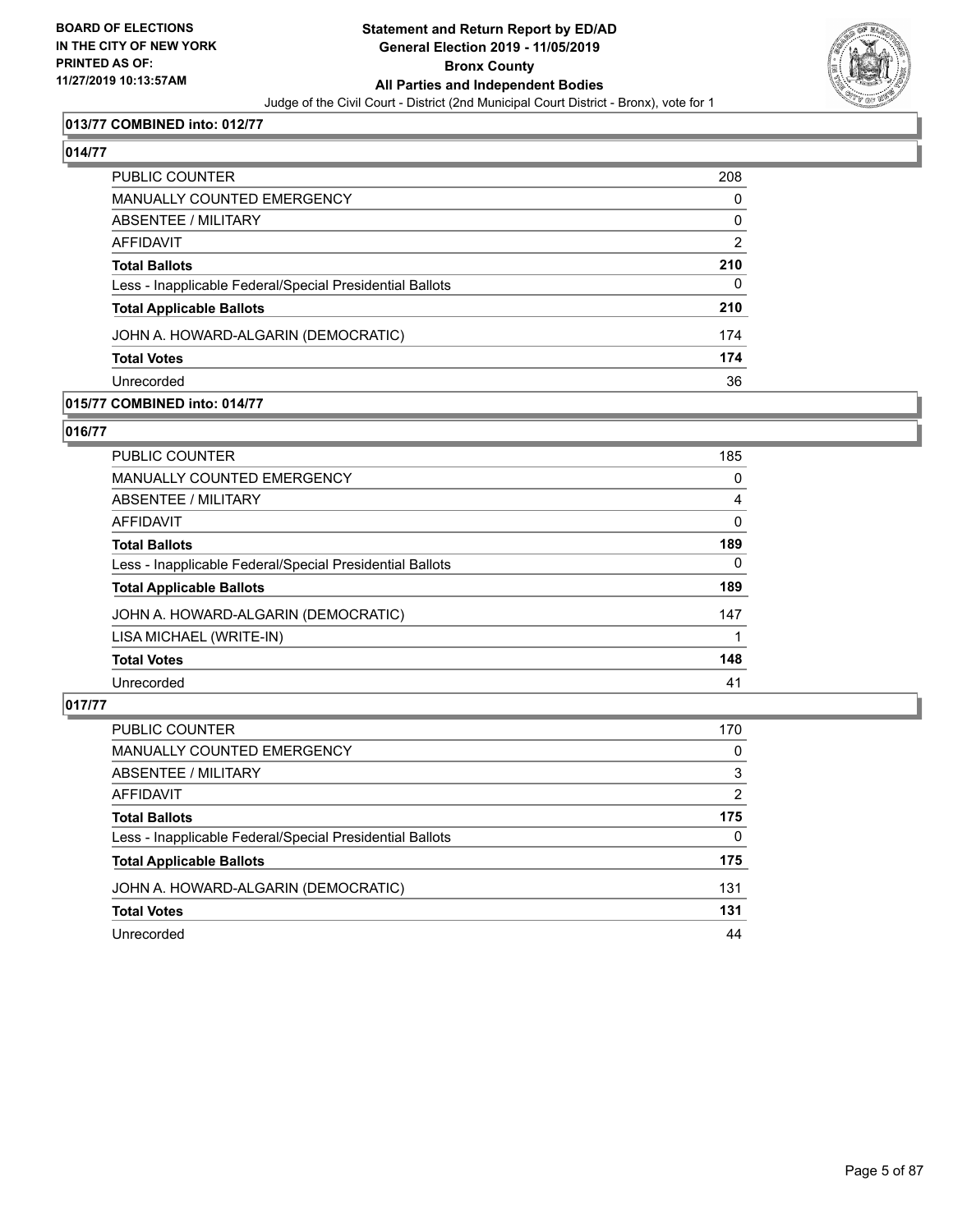

| PUBLIC COUNTER                                           | 66 |
|----------------------------------------------------------|----|
| MANUALLY COUNTED EMERGENCY                               | 0  |
| ABSENTEE / MILITARY                                      | 4  |
| AFFIDAVIT                                                |    |
| <b>Total Ballots</b>                                     | 71 |
| Less - Inapplicable Federal/Special Presidential Ballots | 0  |
| <b>Total Applicable Ballots</b>                          | 71 |
| JOHN A. HOWARD-ALGARIN (DEMOCRATIC)                      | 46 |
| <b>Total Votes</b>                                       | 46 |
| Unrecorded                                               | 25 |

#### **019/77**

| <b>Total Ballots</b>                                     | 214 |
|----------------------------------------------------------|-----|
| Less - Inapplicable Federal/Special Presidential Ballots | 0   |
| <b>Total Applicable Ballots</b>                          | 214 |
| JOHN A. HOWARD-ALGARIN (DEMOCRATIC)                      | 160 |
| <b>Total Votes</b>                                       | 160 |
| Unrecorded                                               | 54  |

## **021/77**

| PUBLIC COUNTER                                           | 175      |
|----------------------------------------------------------|----------|
| <b>MANUALLY COUNTED EMERGENCY</b>                        | $\Omega$ |
| ABSENTEE / MILITARY                                      | 4        |
| AFFIDAVIT                                                | $\Omega$ |
| <b>Total Ballots</b>                                     | 179      |
| Less - Inapplicable Federal/Special Presidential Ballots | 0        |
| <b>Total Applicable Ballots</b>                          | 179      |
| JOHN A. HOWARD-ALGARIN (DEMOCRATIC)                      | 145      |
| <b>Total Votes</b>                                       | 145      |
| Unrecorded                                               | 34       |

| PUBLIC COUNTER                                           | 186      |
|----------------------------------------------------------|----------|
| <b>MANUALLY COUNTED EMERGENCY</b>                        | 0        |
| ABSENTEE / MILITARY                                      | 8        |
| AFFIDAVIT                                                | 2        |
| <b>Total Ballots</b>                                     | 196      |
| Less - Inapplicable Federal/Special Presidential Ballots | $\Omega$ |
| <b>Total Applicable Ballots</b>                          | 196      |
| JOHN A. HOWARD-ALGARIN (DEMOCRATIC)                      | 161      |
| <b>Total Votes</b>                                       | 161      |
| Unrecorded                                               | 35       |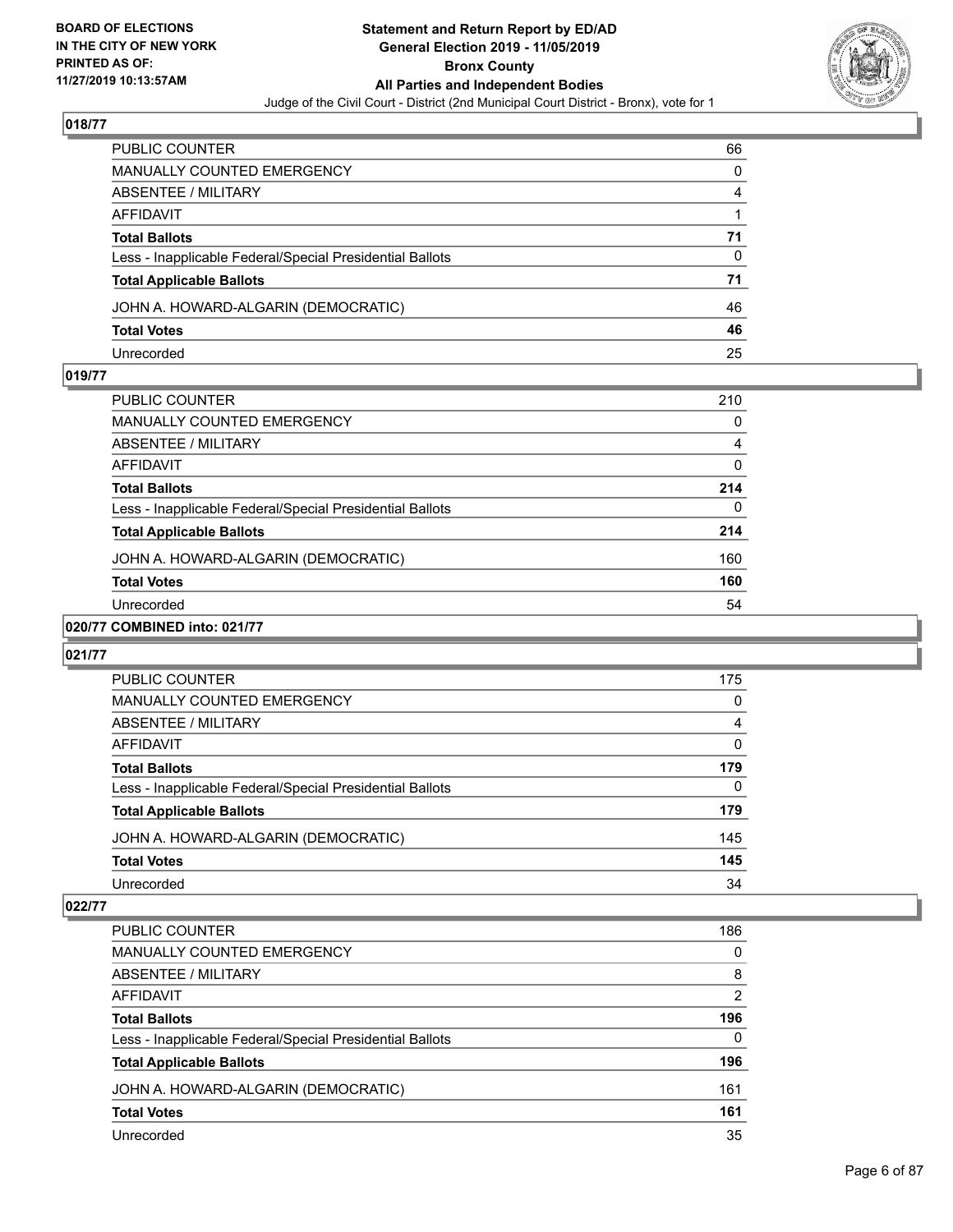

| <b>PUBLIC COUNTER</b>                                    | 224 |
|----------------------------------------------------------|-----|
| <b>MANUALLY COUNTED EMERGENCY</b>                        | 0   |
| ABSENTEE / MILITARY                                      | 3   |
| AFFIDAVIT                                                |     |
| <b>Total Ballots</b>                                     | 228 |
| Less - Inapplicable Federal/Special Presidential Ballots | 0   |
| <b>Total Applicable Ballots</b>                          | 228 |
| JOHN A. HOWARD-ALGARIN (DEMOCRATIC)                      | 166 |
| <b>Total Votes</b>                                       | 166 |
| Unrecorded                                               | 62  |

#### **024/77 COMBINED into: 023/77**

#### **025/77**

| PUBLIC COUNTER                                           | 194 |
|----------------------------------------------------------|-----|
| <b>MANUALLY COUNTED EMERGENCY</b>                        | 0   |
| ABSENTEE / MILITARY                                      | 3   |
| AFFIDAVIT                                                | 0   |
| <b>Total Ballots</b>                                     | 197 |
| Less - Inapplicable Federal/Special Presidential Ballots | 0   |
| <b>Total Applicable Ballots</b>                          | 197 |
| JOHN A. HOWARD-ALGARIN (DEMOCRATIC)                      | 148 |
| UNATTRIBUTABLE WRITE-IN (WRITE-IN)                       | 2   |
| <b>Total Votes</b>                                       | 150 |
| Unrecorded                                               | 47  |
|                                                          |     |

## **026/77 COMBINED into: 022/77**

| <b>PUBLIC COUNTER</b>                                    | 134      |
|----------------------------------------------------------|----------|
| MANUALLY COUNTED EMERGENCY                               | $\Omega$ |
| ABSENTEE / MILITARY                                      | 4        |
| AFFIDAVIT                                                | 2        |
| <b>Total Ballots</b>                                     | 140      |
| Less - Inapplicable Federal/Special Presidential Ballots | 0        |
| <b>Total Applicable Ballots</b>                          | 140      |
| JOHN A. HOWARD-ALGARIN (DEMOCRATIC)                      | 101      |
| <b>Total Votes</b>                                       | 101      |
| Unrecorded                                               | 39       |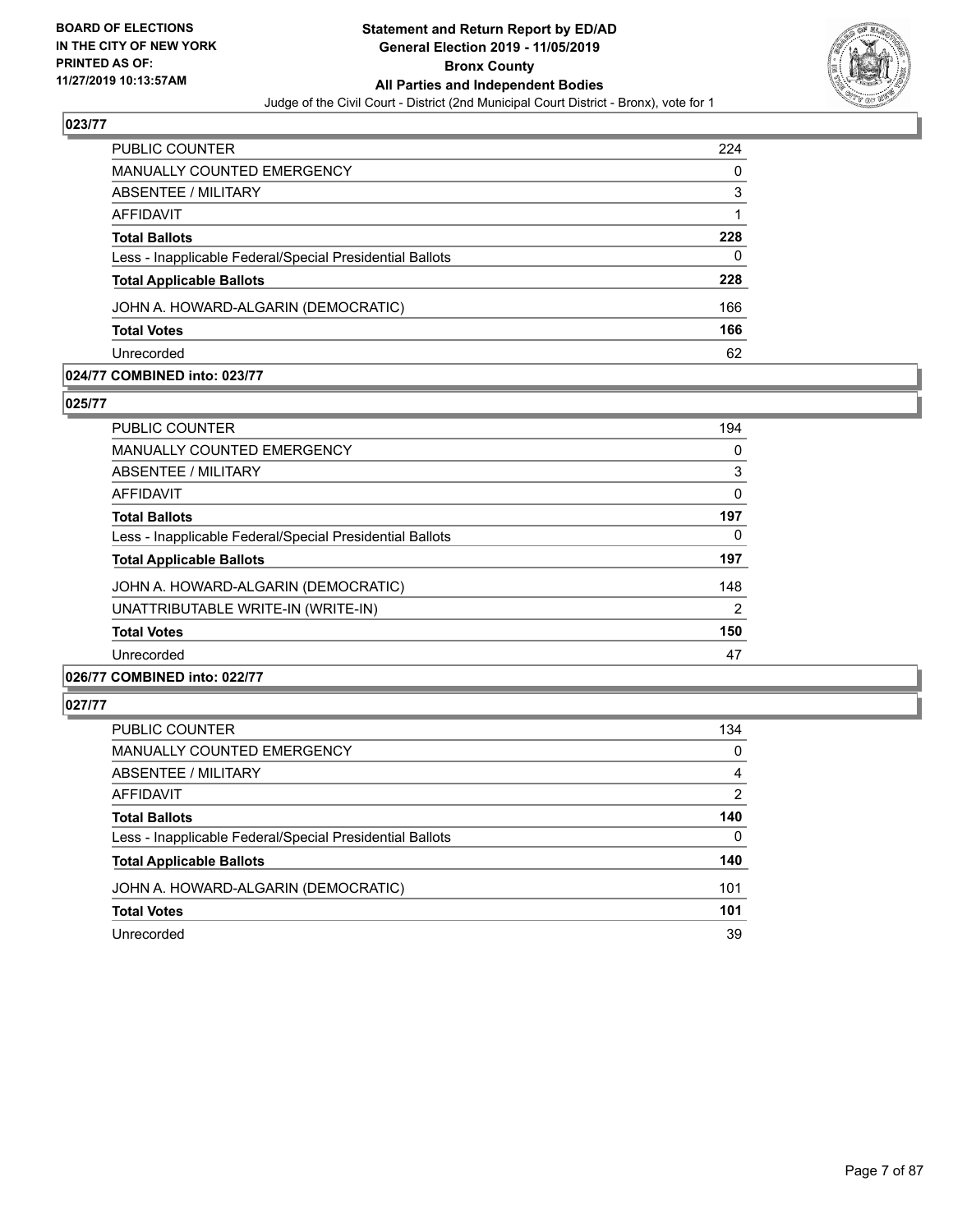

| PUBLIC COUNTER                                           | 188 |
|----------------------------------------------------------|-----|
| <b>MANUALLY COUNTED EMERGENCY</b>                        | 0   |
| ABSENTEE / MILITARY                                      | 5   |
| AFFIDAVIT                                                | 2   |
| <b>Total Ballots</b>                                     | 195 |
| Less - Inapplicable Federal/Special Presidential Ballots | 0   |
| <b>Total Applicable Ballots</b>                          | 195 |
| JOHN A. HOWARD-ALGARIN (DEMOCRATIC)                      | 141 |
| <b>Total Votes</b>                                       | 141 |
| Unrecorded                                               | 54  |

## **029/77 COMBINED into: 028/77**

#### **030/77 COMBINED into: 025/77**

#### **031/77**

| PUBLIC COUNTER                                           | 127 |
|----------------------------------------------------------|-----|
| <b>MANUALLY COUNTED EMERGENCY</b>                        | 0   |
| <b>ABSENTEE / MILITARY</b>                               | 0   |
| AFFIDAVIT                                                |     |
| <b>Total Ballots</b>                                     | 128 |
| Less - Inapplicable Federal/Special Presidential Ballots | 0   |
| <b>Total Applicable Ballots</b>                          | 128 |
| JOHN A. HOWARD-ALGARIN (DEMOCRATIC)                      | 99  |
| <b>Total Votes</b>                                       | 99  |
| Unrecorded                                               | 29  |
|                                                          |     |

| PUBLIC COUNTER                                           | 128      |
|----------------------------------------------------------|----------|
| <b>MANUALLY COUNTED EMERGENCY</b>                        | 0        |
| ABSENTEE / MILITARY                                      | 4        |
| <b>AFFIDAVIT</b>                                         | $\Omega$ |
| <b>Total Ballots</b>                                     | 132      |
| Less - Inapplicable Federal/Special Presidential Ballots | $\Omega$ |
| <b>Total Applicable Ballots</b>                          | 132      |
| JOHN A. HOWARD-ALGARIN (DEMOCRATIC)                      | 101      |
| <b>Total Votes</b>                                       | 101      |
| Unrecorded                                               | 31       |
| 033/77 COMBINED into: 032/77                             |          |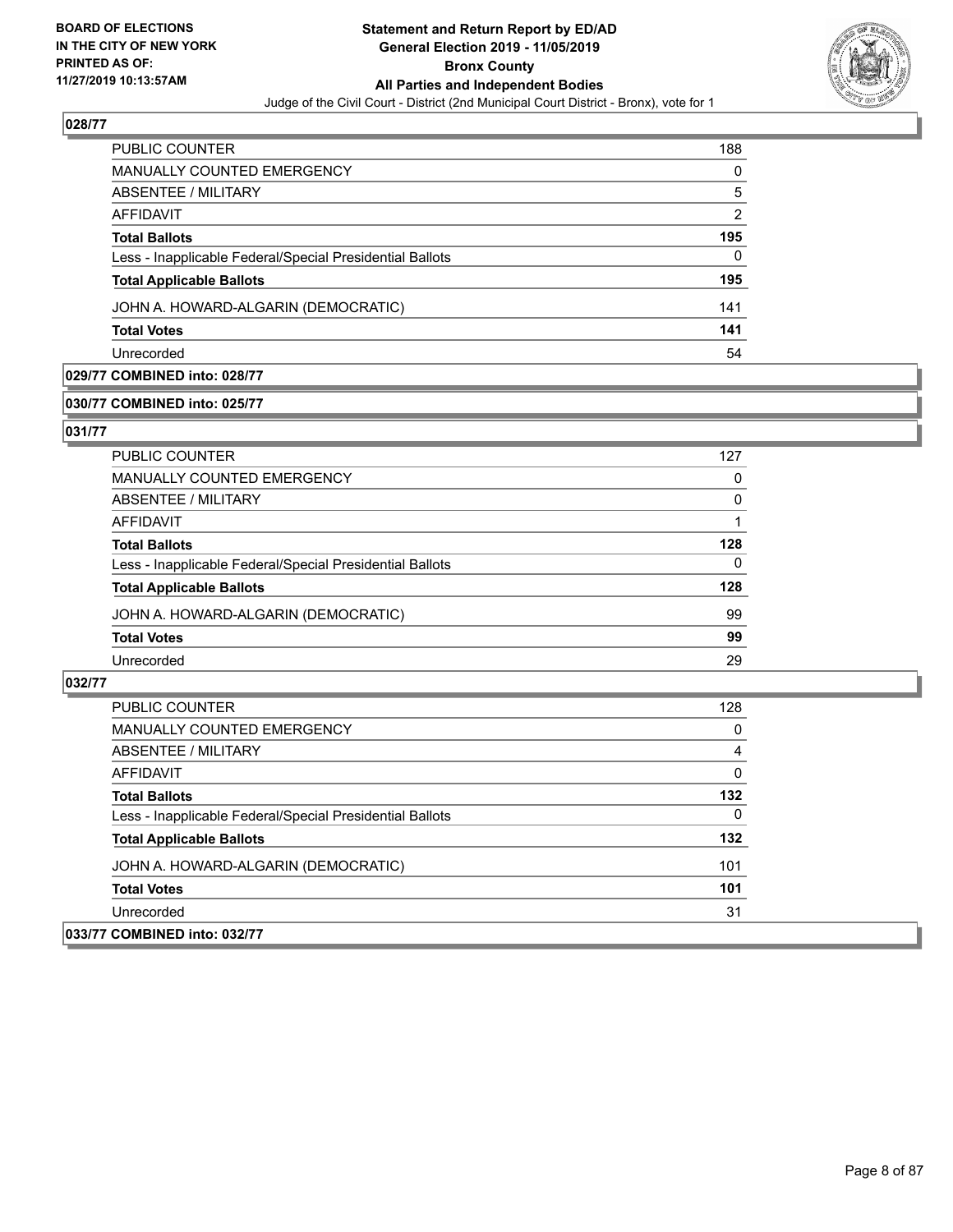

| <b>PUBLIC COUNTER</b>                                    | 112 |
|----------------------------------------------------------|-----|
| MANUALLY COUNTED EMERGENCY                               | 0   |
| ABSENTEE / MILITARY                                      |     |
| AFFIDAVIT                                                | 2   |
| <b>Total Ballots</b>                                     | 121 |
| Less - Inapplicable Federal/Special Presidential Ballots | 0   |
| <b>Total Applicable Ballots</b>                          | 121 |
| JOHN A. HOWARD-ALGARIN (DEMOCRATIC)                      | 86  |
| <b>Total Votes</b>                                       | 86  |
| Unrecorded                                               | 35  |

#### **035/77 COMBINED into: 034/77**

#### **036/77**

| PUBLIC COUNTER                                           | 129 |
|----------------------------------------------------------|-----|
| MANUALLY COUNTED EMERGENCY                               | 0   |
| ABSENTEE / MILITARY                                      | 4   |
| AFFIDAVIT                                                | 2   |
| <b>Total Ballots</b>                                     | 135 |
| Less - Inapplicable Federal/Special Presidential Ballots | 0   |
| <b>Total Applicable Ballots</b>                          | 135 |
| JOHN A. HOWARD-ALGARIN (DEMOCRATIC)                      | 97  |
| <b>Total Votes</b>                                       | 97  |
| Unrecorded                                               | 38  |
|                                                          |     |

| <b>PUBLIC COUNTER</b>                                    | 157          |
|----------------------------------------------------------|--------------|
| <b>MANUALLY COUNTED EMERGENCY</b>                        | $\Omega$     |
| ABSENTEE / MILITARY                                      | 3            |
| AFFIDAVIT                                                | 5            |
| <b>Total Ballots</b>                                     | 165          |
| Less - Inapplicable Federal/Special Presidential Ballots | $\mathbf{0}$ |
| <b>Total Applicable Ballots</b>                          | 165          |
| JOHN A. HOWARD-ALGARIN (DEMOCRATIC)                      | 136          |
| <b>Total Votes</b>                                       | 136          |
| Unrecorded                                               | 29           |
| 038/77 COMBINED into: 017/77                             |              |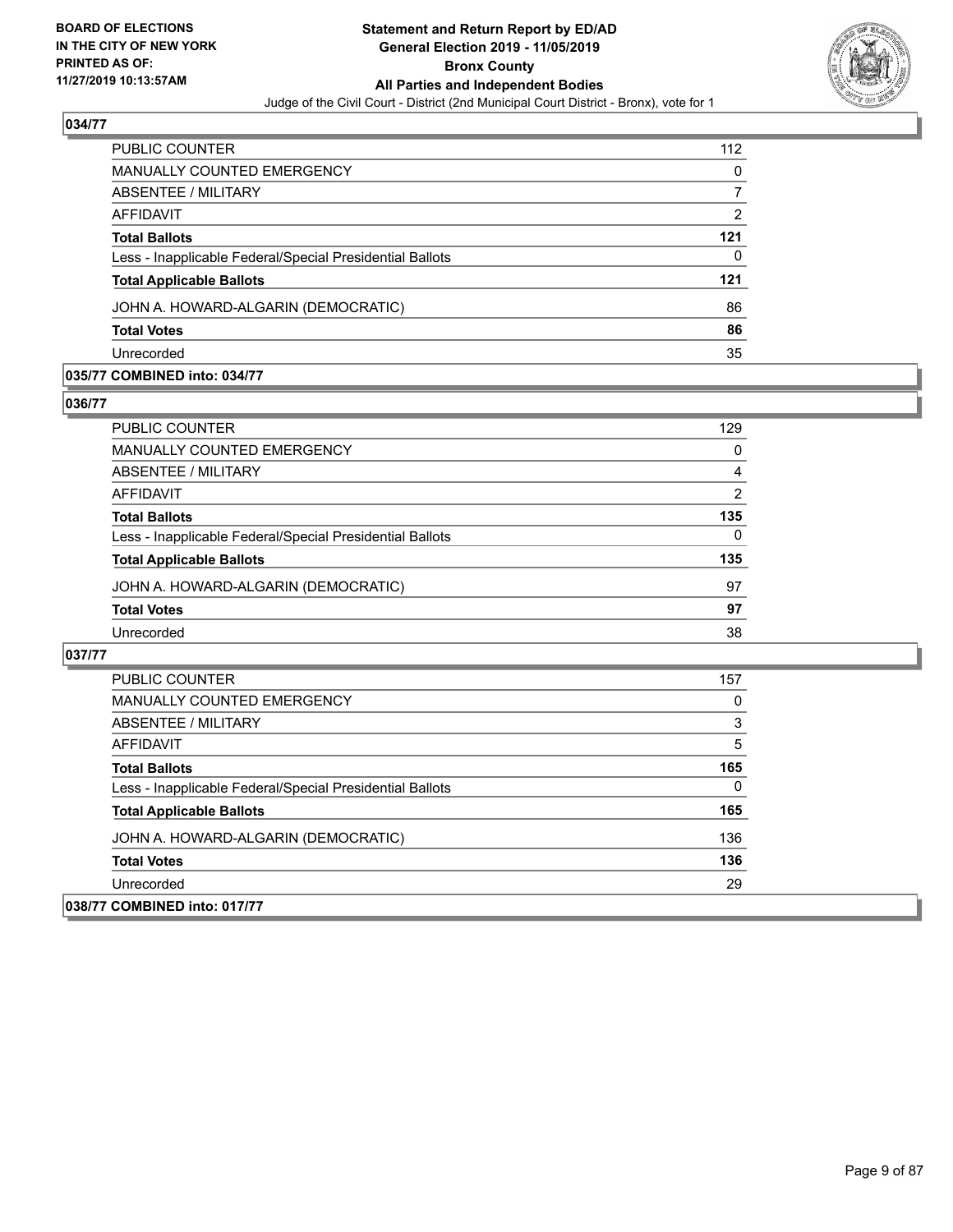

| PUBLIC COUNTER                                           | 167 |
|----------------------------------------------------------|-----|
| <b>MANUALLY COUNTED EMERGENCY</b>                        | 0   |
| ABSENTEE / MILITARY                                      | 8   |
| AFFIDAVIT                                                | 3   |
| <b>Total Ballots</b>                                     | 178 |
| Less - Inapplicable Federal/Special Presidential Ballots | 0   |
| <b>Total Applicable Ballots</b>                          | 178 |
| JOHN A. HOWARD-ALGARIN (DEMOCRATIC)                      | 154 |
| UNATTRIBUTABLE WRITE-IN (WRITE-IN)                       |     |
| <b>Total Votes</b>                                       | 155 |
| Unrecorded                                               | 23  |

## **040/77 COMBINED into: 039/77**

#### **041/77 COMBINED into: 042/77**

## **042/77**

| <b>PUBLIC COUNTER</b>                                    | 199 |
|----------------------------------------------------------|-----|
| <b>MANUALLY COUNTED EMERGENCY</b>                        | 0   |
| ABSENTEE / MILITARY                                      |     |
| <b>AFFIDAVIT</b>                                         | 2   |
| <b>Total Ballots</b>                                     | 202 |
| Less - Inapplicable Federal/Special Presidential Ballots | 0   |
| <b>Total Applicable Ballots</b>                          | 202 |
| JOHN A. HOWARD-ALGARIN (DEMOCRATIC)                      | 167 |
| UNATTRIBUTABLE WRITE-IN (WRITE-IN)                       | 2   |
| <b>Total Votes</b>                                       | 169 |
| Unrecorded                                               | 33  |

| PUBLIC COUNTER                                           | 99           |
|----------------------------------------------------------|--------------|
| <b>MANUALLY COUNTED EMERGENCY</b>                        | $\mathbf{0}$ |
| <b>ABSENTEE / MILITARY</b>                               | 3            |
| AFFIDAVIT                                                | 3            |
| <b>Total Ballots</b>                                     | 105          |
| Less - Inapplicable Federal/Special Presidential Ballots | $\mathbf{0}$ |
| <b>Total Applicable Ballots</b>                          | 105          |
| JOHN A. HOWARD-ALGARIN (DEMOCRATIC)                      | 91           |
| <b>Total Votes</b>                                       | 91           |
| Unrecorded                                               | 14           |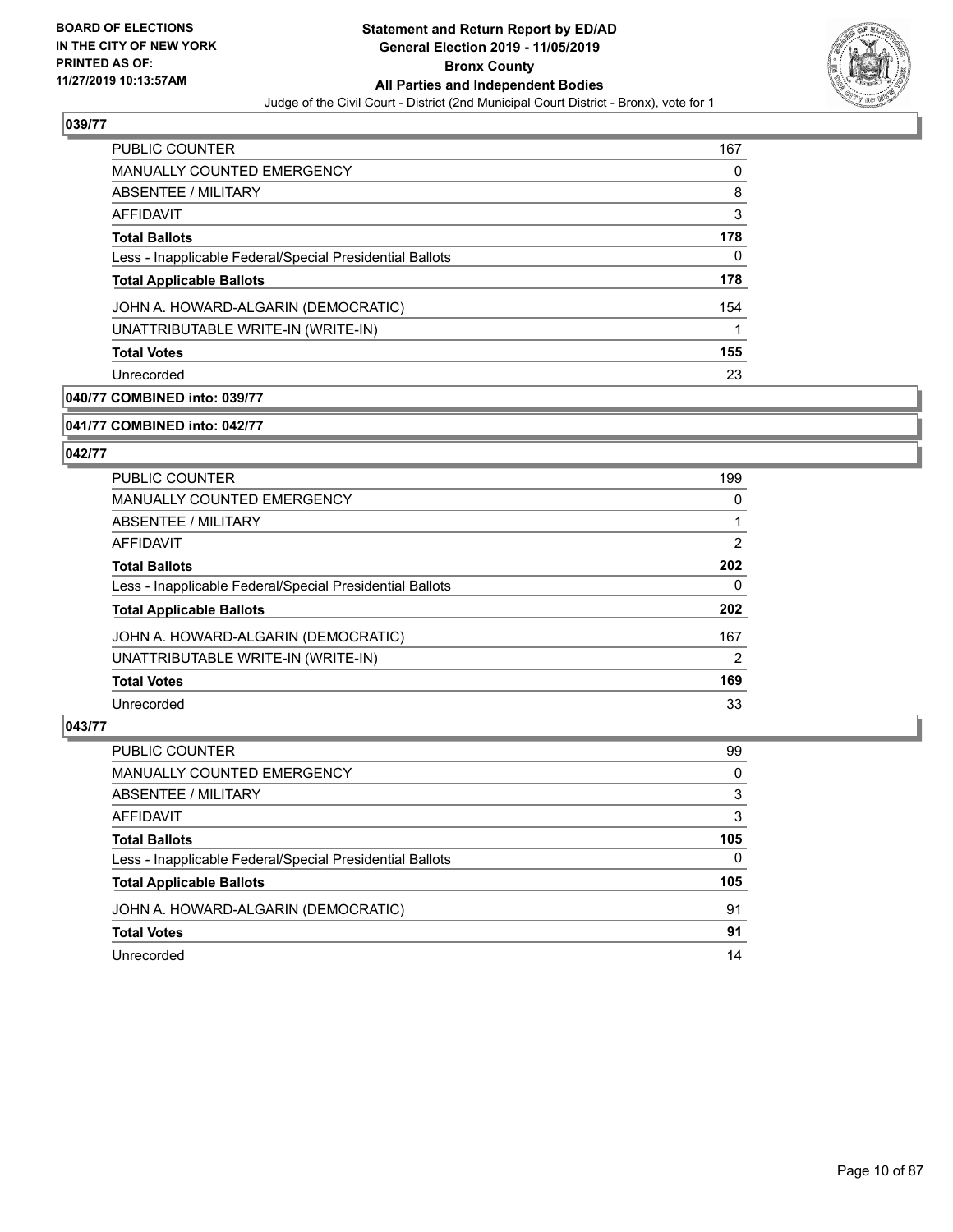

| PUBLIC COUNTER                                           | 160      |
|----------------------------------------------------------|----------|
| <b>MANUALLY COUNTED EMERGENCY</b>                        | 0        |
| ABSENTEE / MILITARY                                      | 9        |
| AFFIDAVIT                                                | $\Omega$ |
| Total Ballots                                            | 169      |
| Less - Inapplicable Federal/Special Presidential Ballots | 0        |
| <b>Total Applicable Ballots</b>                          | 169      |
| JOHN A. HOWARD-ALGARIN (DEMOCRATIC)                      | 136      |
| <b>Total Votes</b>                                       | 136      |
| Unrecorded                                               | 33       |

#### **045/77**

| <b>PUBLIC COUNTER</b>                                    | 156 |
|----------------------------------------------------------|-----|
| MANUALLY COUNTED EMERGENCY                               | 0   |
| <b>ABSENTEE / MILITARY</b>                               | 4   |
| <b>AFFIDAVIT</b>                                         | 0   |
| <b>Total Ballots</b>                                     | 160 |
| Less - Inapplicable Federal/Special Presidential Ballots | 0   |
| <b>Total Applicable Ballots</b>                          | 160 |
| JOHN A. HOWARD-ALGARIN (DEMOCRATIC)                      | 118 |
| UNATTRIBUTABLE WRITE-IN (WRITE-IN)                       | 1   |
| <b>Total Votes</b>                                       | 119 |
| Unrecorded                                               | 41  |
| 046/77 COMBINED into: 045/77                             |     |

| <b>PUBLIC COUNTER</b>                                    | 232 |
|----------------------------------------------------------|-----|
| MANUALLY COUNTED EMERGENCY                               | 0   |
| ABSENTEE / MILITARY                                      | 40  |
| AFFIDAVIT                                                |     |
| <b>Total Ballots</b>                                     | 273 |
| Less - Inapplicable Federal/Special Presidential Ballots | 0   |
| <b>Total Applicable Ballots</b>                          | 273 |
| JOHN A. HOWARD-ALGARIN (DEMOCRATIC)                      | 220 |
| UNATTRIBUTABLE WRITE-IN (WRITE-IN)                       | 3   |
| <b>Total Votes</b>                                       | 223 |
| Unrecorded                                               | 50  |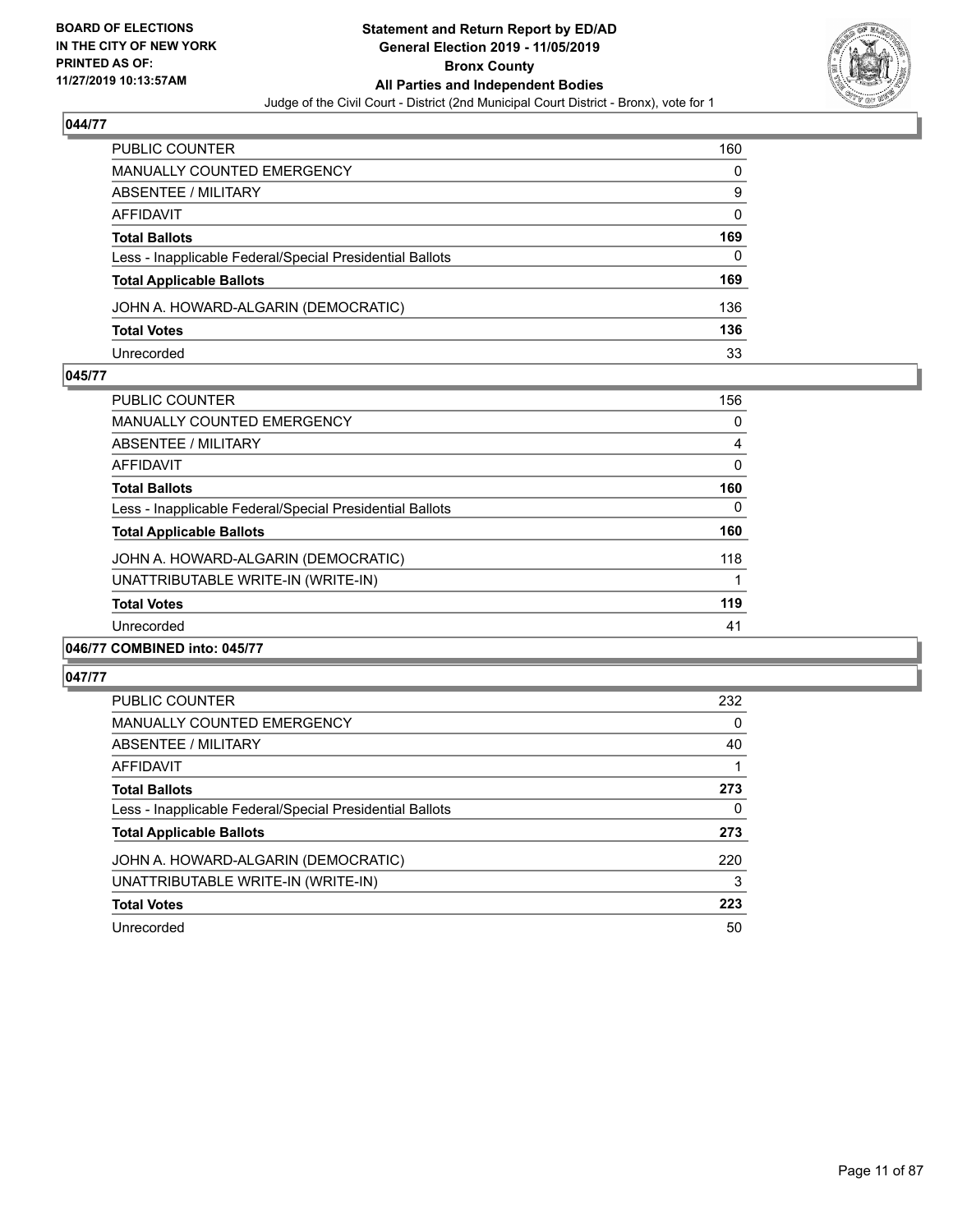

| PUBLIC COUNTER                                           | 241 |
|----------------------------------------------------------|-----|
| <b>MANUALLY COUNTED EMERGENCY</b>                        | 0   |
| ABSENTEE / MILITARY                                      |     |
| AFFIDAVIT                                                |     |
| <b>Total Ballots</b>                                     | 249 |
| Less - Inapplicable Federal/Special Presidential Ballots | 0   |
| <b>Total Applicable Ballots</b>                          | 249 |
| JOHN A. HOWARD-ALGARIN (DEMOCRATIC)                      | 195 |
| MARK FRASIER (WRITE-IN)                                  |     |
| UNATTRIBUTABLE WRITE-IN (WRITE-IN)                       |     |
| <b>Total Votes</b>                                       | 197 |
| Unrecorded                                               | 52  |

## **049/77**

| <b>PUBLIC COUNTER</b>                                    | 287      |
|----------------------------------------------------------|----------|
| MANUALLY COUNTED EMERGENCY                               | 0        |
| <b>ABSENTEE / MILITARY</b>                               | 5        |
| AFFIDAVIT                                                | 3        |
| <b>Total Ballots</b>                                     | 295      |
| Less - Inapplicable Federal/Special Presidential Ballots | $\Omega$ |
| <b>Total Applicable Ballots</b>                          | 295      |
| JOHN A. HOWARD-ALGARIN (DEMOCRATIC)                      | 241      |
| <b>Total Votes</b>                                       | 241      |
| Unrecorded                                               | 54       |

| PUBLIC COUNTER                                           | 224      |
|----------------------------------------------------------|----------|
| MANUALLY COUNTED EMERGENCY                               | 0        |
| ABSENTEE / MILITARY                                      | 4        |
| AFFIDAVIT                                                | $\Omega$ |
| <b>Total Ballots</b>                                     | 228      |
| Less - Inapplicable Federal/Special Presidential Ballots | 0        |
| <b>Total Applicable Ballots</b>                          | 228      |
| JOHN A. HOWARD-ALGARIN (DEMOCRATIC)                      | 190      |
| <b>Total Votes</b>                                       | 190      |
| Unrecorded                                               | 38       |
| 051/77 COMBINED into: 050/77                             |          |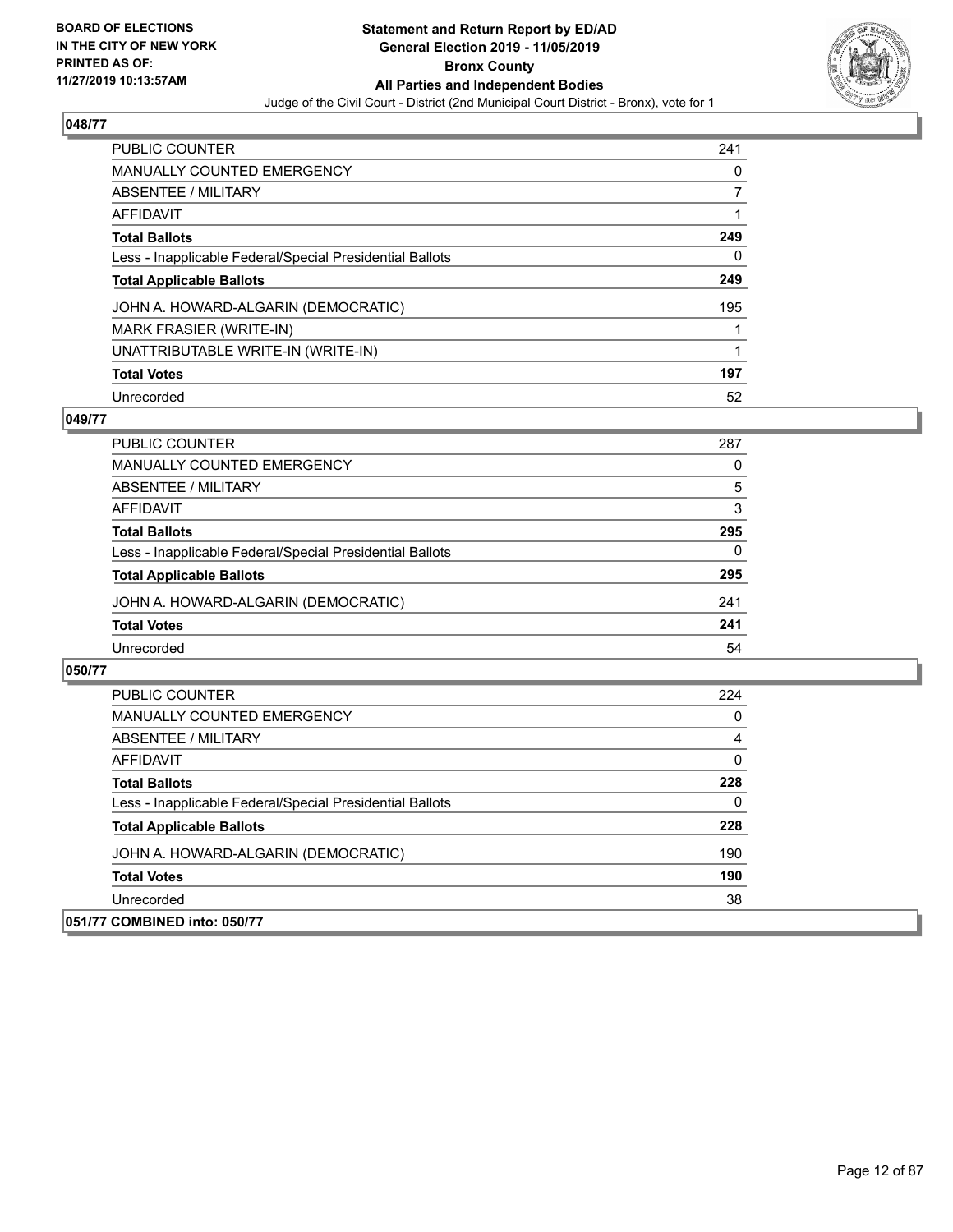

| PUBLIC COUNTER                                           | 35       |
|----------------------------------------------------------|----------|
| MANUALLY COUNTED EMERGENCY                               | $\Omega$ |
| ABSENTEE / MILITARY                                      | $\Omega$ |
| AFFIDAVIT                                                | $\Omega$ |
| Total Ballots                                            | 35       |
| Less - Inapplicable Federal/Special Presidential Ballots | 0        |
| <b>Total Applicable Ballots</b>                          | 35       |
| JOHN A. HOWARD-ALGARIN (DEMOCRATIC)                      | 27       |
| <b>Total Votes</b>                                       | 27       |
| Unrecorded                                               | 8        |

#### **053/77**

| PUBLIC COUNTER                                           | 179 |
|----------------------------------------------------------|-----|
| MANUALLY COUNTED EMERGENCY                               | 0   |
| ABSENTEE / MILITARY                                      | 1   |
| AFFIDAVIT                                                | 3   |
| <b>Total Ballots</b>                                     | 183 |
| Less - Inapplicable Federal/Special Presidential Ballots | 0   |
| <b>Total Applicable Ballots</b>                          | 183 |
| JOHN A. HOWARD-ALGARIN (DEMOCRATIC)                      | 157 |
| <b>Total Votes</b>                                       | 157 |
| Unrecorded                                               | 26  |
|                                                          |     |

#### **054/77**

| PUBLIC COUNTER                                           | 91 |
|----------------------------------------------------------|----|
| MANUALLY COUNTED EMERGENCY                               | 0  |
| ABSENTEE / MILITARY                                      | 2  |
| AFFIDAVIT                                                |    |
| <b>Total Ballots</b>                                     | 94 |
| Less - Inapplicable Federal/Special Presidential Ballots | 0  |
| <b>Total Applicable Ballots</b>                          | 94 |
| JOHN A. HOWARD-ALGARIN (DEMOCRATIC)                      | 76 |
| <b>Total Votes</b>                                       | 76 |
| Unrecorded                                               | 18 |

| <b>PUBLIC COUNTER</b>                                    | 192      |
|----------------------------------------------------------|----------|
| <b>MANUALLY COUNTED EMERGENCY</b>                        | $\Omega$ |
| ABSENTEE / MILITARY                                      | 4        |
| <b>AFFIDAVIT</b>                                         | 3        |
| <b>Total Ballots</b>                                     | 199      |
| Less - Inapplicable Federal/Special Presidential Ballots | $\Omega$ |
| <b>Total Applicable Ballots</b>                          | 199      |
| JOHN A. HOWARD-ALGARIN (DEMOCRATIC)                      | 151      |
| <b>Total Votes</b>                                       | 151      |
| Unrecorded                                               | 48       |
| 056/77 COMBINED into: 047/77                             |          |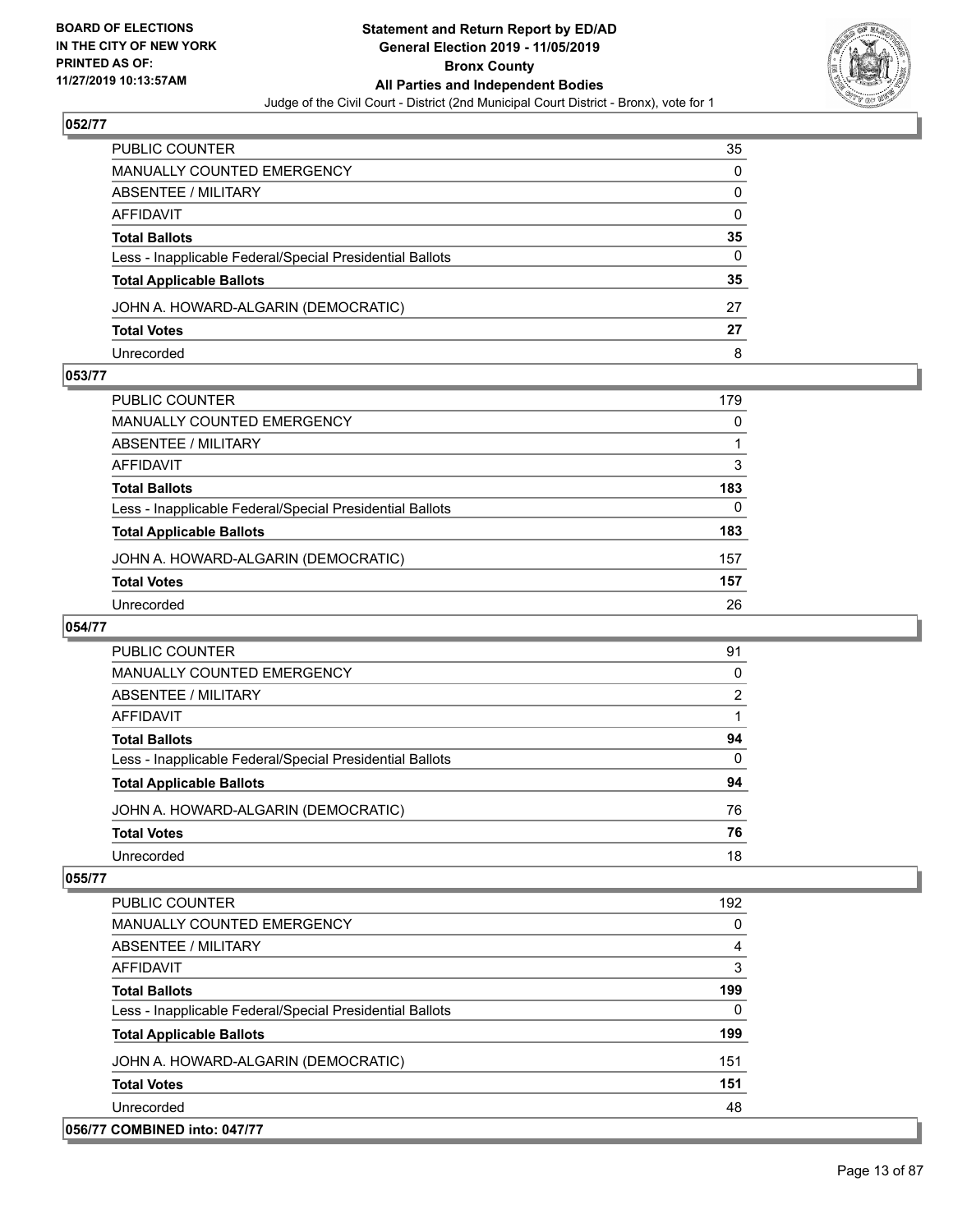

#### **057/77 COMBINED into: 058/77**

#### **058/77**

| PUBLIC COUNTER                                           | 356 |
|----------------------------------------------------------|-----|
| <b>MANUALLY COUNTED EMERGENCY</b>                        | 0   |
| ABSENTEE / MILITARY                                      | 3   |
| AFFIDAVIT                                                | 4   |
| <b>Total Ballots</b>                                     | 363 |
| Less - Inapplicable Federal/Special Presidential Ballots | 0   |
| <b>Total Applicable Ballots</b>                          | 363 |
| JOHN A. HOWARD-ALGARIN (DEMOCRATIC)                      | 280 |
| SEBASTIAN BRITO (WRITE-IN)                               |     |
| <b>Total Votes</b>                                       | 281 |
| Unrecorded                                               | 82  |
| 0.011011000.4077                                         |     |

## **059/77 COMBINED into: 049/77**

#### **060/77 COMBINED into: 049/77**

## **061/77**

| <b>PUBLIC COUNTER</b>                                    | 262 |
|----------------------------------------------------------|-----|
| <b>MANUALLY COUNTED EMERGENCY</b>                        | 0   |
| ABSENTEE / MILITARY                                      | 2   |
| AFFIDAVIT                                                | 2   |
| <b>Total Ballots</b>                                     | 266 |
| Less - Inapplicable Federal/Special Presidential Ballots | 0   |
| <b>Total Applicable Ballots</b>                          | 266 |
| JOHN A. HOWARD-ALGARIN (DEMOCRATIC)                      | 219 |
| UNATTRIBUTABLE WRITE-IN (WRITE-IN)                       |     |
| <b>Total Votes</b>                                       | 220 |
| Unrecorded                                               | 46  |

#### **062/77**

| PUBLIC COUNTER                                           | 150 |
|----------------------------------------------------------|-----|
| MANUALLY COUNTED EMERGENCY                               | 0   |
| ABSENTEE / MILITARY                                      | 2   |
| AFFIDAVIT                                                |     |
| <b>Total Ballots</b>                                     | 153 |
| Less - Inapplicable Federal/Special Presidential Ballots | 0   |
| <b>Total Applicable Ballots</b>                          | 153 |
| JOHN A. HOWARD-ALGARIN (DEMOCRATIC)                      | 123 |
| <b>Total Votes</b>                                       | 123 |
| Unrecorded                                               | 30  |
| 063/77 COMBINED into: 055/77                             |     |

#### **064/77 COMBINED into: 062/77**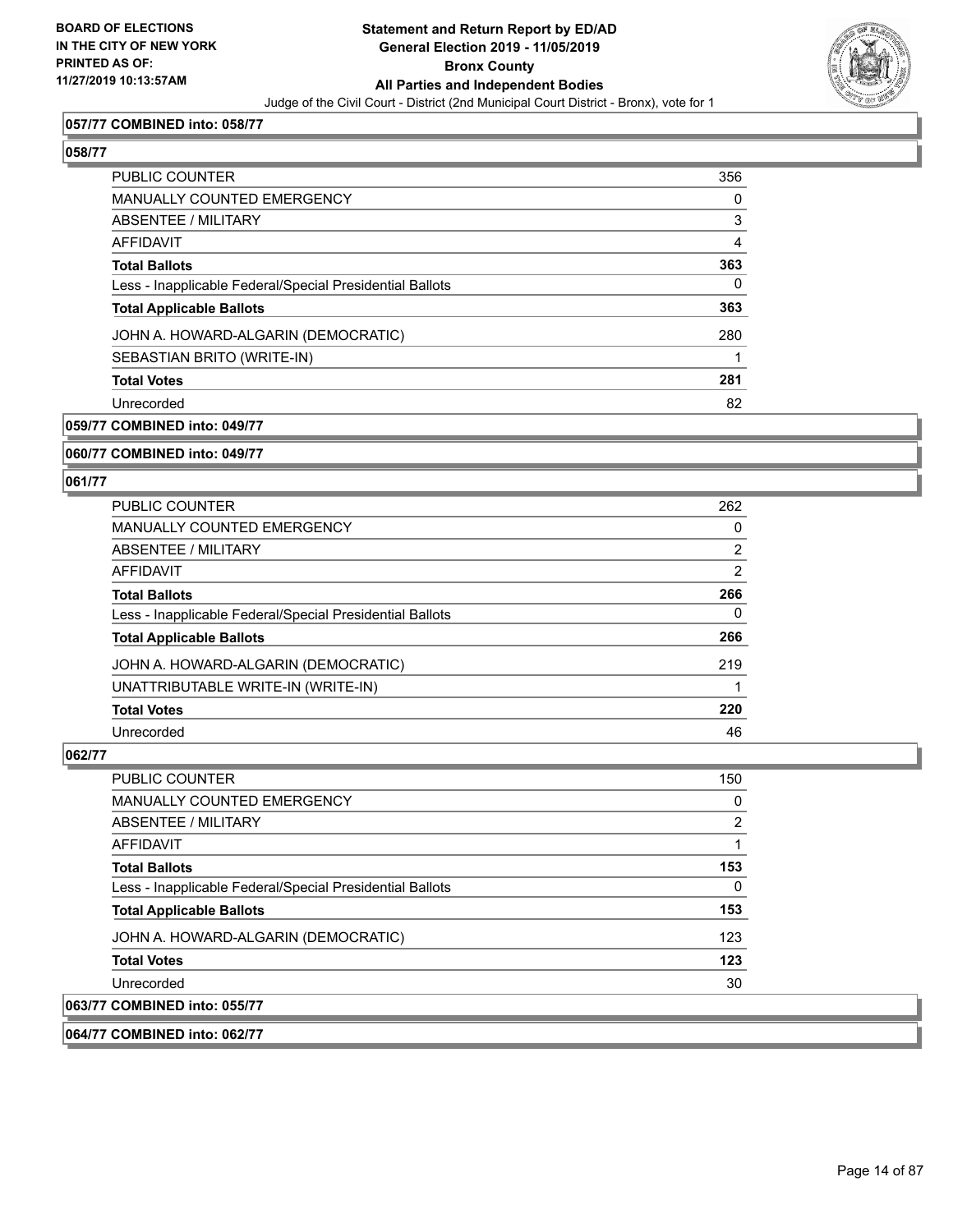

| PUBLIC COUNTER                                           | 110 |
|----------------------------------------------------------|-----|
| <b>MANUALLY COUNTED EMERGENCY</b>                        | 0   |
| ABSENTEE / MILITARY                                      | 4   |
| AFFIDAVIT                                                | 2   |
| <b>Total Ballots</b>                                     | 116 |
| Less - Inapplicable Federal/Special Presidential Ballots | 0   |
| <b>Total Applicable Ballots</b>                          | 116 |
| JOHN A. HOWARD-ALGARIN (DEMOCRATIC)                      | 102 |
| <b>Total Votes</b>                                       | 102 |
| Unrecorded                                               | 14  |

#### **066/77**

| PUBLIC COUNTER                                           | 214 |
|----------------------------------------------------------|-----|
| <b>MANUALLY COUNTED EMERGENCY</b>                        | O   |
| ABSENTEE / MILITARY                                      | 2   |
| AFFIDAVIT                                                | 0   |
| <b>Total Ballots</b>                                     | 216 |
| Less - Inapplicable Federal/Special Presidential Ballots | 0   |
| <b>Total Applicable Ballots</b>                          | 216 |
| JOHN A. HOWARD-ALGARIN (DEMOCRATIC)                      | 179 |
| <b>Total Votes</b>                                       | 179 |
| Unrecorded                                               | 37  |
|                                                          |     |

#### **067/77 COMBINED into: 016/77**

#### **068/77**

| <b>PUBLIC COUNTER</b>                                    | 106 |
|----------------------------------------------------------|-----|
| <b>MANUALLY COUNTED EMERGENCY</b>                        | 0   |
| ABSENTEE / MILITARY                                      |     |
| AFFIDAVIT                                                | 0   |
| <b>Total Ballots</b>                                     | 107 |
| Less - Inapplicable Federal/Special Presidential Ballots | 0   |
| <b>Total Applicable Ballots</b>                          | 107 |
| JOHN A. HOWARD-ALGARIN (DEMOCRATIC)                      | 81  |
| <b>Total Votes</b>                                       | 81  |
| Unrecorded                                               | 26  |
| 069/77 COMBINED into: 061/77                             |     |
|                                                          |     |

## **070/77 COMBINED into: 044/77**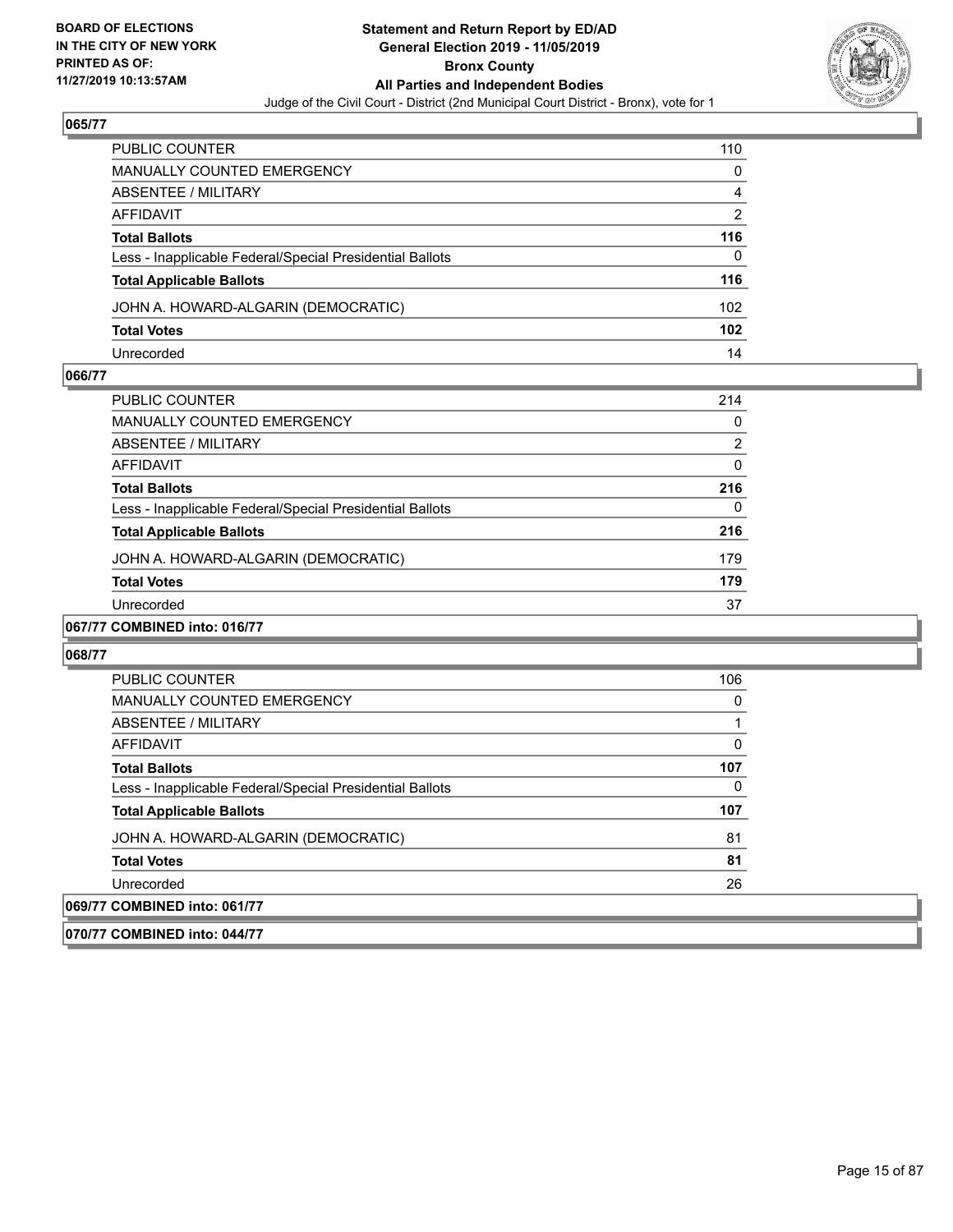

| <b>PUBLIC COUNTER</b>                                    | 201 |
|----------------------------------------------------------|-----|
| MANUALLY COUNTED EMERGENCY                               | 0   |
| ABSENTEE / MILITARY                                      | 3   |
| AFFIDAVIT                                                | 3   |
| <b>Total Ballots</b>                                     | 207 |
| Less - Inapplicable Federal/Special Presidential Ballots | 0   |
| <b>Total Applicable Ballots</b>                          | 207 |
| JOHN A. HOWARD-ALGARIN (DEMOCRATIC)                      | 155 |
| <b>Total Votes</b>                                       | 155 |
| Unrecorded                                               | 52  |

### **072/77 COMBINED into: 061/77**

#### **074/77 COMBINED into: 010/77**

#### **075/77 COMBINED into: 071/77**

#### **076/77**

| <b>PUBLIC COUNTER</b>                                    | 152 |
|----------------------------------------------------------|-----|
| <b>MANUALLY COUNTED EMERGENCY</b>                        | 0   |
| ABSENTEE / MILITARY                                      | 2   |
| <b>AFFIDAVIT</b>                                         | 1   |
| <b>Total Ballots</b>                                     | 155 |
| Less - Inapplicable Federal/Special Presidential Ballots | 0   |
| <b>Total Applicable Ballots</b>                          | 155 |
| JOHN A. HOWARD-ALGARIN (DEMOCRATIC)                      | 117 |
| UNATTRIBUTABLE WRITE-IN (WRITE-IN)                       | 1   |
| <b>Total Votes</b>                                       | 118 |
| Unrecorded                                               | 37  |
|                                                          |     |

## **077/77 COMBINED into: 003/77**

#### **078/77**

| <b>PUBLIC COUNTER</b>                                    | 133 |
|----------------------------------------------------------|-----|
| <b>MANUALLY COUNTED EMERGENCY</b>                        |     |
| ABSENTEE / MILITARY                                      | 2   |
| AFFIDAVIT                                                |     |
| <b>Total Ballots</b>                                     | 135 |
| Less - Inapplicable Federal/Special Presidential Ballots | 0   |
| <b>Total Applicable Ballots</b>                          | 135 |
| JOHN A. HOWARD-ALGARIN (DEMOCRATIC)                      | 97  |
| SONYA SOTOMAYOR (WRITE-IN)                               |     |
| UNATTRIBUTABLE WRITE-IN (WRITE-IN)                       |     |
| <b>Total Votes</b>                                       | 99  |
| Unrecorded                                               | 36  |

**079/77 COMBINED into: 076/77**

**080/77 COMBINED into: 044/77**

**081/77 COMBINED into: 019/77**

**082/77 COMBINED into: 048/77**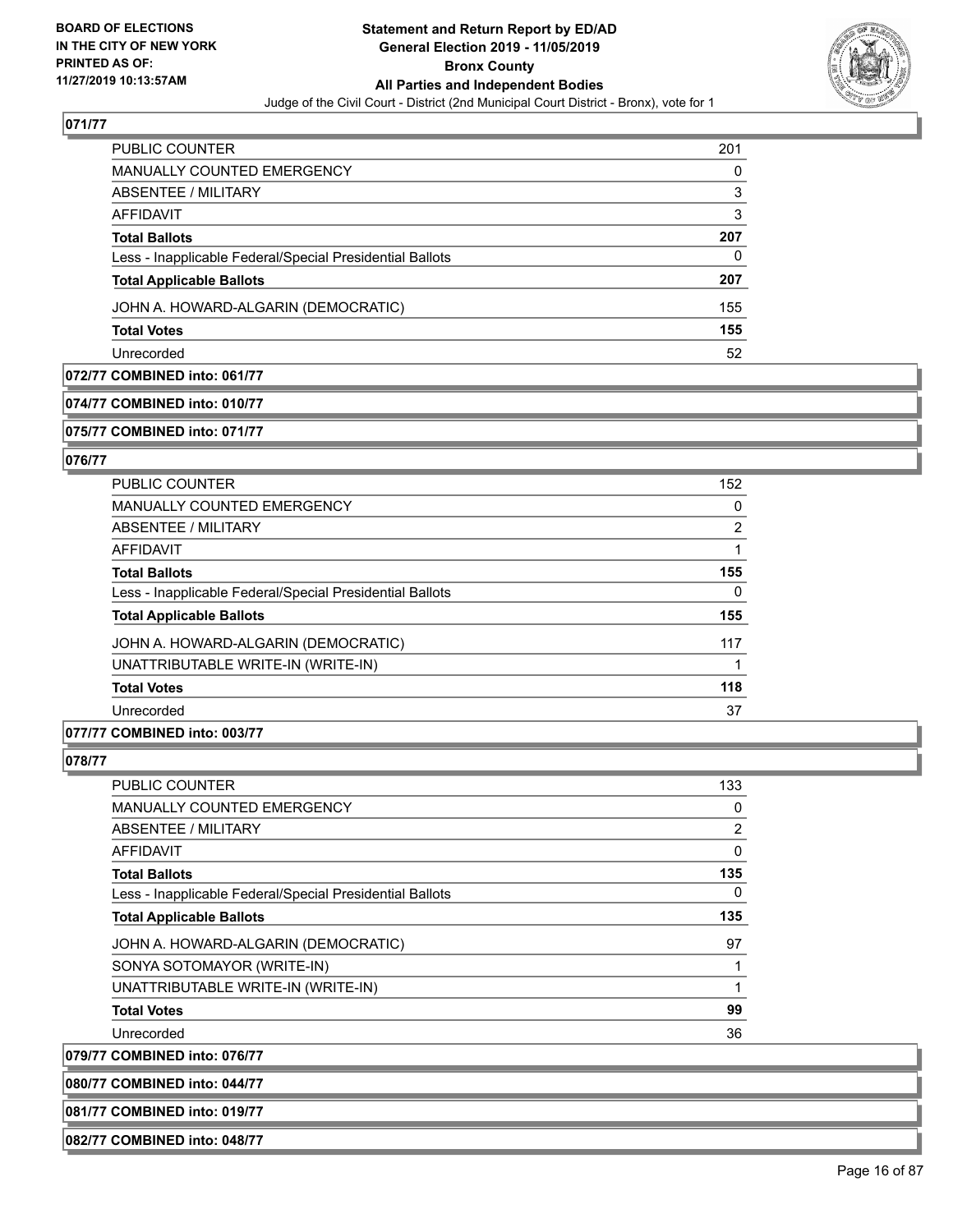

#### **001/78 COMBINED into: 003/78**

## **002/78**

| PUBLIC COUNTER                                           | 175      |
|----------------------------------------------------------|----------|
| <b>MANUALLY COUNTED EMERGENCY</b>                        | $\Omega$ |
| <b>ABSENTEE / MILITARY</b>                               | 3        |
| <b>AFFIDAVIT</b>                                         | 2        |
| <b>Total Ballots</b>                                     | 180      |
| Less - Inapplicable Federal/Special Presidential Ballots | $\Omega$ |
| <b>Total Applicable Ballots</b>                          | 180      |
| JOHN A. HOWARD-ALGARIN (DEMOCRATIC)                      | 138      |
| UNATTRIBUTABLE WRITE-IN (WRITE-IN)                       |          |
| <b>Total Votes</b>                                       | 139      |
| Unrecorded                                               | 41       |

#### **003/78**

| <b>PUBLIC COUNTER</b>                                    | 210 |
|----------------------------------------------------------|-----|
| <b>MANUALLY COUNTED EMERGENCY</b>                        | 0   |
| ABSENTEE / MILITARY                                      | 3   |
| AFFIDAVIT                                                |     |
| <b>Total Ballots</b>                                     | 214 |
| Less - Inapplicable Federal/Special Presidential Ballots | 0   |
| <b>Total Applicable Ballots</b>                          | 214 |
| JOHN A. HOWARD-ALGARIN (DEMOCRATIC)                      | 161 |
| <b>Total Votes</b>                                       | 161 |
| Unrecorded                                               | 53  |
| A                                                        |     |

## **004/78 COMBINED into: 006/78**

| <b>PUBLIC COUNTER</b>                                    | 200 |
|----------------------------------------------------------|-----|
| <b>MANUALLY COUNTED EMERGENCY</b>                        | 0   |
| ABSENTEE / MILITARY                                      |     |
| AFFIDAVIT                                                | 2   |
| <b>Total Ballots</b>                                     | 209 |
| Less - Inapplicable Federal/Special Presidential Ballots | 0   |
| <b>Total Applicable Ballots</b>                          | 209 |
| JOHN A. HOWARD-ALGARIN (DEMOCRATIC)                      | 160 |
| ALAN C VALDEZ (WRITE-IN)                                 |     |
| UNATTRIBUTABLE WRITE-IN (WRITE-IN)                       |     |
| <b>Total Votes</b>                                       | 162 |
| Unrecorded                                               | 47  |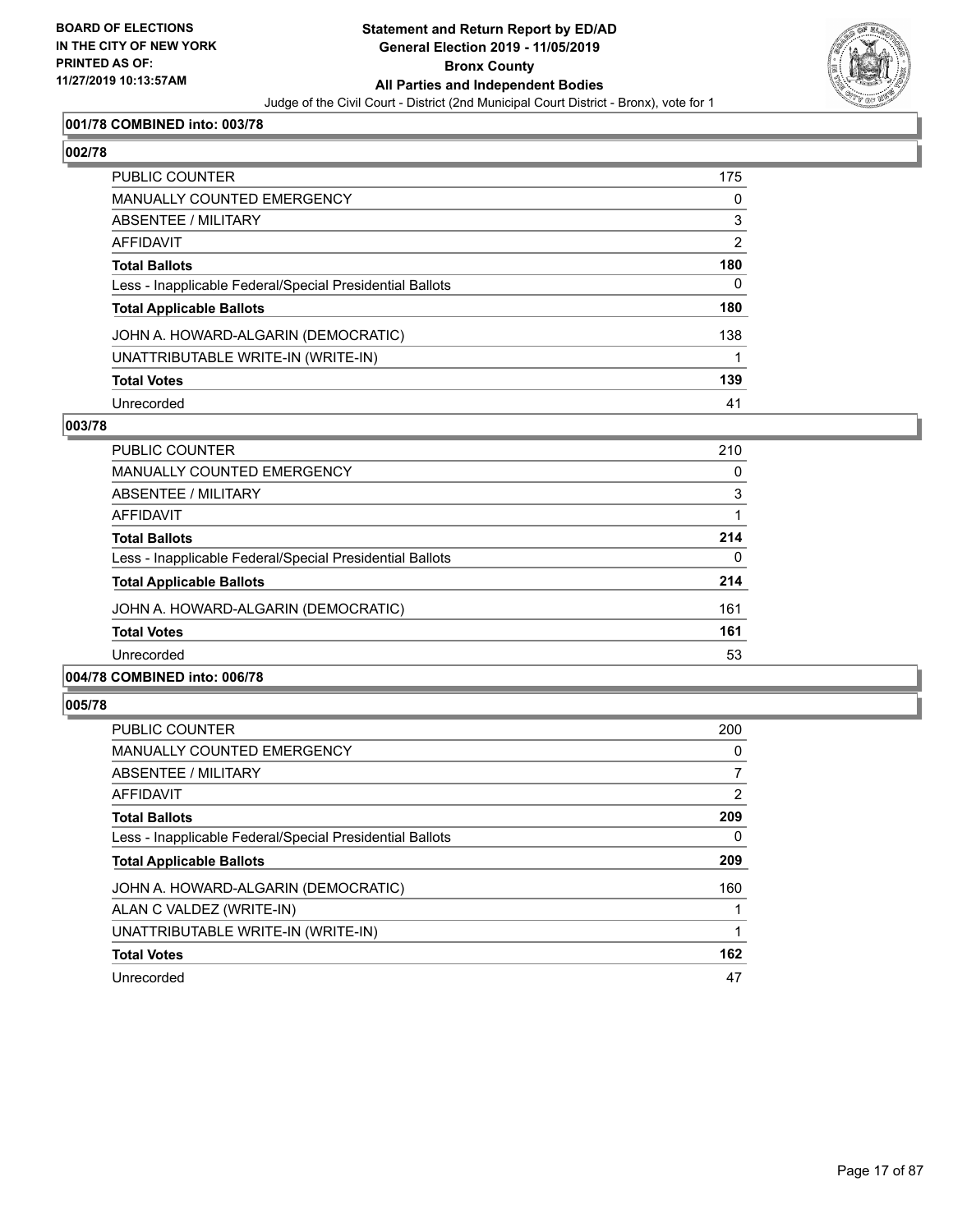

| <b>PUBLIC COUNTER</b>                                    | 212 |
|----------------------------------------------------------|-----|
| <b>MANUALLY COUNTED EMERGENCY</b>                        | 0   |
| ABSENTEE / MILITARY                                      | 6   |
| AFFIDAVIT                                                | 17  |
| <b>Total Ballots</b>                                     | 235 |
| Less - Inapplicable Federal/Special Presidential Ballots | 0   |
| <b>Total Applicable Ballots</b>                          | 235 |
| JOHN A. HOWARD-ALGARIN (DEMOCRATIC)                      | 188 |
| GINO GUADAGENO (WRITE-IN)                                |     |
| UNATTRIBUTABLE WRITE-IN (WRITE-IN)                       |     |
| <b>Total Votes</b>                                       | 190 |
| Unrecorded                                               | 45  |

#### **007/78**

| PUBLIC COUNTER                                           | 115            |
|----------------------------------------------------------|----------------|
| <b>MANUALLY COUNTED EMERGENCY</b>                        | 0              |
| ABSENTEE / MILITARY                                      | $\overline{2}$ |
| AFFIDAVIT                                                |                |
| <b>Total Ballots</b>                                     | 118            |
| Less - Inapplicable Federal/Special Presidential Ballots | $\Omega$       |
| <b>Total Applicable Ballots</b>                          | 118            |
| JOHN A. HOWARD-ALGARIN (DEMOCRATIC)                      | 84             |
| DANIEL PASCAL (WRITE-IN)                                 |                |
| <b>Total Votes</b>                                       | 85             |
| Unrecorded                                               | 33             |

| <b>PUBLIC COUNTER</b>                                    | 182      |
|----------------------------------------------------------|----------|
| <b>MANUALLY COUNTED EMERGENCY</b>                        | 0        |
| ABSENTEE / MILITARY                                      | 6        |
| <b>AFFIDAVIT</b>                                         | 9        |
| <b>Total Ballots</b>                                     | 197      |
| Less - Inapplicable Federal/Special Presidential Ballots | $\Omega$ |
| <b>Total Applicable Ballots</b>                          | 197      |
| JOHN A. HOWARD-ALGARIN (DEMOCRATIC)                      | 154      |
| <b>Total Votes</b>                                       | 154      |
| Unrecorded                                               | 43       |
| 009/78 COMBINED into: 007/78                             |          |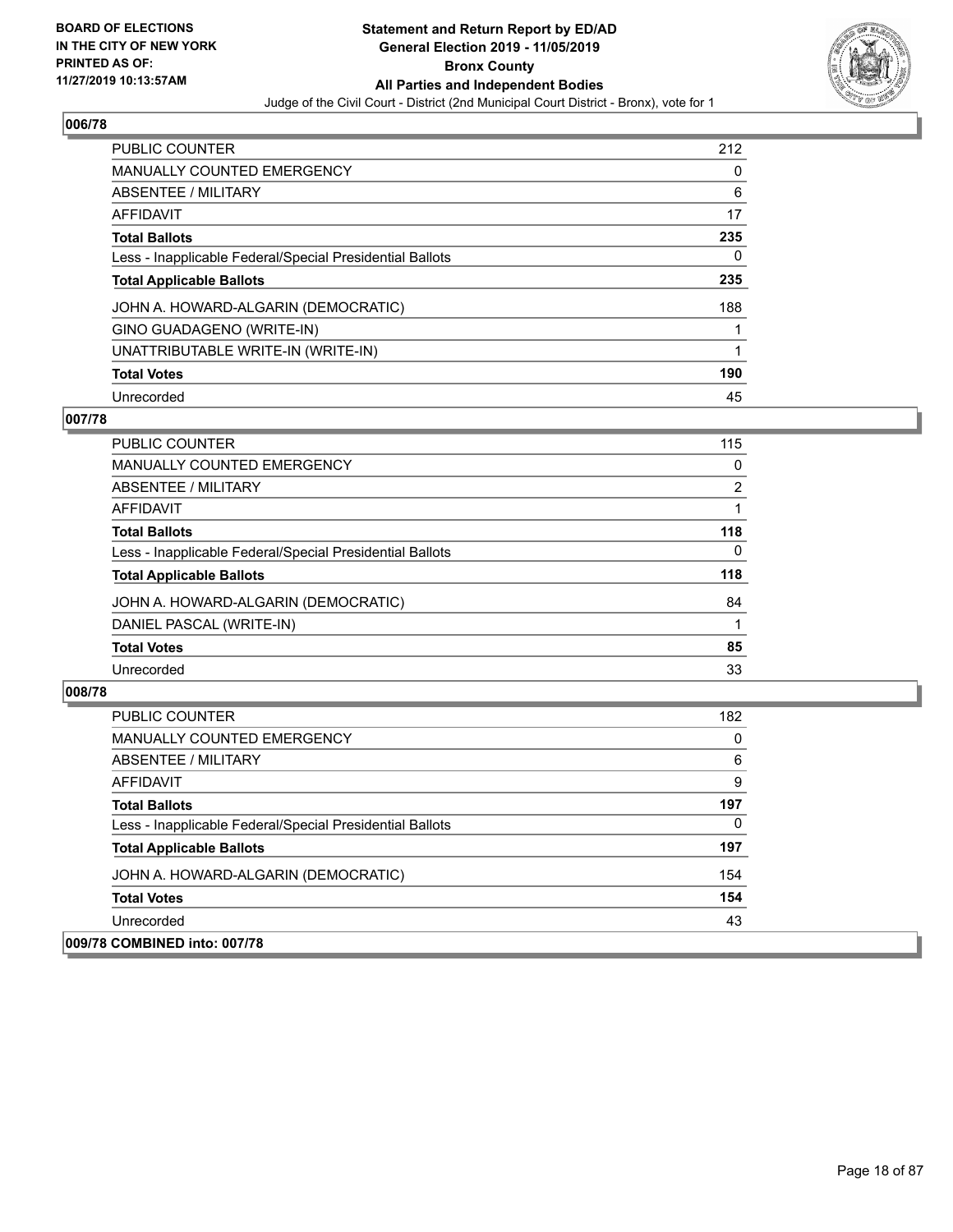

| PUBLIC COUNTER                                           | 168 |
|----------------------------------------------------------|-----|
| MANUALLY COUNTED EMERGENCY                               | 0   |
| <b>ABSENTEE / MILITARY</b>                               | 5   |
| AFFIDAVIT                                                | 4   |
| <b>Total Ballots</b>                                     | 177 |
| Less - Inapplicable Federal/Special Presidential Ballots | 0   |
| <b>Total Applicable Ballots</b>                          | 177 |
| JOHN A. HOWARD-ALGARIN (DEMOCRATIC)                      | 136 |
| <b>Total Votes</b>                                       | 136 |
| Unrecorded                                               | 41  |

#### **011/78 COMBINED into: 010/78**

#### **012/78**

| PUBLIC COUNTER                                           | 150 |
|----------------------------------------------------------|-----|
| MANUALLY COUNTED EMERGENCY                               | 0   |
| ABSENTEE / MILITARY                                      |     |
| AFFIDAVIT                                                |     |
| <b>Total Ballots</b>                                     | 158 |
| Less - Inapplicable Federal/Special Presidential Ballots | 0   |
| <b>Total Applicable Ballots</b>                          | 158 |
| JOHN A. HOWARD-ALGARIN (DEMOCRATIC)                      | 128 |
| <b>Total Votes</b>                                       | 128 |
| Unrecorded                                               | 30  |
|                                                          |     |

| <b>PUBLIC COUNTER</b>                                    | 161      |
|----------------------------------------------------------|----------|
| MANUALLY COUNTED EMERGENCY                               | 0        |
| ABSENTEE / MILITARY                                      |          |
| <b>AFFIDAVIT</b>                                         | 2        |
| <b>Total Ballots</b>                                     | 164      |
| Less - Inapplicable Federal/Special Presidential Ballots | $\Omega$ |
| <b>Total Applicable Ballots</b>                          | 164      |
| JOHN A. HOWARD-ALGARIN (DEMOCRATIC)                      | 126      |
| UNATTRIBUTABLE WRITE-IN (WRITE-IN)                       |          |
| <b>Total Votes</b>                                       | 127      |
| Unrecorded                                               | 37       |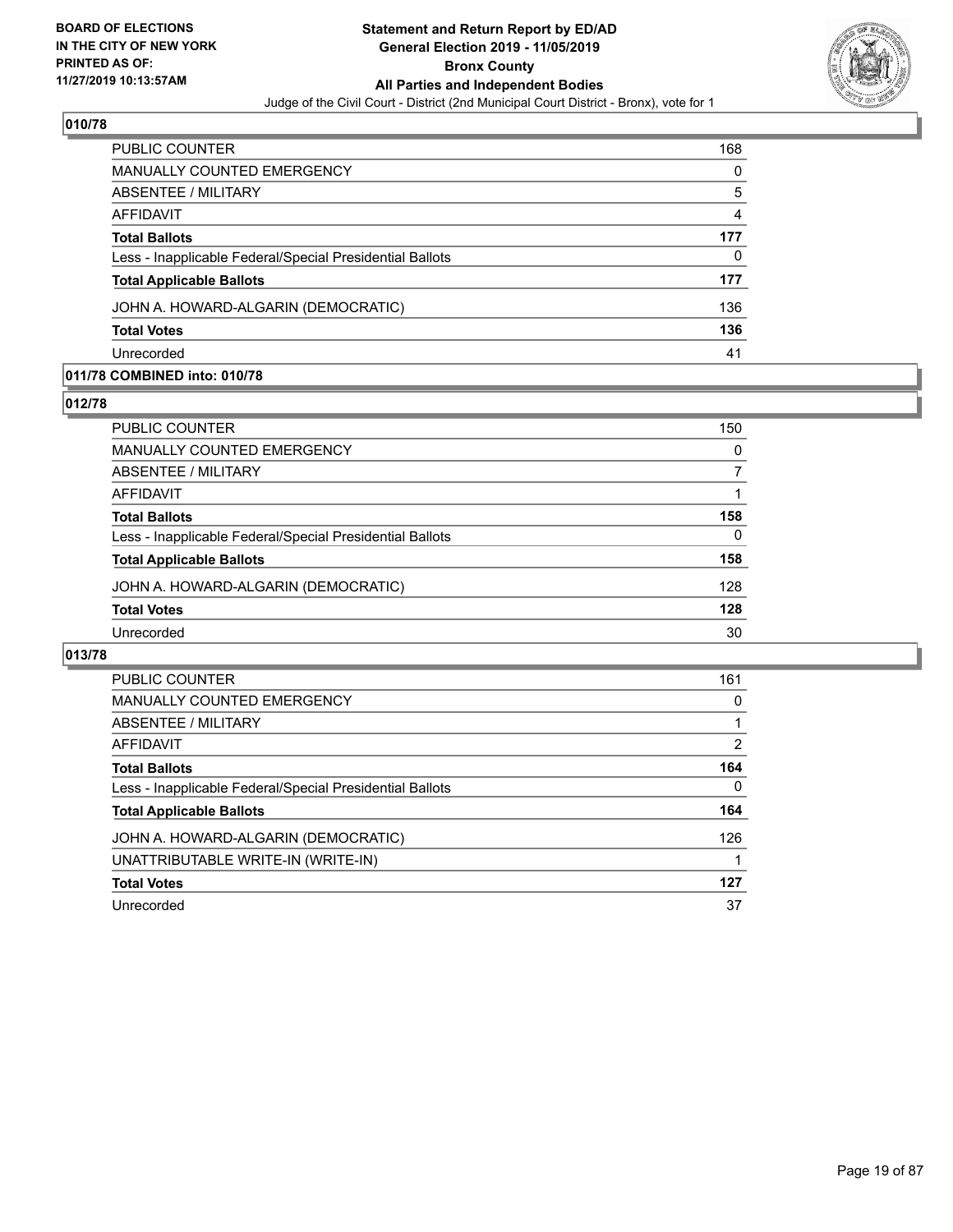

| PUBLIC COUNTER                                           | 134 |
|----------------------------------------------------------|-----|
| MANUALLY COUNTED EMERGENCY                               | 0   |
| ABSENTEE / MILITARY                                      |     |
| AFFIDAVIT                                                | 2   |
| Total Ballots                                            | 137 |
| Less - Inapplicable Federal/Special Presidential Ballots | 0   |
| <b>Total Applicable Ballots</b>                          | 137 |
| JOHN A. HOWARD-ALGARIN (DEMOCRATIC)                      | 110 |
| VISH BURRA (WRITE-IN)                                    |     |
| <b>Total Votes</b>                                       | 111 |
| Unrecorded                                               | 26  |

#### **015/78**

| <b>PUBLIC COUNTER</b>                                    | 97  |
|----------------------------------------------------------|-----|
| MANUALLY COUNTED EMERGENCY                               | 0   |
| ABSENTEE / MILITARY                                      | 5   |
| AFFIDAVIT                                                | 0   |
| <b>Total Ballots</b>                                     | 102 |
| Less - Inapplicable Federal/Special Presidential Ballots | 0   |
| <b>Total Applicable Ballots</b>                          | 102 |
| JOHN A. HOWARD-ALGARIN (DEMOCRATIC)                      | 85  |
| <b>Total Votes</b>                                       | 85  |
| Unrecorded                                               | 17  |

| <b>PUBLIC COUNTER</b>                                    | 204 |
|----------------------------------------------------------|-----|
| <b>MANUALLY COUNTED EMERGENCY</b>                        | 0   |
| <b>ABSENTEE / MILITARY</b>                               | 8   |
| <b>AFFIDAVIT</b>                                         | 6   |
| <b>Total Ballots</b>                                     | 218 |
| Less - Inapplicable Federal/Special Presidential Ballots | 0   |
| <b>Total Applicable Ballots</b>                          | 218 |
| JOHN A. HOWARD-ALGARIN (DEMOCRATIC)                      | 155 |
| ROSALIE LESLIE (WRITE-IN)                                |     |
| RUDY GIULIANI (WRITE-IN)                                 |     |
| SALLIE YOUNG (WRITE-IN)                                  |     |
| UNATTRIBUTABLE WRITE-IN (WRITE-IN)                       |     |
| <b>Total Votes</b>                                       | 159 |
| Unrecorded                                               | 59  |
| 017/78 COMBINED into: 012/78                             |     |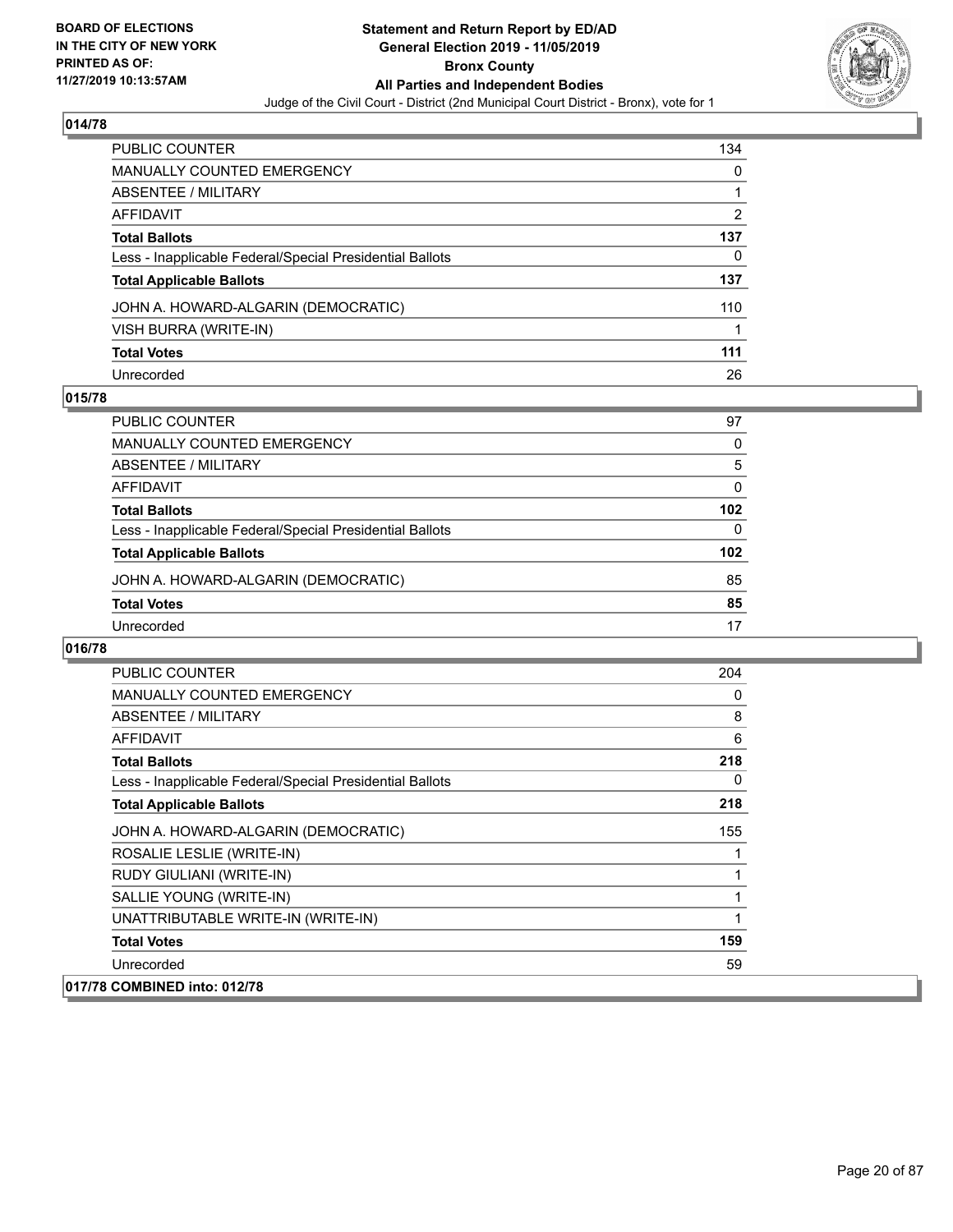

| PUBLIC COUNTER                                           | 155 |
|----------------------------------------------------------|-----|
| <b>MANUALLY COUNTED EMERGENCY</b>                        | 0   |
| <b>ABSENTEE / MILITARY</b>                               |     |
| AFFIDAVIT                                                | 10  |
| <b>Total Ballots</b>                                     | 166 |
| Less - Inapplicable Federal/Special Presidential Ballots | 0   |
| <b>Total Applicable Ballots</b>                          | 166 |
| JOHN A. HOWARD-ALGARIN (DEMOCRATIC)                      | 124 |
| <b>Total Votes</b>                                       | 124 |
| Unrecorded                                               | 42  |

#### **019/78**

| PUBLIC COUNTER                                           | 120 |
|----------------------------------------------------------|-----|
| MANUALLY COUNTED EMERGENCY                               | 0   |
| ABSENTEE / MILITARY                                      | 4   |
| AFFIDAVIT                                                | 2   |
| <b>Total Ballots</b>                                     | 126 |
| Less - Inapplicable Federal/Special Presidential Ballots | 0   |
| <b>Total Applicable Ballots</b>                          | 126 |
| JOHN A. HOWARD-ALGARIN (DEMOCRATIC)                      | 95  |
| <b>Total Votes</b>                                       | 95  |
| Unrecorded                                               | 31  |
|                                                          |     |

| <b>PUBLIC COUNTER</b>                                    | 120 |
|----------------------------------------------------------|-----|
| MANUALLY COUNTED EMERGENCY                               | 0   |
| ABSENTEE / MILITARY                                      | 5   |
| AFFIDAVIT                                                | 0   |
| <b>Total Ballots</b>                                     | 125 |
| Less - Inapplicable Federal/Special Presidential Ballots | 0   |
| <b>Total Applicable Ballots</b>                          | 125 |
| JOHN A. HOWARD-ALGARIN (DEMOCRATIC)                      | 96  |
| <b>Total Votes</b>                                       | 96  |
| Unrecorded                                               | 29  |
| 021/78 COMBINED into: 015/78                             |     |
| 022/78 COMBINED into: 013/78                             |     |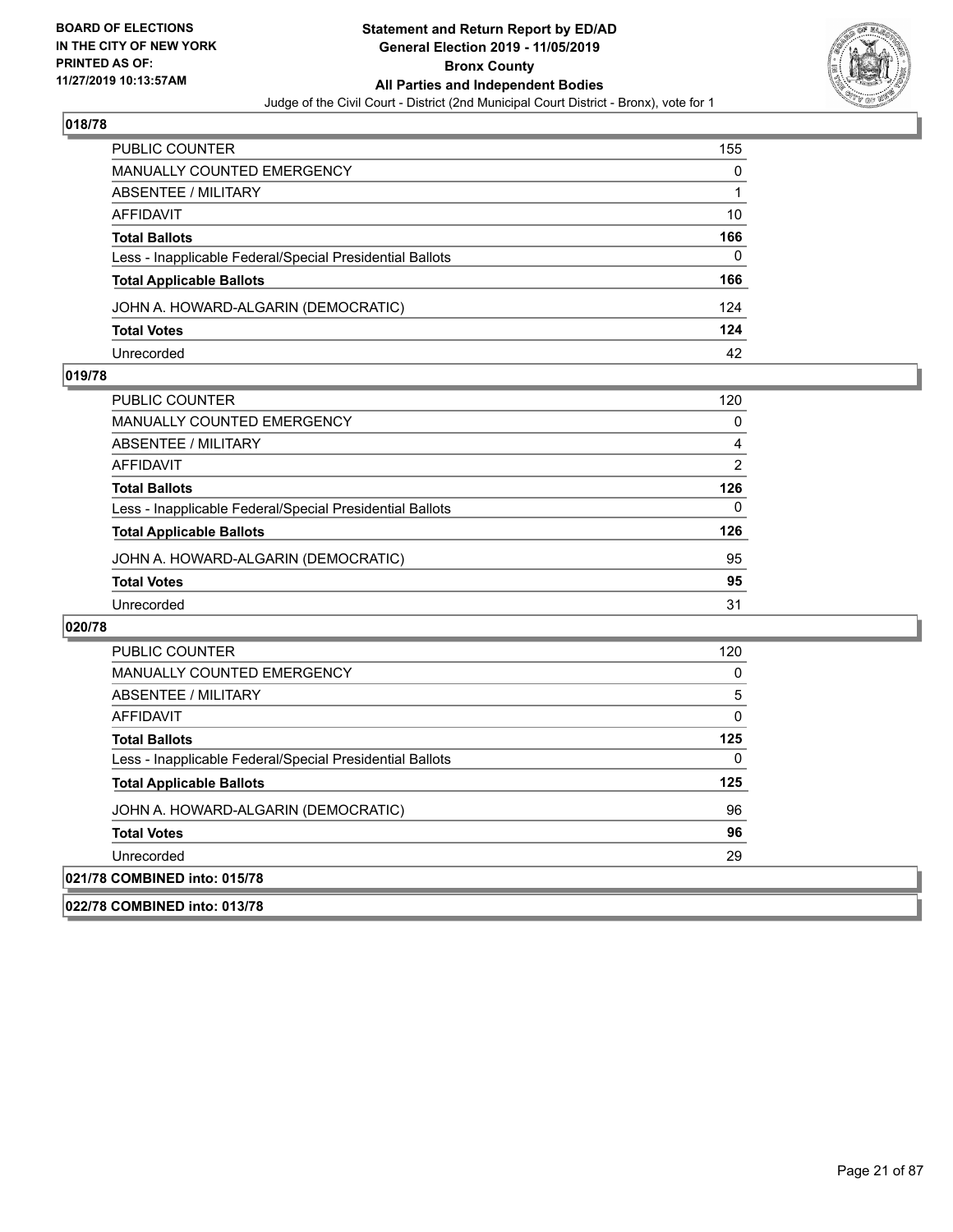

| PUBLIC COUNTER                                           | 94       |
|----------------------------------------------------------|----------|
| <b>MANUALLY COUNTED EMERGENCY</b>                        | $\Omega$ |
| ABSENTEE / MILITARY                                      | 3        |
| AFFIDAVIT                                                |          |
| <b>Total Ballots</b>                                     | 98       |
| Less - Inapplicable Federal/Special Presidential Ballots | 0        |
| <b>Total Applicable Ballots</b>                          | 98       |
| JOHN A. HOWARD-ALGARIN (DEMOCRATIC)                      | 73       |
| <b>Total Votes</b>                                       | 73       |
| Unrecorded                                               | 25       |

#### **024/78**

| <b>PUBLIC COUNTER</b>                                    | 120 |
|----------------------------------------------------------|-----|
| <b>MANUALLY COUNTED EMERGENCY</b>                        | 0   |
| ABSENTEE / MILITARY                                      |     |
| AFFIDAVIT                                                |     |
| <b>Total Ballots</b>                                     | 122 |
| Less - Inapplicable Federal/Special Presidential Ballots | 0   |
| <b>Total Applicable Ballots</b>                          | 122 |
| JOHN A. HOWARD-ALGARIN (DEMOCRATIC)                      | 93  |
| DONALD J TRUMP (WRITE-IN)                                |     |
| UNATTRIBUTABLE WRITE-IN (WRITE-IN)                       |     |
| <b>Total Votes</b>                                       | 95  |
| Unrecorded                                               | 27  |
| 025/78 COMBINED into: 020/78                             |     |

## **026/78 COMBINED into: 027/78**

| PUBLIC COUNTER                                           | 183 |
|----------------------------------------------------------|-----|
| MANUALLY COUNTED EMERGENCY                               | 0   |
| ABSENTEE / MILITARY                                      | 3   |
| AFFIDAVIT                                                | 0   |
| <b>Total Ballots</b>                                     | 186 |
| Less - Inapplicable Federal/Special Presidential Ballots | 0   |
| <b>Total Applicable Ballots</b>                          | 186 |
| JOHN A. HOWARD-ALGARIN (DEMOCRATIC)                      | 161 |
| UNATTRIBUTABLE WRITE-IN (WRITE-IN)                       |     |
| <b>Total Votes</b>                                       | 162 |
| Unrecorded                                               | 24  |
| 028/78 COMBINED into: 016/78                             |     |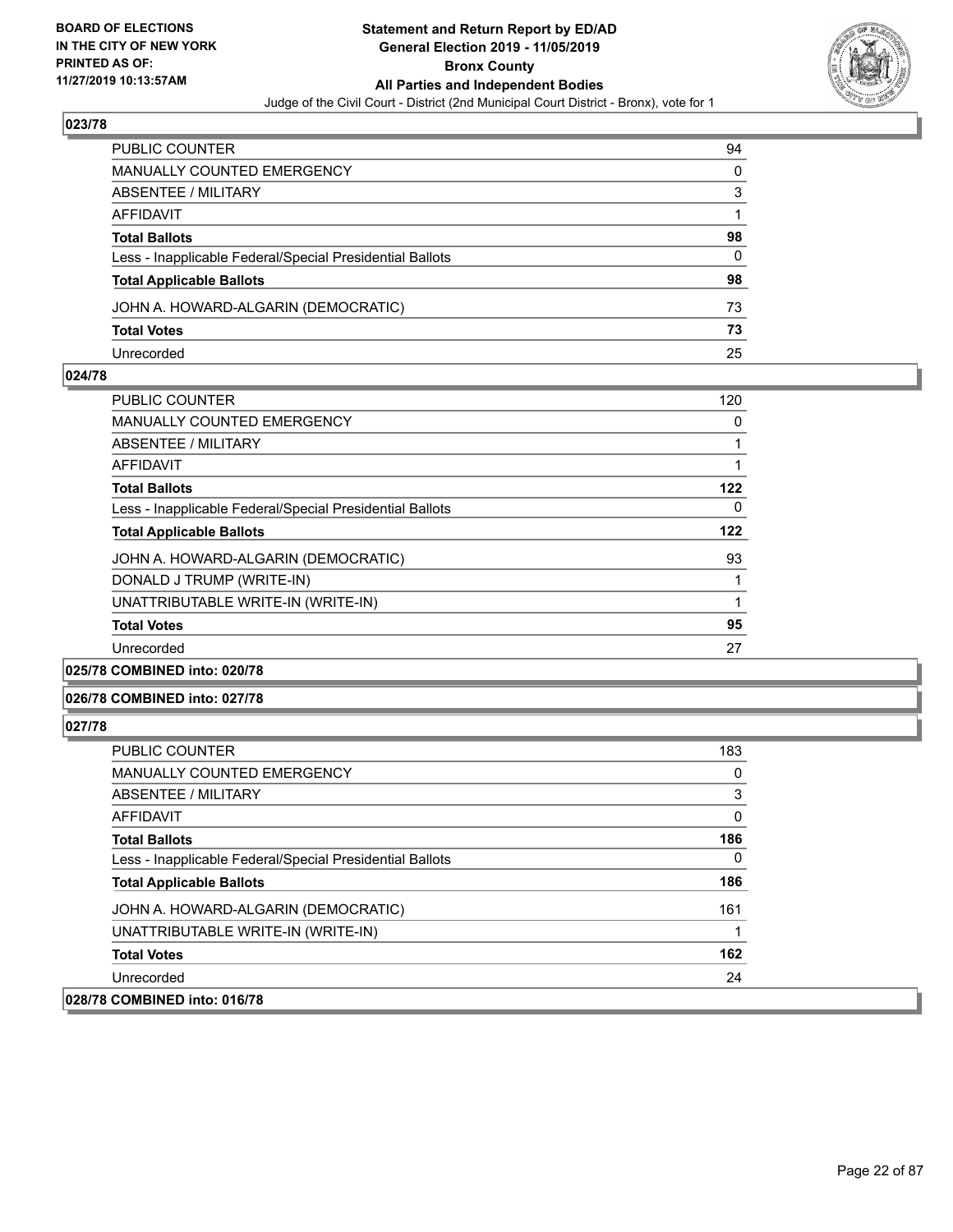

| PUBLIC COUNTER                                           | 151 |
|----------------------------------------------------------|-----|
| <b>MANUALLY COUNTED EMERGENCY</b>                        | 0   |
| ABSENTEE / MILITARY                                      | 4   |
| AFFIDAVIT                                                |     |
| <b>Total Ballots</b>                                     | 156 |
| Less - Inapplicable Federal/Special Presidential Ballots | 0   |
| <b>Total Applicable Ballots</b>                          | 156 |
| JOHN A. HOWARD-ALGARIN (DEMOCRATIC)                      | 120 |
| UNATTRIBUTABLE WRITE-IN (WRITE-IN)                       |     |
| <b>Total Votes</b>                                       | 121 |
| Unrecorded                                               | 35  |

## **030/78 COMBINED into: 029/78**

#### **031/78**

| PUBLIC COUNTER                                           | 210      |
|----------------------------------------------------------|----------|
| MANUALLY COUNTED EMERGENCY                               | $\Omega$ |
| ABSENTEE / MILITARY                                      | 4        |
| AFFIDAVIT                                                | 4        |
| <b>Total Ballots</b>                                     | 218      |
| Less - Inapplicable Federal/Special Presidential Ballots | $\Omega$ |
| <b>Total Applicable Ballots</b>                          | 218      |
| JOHN A. HOWARD-ALGARIN (DEMOCRATIC)                      | 173      |
| UNATTRIBUTABLE WRITE-IN (WRITE-IN)                       |          |
| <b>Total Votes</b>                                       | 174      |
| Unrecorded                                               | 44       |
|                                                          |          |

## **032/78 COMBINED into: 031/78**

| PUBLIC COUNTER                                           | 235 |
|----------------------------------------------------------|-----|
| <b>MANUALLY COUNTED EMERGENCY</b>                        | 0   |
| ABSENTEE / MILITARY                                      | 4   |
| AFFIDAVIT                                                | 2   |
| <b>Total Ballots</b>                                     | 241 |
| Less - Inapplicable Federal/Special Presidential Ballots | 0   |
| <b>Total Applicable Ballots</b>                          | 241 |
| JOHN A. HOWARD-ALGARIN (DEMOCRATIC)                      | 168 |
| <b>Total Votes</b>                                       | 168 |
| Unrecorded                                               | 73  |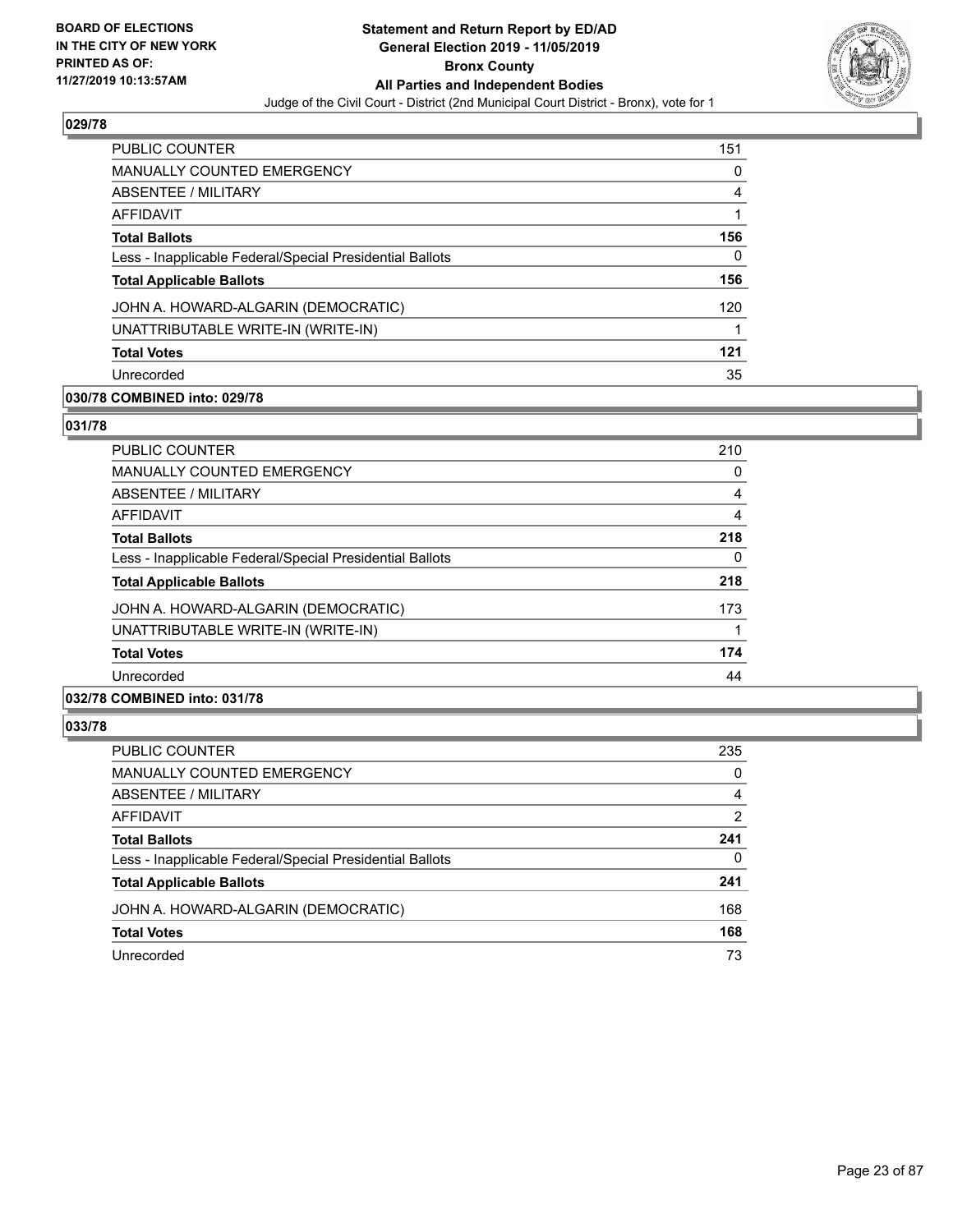

| PUBLIC COUNTER                                           | 180 |
|----------------------------------------------------------|-----|
| <b>MANUALLY COUNTED EMERGENCY</b>                        | 0   |
| ABSENTEE / MILITARY                                      | 8   |
| AFFIDAVIT                                                |     |
| <b>Total Ballots</b>                                     | 189 |
| Less - Inapplicable Federal/Special Presidential Ballots | 0   |
| <b>Total Applicable Ballots</b>                          | 189 |
| JOHN A. HOWARD-ALGARIN (DEMOCRATIC)                      | 147 |
| UNATTRIBUTABLE WRITE-IN (WRITE-IN)                       |     |
| <b>Total Votes</b>                                       | 148 |
| Unrecorded                                               | 41  |

## **035/78 COMBINED into: 016/78**

#### **036/78**

| PUBLIC COUNTER                                           | 86           |
|----------------------------------------------------------|--------------|
| <b>MANUALLY COUNTED EMERGENCY</b>                        | $\Omega$     |
| ABSENTEE / MILITARY                                      | $\mathbf{0}$ |
| AFFIDAVIT                                                | 4            |
| <b>Total Ballots</b>                                     | 90           |
| Less - Inapplicable Federal/Special Presidential Ballots | $\Omega$     |
| <b>Total Applicable Ballots</b>                          | 90           |
| JOHN A. HOWARD-ALGARIN (DEMOCRATIC)                      | 70           |
| <b>Total Votes</b>                                       | 70           |
| Unrecorded                                               | 20           |

| <b>PUBLIC COUNTER</b>                                    | 140      |
|----------------------------------------------------------|----------|
| <b>MANUALLY COUNTED EMERGENCY</b>                        | $\Omega$ |
| ABSENTEE / MILITARY                                      | 9        |
| AFFIDAVIT                                                | $\Omega$ |
| <b>Total Ballots</b>                                     | 149      |
| Less - Inapplicable Federal/Special Presidential Ballots | 0        |
| <b>Total Applicable Ballots</b>                          | 149      |
| JOHN A. HOWARD-ALGARIN (DEMOCRATIC)                      | 118      |
| SINO YESUPP (WRITE-IN)                                   |          |
| <b>Total Votes</b>                                       | 119      |
| Unrecorded                                               | 30       |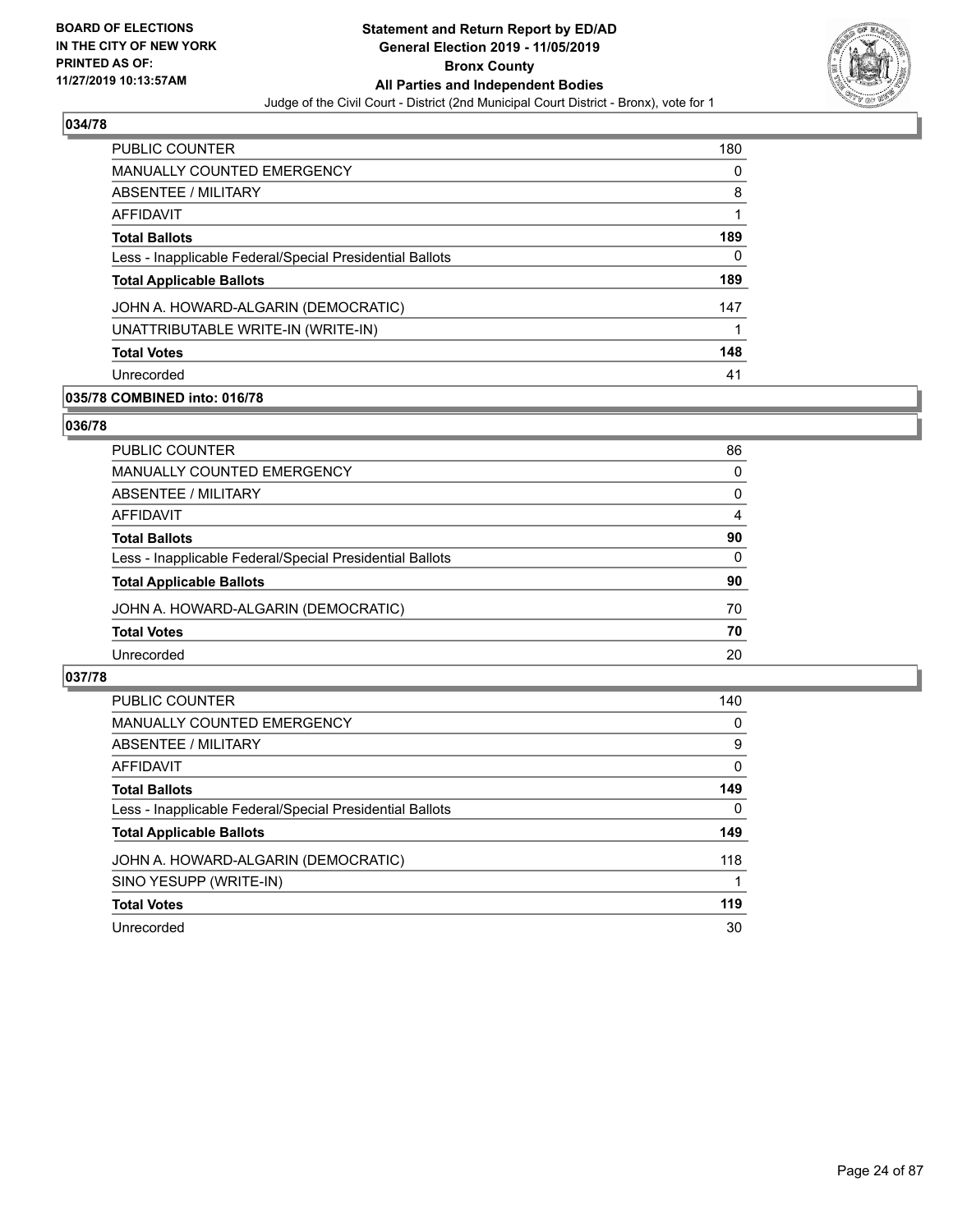

| PUBLIC COUNTER                                           | 132 |
|----------------------------------------------------------|-----|
| MANUALLY COUNTED EMERGENCY                               | 0   |
| ABSENTEE / MILITARY                                      | 4   |
| AFFIDAVIT                                                | 2   |
| <b>Total Ballots</b>                                     | 138 |
| Less - Inapplicable Federal/Special Presidential Ballots | 0   |
| <b>Total Applicable Ballots</b>                          | 138 |
| JOHN A. HOWARD-ALGARIN (DEMOCRATIC)                      | 98  |
| <b>Total Votes</b>                                       | 98  |
| Unrecorded                                               | 40  |

#### **039/78 COMBINED into: 037/78**

#### **043/78**

| <b>PUBLIC COUNTER</b>                                    | 173            |
|----------------------------------------------------------|----------------|
| MANUALLY COUNTED EMERGENCY                               | 0              |
| ABSENTEE / MILITARY                                      | $\overline{2}$ |
| AFFIDAVIT                                                | 10             |
| <b>Total Ballots</b>                                     | 185            |
| Less - Inapplicable Federal/Special Presidential Ballots | $\Omega$       |
| <b>Total Applicable Ballots</b>                          | 185            |
| JOHN A. HOWARD-ALGARIN (DEMOCRATIC)                      | 142            |
| <b>Total Votes</b>                                       | 142            |
| Unrecorded                                               | 43             |
|                                                          |                |

### **044/78**

| PUBLIC COUNTER                                           | 179 |
|----------------------------------------------------------|-----|
| <b>MANUALLY COUNTED EMERGENCY</b>                        | 0   |
| ABSENTEE / MILITARY                                      | 3   |
| AFFIDAVIT                                                |     |
| <b>Total Ballots</b>                                     | 183 |
| Less - Inapplicable Federal/Special Presidential Ballots | 0   |
| <b>Total Applicable Ballots</b>                          | 183 |
| JOHN A. HOWARD-ALGARIN (DEMOCRATIC)                      | 145 |
| <b>Total Votes</b>                                       | 145 |
| Unrecorded                                               | 38  |
| 045/78 COMBINED into: 044/78                             |     |
|                                                          |     |

## **046/78 COMBINED into: 043/78**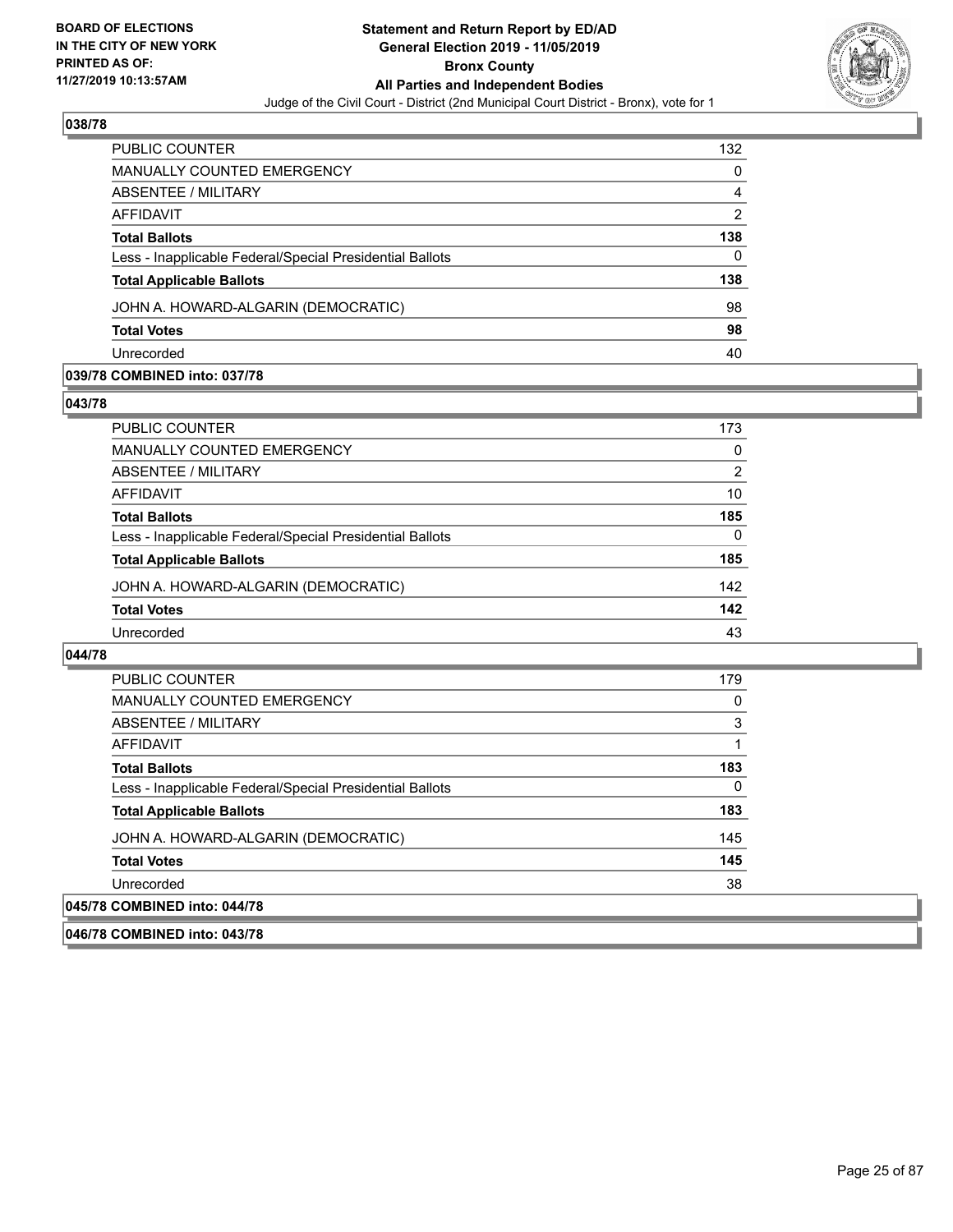

| PUBLIC COUNTER                                           | 138 |
|----------------------------------------------------------|-----|
| <b>MANUALLY COUNTED EMERGENCY</b>                        | 0   |
| <b>ABSENTEE / MILITARY</b>                               | 5   |
| AFFIDAVIT                                                | 8   |
| <b>Total Ballots</b>                                     | 151 |
| Less - Inapplicable Federal/Special Presidential Ballots | 0   |
| <b>Total Applicable Ballots</b>                          | 151 |
| JOHN A. HOWARD-ALGARIN (DEMOCRATIC)                      | 115 |
| <b>Total Votes</b>                                       | 115 |
| Unrecorded                                               | 36  |

#### **048/78**

| PUBLIC COUNTER                                           | 434            |
|----------------------------------------------------------|----------------|
| MANUALLY COUNTED EMERGENCY                               | 0              |
| ABSENTEE / MILITARY                                      | 12             |
| AFFIDAVIT                                                | $\overline{4}$ |
| <b>Total Ballots</b>                                     | 450            |
| Less - Inapplicable Federal/Special Presidential Ballots | $\Omega$       |
| <b>Total Applicable Ballots</b>                          | 450            |
| JOHN A. HOWARD-ALGARIN (DEMOCRATIC)                      | 337            |
| <b>Total Votes</b>                                       | 337            |
| Unrecorded                                               | 113            |
|                                                          |                |

#### **049/78 COMBINED into: 048/78**

| PUBLIC COUNTER                                           | 164 |
|----------------------------------------------------------|-----|
| MANUALLY COUNTED EMERGENCY                               | 0   |
| ABSENTEE / MILITARY                                      | 2   |
| AFFIDAVIT                                                | 5   |
| <b>Total Ballots</b>                                     | 171 |
| Less - Inapplicable Federal/Special Presidential Ballots | 0   |
| <b>Total Applicable Ballots</b>                          | 171 |
| JOHN A. HOWARD-ALGARIN (DEMOCRATIC)                      | 123 |
| <b>Total Votes</b>                                       | 123 |
| Unrecorded                                               | 48  |
| 051/78 COMBINED into: 050/78                             |     |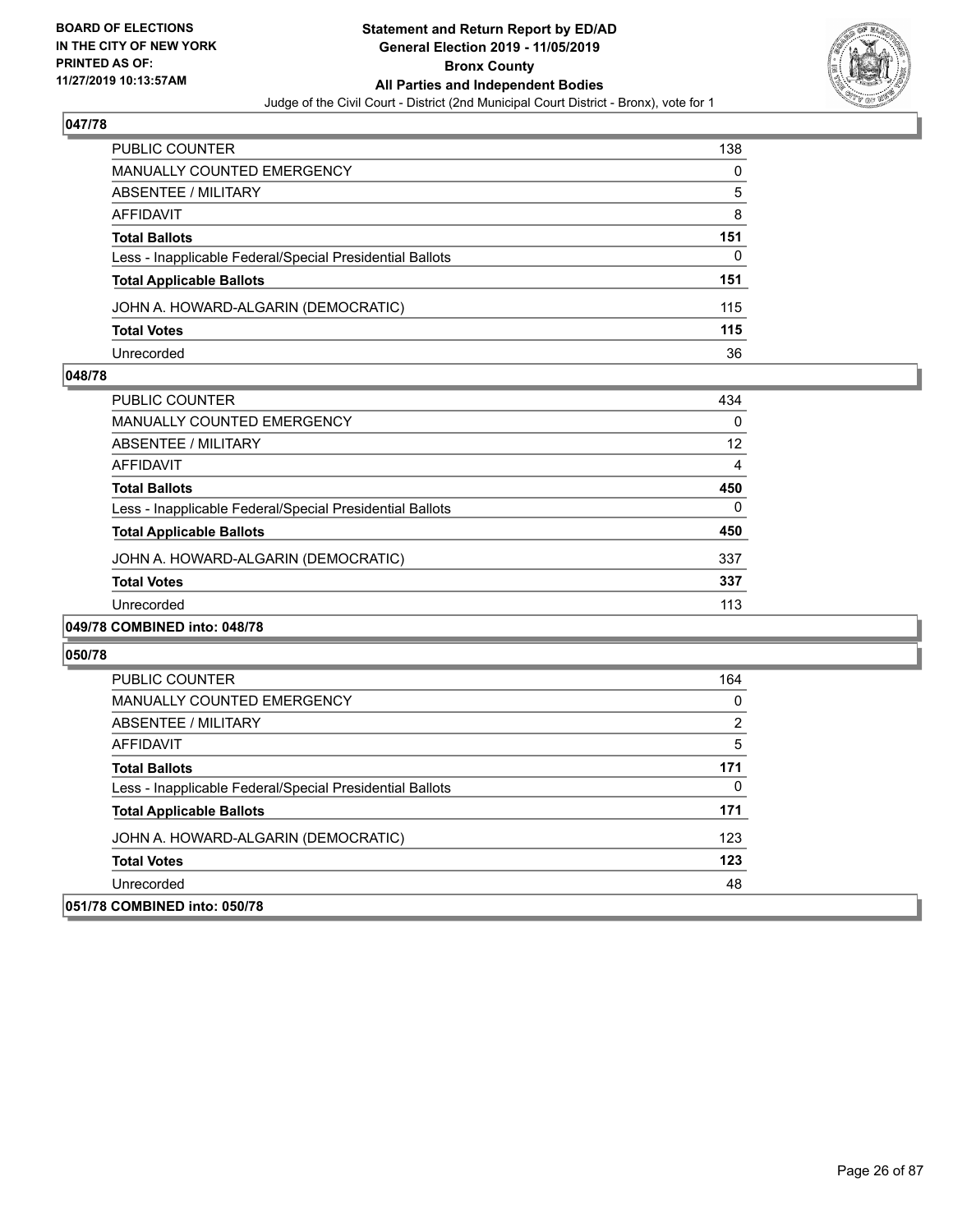

| PUBLIC COUNTER                                           | 147 |
|----------------------------------------------------------|-----|
| <b>MANUALLY COUNTED EMERGENCY</b>                        | 0   |
| ABSENTEE / MILITARY                                      | 5   |
| AFFIDAVIT                                                | 0   |
| <b>Total Ballots</b>                                     | 152 |
| Less - Inapplicable Federal/Special Presidential Ballots | 0   |
| <b>Total Applicable Ballots</b>                          | 152 |
| JOHN A. HOWARD-ALGARIN (DEMOCRATIC)                      | 103 |
| DEVIN BALKIND (WRITE-IN)                                 |     |
| <b>Total Votes</b>                                       | 104 |
| Unrecorded                                               | 48  |

#### **053/78**

| <b>PUBLIC COUNTER</b>                                    | 97       |
|----------------------------------------------------------|----------|
| <b>MANUALLY COUNTED EMERGENCY</b>                        | 0        |
| ABSENTEE / MILITARY                                      |          |
| AFFIDAVIT                                                |          |
| <b>Total Ballots</b>                                     | 105      |
| Less - Inapplicable Federal/Special Presidential Ballots | $\Omega$ |
| <b>Total Applicable Ballots</b>                          | 105      |
| JOHN A. HOWARD-ALGARIN (DEMOCRATIC)                      | 81       |
| <b>Total Votes</b>                                       | 81       |
| Unrecorded                                               | 24       |
|                                                          |          |

## **054/78 COMBINED into: 052/78**

#### **057/78 COMBINED into: 012/78**

## **058/78 COMBINED into: 037/78**

| PUBLIC COUNTER                                           | 185      |
|----------------------------------------------------------|----------|
| MANUALLY COUNTED EMERGENCY                               | 0        |
| ABSENTEE / MILITARY                                      | 75       |
| AFFIDAVIT                                                | 4        |
| <b>Total Ballots</b>                                     | 264      |
| Less - Inapplicable Federal/Special Presidential Ballots | $\Omega$ |
| <b>Total Applicable Ballots</b>                          | 264      |
| JOHN A. HOWARD-ALGARIN (DEMOCRATIC)                      | 212      |
| <b>Total Votes</b>                                       | 212      |
| Unrecorded                                               | 52       |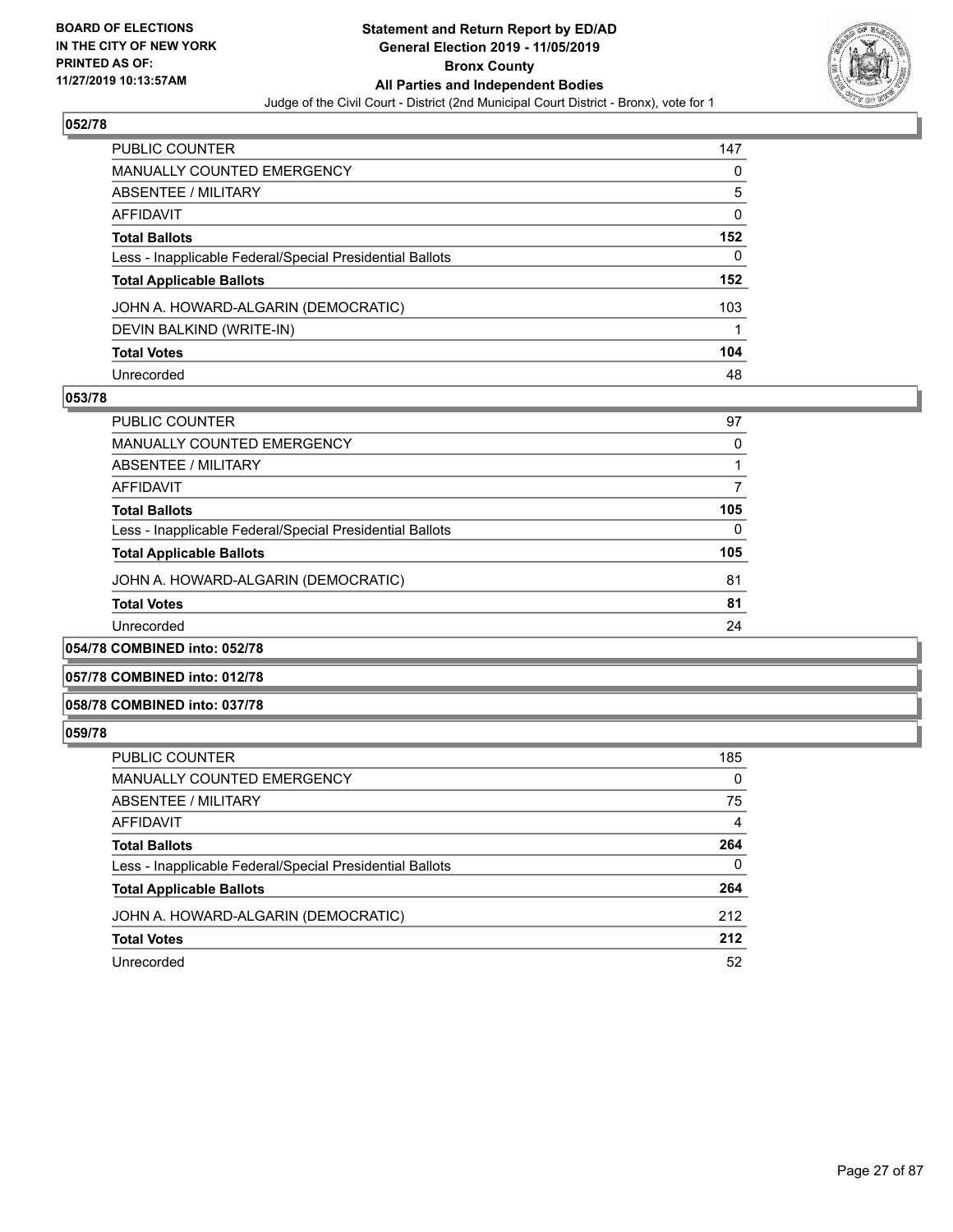

| PUBLIC COUNTER                                           | 186 |
|----------------------------------------------------------|-----|
| <b>MANUALLY COUNTED EMERGENCY</b>                        | 0   |
| <b>ABSENTEE / MILITARY</b>                               | 4   |
| AFFIDAVIT                                                | 13  |
| <b>Total Ballots</b>                                     | 203 |
| Less - Inapplicable Federal/Special Presidential Ballots | 0   |
| <b>Total Applicable Ballots</b>                          | 203 |
| JOHN A. HOWARD-ALGARIN (DEMOCRATIC)                      | 154 |
| UNATTRIBUTABLE WRITE-IN (WRITE-IN)                       |     |
| <b>Total Votes</b>                                       | 155 |
| Unrecorded                                               | 48  |

#### **061/78**

| <b>PUBLIC COUNTER</b>                                    | 229 |
|----------------------------------------------------------|-----|
| <b>MANUALLY COUNTED EMERGENCY</b>                        | 0   |
| ABSENTEE / MILITARY                                      | 7   |
| AFFIDAVIT                                                | 6   |
| <b>Total Ballots</b>                                     | 242 |
| Less - Inapplicable Federal/Special Presidential Ballots | 0   |
| <b>Total Applicable Ballots</b>                          | 242 |
| JOHN A. HOWARD-ALGARIN (DEMOCRATIC)                      | 192 |
| MARK DESKOVICH (WRITE-IN)                                |     |
| PAUL KALAYDJIAN (WRITE-IN)                               |     |
| UNATTRIBUTABLE WRITE-IN (WRITE-IN)                       |     |
| <b>Total Votes</b>                                       | 195 |
| Unrecorded                                               | 47  |
|                                                          |     |

## **062/78 COMBINED into: 037/78**

## **063/78 COMBINED into: 012/78**

| PUBLIC COUNTER                                           | 123 |
|----------------------------------------------------------|-----|
| MANUALLY COUNTED EMERGENCY                               | 0   |
| ABSENTEE / MILITARY                                      | 0   |
| AFFIDAVIT                                                | 8   |
| <b>Total Ballots</b>                                     | 131 |
| Less - Inapplicable Federal/Special Presidential Ballots | 0   |
| <b>Total Applicable Ballots</b>                          | 131 |
| JOHN A. HOWARD-ALGARIN (DEMOCRATIC)                      | 101 |
| <b>Total Votes</b>                                       | 101 |
| Unrecorded                                               | 30  |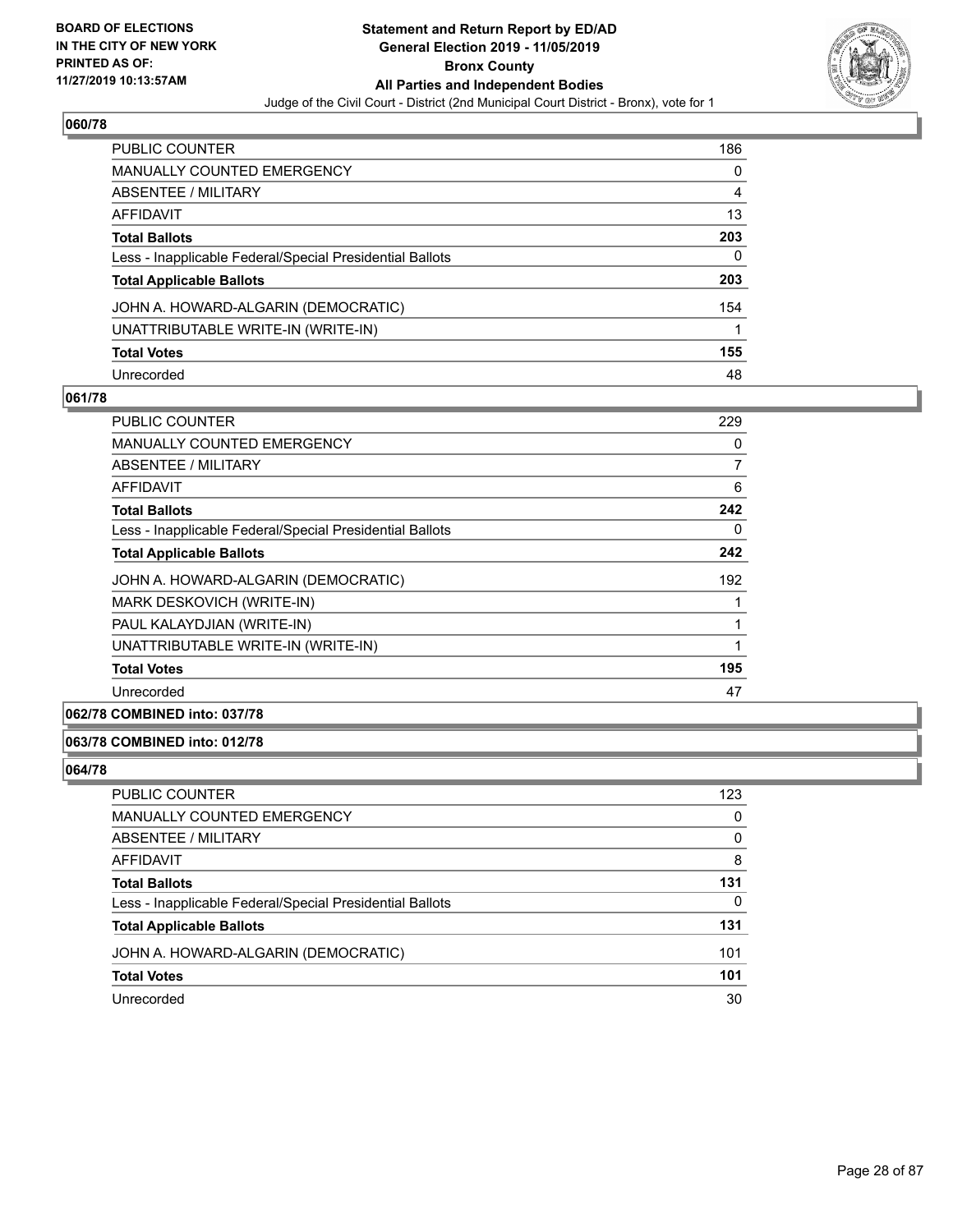

| <b>PUBLIC COUNTER</b>                                    | 124 |
|----------------------------------------------------------|-----|
| <b>MANUALLY COUNTED EMERGENCY</b>                        | 0   |
| ABSENTEE / MILITARY                                      | 12  |
| AFFIDAVIT                                                | 2   |
| <b>Total Ballots</b>                                     | 138 |
| Less - Inapplicable Federal/Special Presidential Ballots | 0   |
| <b>Total Applicable Ballots</b>                          | 138 |
| JOHN A. HOWARD-ALGARIN (DEMOCRATIC)                      | 108 |
| <b>Total Votes</b>                                       | 108 |
| Unrecorded                                               | 30  |
| 066/78 COMBINED into: 053/78                             |     |
| 067/78 COMBINED into: 061/78                             |     |

**068/78 COMBINED into: 052/78**

**069/78 COMBINED into: 005/78**

**070/78 COMBINED into: 008/78**

**071/78 COMBINED into: 065/78**

**072/78 COMBINED into: 024/78**

**073/78 COMBINED into: 034/78**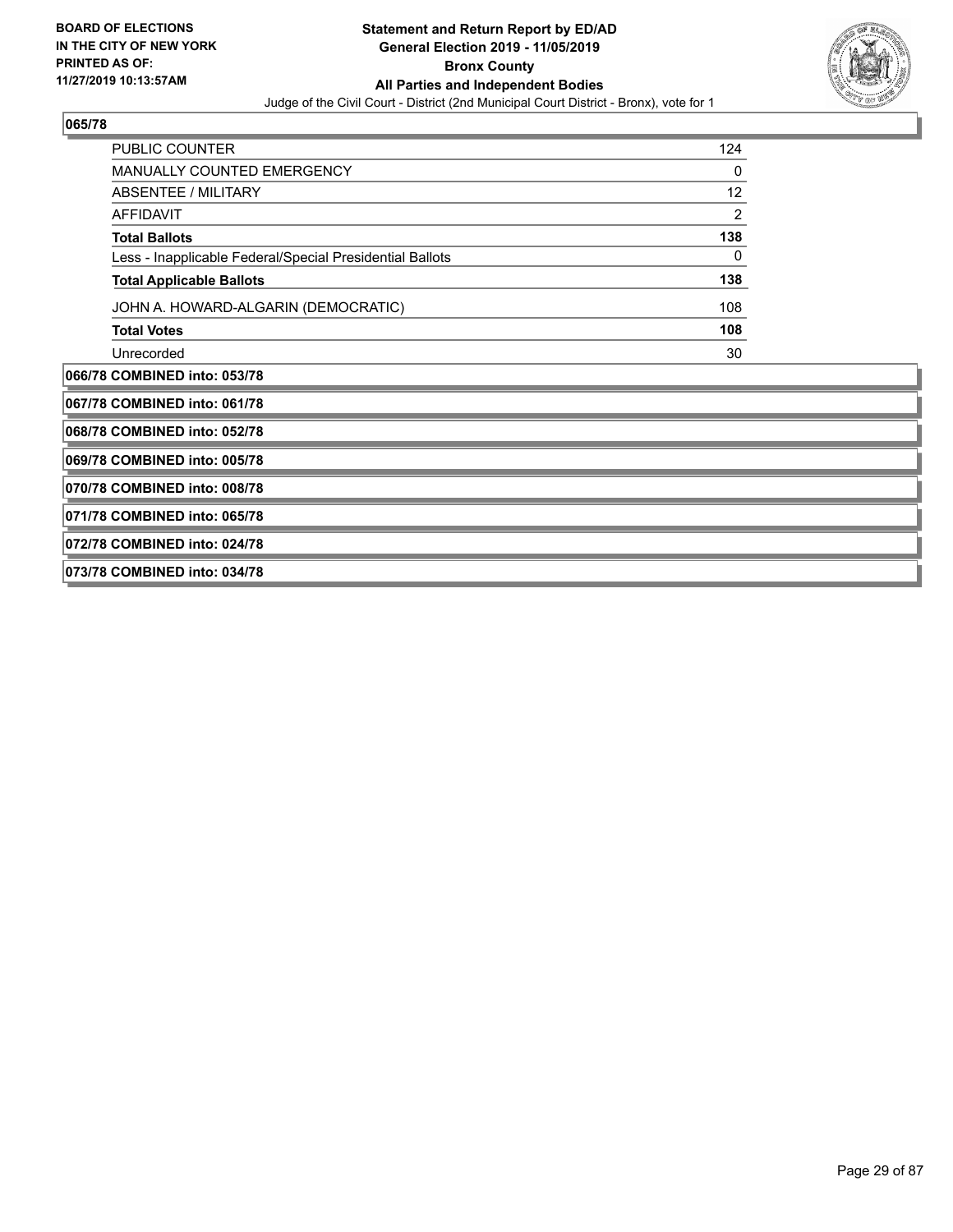

| <b>PUBLIC COUNTER</b>                                    | 126            |
|----------------------------------------------------------|----------------|
| <b>MANUALLY COUNTED EMERGENCY</b>                        | 0              |
| ABSENTEE / MILITARY                                      | $\overline{2}$ |
| AFFIDAVIT                                                | 2              |
| <b>Total Ballots</b>                                     | 130            |
| Less - Inapplicable Federal/Special Presidential Ballots | 0              |
| <b>Total Applicable Ballots</b>                          | 130            |
| JOHN A. HOWARD-ALGARIN (DEMOCRATIC)                      | 100            |
| DONALD J TRUMP (WRITE-IN)                                |                |
| <b>Total Votes</b>                                       | 101            |
| Unrecorded                                               | 29             |

### **002/79 COMBINED into: 002/78**

#### **003/79**

| PUBLIC COUNTER                                           | 118           |
|----------------------------------------------------------|---------------|
| <b>MANUALLY COUNTED EMERGENCY</b>                        | 0             |
| <b>ABSENTEE / MILITARY</b>                               | $\mathcal{P}$ |
| <b>AFFIDAVIT</b>                                         |               |
| <b>Total Ballots</b>                                     | 121           |
| Less - Inapplicable Federal/Special Presidential Ballots | 0             |
| <b>Total Applicable Ballots</b>                          | 121           |
| JOHN A. HOWARD-ALGARIN (DEMOCRATIC)                      | 95            |
| <b>Total Votes</b>                                       | 95            |
| Unrecorded                                               | 26            |

| <b>PUBLIC COUNTER</b>                                    | 193            |
|----------------------------------------------------------|----------------|
| <b>MANUALLY COUNTED EMERGENCY</b>                        | 0              |
| ABSENTEE / MILITARY                                      | 10             |
| AFFIDAVIT                                                | $\overline{2}$ |
| <b>Total Ballots</b>                                     | 205            |
| Less - Inapplicable Federal/Special Presidential Ballots | $\Omega$       |
| <b>Total Applicable Ballots</b>                          | 205            |
| JOHN A. HOWARD-ALGARIN (DEMOCRATIC)                      | 137            |
| <b>GUSTAVO RIVERA (WRITE-IN)</b>                         |                |
| <b>Total Votes</b>                                       | 138            |
| Unrecorded                                               | 67             |
| 005/79 COMBINED into: 004/79                             |                |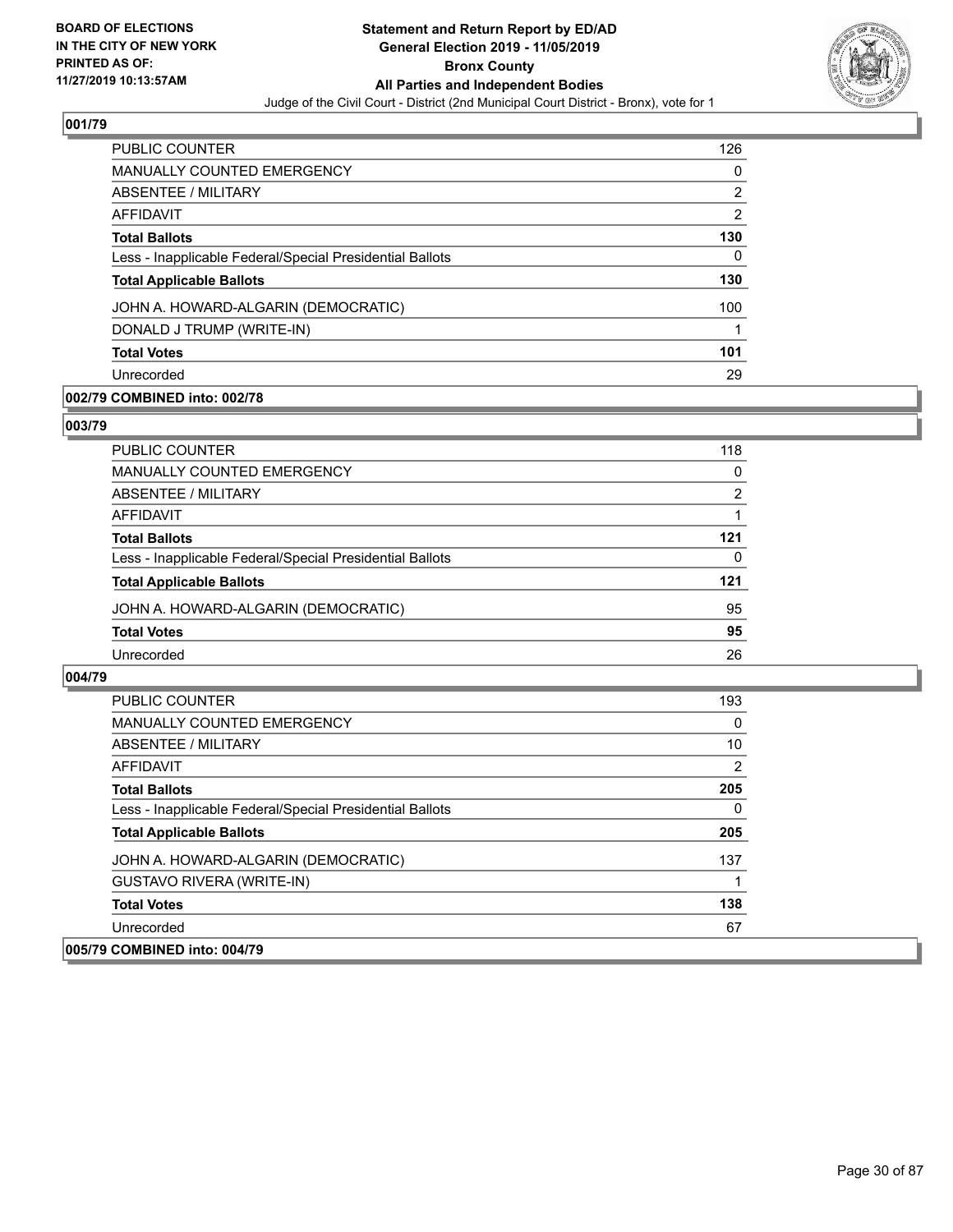

| PUBLIC COUNTER                                           | 158      |
|----------------------------------------------------------|----------|
| <b>MANUALLY COUNTED EMERGENCY</b>                        | 0        |
| <b>ABSENTEE / MILITARY</b>                               | 6        |
| AFFIDAVIT                                                | $\Omega$ |
| <b>Total Ballots</b>                                     | 164      |
| Less - Inapplicable Federal/Special Presidential Ballots | 0        |
| <b>Total Applicable Ballots</b>                          | 164      |
| JOHN A. HOWARD-ALGARIN (DEMOCRATIC)                      | 132      |
| <b>Total Votes</b>                                       | 132      |
| Unrecorded                                               | 32       |

#### **008/79**

| <b>PUBLIC COUNTER</b>                                    | 166 |
|----------------------------------------------------------|-----|
| <b>MANUALLY COUNTED EMERGENCY</b>                        | 0   |
| ABSENTEE / MILITARY                                      | 3   |
| AFFIDAVIT                                                | 0   |
| <b>Total Ballots</b>                                     | 169 |
| Less - Inapplicable Federal/Special Presidential Ballots | 0   |
| <b>Total Applicable Ballots</b>                          | 169 |
| JOHN A. HOWARD-ALGARIN (DEMOCRATIC)                      | 139 |
| CAROL ROBINSON (WRITE-IN)                                |     |
| <b>Total Votes</b>                                       | 140 |
| Unrecorded                                               | 29  |
| 009/79 COMBINED into: 008/79                             |     |

| <b>PUBLIC COUNTER</b>                                    | 95  |
|----------------------------------------------------------|-----|
| <b>MANUALLY COUNTED EMERGENCY</b>                        | 0   |
| ABSENTEE / MILITARY                                      | 3   |
| AFFIDAVIT                                                | 3   |
| <b>Total Ballots</b>                                     | 101 |
| Less - Inapplicable Federal/Special Presidential Ballots | 0   |
| <b>Total Applicable Ballots</b>                          | 101 |
| JOHN A. HOWARD-ALGARIN (DEMOCRATIC)                      | 80  |
| <b>Total Votes</b>                                       | 80  |
| Unrecorded                                               | 21  |
| 012/79 COMBINED into: 007/79                             |     |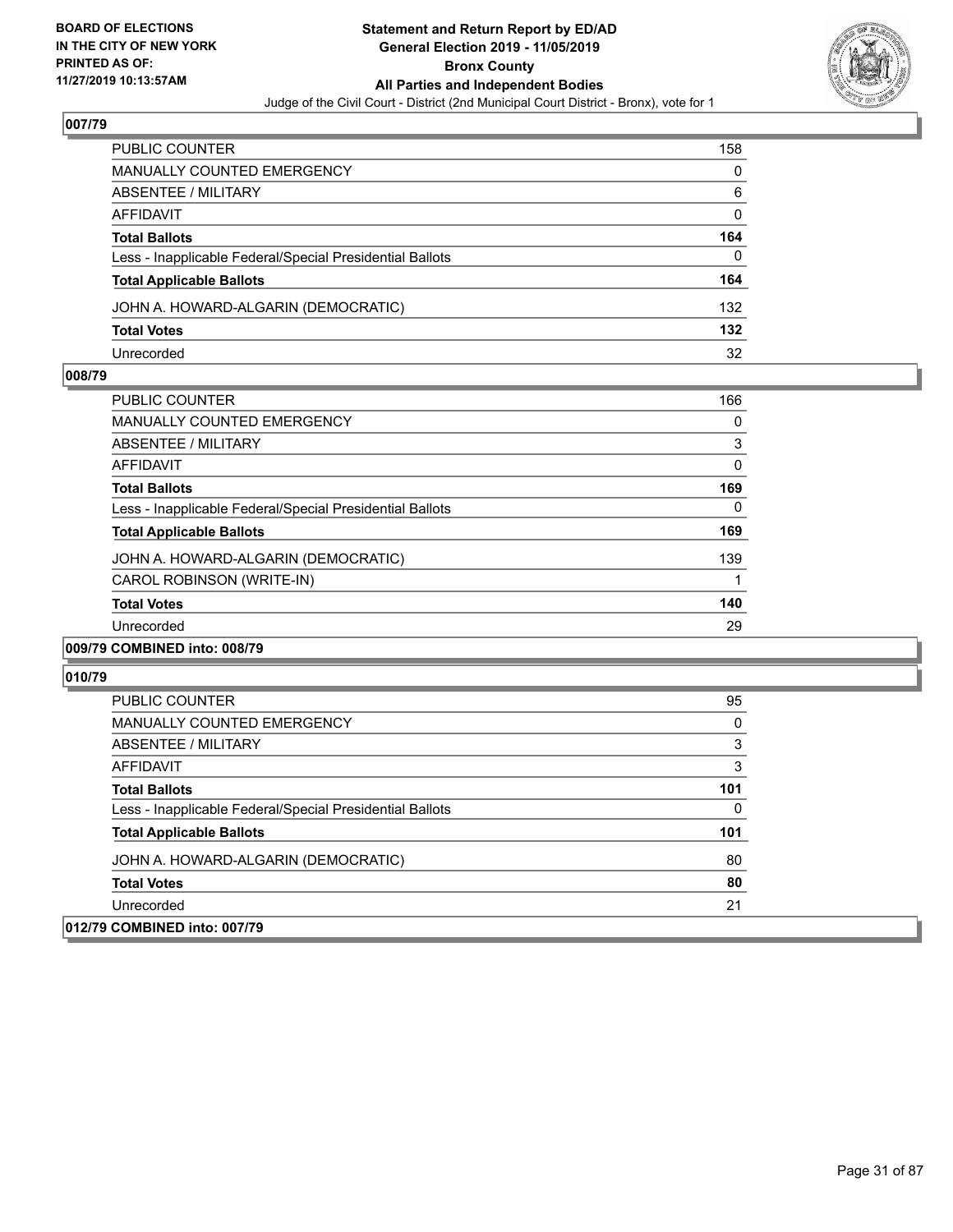

| PUBLIC COUNTER                                           | 64 |
|----------------------------------------------------------|----|
| <b>MANUALLY COUNTED EMERGENCY</b>                        | 0  |
| <b>ABSENTEE / MILITARY</b>                               | 0  |
| AFFIDAVIT                                                | 0  |
| <b>Total Ballots</b>                                     | 64 |
| Less - Inapplicable Federal/Special Presidential Ballots | 0  |
| <b>Total Applicable Ballots</b>                          | 64 |
| JOHN A. HOWARD-ALGARIN (DEMOCRATIC)                      | 51 |
| <b>Total Votes</b>                                       | 51 |
| Unrecorded                                               | 13 |

#### **030/79**

| PUBLIC COUNTER                                           | 221      |
|----------------------------------------------------------|----------|
| <b>MANUALLY COUNTED EMERGENCY</b>                        | O        |
| ABSENTEE / MILITARY                                      | 9        |
| AFFIDAVIT                                                | $\Omega$ |
| <b>Total Ballots</b>                                     | 230      |
| Less - Inapplicable Federal/Special Presidential Ballots | 0        |
| <b>Total Applicable Ballots</b>                          | 230      |
| JOHN A. HOWARD-ALGARIN (DEMOCRATIC)                      | 177      |
| <b>Total Votes</b>                                       | 177      |
| Unrecorded                                               | 53       |
| COMPINIED into 022/70                                    |          |

## **031/79 COMBINED into: 033/79**

### **032/79 COMBINED into: 035/79**

| <b>PUBLIC COUNTER</b>                                    | 180      |
|----------------------------------------------------------|----------|
| <b>MANUALLY COUNTED EMERGENCY</b>                        | 0        |
| ABSENTEE / MILITARY                                      | 5        |
| <b>AFFIDAVIT</b>                                         | $\Omega$ |
| <b>Total Ballots</b>                                     | 185      |
| Less - Inapplicable Federal/Special Presidential Ballots | 0        |
| <b>Total Applicable Ballots</b>                          | 185      |
| JOHN A. HOWARD-ALGARIN (DEMOCRATIC)                      | 144      |
| <b>Total Votes</b>                                       | 144      |
| Unrecorded                                               | 41       |
| 034/79 COMBINED into: 040/79                             |          |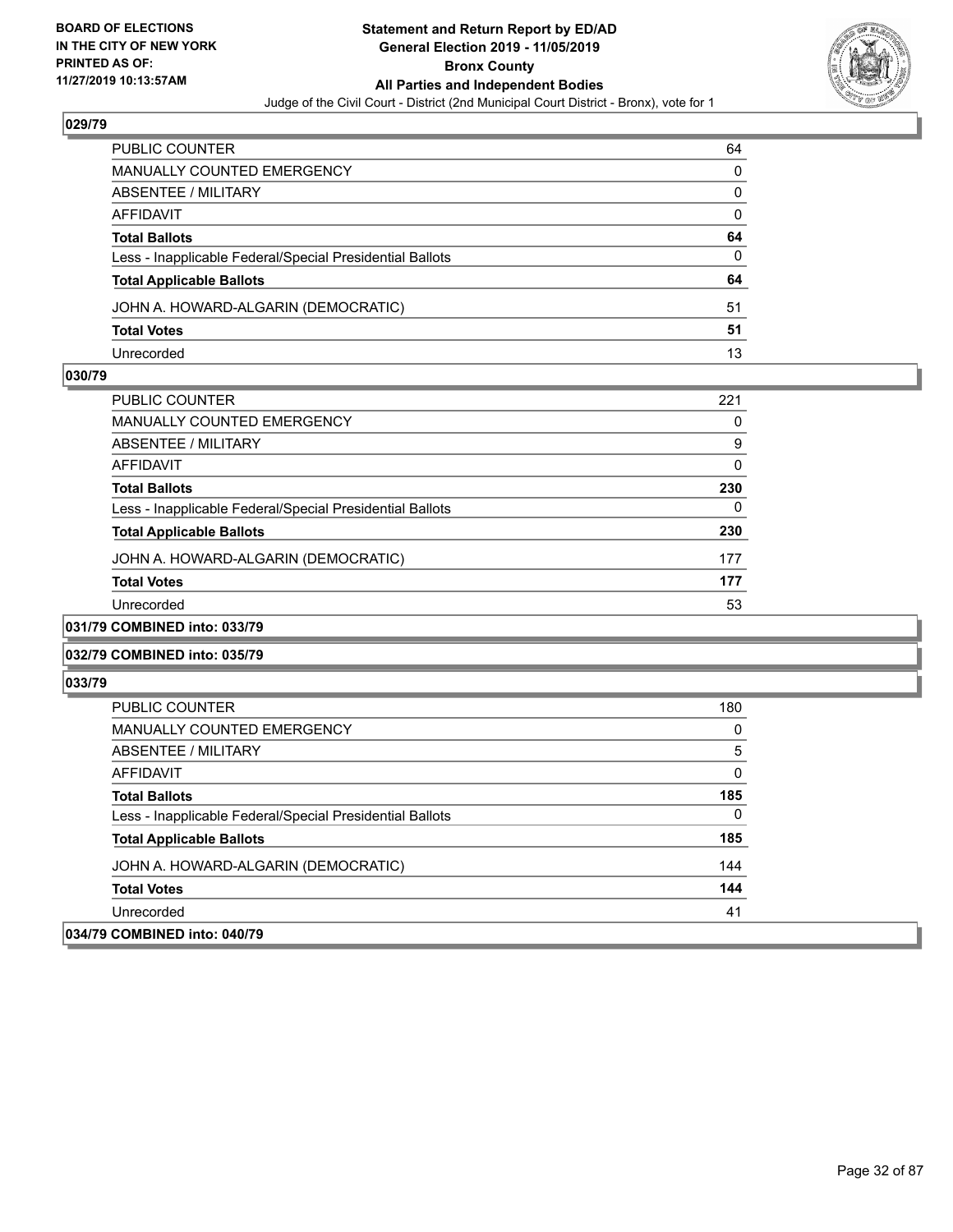

| PUBLIC COUNTER                                           | 198            |
|----------------------------------------------------------|----------------|
| MANUALLY COUNTED EMERGENCY                               | 0              |
| ABSENTEE / MILITARY                                      | 8              |
| AFFIDAVIT                                                | $\overline{2}$ |
| <b>Total Ballots</b>                                     | 208            |
| Less - Inapplicable Federal/Special Presidential Ballots | 0              |
| <b>Total Applicable Ballots</b>                          | 208            |
| JOHN A. HOWARD-ALGARIN (DEMOCRATIC)                      | 157            |
| UNATTRIBUTABLE WRITE-IN (WRITE-IN)                       |                |
| <b>Total Votes</b>                                       | 158            |
| Unrecorded                                               | 50             |

#### **036/79**

| <b>PUBLIC COUNTER</b>                                    | 225 |
|----------------------------------------------------------|-----|
| MANUALLY COUNTED EMERGENCY                               | 0   |
| ABSENTEE / MILITARY                                      | 2   |
| AFFIDAVIT                                                | 0   |
| <b>Total Ballots</b>                                     | 227 |
| Less - Inapplicable Federal/Special Presidential Ballots | 0   |
| <b>Total Applicable Ballots</b>                          | 227 |
| JOHN A. HOWARD-ALGARIN (DEMOCRATIC)                      | 187 |
| <b>Total Votes</b>                                       | 187 |
| Unrecorded                                               | 40  |
|                                                          |     |

#### **037/79 COMBINED into: 036/79**

| <b>PUBLIC COUNTER</b>                                    | 94       |
|----------------------------------------------------------|----------|
| MANUALLY COUNTED EMERGENCY                               | $\Omega$ |
| ABSENTEE / MILITARY                                      | 6        |
| AFFIDAVIT                                                | 0        |
| <b>Total Ballots</b>                                     | 100      |
| Less - Inapplicable Federal/Special Presidential Ballots | $\Omega$ |
| <b>Total Applicable Ballots</b>                          | 100      |
| JOHN A. HOWARD-ALGARIN (DEMOCRATIC)                      | 70       |
| <b>Total Votes</b>                                       | 70       |
| Unrecorded                                               | 30       |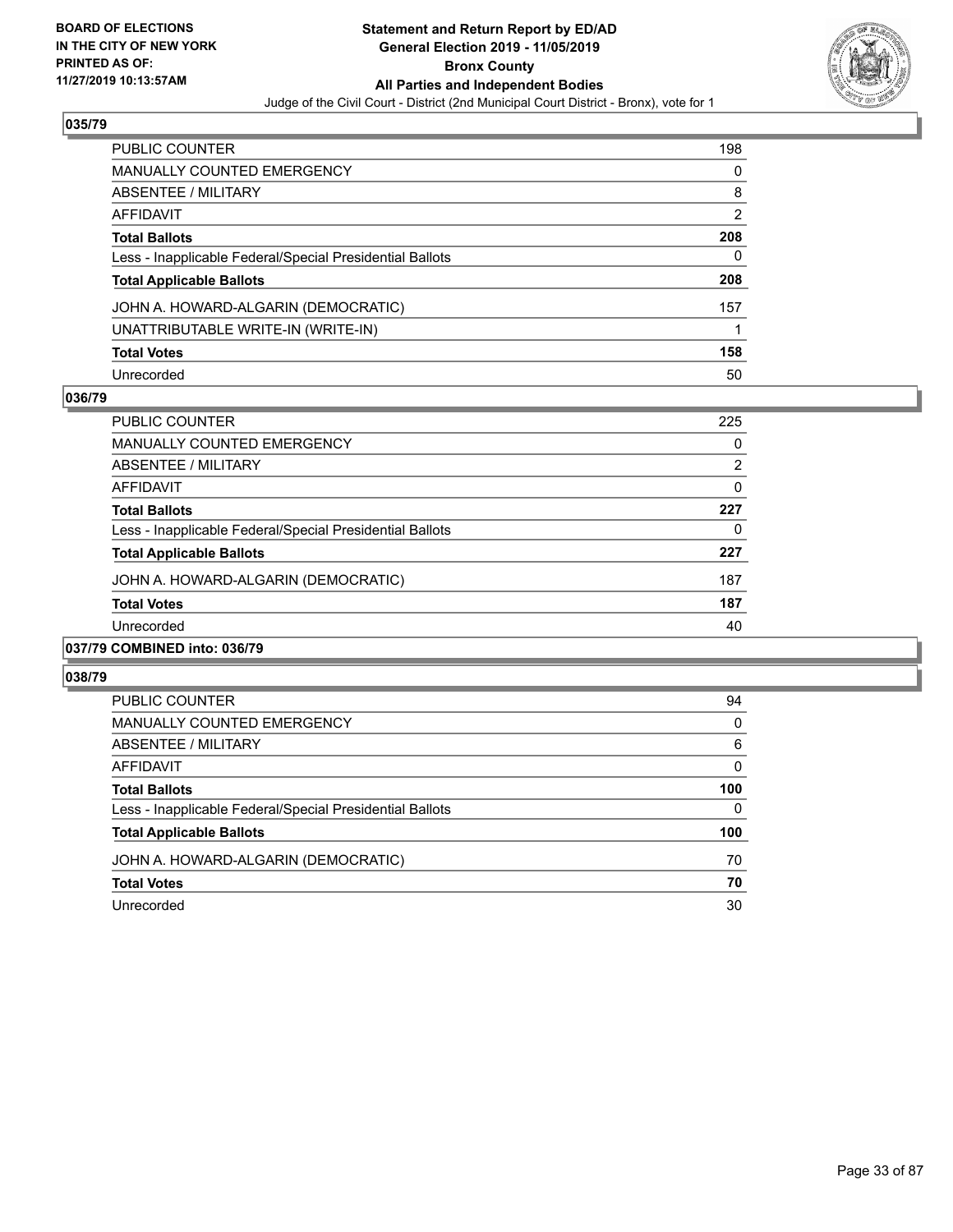

| PUBLIC COUNTER                                           | 128 |
|----------------------------------------------------------|-----|
| <b>MANUALLY COUNTED EMERGENCY</b>                        | 0   |
| <b>ABSENTEE / MILITARY</b>                               | 33  |
| AFFIDAVIT                                                | 2   |
| <b>Total Ballots</b>                                     | 163 |
| Less - Inapplicable Federal/Special Presidential Ballots | 0   |
| <b>Total Applicable Ballots</b>                          | 163 |
| JOHN A. HOWARD-ALGARIN (DEMOCRATIC)                      | 125 |
| <b>Total Votes</b>                                       | 125 |
| Unrecorded                                               | 38  |

#### **040/79**

| PUBLIC COUNTER                                           | 254            |
|----------------------------------------------------------|----------------|
| MANUALLY COUNTED EMERGENCY                               | $\Omega$       |
| ABSENTEE / MILITARY                                      | 3              |
| AFFIDAVIT                                                | $\overline{2}$ |
| Total Ballots                                            | 259            |
| Less - Inapplicable Federal/Special Presidential Ballots | 0              |
| <b>Total Applicable Ballots</b>                          | 259            |
| JOHN A. HOWARD-ALGARIN (DEMOCRATIC)                      | 205            |
| <b>Total Votes</b>                                       | 205            |
| Unrecorded                                               | 54             |
|                                                          |                |

## **041/79**

| PUBLIC COUNTER                                           | 115            |
|----------------------------------------------------------|----------------|
| MANUALLY COUNTED EMERGENCY                               | 0              |
| ABSENTEE / MILITARY                                      | 6              |
| AFFIDAVIT                                                | $\overline{2}$ |
| <b>Total Ballots</b>                                     | 123            |
| Less - Inapplicable Federal/Special Presidential Ballots | 0              |
| <b>Total Applicable Ballots</b>                          | 123            |
| JOHN A. HOWARD-ALGARIN (DEMOCRATIC)                      | 94             |
| <b>Total Votes</b>                                       | 94             |
| Unrecorded                                               | 29             |

| PUBLIC COUNTER                                           | 198 |
|----------------------------------------------------------|-----|
| <b>MANUALLY COUNTED EMERGENCY</b>                        | 0   |
| ABSENTEE / MILITARY                                      | 2   |
| AFFIDAVIT                                                | 2   |
| <b>Total Ballots</b>                                     | 202 |
| Less - Inapplicable Federal/Special Presidential Ballots | 0   |
| <b>Total Applicable Ballots</b>                          | 202 |
| JOHN A. HOWARD-ALGARIN (DEMOCRATIC)                      | 146 |
| <b>Total Votes</b>                                       | 146 |
| Unrecorded                                               | 56  |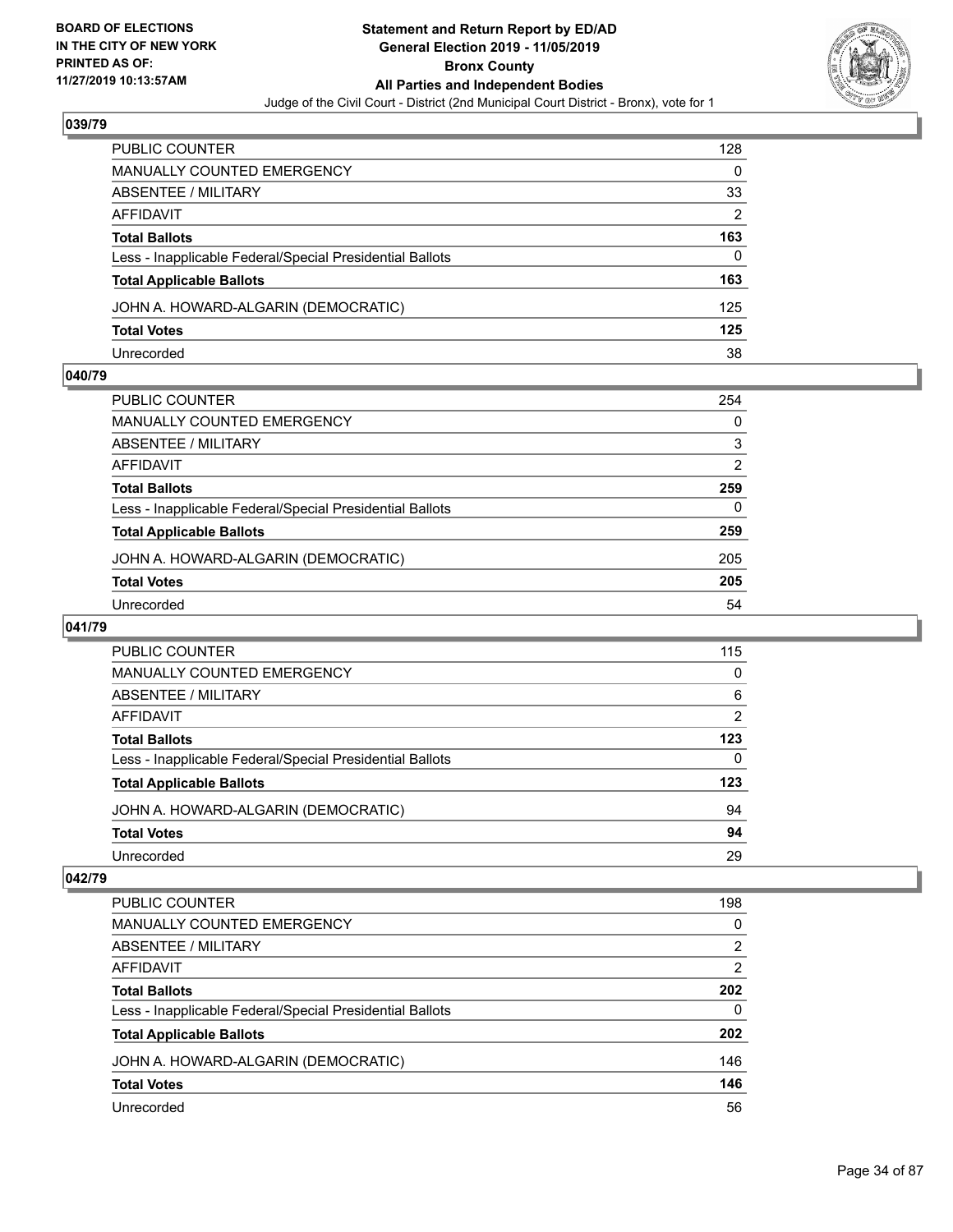

| PUBLIC COUNTER                                           | 98  |
|----------------------------------------------------------|-----|
| <b>MANUALLY COUNTED EMERGENCY</b>                        | 0   |
| <b>ABSENTEE / MILITARY</b>                               | 2   |
| AFFIDAVIT                                                |     |
| <b>Total Ballots</b>                                     | 101 |
| Less - Inapplicable Federal/Special Presidential Ballots | 0   |
| <b>Total Applicable Ballots</b>                          | 101 |
| JOHN A. HOWARD-ALGARIN (DEMOCRATIC)                      | 83  |
| <b>Total Votes</b>                                       | 83  |
| Unrecorded                                               | 18  |

#### **044/79**

| <b>PUBLIC COUNTER</b>                                    | 109 |
|----------------------------------------------------------|-----|
| <b>MANUALLY COUNTED EMERGENCY</b>                        | 0   |
| ABSENTEE / MILITARY                                      |     |
| AFFIDAVIT                                                |     |
| <b>Total Ballots</b>                                     | 111 |
| Less - Inapplicable Federal/Special Presidential Ballots | 0   |
| <b>Total Applicable Ballots</b>                          | 111 |
| JOHN A. HOWARD-ALGARIN (DEMOCRATIC)                      | 74  |
| FRANCIS JAMES (WRITE-IN)                                 | 1   |
| <b>Total Votes</b>                                       | 75  |
| Unrecorded                                               | 36  |
| 045/79 COMBINED into: 057/79                             |     |

| <b>PUBLIC COUNTER</b>                                    | 218 |
|----------------------------------------------------------|-----|
| <b>MANUALLY COUNTED EMERGENCY</b>                        | 0   |
| ABSENTEE / MILITARY                                      |     |
| AFFIDAVIT                                                | 2   |
| <b>Total Ballots</b>                                     | 221 |
| Less - Inapplicable Federal/Special Presidential Ballots | 0   |
| <b>Total Applicable Ballots</b>                          | 221 |
| JOHN A. HOWARD-ALGARIN (DEMOCRATIC)                      | 175 |
| CHRISTINE L BLANCH (WRITE-IN)                            |     |
| <b>Total Votes</b>                                       | 176 |
| Unrecorded                                               | 45  |
| 047/79 COMBINED into: 046/79                             |     |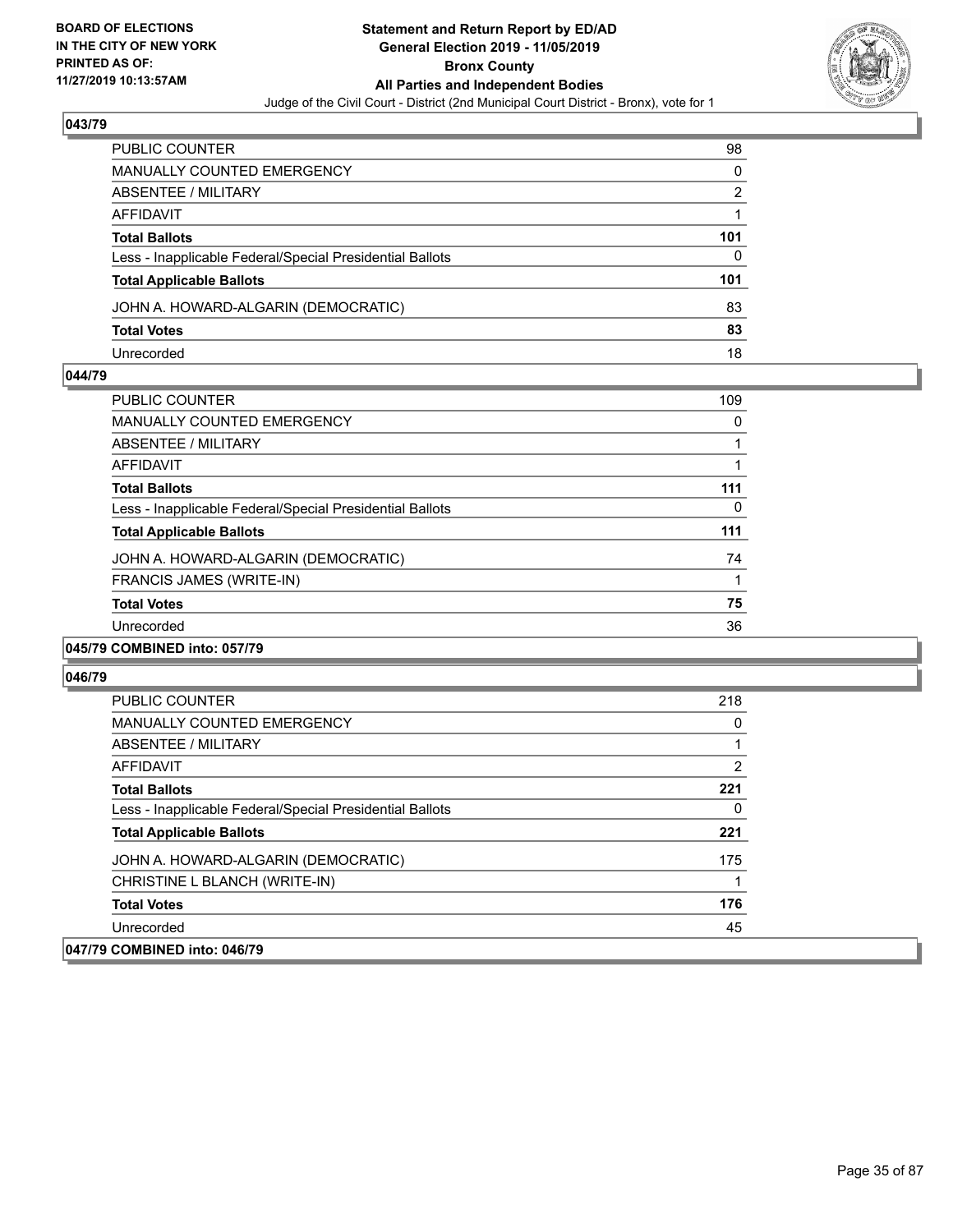

| PUBLIC COUNTER                                           | 92  |
|----------------------------------------------------------|-----|
| <b>MANUALLY COUNTED EMERGENCY</b>                        | 0   |
| <b>ABSENTEE / MILITARY</b>                               | 3   |
| AFFIDAVIT                                                | 5   |
| <b>Total Ballots</b>                                     | 100 |
| Less - Inapplicable Federal/Special Presidential Ballots | 0   |
| <b>Total Applicable Ballots</b>                          | 100 |
| JOHN A. HOWARD-ALGARIN (DEMOCRATIC)                      | 84  |
| <b>Total Votes</b>                                       | 84  |
| Unrecorded                                               | 16  |

#### **049/79**

| PUBLIC COUNTER                                           | 148 |
|----------------------------------------------------------|-----|
| <b>MANUALLY COUNTED EMERGENCY</b>                        | 0   |
| <b>ABSENTEE / MILITARY</b>                               | 2   |
| <b>AFFIDAVIT</b>                                         | 2   |
| <b>Total Ballots</b>                                     | 152 |
| Less - Inapplicable Federal/Special Presidential Ballots | 0   |
| <b>Total Applicable Ballots</b>                          | 152 |
| JOHN A. HOWARD-ALGARIN (DEMOCRATIC)                      | 119 |
| <b>Total Votes</b>                                       | 119 |
| Unrecorded                                               | 33  |
|                                                          |     |

| <b>PUBLIC COUNTER</b>                                    | 172 |
|----------------------------------------------------------|-----|
| MANUALLY COUNTED EMERGENCY                               | 0   |
| ABSENTEE / MILITARY                                      | 3   |
| AFFIDAVIT                                                | 0   |
| <b>Total Ballots</b>                                     | 175 |
| Less - Inapplicable Federal/Special Presidential Ballots | 0   |
| <b>Total Applicable Ballots</b>                          | 175 |
| JOHN A. HOWARD-ALGARIN (DEMOCRATIC)                      | 132 |
| <b>Total Votes</b>                                       | 132 |
| Unrecorded                                               | 43  |
| 051/79 COMBINED into: 053/79                             |     |
| 052/79 COMBINED into: 050/79                             |     |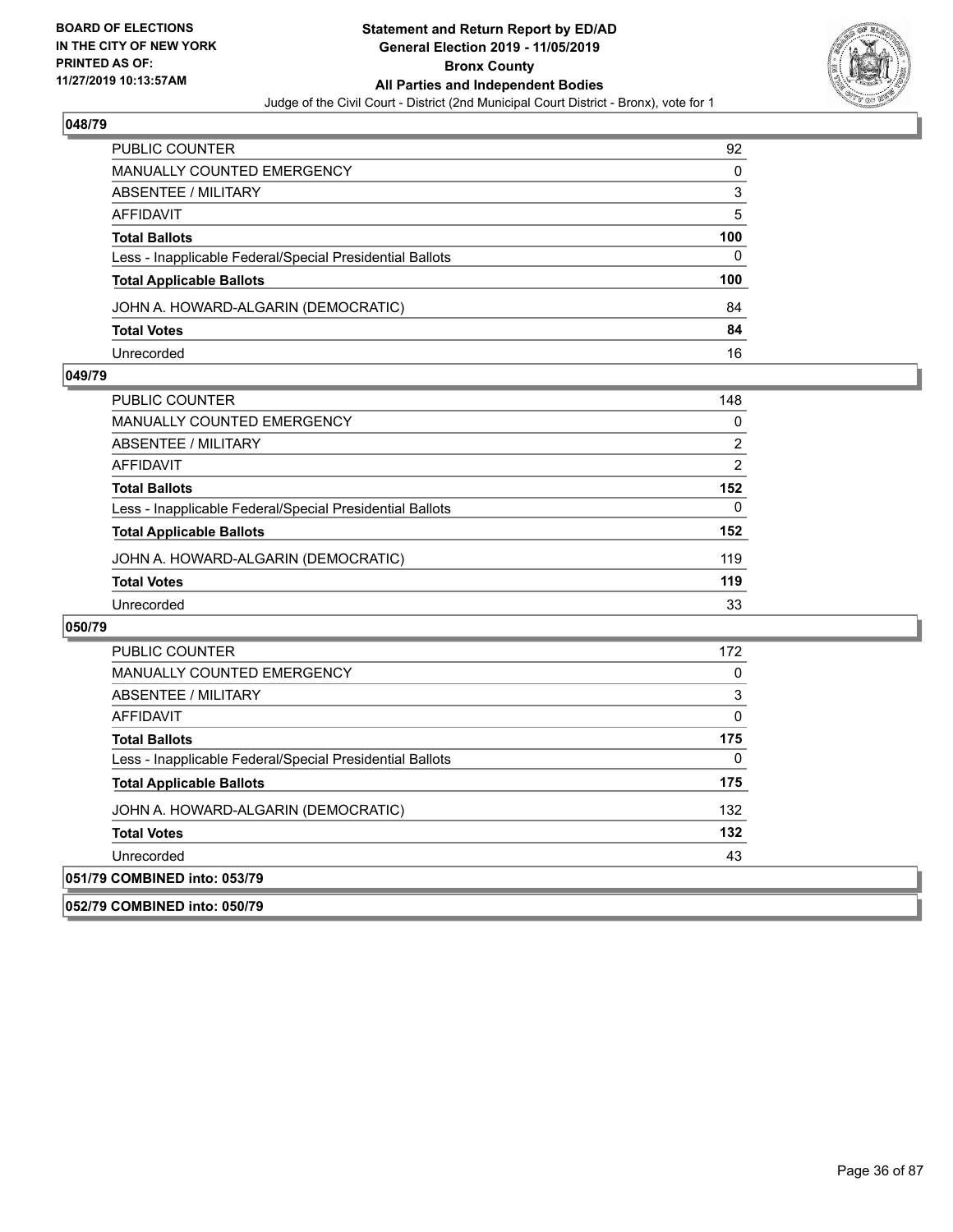

| PUBLIC COUNTER                                           | 237      |
|----------------------------------------------------------|----------|
| <b>MANUALLY COUNTED EMERGENCY</b>                        | 0        |
| <b>ABSENTEE / MILITARY</b>                               | 5        |
| <b>AFFIDAVIT</b>                                         | $\Omega$ |
| <b>Total Ballots</b>                                     | 242      |
| Less - Inapplicable Federal/Special Presidential Ballots | 0        |
| <b>Total Applicable Ballots</b>                          | 242      |
| JOHN A. HOWARD-ALGARIN (DEMOCRATIC)                      | 194      |
| <b>Total Votes</b>                                       | 194      |
| Unrecorded                                               | 48       |

#### **054/79**

| PUBLIC COUNTER                                           | 90       |
|----------------------------------------------------------|----------|
| MANUALLY COUNTED EMERGENCY                               | $\Omega$ |
| ABSENTEE / MILITARY                                      | 2        |
| AFFIDAVIT                                                | 0        |
| <b>Total Ballots</b>                                     | 92       |
| Less - Inapplicable Federal/Special Presidential Ballots | $\Omega$ |
| <b>Total Applicable Ballots</b>                          | 92       |
| JOHN A. HOWARD-ALGARIN (DEMOCRATIC)                      | 72       |
| <b>Total Votes</b>                                       | 72       |
| Unrecorded                                               | 20       |
|                                                          |          |

#### **055/79**

| <b>PUBLIC COUNTER</b>                                    | 114 |
|----------------------------------------------------------|-----|
| MANUALLY COUNTED EMERGENCY                               | 0   |
| ABSENTEE / MILITARY                                      |     |
| AFFIDAVIT                                                | 0   |
| <b>Total Ballots</b>                                     | 115 |
| Less - Inapplicable Federal/Special Presidential Ballots | 0   |
| <b>Total Applicable Ballots</b>                          | 115 |
| JOHN A. HOWARD-ALGARIN (DEMOCRATIC)                      | 99  |
| <b>Total Votes</b>                                       | 99  |
| Unrecorded                                               | 16  |

| <b>PUBLIC COUNTER</b>                                    | 212 |
|----------------------------------------------------------|-----|
| <b>MANUALLY COUNTED EMERGENCY</b>                        | 0   |
| ABSENTEE / MILITARY                                      | 8   |
| AFFIDAVIT                                                | 0   |
| <b>Total Ballots</b>                                     | 220 |
| Less - Inapplicable Federal/Special Presidential Ballots | 0   |
| <b>Total Applicable Ballots</b>                          | 220 |
| JOHN A. HOWARD-ALGARIN (DEMOCRATIC)                      | 167 |
| <b>Total Votes</b>                                       | 167 |
| Unrecorded                                               | 53  |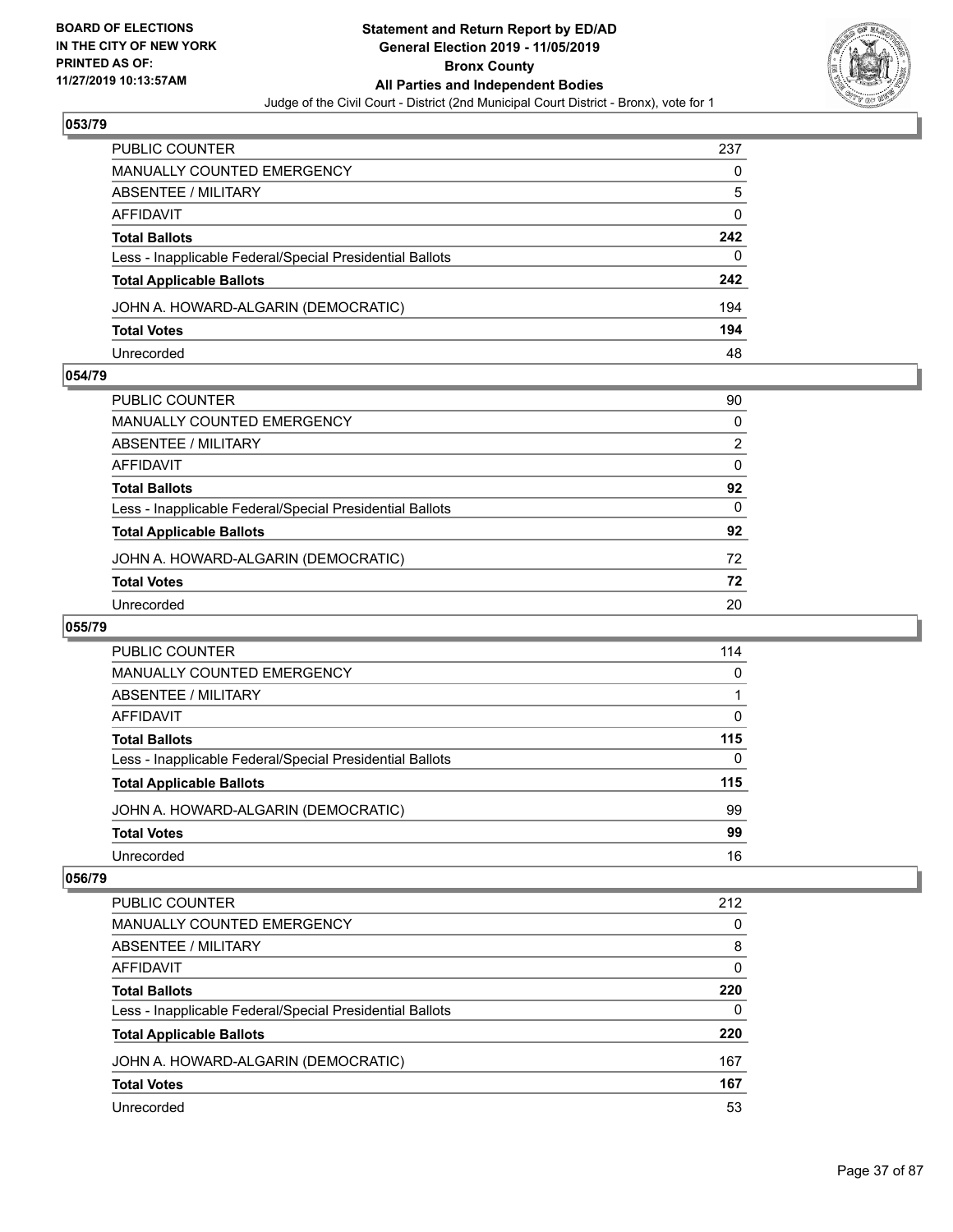

| PUBLIC COUNTER                                           | 200 |
|----------------------------------------------------------|-----|
| <b>MANUALLY COUNTED EMERGENCY</b>                        | 0   |
| ABSENTEE / MILITARY                                      |     |
| AFFIDAVIT                                                | 0   |
| <b>Total Ballots</b>                                     | 207 |
| Less - Inapplicable Federal/Special Presidential Ballots | 0   |
| <b>Total Applicable Ballots</b>                          | 207 |
| JOHN A. HOWARD-ALGARIN (DEMOCRATIC)                      | 161 |
| <b>Total Votes</b>                                       | 161 |
| Unrecorded                                               | 46  |

#### **058/79**

| <b>PUBLIC COUNTER</b>                                    | 91  |
|----------------------------------------------------------|-----|
|                                                          |     |
| <b>MANUALLY COUNTED EMERGENCY</b>                        | 0   |
| ABSENTEE / MILITARY                                      | 3   |
| AFFIDAVIT                                                | 19  |
| <b>Total Ballots</b>                                     | 113 |
| Less - Inapplicable Federal/Special Presidential Ballots | 0   |
| <b>Total Applicable Ballots</b>                          | 113 |
| JOHN A. HOWARD-ALGARIN (DEMOCRATIC)                      | 88  |
| <b>Total Votes</b>                                       | 88  |
| Unrecorded                                               | 25  |
| 059/79 COMBINED into: 058/79                             |     |

# **060/79 COMBINED into: 061/79**

| <b>PUBLIC COUNTER</b>                                    | 160 |
|----------------------------------------------------------|-----|
| MANUALLY COUNTED EMERGENCY                               | 0   |
| ABSENTEE / MILITARY                                      | 2   |
| AFFIDAVIT                                                |     |
| <b>Total Ballots</b>                                     | 163 |
| Less - Inapplicable Federal/Special Presidential Ballots | 0   |
| <b>Total Applicable Ballots</b>                          | 163 |
| JOHN A. HOWARD-ALGARIN (DEMOCRATIC)                      | 124 |
| <b>Total Votes</b>                                       | 124 |
| Unrecorded                                               | 39  |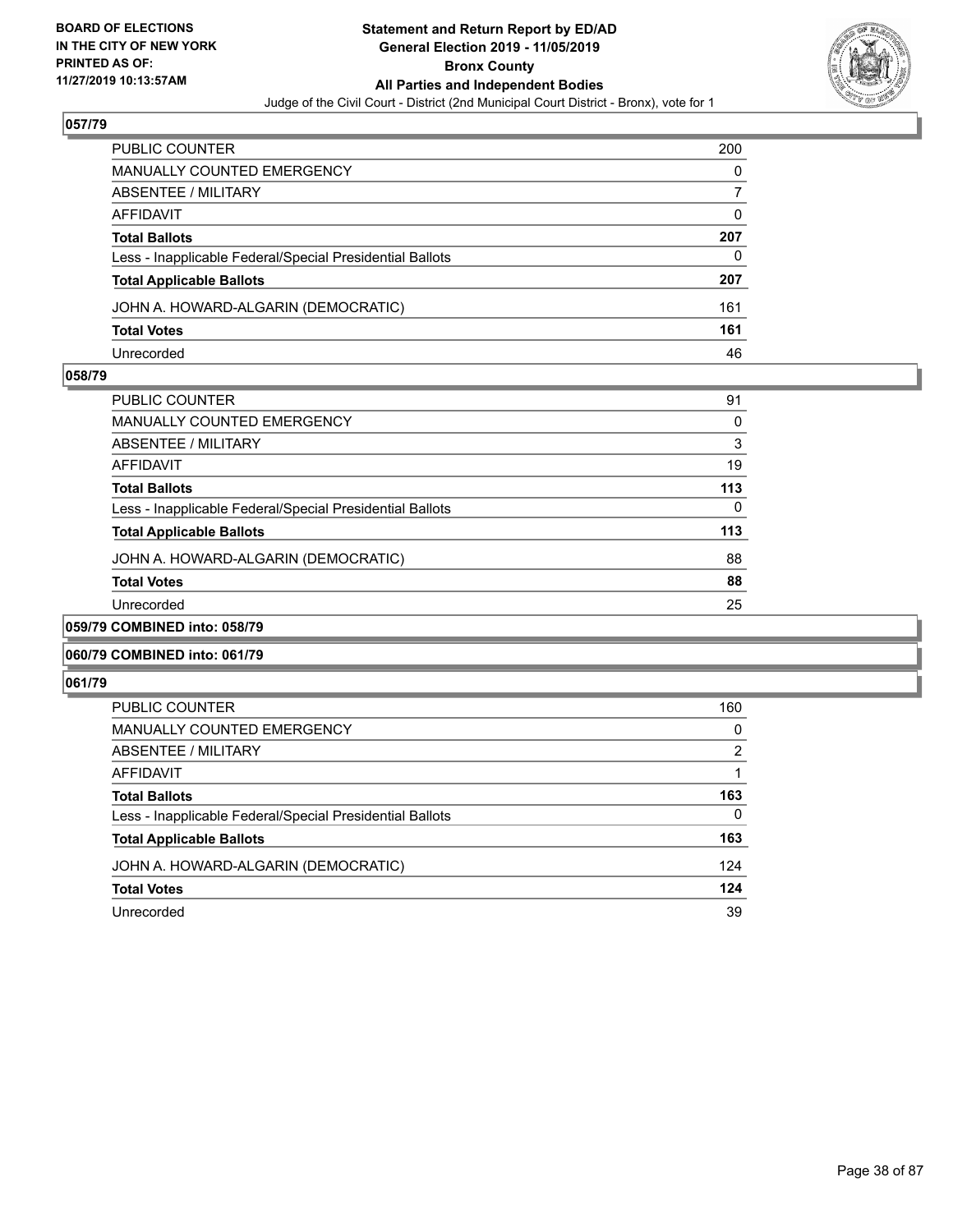

| PUBLIC COUNTER                                           | 113      |
|----------------------------------------------------------|----------|
| <b>MANUALLY COUNTED EMERGENCY</b>                        | 0        |
| <b>ABSENTEE / MILITARY</b>                               | 8        |
| AFFIDAVIT                                                | $\Omega$ |
| <b>Total Ballots</b>                                     | 121      |
| Less - Inapplicable Federal/Special Presidential Ballots | 0        |
| <b>Total Applicable Ballots</b>                          | 121      |
| JOHN A. HOWARD-ALGARIN (DEMOCRATIC)                      | 94       |
| <b>Total Votes</b>                                       | 94       |
| Unrecorded                                               | 27       |

#### **063/79**

| PUBLIC COUNTER                                           | 82       |
|----------------------------------------------------------|----------|
| MANUALLY COUNTED EMERGENCY                               | 0        |
| ABSENTEE / MILITARY                                      |          |
| AFFIDAVIT                                                |          |
| <b>Total Ballots</b>                                     | 84       |
| Less - Inapplicable Federal/Special Presidential Ballots | $\Omega$ |
| <b>Total Applicable Ballots</b>                          | 84       |
| JOHN A. HOWARD-ALGARIN (DEMOCRATIC)                      | 65       |
| <b>Total Votes</b>                                       | 65       |
| Unrecorded                                               | 19       |
|                                                          |          |

#### **064/79**

| <b>PUBLIC COUNTER</b>                                    | 94       |
|----------------------------------------------------------|----------|
| MANUALLY COUNTED EMERGENCY                               | $\Omega$ |
| ABSENTEE / MILITARY                                      | $\Omega$ |
| AFFIDAVIT                                                | 2        |
| <b>Total Ballots</b>                                     | 96       |
| Less - Inapplicable Federal/Special Presidential Ballots | $\Omega$ |
| <b>Total Applicable Ballots</b>                          | 96       |
| JOHN A. HOWARD-ALGARIN (DEMOCRATIC)                      | 80       |
| <b>Total Votes</b>                                       | 80       |
| Unrecorded                                               | 16       |
|                                                          |          |

#### **065/79 COMBINED into: 055/79**

| PUBLIC COUNTER                                           | 147      |
|----------------------------------------------------------|----------|
| <b>MANUALLY COUNTED EMERGENCY</b>                        | 0        |
| ABSENTEE / MILITARY                                      |          |
| AFFIDAVIT                                                | $\Omega$ |
| <b>Total Ballots</b>                                     | 148      |
| Less - Inapplicable Federal/Special Presidential Ballots | $\Omega$ |
| <b>Total Applicable Ballots</b>                          | 148      |
| JOHN A. HOWARD-ALGARIN (DEMOCRATIC)                      | 115      |
| <b>Total Votes</b>                                       | 115      |
| Unrecorded                                               | 33       |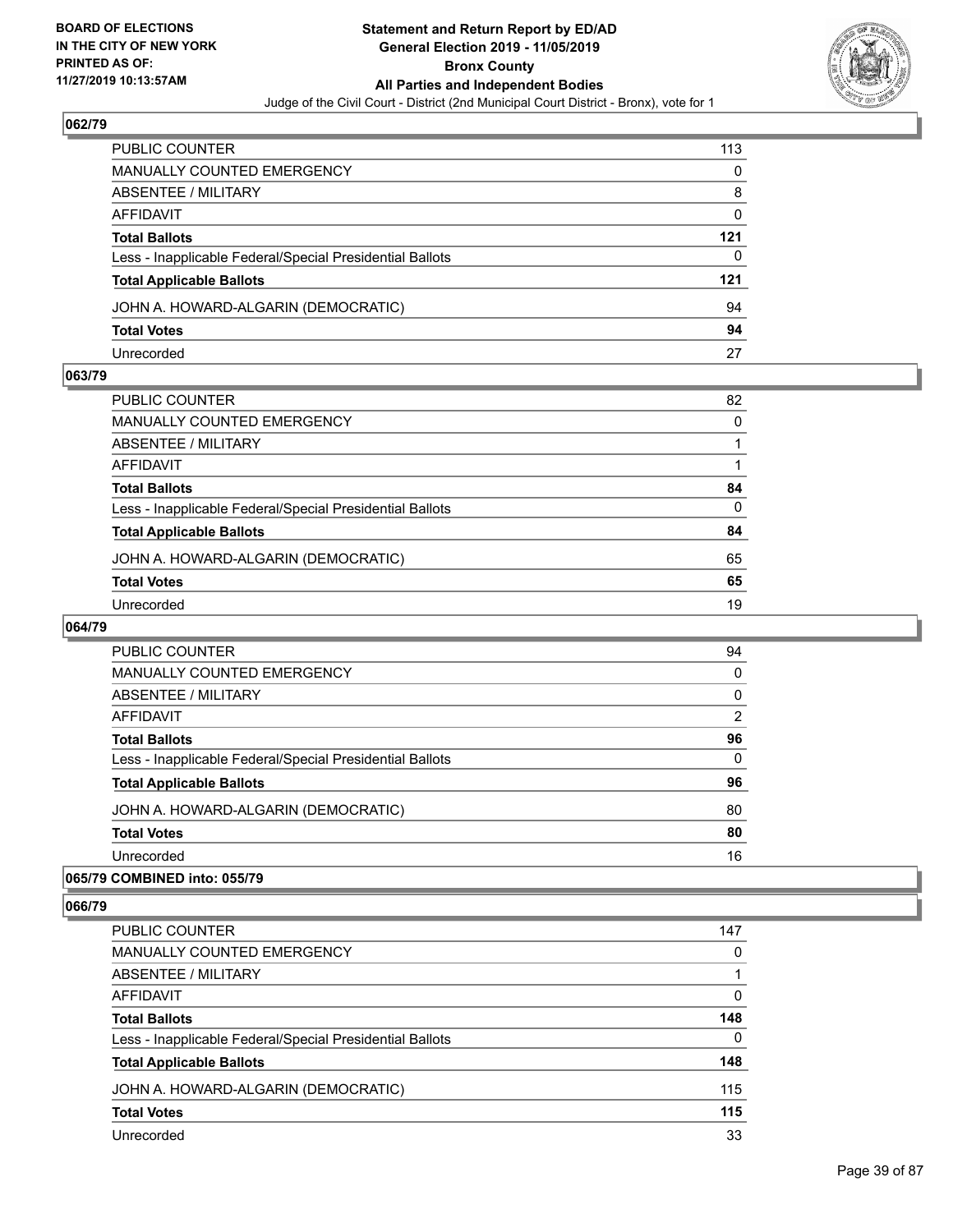

| PUBLIC COUNTER                                           | 145 |
|----------------------------------------------------------|-----|
| <b>MANUALLY COUNTED EMERGENCY</b>                        | 0   |
| ABSENTEE / MILITARY                                      | 2   |
| AFFIDAVIT                                                | 2   |
| <b>Total Ballots</b>                                     | 149 |
| Less - Inapplicable Federal/Special Presidential Ballots | 0   |
| <b>Total Applicable Ballots</b>                          | 149 |
| JOHN A. HOWARD-ALGARIN (DEMOCRATIC)                      | 125 |
| <b>Total Votes</b>                                       | 125 |
| Unrecorded                                               | 24  |

#### **068/79**

| PUBLIC COUNTER                                           | 267 |
|----------------------------------------------------------|-----|
| MANUALLY COUNTED EMERGENCY                               | 0   |
| ABSENTEE / MILITARY                                      |     |
| <b>AFFIDAVIT</b>                                         | 3   |
| <b>Total Ballots</b>                                     | 271 |
| Less - Inapplicable Federal/Special Presidential Ballots | 0   |
| <b>Total Applicable Ballots</b>                          | 271 |
| JOHN A. HOWARD-ALGARIN (DEMOCRATIC)                      | 203 |
| <b>Total Votes</b>                                       | 203 |
| Unrecorded                                               | 68  |
|                                                          |     |

### **069/79**

| PUBLIC COUNTER                                           | 572 |
|----------------------------------------------------------|-----|
| <b>MANUALLY COUNTED EMERGENCY</b>                        | 0   |
| ABSENTEE / MILITARY                                      | 11  |
| AFFIDAVIT                                                | 3   |
| <b>Total Ballots</b>                                     | 586 |
| Less - Inapplicable Federal/Special Presidential Ballots | 0   |
| <b>Total Applicable Ballots</b>                          | 586 |
| JOHN A. HOWARD-ALGARIN (DEMOCRATIC)                      | 413 |
| <b>Total Votes</b>                                       | 413 |
| Unrecorded                                               | 173 |

| Unrecorded<br>071/79 COMBINED into: 070/79               | 62       |
|----------------------------------------------------------|----------|
|                                                          |          |
| <b>Total Votes</b>                                       | 123      |
| JOHN A. HOWARD-ALGARIN (DEMOCRATIC)                      | 123      |
| <b>Total Applicable Ballots</b>                          | 185      |
| Less - Inapplicable Federal/Special Presidential Ballots | 0        |
| <b>Total Ballots</b>                                     | 185      |
| <b>AFFIDAVIT</b>                                         | 2        |
| ABSENTEE / MILITARY                                      | 5        |
| <b>MANUALLY COUNTED EMERGENCY</b>                        | $\Omega$ |
| PUBLIC COUNTER                                           | 178      |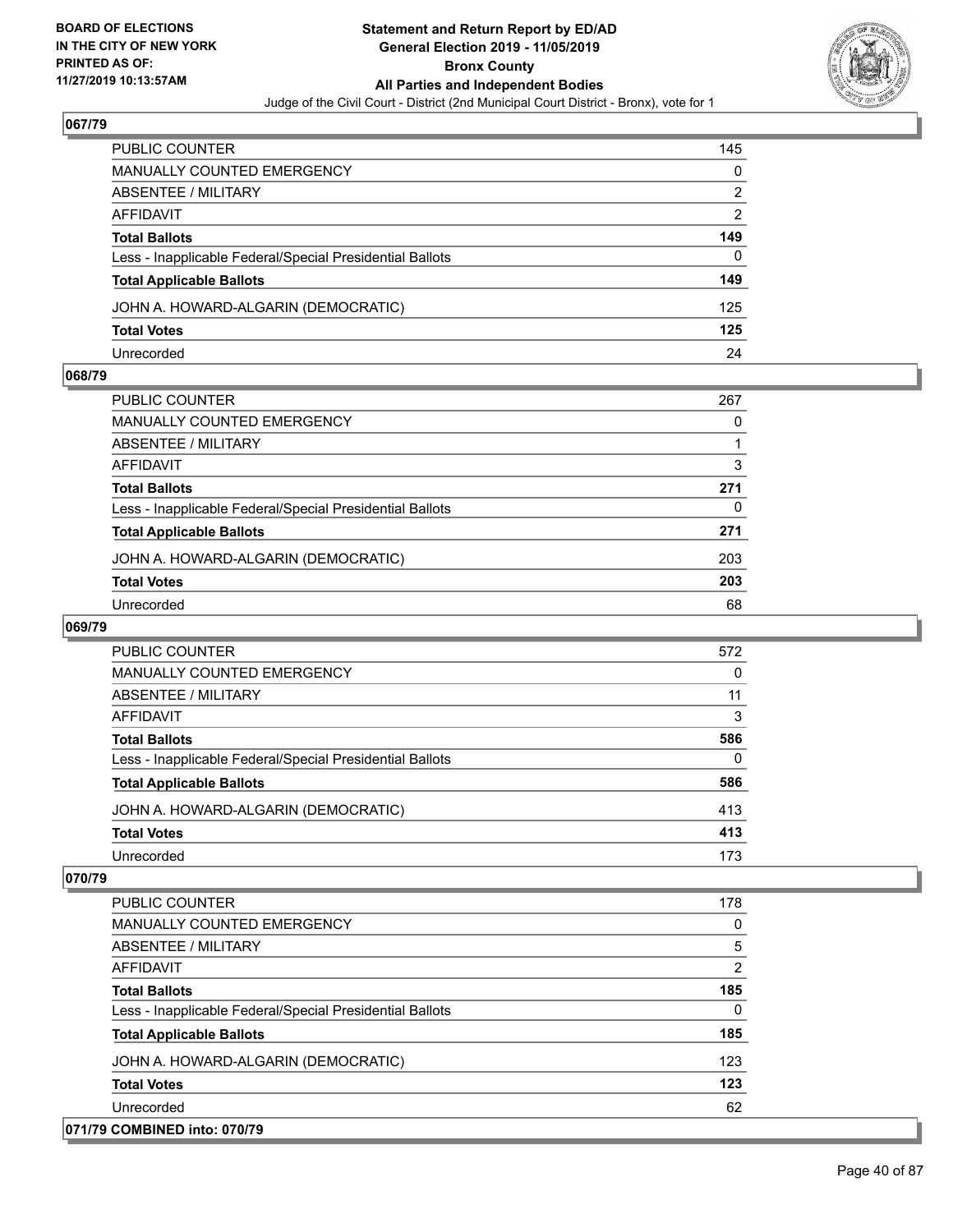

| <b>PUBLIC COUNTER</b>                                    | 225 |
|----------------------------------------------------------|-----|
| <b>MANUALLY COUNTED EMERGENCY</b>                        | 0   |
| ABSENTEE / MILITARY                                      |     |
| AFFIDAVIT                                                | 5   |
| <b>Total Ballots</b>                                     | 231 |
| Less - Inapplicable Federal/Special Presidential Ballots | 0   |
| <b>Total Applicable Ballots</b>                          | 231 |
| JOHN A. HOWARD-ALGARIN (DEMOCRATIC)                      | 173 |
| <b>Total Votes</b>                                       | 173 |
| Unrecorded                                               | 58  |

#### **073/79 COMBINED into: 072/79**

**074/79 COMBINED into: 029/79**

**077/79 COMBINED into: 029/79**

**078/79 COMBINED into: 049/79**

**079/79 COMBINED into: 070/79**

**080/79 COMBINED into: 049/79**

**081/79 COMBINED into: 049/79**

# **082/79 COMBINED into: 086/79**

**083/79 COMBINED into: 030/79**

#### **084/79**

| <b>PUBLIC COUNTER</b>                                    | 210 |
|----------------------------------------------------------|-----|
| <b>MANUALLY COUNTED EMERGENCY</b>                        | 0   |
| ABSENTEE / MILITARY                                      | 9   |
| AFFIDAVIT                                                | 0   |
| <b>Total Ballots</b>                                     | 219 |
| Less - Inapplicable Federal/Special Presidential Ballots | 0   |
| <b>Total Applicable Ballots</b>                          | 219 |
| JOHN A. HOWARD-ALGARIN (DEMOCRATIC)                      | 175 |
| <b>Total Votes</b>                                       | 175 |
| Unrecorded                                               | 44  |

#### **085/79 COMBINED into: 042/79**

| PUBLIC COUNTER                                           | 170 |
|----------------------------------------------------------|-----|
| <b>MANUALLY COUNTED EMERGENCY</b>                        | 0   |
| ABSENTEE / MILITARY                                      | 3   |
| AFFIDAVIT                                                | 2   |
| <b>Total Ballots</b>                                     | 175 |
| Less - Inapplicable Federal/Special Presidential Ballots | 0   |
| <b>Total Applicable Ballots</b>                          | 175 |
| JOHN A. HOWARD-ALGARIN (DEMOCRATIC)                      | 129 |
| <b>Total Votes</b>                                       | 129 |
| Unrecorded                                               | 46  |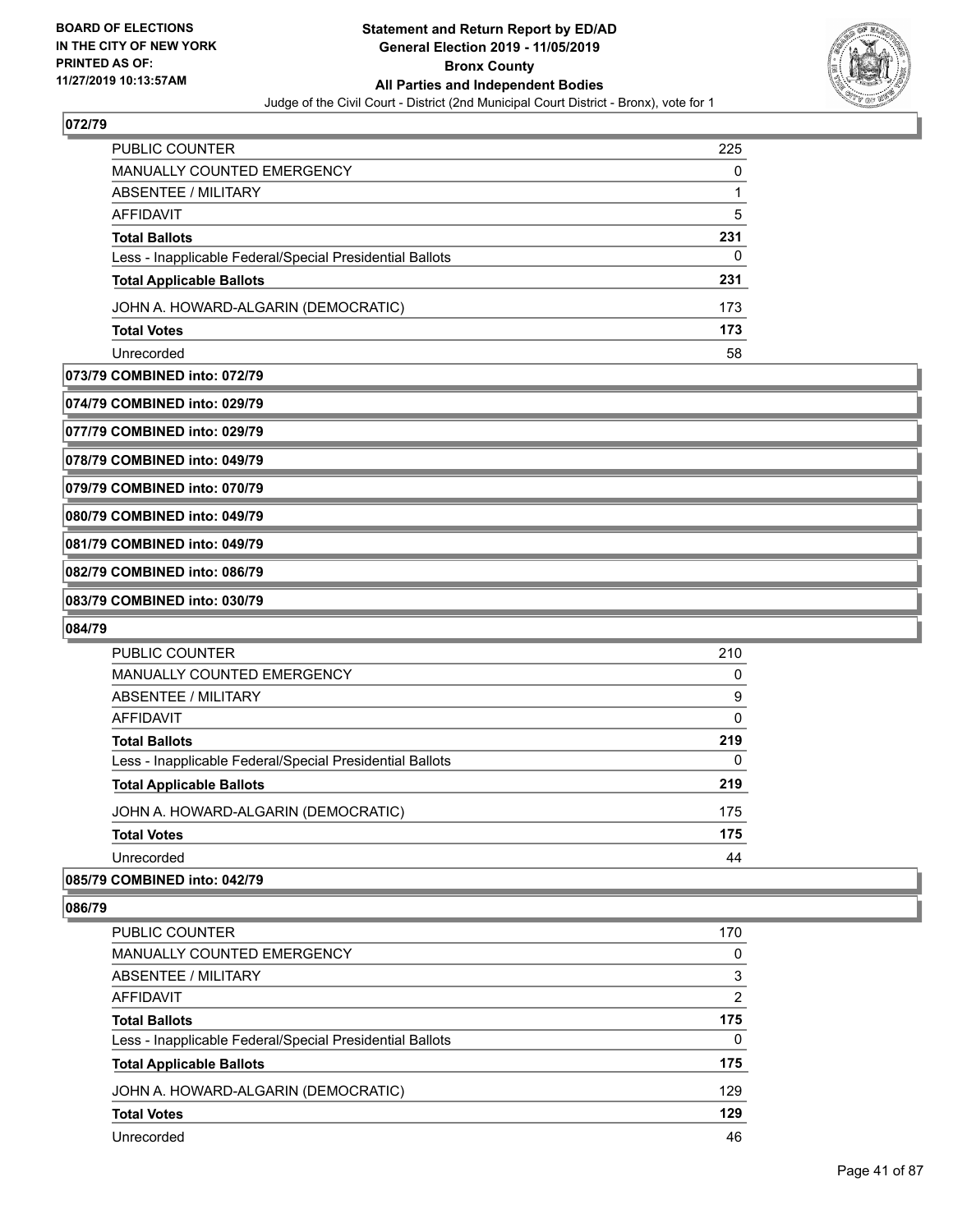

**087/79 COMBINED into: 001/79**

**089/79 COMBINED into: 084/79**

**090/79 COMBINED into: 069/79**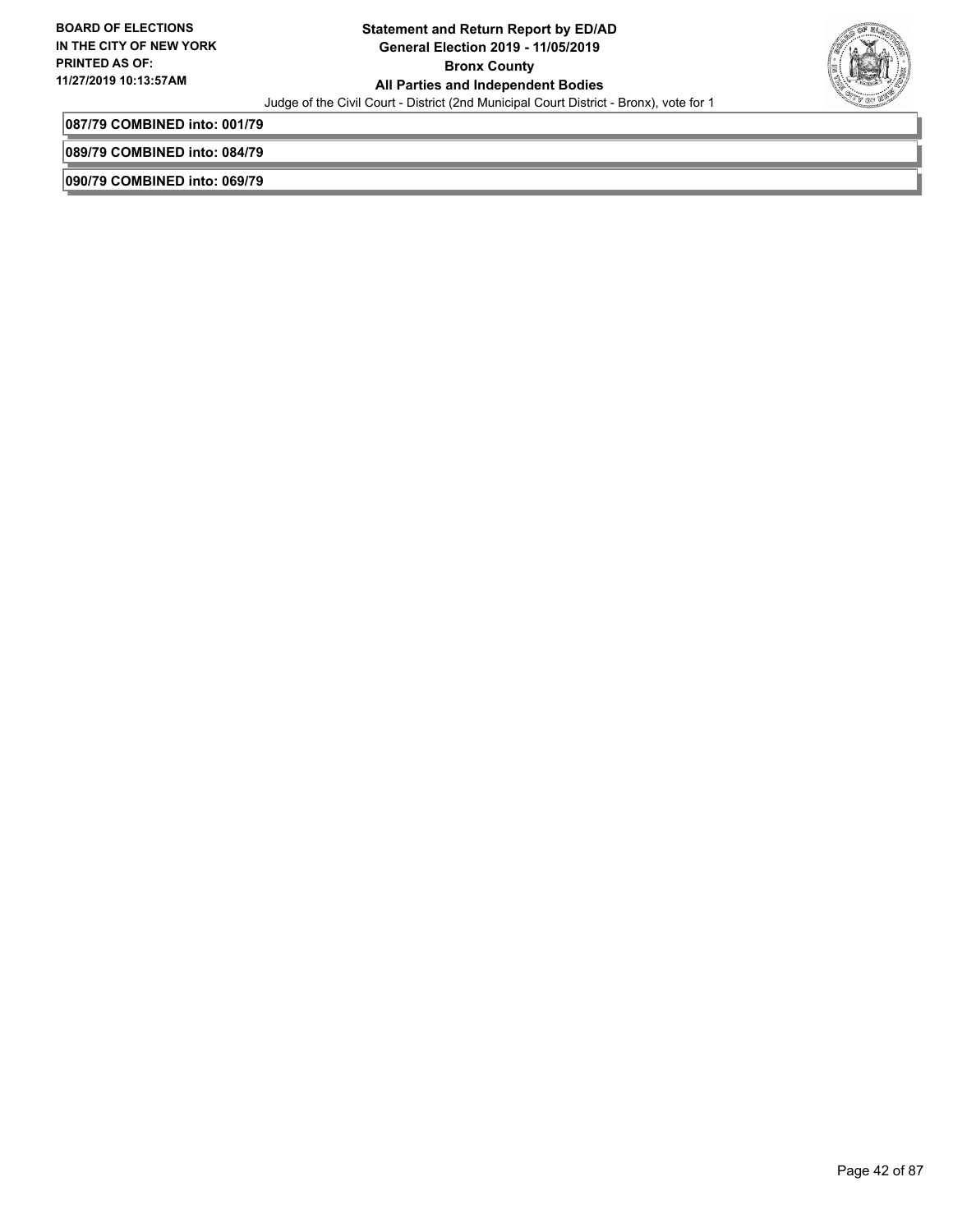

### **054/80 COMBINED into: 033/78**

#### **056/80**

| PUBLIC COUNTER                                           | 103      |
|----------------------------------------------------------|----------|
| MANUALLY COUNTED EMERGENCY                               | $\Omega$ |
| ABSENTEE / MILITARY                                      | 3        |
| AFFIDAVIT                                                | 16       |
| Total Ballots                                            | 122      |
| Less - Inapplicable Federal/Special Presidential Ballots | $\Omega$ |
| <b>Total Applicable Ballots</b>                          | 122      |
| JOHN A. HOWARD-ALGARIN (DEMOCRATIC)                      | 86       |
| <b>Total Votes</b>                                       | 86       |
| Unrecorded                                               | 36       |

#### **065/80**

| <b>PUBLIC COUNTER</b>                                    | 181            |
|----------------------------------------------------------|----------------|
| <b>MANUALLY COUNTED EMERGENCY</b>                        | 0              |
| ABSENTEE / MILITARY                                      | $\overline{2}$ |
| AFFIDAVIT                                                | 13             |
| <b>Total Ballots</b>                                     | 196            |
| Less - Inapplicable Federal/Special Presidential Ballots | $\Omega$       |
| <b>Total Applicable Ballots</b>                          | 196            |
| JOHN A. HOWARD-ALGARIN (DEMOCRATIC)                      | 144            |
| <b>Total Votes</b>                                       | 144            |
| Unrecorded                                               | 52             |
| 075/80 COMBINED into: 078/80                             |                |

| <b>PUBLIC COUNTER</b>                                    | 82 |
|----------------------------------------------------------|----|
| MANUALLY COUNTED EMERGENCY                               | 0  |
| ABSENTEE / MILITARY                                      |    |
| AFFIDAVIT                                                | 0  |
| <b>Total Ballots</b>                                     | 83 |
| Less - Inapplicable Federal/Special Presidential Ballots | 0  |
| <b>Total Applicable Ballots</b>                          | 83 |
| JOHN A. HOWARD-ALGARIN (DEMOCRATIC)                      | 62 |
| ROBERT NEIL FRIEDMAN (WRITE-IN)                          |    |
| <b>Total Votes</b>                                       | 63 |
| Unrecorded                                               | 20 |
| 077/80 COMBINED into: 078/80                             |    |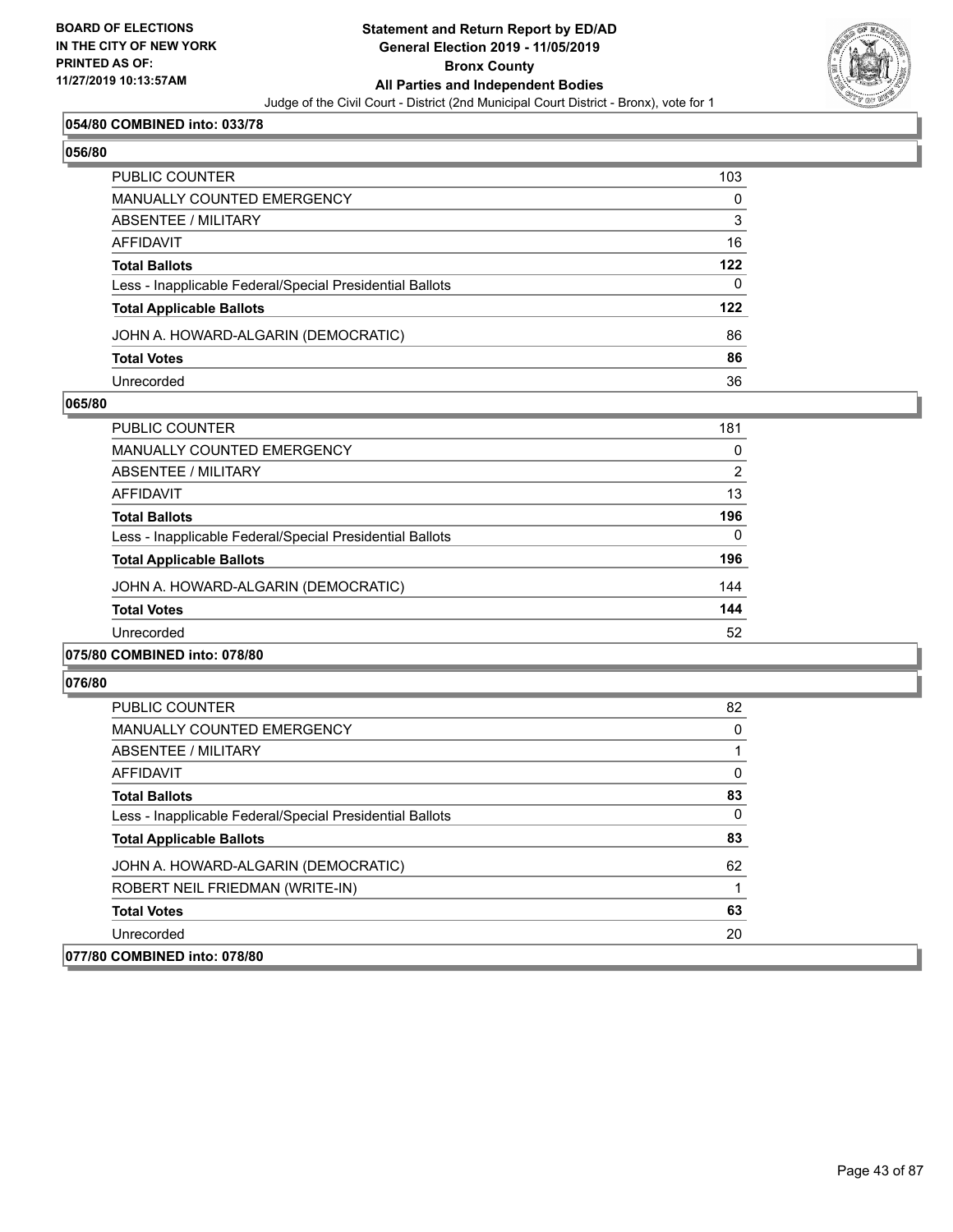

| <b>PUBLIC COUNTER</b>                                    | 253          |
|----------------------------------------------------------|--------------|
| <b>MANUALLY COUNTED EMERGENCY</b>                        | 0            |
| ABSENTEE / MILITARY                                      | 4            |
| AFFIDAVIT                                                | 7            |
| <b>Total Ballots</b>                                     | 264          |
| Less - Inapplicable Federal/Special Presidential Ballots | $\mathbf{0}$ |
| <b>Total Applicable Ballots</b>                          | 264          |
| JOHN A. HOWARD-ALGARIN (DEMOCRATIC)                      | 200          |
| ANDREW NAPOLITANO (WRITE-IN)                             |              |
| JEANINE PIRRO (WRITE-IN)                                 | 1            |
| UNATTRIBUTABLE WRITE-IN (WRITE-IN)                       | 1            |
| <b>Total Votes</b>                                       | 203          |
| Unrecorded                                               | 61           |
| 079/80 COMBINED into: 081/80                             |              |

# **080/80**

| <b>PUBLIC COUNTER</b>                                    | 139      |
|----------------------------------------------------------|----------|
| <b>MANUALLY COUNTED EMERGENCY</b>                        | 0        |
| ABSENTEE / MILITARY                                      | 2        |
| AFFIDAVIT                                                | $\Omega$ |
| <b>Total Ballots</b>                                     | 141      |
| Less - Inapplicable Federal/Special Presidential Ballots | 0        |
| <b>Total Applicable Ballots</b>                          | 141      |
| JOHN A. HOWARD-ALGARIN (DEMOCRATIC)                      | 112      |
| UNATTRIBUTABLE WRITE-IN (WRITE-IN)                       |          |
| <b>Total Votes</b>                                       | 113      |
| Unrecorded                                               | 28       |

| <b>PUBLIC COUNTER</b>                                    | 188          |
|----------------------------------------------------------|--------------|
| <b>MANUALLY COUNTED EMERGENCY</b>                        | 0            |
| ABSENTEE / MILITARY                                      | 5            |
| AFFIDAVIT                                                | $\Omega$     |
| <b>Total Ballots</b>                                     | 193          |
| Less - Inapplicable Federal/Special Presidential Ballots | $\mathbf{0}$ |
| <b>Total Applicable Ballots</b>                          | 193          |
| JOHN A. HOWARD-ALGARIN (DEMOCRATIC)                      | 155          |
| <b>Total Votes</b>                                       | 155          |
| Unrecorded                                               | 38           |
| 082/80 COMBINED into: 061/78                             |              |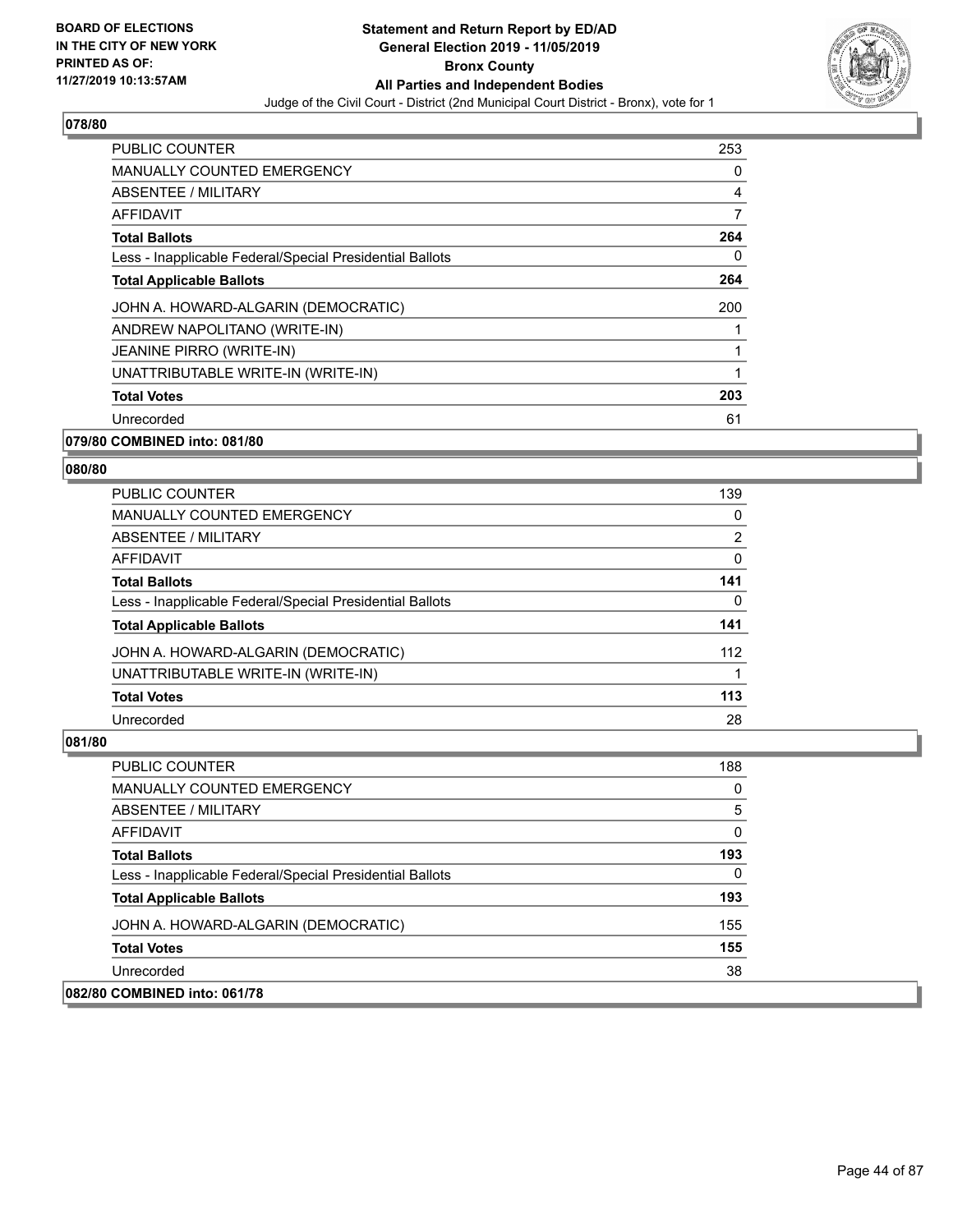

| <b>PUBLIC COUNTER</b>                                    | 249 |
|----------------------------------------------------------|-----|
| <b>MANUALLY COUNTED EMERGENCY</b>                        | 0   |
| ABSENTEE / MILITARY                                      | 9   |
| AFFIDAVIT                                                |     |
| <b>Total Ballots</b>                                     | 259 |
| Less - Inapplicable Federal/Special Presidential Ballots | 0   |
| <b>Total Applicable Ballots</b>                          | 259 |
| JOHN A. HOWARD-ALGARIN (DEMOCRATIC)                      | 199 |
| UNATTRIBUTABLE WRITE-IN (WRITE-IN)                       |     |
| <b>Total Votes</b>                                       | 200 |
| Unrecorded                                               | 59  |

### **084/80 COMBINED into: 083/80**

#### **085/80**

| PUBLIC COUNTER                                           | 199 |
|----------------------------------------------------------|-----|
| <b>MANUALLY COUNTED EMERGENCY</b>                        | 0   |
| ABSENTEE / MILITARY                                      | 2   |
| AFFIDAVIT                                                | 2   |
| <b>Total Ballots</b>                                     | 203 |
| Less - Inapplicable Federal/Special Presidential Ballots | 0   |
| <b>Total Applicable Ballots</b>                          | 203 |
| JOHN A. HOWARD-ALGARIN (DEMOCRATIC)                      | 171 |
| <b>Total Votes</b>                                       | 171 |
| Unrecorded                                               | 32  |

**086/80 COMBINED into: 085/80**

# **087/80 COMBINED into: 065/80**

# **088/80 COMBINED into: 030/80**

# **089/80 COMBINED into: 043/80**

#### **091/80 COMBINED into: 081/80**

| <b>PUBLIC COUNTER</b>                                    | 148      |
|----------------------------------------------------------|----------|
| <b>MANUALLY COUNTED EMERGENCY</b>                        | $\Omega$ |
| ABSENTEE / MILITARY                                      | 2        |
| AFFIDAVIT                                                |          |
| <b>Total Ballots</b>                                     | 151      |
| Less - Inapplicable Federal/Special Presidential Ballots | 0        |
| <b>Total Applicable Ballots</b>                          | 151      |
| JOHN A. HOWARD-ALGARIN (DEMOCRATIC)                      | 120      |
| <b>Total Votes</b>                                       | 120      |
| Unrecorded                                               | 31       |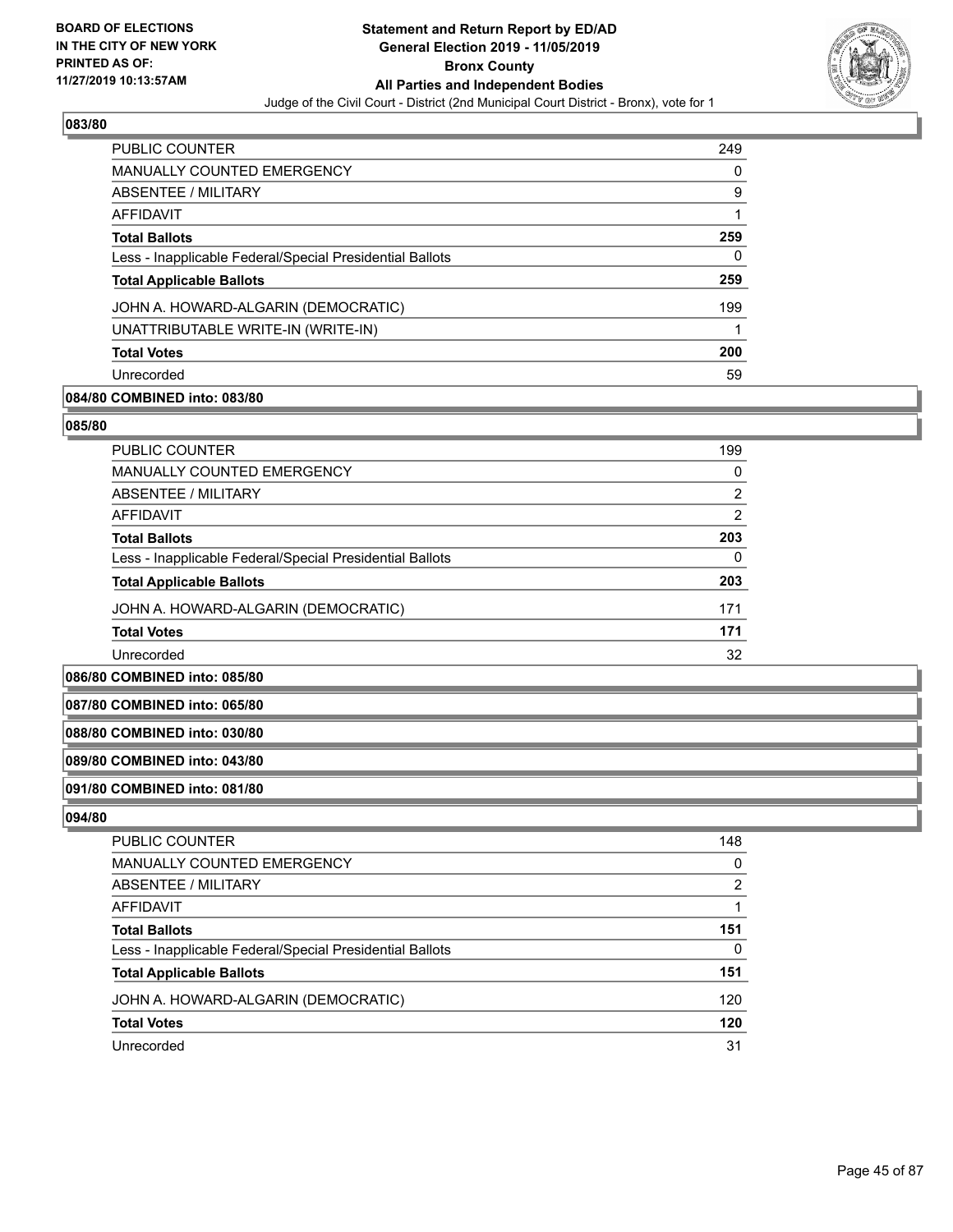

| <b>PUBLIC COUNTER</b>                                    | 106 |
|----------------------------------------------------------|-----|
| MANUALLY COUNTED EMERGENCY                               | 0   |
| ABSENTEE / MILITARY                                      | 3   |
| AFFIDAVIT                                                | 2   |
| <b>Total Ballots</b>                                     | 111 |
| Less - Inapplicable Federal/Special Presidential Ballots | 0   |
| <b>Total Applicable Ballots</b>                          | 111 |
| JOHN A. HOWARD-ALGARIN (DEMOCRATIC)                      | 83  |
| <b>Total Votes</b>                                       | 83  |
| Unrecorded                                               | 28  |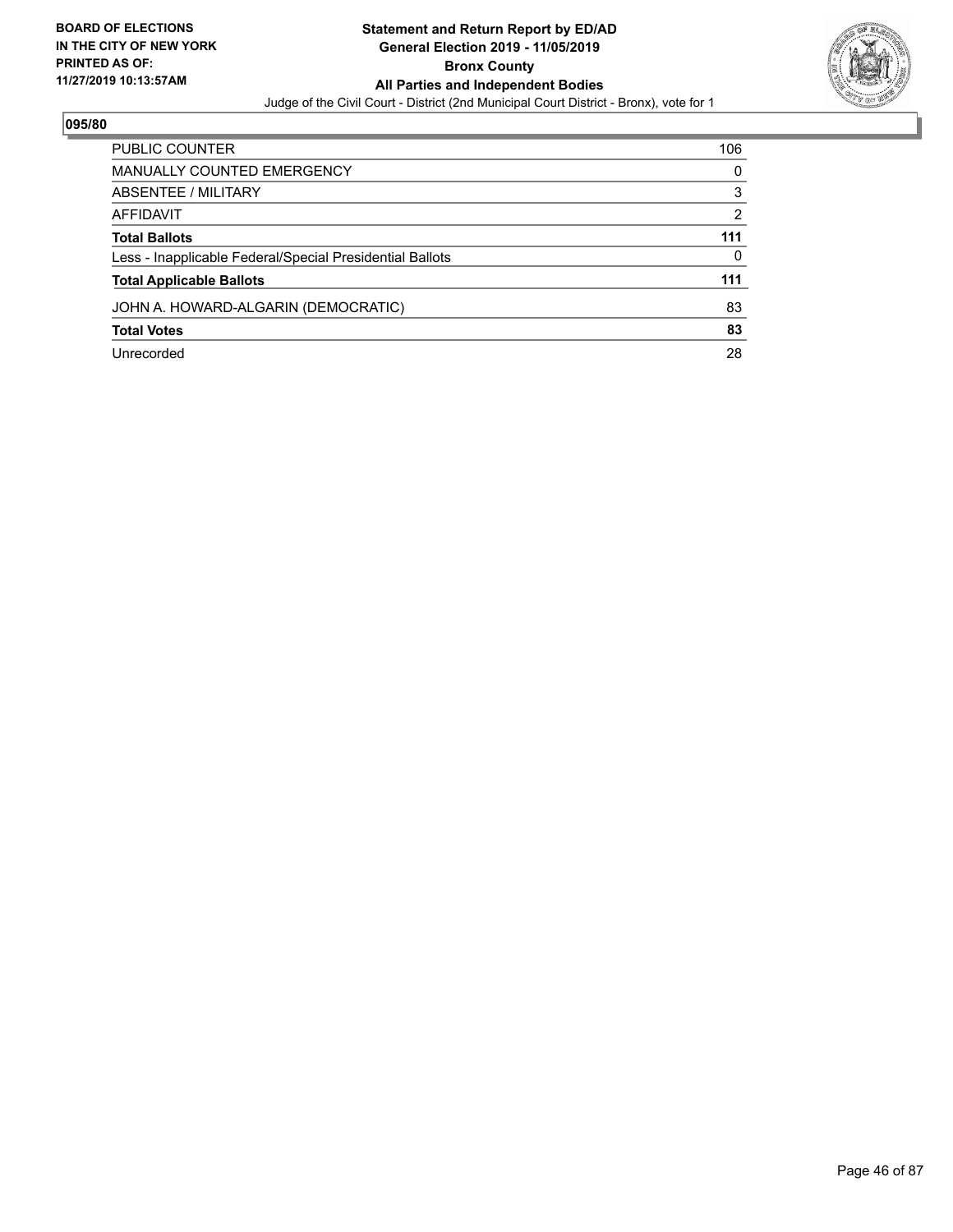

#### **001/81 COMBINED into: 059/78**

# **002/81**

| <b>PUBLIC COUNTER</b>                                    | 242 |
|----------------------------------------------------------|-----|
| <b>MANUALLY COUNTED EMERGENCY</b>                        | 0   |
| ABSENTEE / MILITARY                                      | 4   |
| AFFIDAVIT                                                | 0   |
| <b>Total Ballots</b>                                     | 246 |
| Less - Inapplicable Federal/Special Presidential Ballots | 0   |
| <b>Total Applicable Ballots</b>                          | 246 |
| JOHN A. HOWARD-ALGARIN (DEMOCRATIC)                      | 188 |
| RUDY GIULIANI (WRITE-IN)                                 |     |
| UNATTRIBUTABLE WRITE-IN (WRITE-IN)                       |     |
| <b>Total Votes</b>                                       | 190 |
| Unrecorded                                               | 56  |

#### **003/81**

| PUBLIC COUNTER                                           | 164      |
|----------------------------------------------------------|----------|
| <b>MANUALLY COUNTED EMERGENCY</b>                        | $\Omega$ |
| ABSENTEE / MILITARY                                      |          |
| <b>AFFIDAVIT</b>                                         | 2        |
| <b>Total Ballots</b>                                     | 167      |
| Less - Inapplicable Federal/Special Presidential Ballots | 0        |
| <b>Total Applicable Ballots</b>                          | 167      |
| JOHN A. HOWARD-ALGARIN (DEMOCRATIC)                      | 117      |
| <b>Total Votes</b>                                       | 117      |
| Unrecorded                                               | 50       |
|                                                          |          |

# **004/81 COMBINED into: 003/81**

#### **005/81 COMBINED into: 002/81**

| <b>PUBLIC COUNTER</b>                                    | 142 |
|----------------------------------------------------------|-----|
| <b>MANUALLY COUNTED EMERGENCY</b>                        | 0   |
| ABSENTEE / MILITARY                                      |     |
| AFFIDAVIT                                                | 2   |
| <b>Total Ballots</b>                                     | 145 |
| Less - Inapplicable Federal/Special Presidential Ballots | 0   |
| <b>Total Applicable Ballots</b>                          | 145 |
| JOHN A. HOWARD-ALGARIN (DEMOCRATIC)                      | 112 |
| <b>Total Votes</b>                                       | 112 |
| Unrecorded                                               | 33  |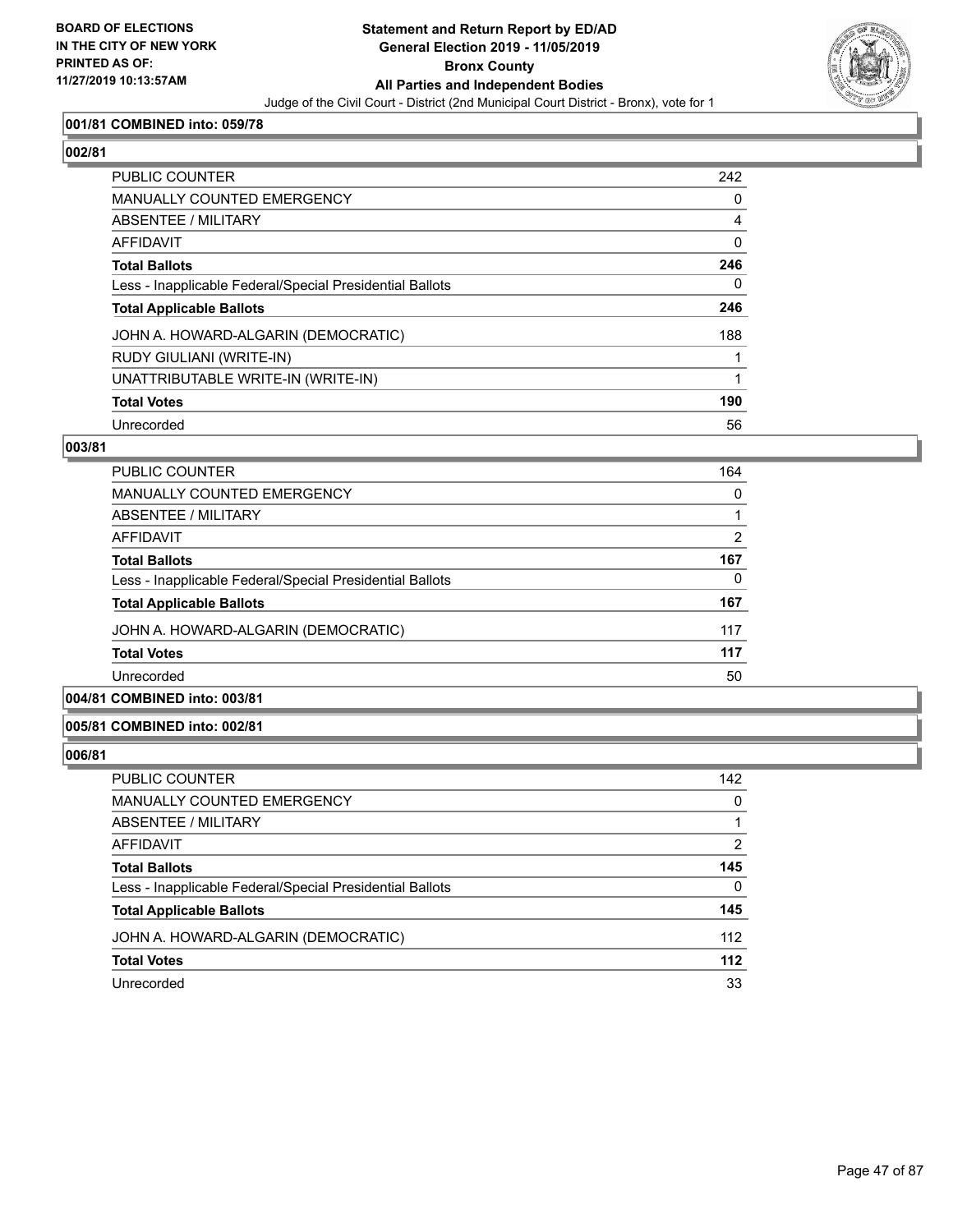

| PUBLIC COUNTER                                           | 91       |
|----------------------------------------------------------|----------|
| <b>MANUALLY COUNTED EMERGENCY</b>                        | 0        |
| ABSENTEE / MILITARY                                      | 2        |
| <b>AFFIDAVIT</b>                                         |          |
| <b>Total Ballots</b>                                     | 94       |
| Less - Inapplicable Federal/Special Presidential Ballots | $\Omega$ |
| <b>Total Applicable Ballots</b>                          | 94       |
| JOHN A. HOWARD-ALGARIN (DEMOCRATIC)                      | 67       |
| UNATTRIBUTABLE WRITE-IN (WRITE-IN)                       | 2        |
| <b>Total Votes</b>                                       | 69       |
| Unrecorded                                               | 25       |

#### **008/81**

| <b>PUBLIC COUNTER</b>                                    | 126 |
|----------------------------------------------------------|-----|
| <b>MANUALLY COUNTED EMERGENCY</b>                        | 0   |
| ABSENTEE / MILITARY                                      |     |
| <b>AFFIDAVIT</b>                                         | 3   |
| <b>Total Ballots</b>                                     | 130 |
| Less - Inapplicable Federal/Special Presidential Ballots | 0   |
| <b>Total Applicable Ballots</b>                          | 130 |
| JOHN A. HOWARD-ALGARIN (DEMOCRATIC)                      | 93  |
| UNATTRIBUTABLE WRITE-IN (WRITE-IN)                       |     |
| <b>Total Votes</b>                                       | 94  |
| Unrecorded                                               | 36  |
|                                                          |     |

#### **009/81 COMBINED into: 008/81**

#### **010/81 COMBINED into: 037/81**

| <b>PUBLIC COUNTER</b>                                    | 250 |
|----------------------------------------------------------|-----|
| MANUALLY COUNTED EMERGENCY                               | 0   |
| ABSENTEE / MILITARY                                      | 3   |
| AFFIDAVIT                                                | 2   |
| <b>Total Ballots</b>                                     | 255 |
| Less - Inapplicable Federal/Special Presidential Ballots | 0   |
| <b>Total Applicable Ballots</b>                          | 255 |
| JOHN A. HOWARD-ALGARIN (DEMOCRATIC)                      | 197 |
| <b>Total Votes</b>                                       | 197 |
| Unrecorded                                               | 58  |
| 013/81 COMBINED into: 012/81                             |     |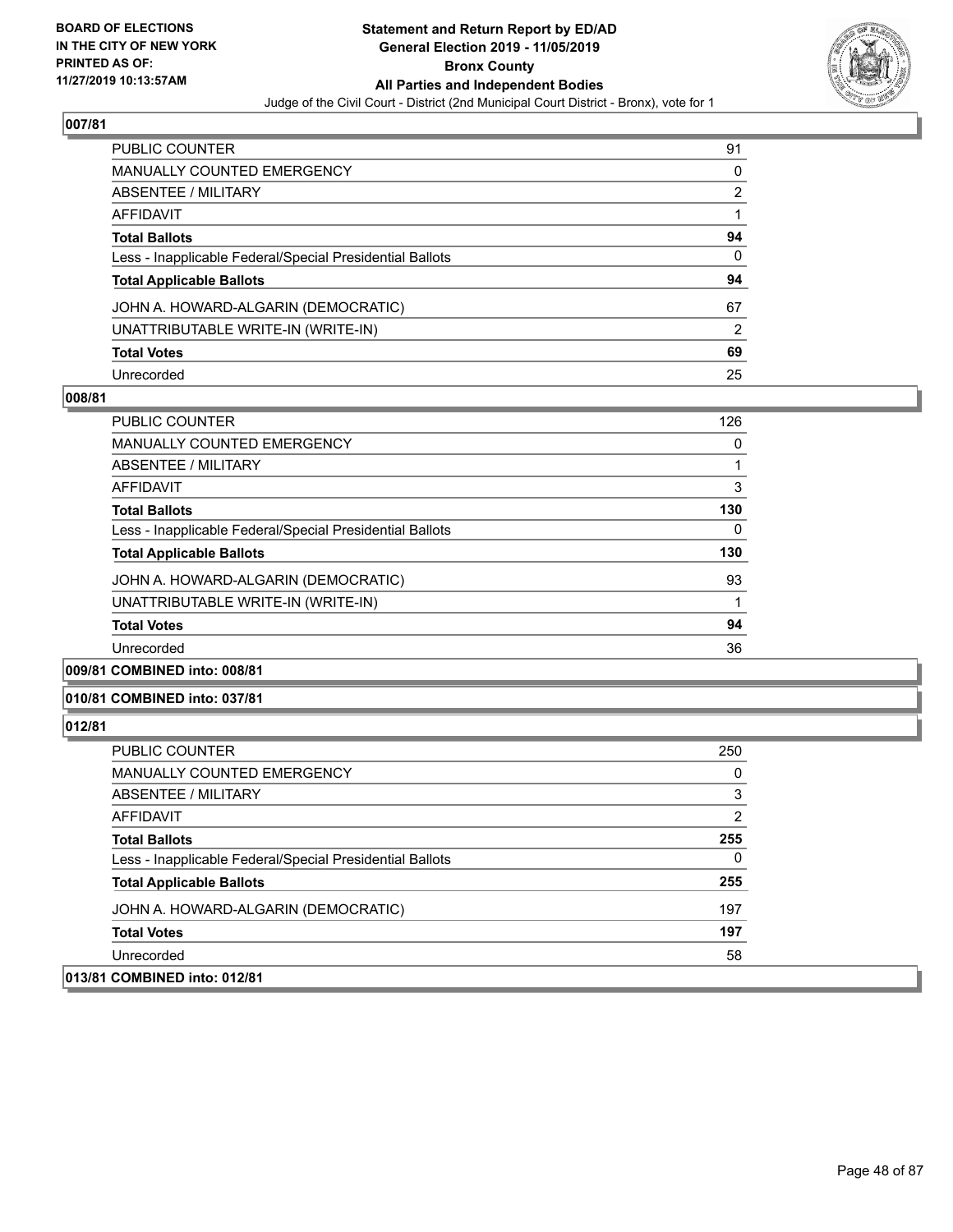

| <b>PUBLIC COUNTER</b>                                    | 328           |
|----------------------------------------------------------|---------------|
| <b>MANUALLY COUNTED EMERGENCY</b>                        | 0             |
| ABSENTEE / MILITARY                                      | 32            |
| <b>AFFIDAVIT</b>                                         |               |
| <b>Total Ballots</b>                                     | 361           |
| Less - Inapplicable Federal/Special Presidential Ballots | 0             |
| <b>Total Applicable Ballots</b>                          | 361           |
| JOHN A. HOWARD-ALGARIN (DEMOCRATIC)                      | 274           |
| JANET MOCH (WRITE-IN)                                    |               |
| UNATTRIBUTABLE WRITE-IN (WRITE-IN)                       | $\mathcal{P}$ |
| <b>Total Votes</b>                                       | 277           |
| Unrecorded                                               | 84            |

**015/81 COMBINED into: 014/81**

**016/81 COMBINED into: 037/81**

#### **025/81**

| <b>PUBLIC COUNTER</b>                                    | 371            |
|----------------------------------------------------------|----------------|
| MANUALLY COUNTED EMERGENCY                               | 0              |
| ABSENTEE / MILITARY                                      | 8              |
| <b>AFFIDAVIT</b>                                         | $\overline{2}$ |
| <b>Total Ballots</b>                                     | 381            |
| Less - Inapplicable Federal/Special Presidential Ballots | 0              |
| <b>Total Applicable Ballots</b>                          | 381            |
| JOHN A. HOWARD-ALGARIN (DEMOCRATIC)                      | 229            |
| HALINA SOSIEWICZ (WRITE-IN)                              |                |
| IAN ALANS (WRITE-IN)                                     | 1              |
| LAURA INGRAM (WRITE-IN)                                  | 1              |
| MATT HUGHES (WRITE-IN)                                   | 1              |
| UNATTRIBUTABLE WRITE-IN (WRITE-IN)                       | 5              |
| <b>Total Votes</b>                                       | 238            |
| Unrecorded                                               | 143            |
| 026/81 COMBINED into: 025/81                             |                |
|                                                          |                |

**027/81 COMBINED into: 025/81**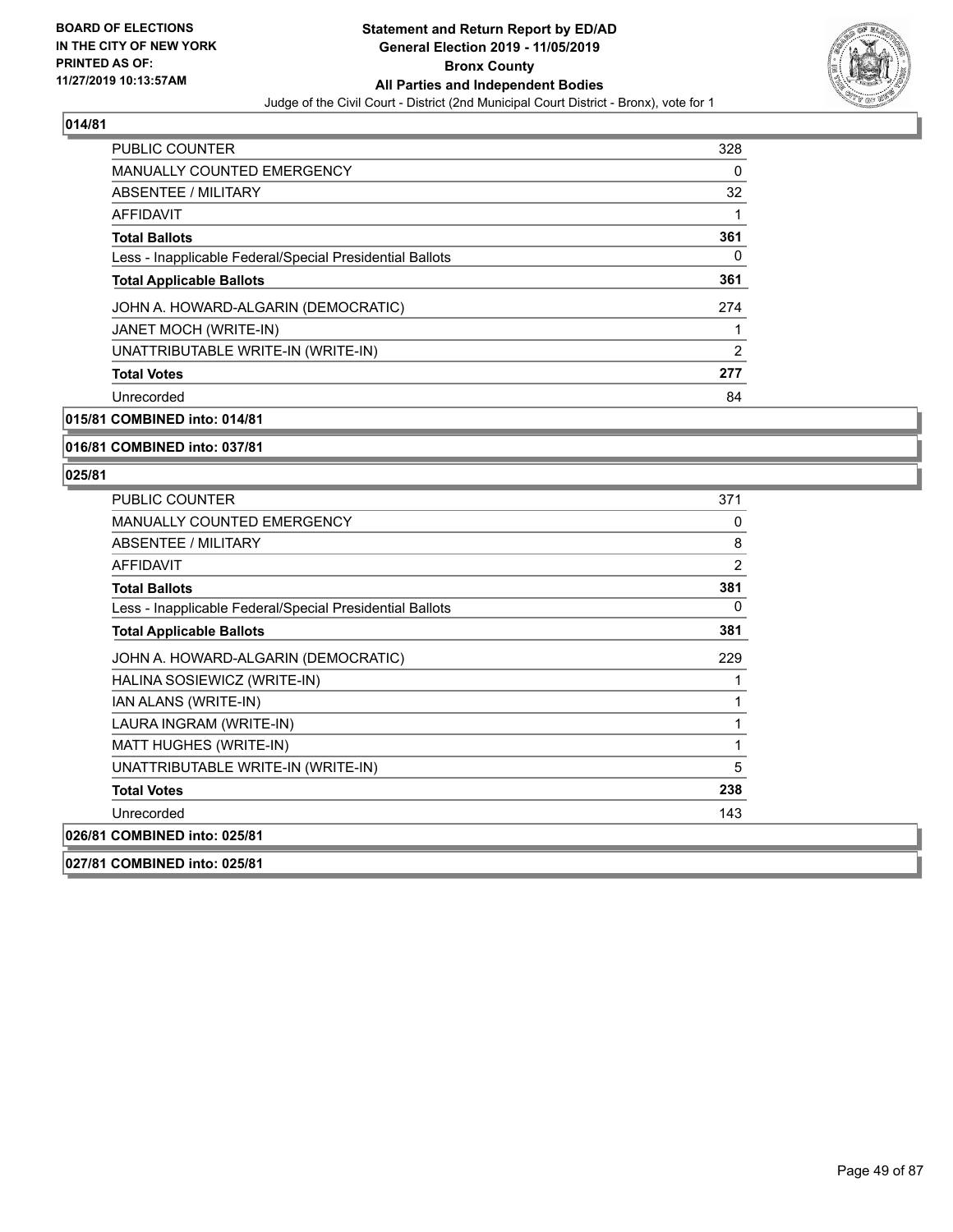

| PUBLIC COUNTER                                           | 126 |
|----------------------------------------------------------|-----|
| <b>MANUALLY COUNTED EMERGENCY</b>                        | 0   |
| ABSENTEE / MILITARY                                      |     |
| <b>AFFIDAVIT</b>                                         |     |
| <b>Total Ballots</b>                                     | 128 |
| Less - Inapplicable Federal/Special Presidential Ballots | 0   |
| <b>Total Applicable Ballots</b>                          | 128 |
| JOHN A. HOWARD-ALGARIN (DEMOCRATIC)                      | 84  |
| ALFRED CERULLO III (WRITE-IN)                            | 1   |
| UNATTRIBUTABLE WRITE-IN (WRITE-IN)                       | 1   |
| <b>Total Votes</b>                                       | 86  |
| Unrecorded                                               | 42  |

# **029/81 COMBINED into: 025/81**

#### **030/81**

| <b>PUBLIC COUNTER</b>                                    | 356 |
|----------------------------------------------------------|-----|
| <b>MANUALLY COUNTED EMERGENCY</b>                        | 0   |
| ABSENTEE / MILITARY                                      | 3   |
| AFFIDAVIT                                                | 3   |
| <b>Total Ballots</b>                                     | 362 |
| Less - Inapplicable Federal/Special Presidential Ballots | 0   |
| <b>Total Applicable Ballots</b>                          | 362 |
| JOHN A. HOWARD-ALGARIN (DEMOCRATIC)                      | 215 |
| CONOR BRADY (WRITE-IN)                                   |     |
| JUDY SCHIENDLIN (WRITE-IN)                               |     |
| KIERA OCONNOR (WRITE-IN)                                 | 1   |
| UNATTRIBUTABLE WRITE-IN (WRITE-IN)                       | 3   |
| <b>Total Votes</b>                                       | 221 |
| Unrecorded                                               | 141 |
|                                                          |     |

# **031/81 COMBINED into: 030/81**

# **032/81 COMBINED into: 030/81**

| <b>PUBLIC COUNTER</b>                                    | 355           |
|----------------------------------------------------------|---------------|
| <b>MANUALLY COUNTED EMERGENCY</b>                        | 0             |
| ABSENTEE / MILITARY                                      | $\mathcal{P}$ |
| AFFIDAVIT                                                | 9             |
| <b>Total Ballots</b>                                     | 366           |
| Less - Inapplicable Federal/Special Presidential Ballots | 0             |
| <b>Total Applicable Ballots</b>                          | 366           |
| JOHN A. HOWARD-ALGARIN (DEMOCRATIC)                      | 266           |
| <b>Total Votes</b>                                       | 266           |
| Unrecorded                                               | 100           |
| 034/81 COMBINED into: 033/81                             |               |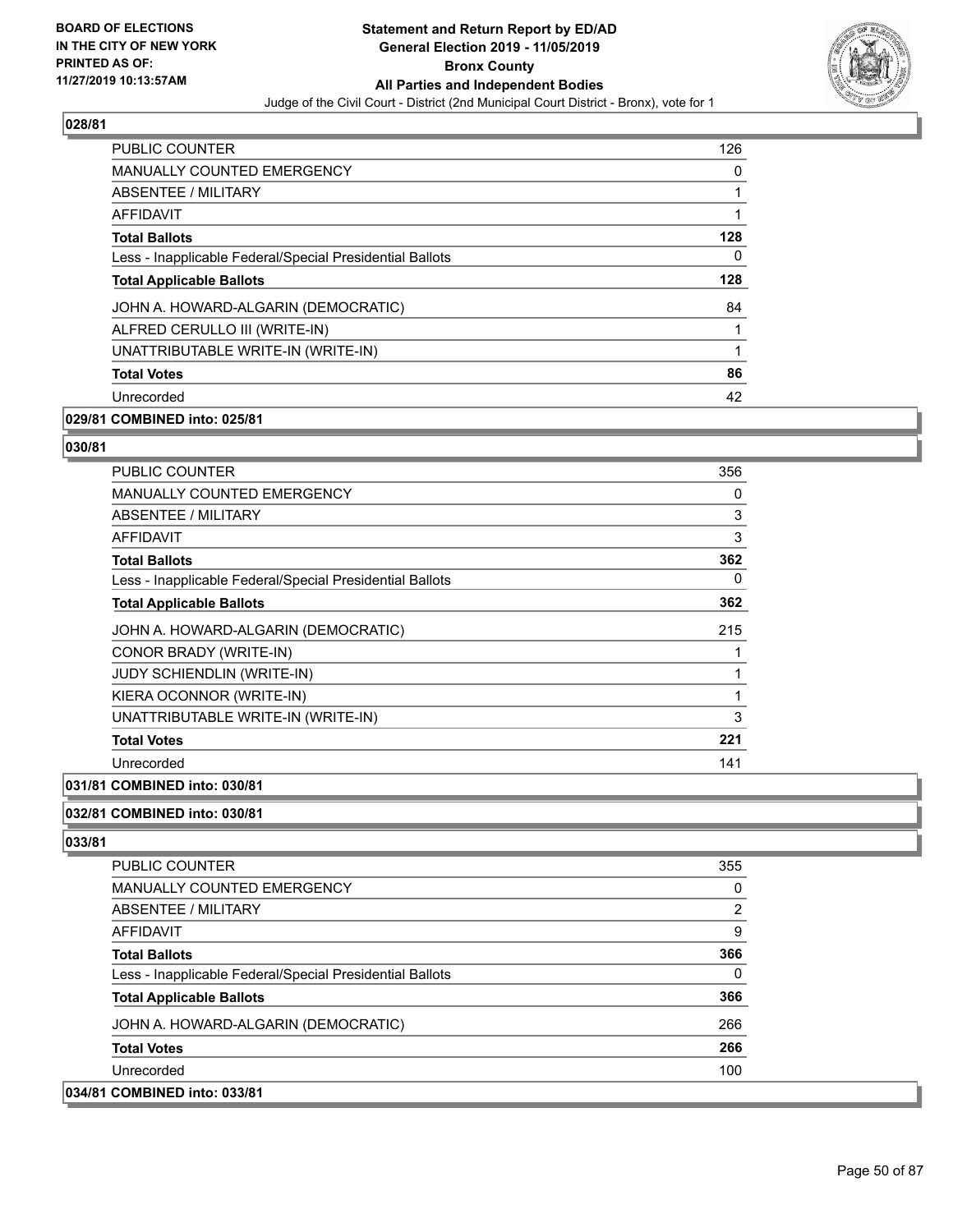

| <b>PUBLIC COUNTER</b>                                    | 288 |
|----------------------------------------------------------|-----|
| <b>MANUALLY COUNTED EMERGENCY</b>                        | 0   |
| ABSENTEE / MILITARY                                      | 8   |
| AFFIDAVIT                                                | 2   |
| <b>Total Ballots</b>                                     | 298 |
| Less - Inapplicable Federal/Special Presidential Ballots | 0   |
| <b>Total Applicable Ballots</b>                          | 298 |
| JOHN A. HOWARD-ALGARIN (DEMOCRATIC)                      | 231 |
| <b>Total Votes</b>                                       | 231 |
| Unrecorded                                               | 67  |

#### **036/81 COMBINED into: 035/81**

#### **037/81**

| PUBLIC COUNTER                                           | 150            |
|----------------------------------------------------------|----------------|
| <b>MANUALLY COUNTED EMERGENCY</b>                        | 0              |
| <b>ABSENTEE / MILITARY</b>                               | 10             |
| <b>AFFIDAVIT</b>                                         | $\overline{4}$ |
| <b>Total Ballots</b>                                     | 164            |
| Less - Inapplicable Federal/Special Presidential Ballots | $\Omega$       |
| <b>Total Applicable Ballots</b>                          | 164            |
| JOHN A. HOWARD-ALGARIN (DEMOCRATIC)                      | 123            |
| UNATTRIBUTABLE WRITE-IN (WRITE-IN)                       | 1              |
| <b>Total Votes</b>                                       | 124            |
| Unrecorded                                               | 40             |

| PUBLIC COUNTER                                           | 171            |
|----------------------------------------------------------|----------------|
| <b>MANUALLY COUNTED EMERGENCY</b>                        | 0              |
| ABSENTEE / MILITARY                                      | $\overline{2}$ |
| AFFIDAVIT                                                |                |
| <b>Total Ballots</b>                                     | 174            |
| Less - Inapplicable Federal/Special Presidential Ballots | $\mathbf{0}$   |
| <b>Total Applicable Ballots</b>                          | 174            |
| JOHN A. HOWARD-ALGARIN (DEMOCRATIC)                      | 139            |
| <b>Total Votes</b>                                       | 139            |
| Unrecorded                                               | 35             |
| 039/81 COMBINED into: 040/81                             |                |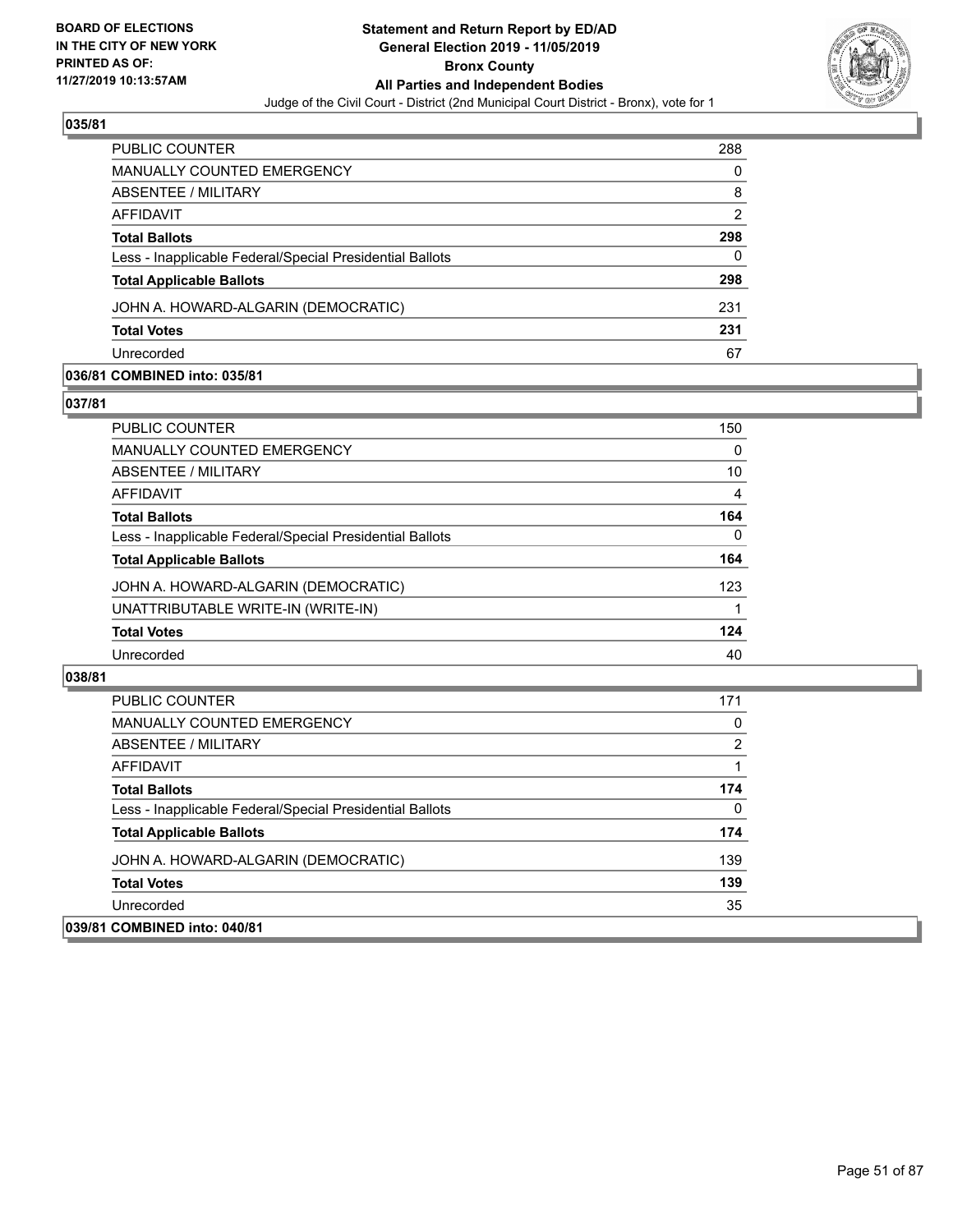

| <b>PUBLIC COUNTER</b>                                    | 221 |
|----------------------------------------------------------|-----|
| <b>MANUALLY COUNTED EMERGENCY</b>                        | 0   |
| ABSENTEE / MILITARY                                      | 4   |
| <b>AFFIDAVIT</b>                                         | 2   |
| <b>Total Ballots</b>                                     | 227 |
| Less - Inapplicable Federal/Special Presidential Ballots | 0   |
| <b>Total Applicable Ballots</b>                          | 227 |
| JOHN A. HOWARD-ALGARIN (DEMOCRATIC)                      | 172 |
| EDWARD JOHNSON (WRITE-IN)                                |     |
| <b>JESSICA BARBON (WRITE-IN)</b>                         |     |
| LUIS MEDINA (WRITE-IN)                                   |     |
| <b>Total Votes</b>                                       | 175 |
| Unrecorded                                               | 52  |

#### **041/81**

| <b>PUBLIC COUNTER</b>                                    | 217      |
|----------------------------------------------------------|----------|
| <b>MANUALLY COUNTED EMERGENCY</b>                        | 0        |
| ABSENTEE / MILITARY                                      | 9        |
| <b>AFFIDAVIT</b>                                         | 0        |
| <b>Total Ballots</b>                                     | 226      |
| Less - Inapplicable Federal/Special Presidential Ballots | $\Omega$ |
| <b>Total Applicable Ballots</b>                          | 226      |
| JOHN A. HOWARD-ALGARIN (DEMOCRATIC)                      | 164      |
| <b>Total Votes</b>                                       | 164      |
| Unrecorded                                               | 62       |
|                                                          |          |

# **042/81 COMBINED into: 041/81**

**043/81** 

| PUBLIC COUNTER                                           | 260 |
|----------------------------------------------------------|-----|
| MANUALLY COUNTED EMERGENCY                               | 0   |
| ABSENTEE / MILITARY                                      | 35  |
| AFFIDAVIT                                                | 4   |
| <b>Total Ballots</b>                                     | 299 |
| Less - Inapplicable Federal/Special Presidential Ballots | 0   |
| <b>Total Applicable Ballots</b>                          | 299 |
| JOHN A. HOWARD-ALGARIN (DEMOCRATIC)                      | 228 |
| <b>Total Votes</b>                                       | 228 |
| Unrecorded                                               | 71  |
| 044/81 COMBINED into: 043/81                             |     |

# **045/81 COMBINED into: 043/81**

**046/81 COMBINED into: 043/81**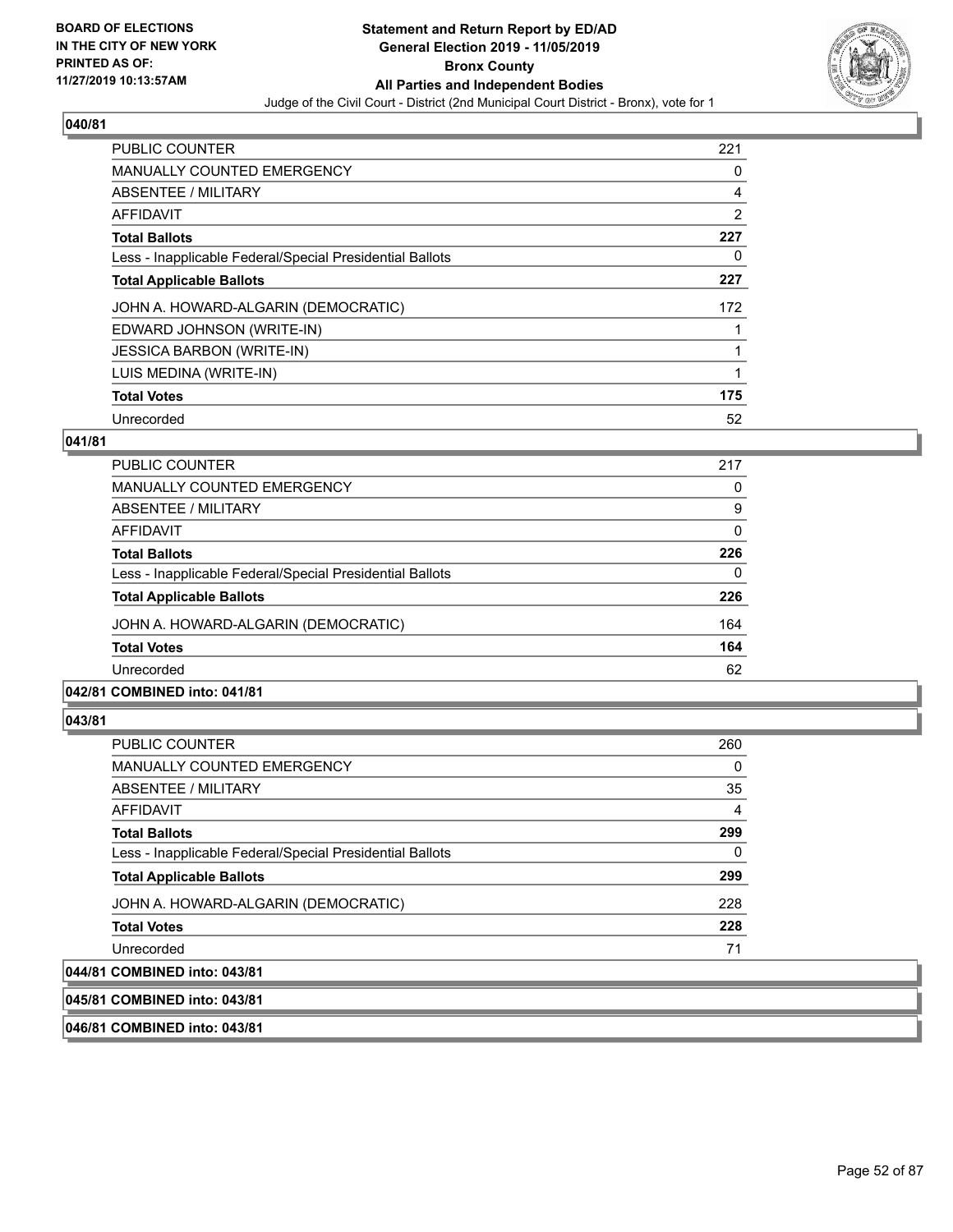

| <b>PUBLIC COUNTER</b>                                    | 379 |
|----------------------------------------------------------|-----|
| <b>MANUALLY COUNTED EMERGENCY</b>                        | 0   |
| ABSENTEE / MILITARY                                      | 20  |
| AFFIDAVIT                                                |     |
| <b>Total Ballots</b>                                     | 400 |
| Less - Inapplicable Federal/Special Presidential Ballots | 0   |
| <b>Total Applicable Ballots</b>                          | 400 |
| JOHN A. HOWARD-ALGARIN (DEMOCRATIC)                      | 306 |
| ADELSON DOS SANTOS (WRITE-IN)                            |     |
| UNATTRIBUTABLE WRITE-IN (WRITE-IN)                       |     |
|                                                          |     |
| <b>Total Votes</b>                                       | 308 |

#### **048/81**

| PUBLIC COUNTER                                           | 255 |
|----------------------------------------------------------|-----|
| <b>MANUALLY COUNTED EMERGENCY</b>                        | 0   |
| ABSENTEE / MILITARY                                      | 10  |
| AFFIDAVIT                                                | 6   |
| <b>Total Ballots</b>                                     | 271 |
| Less - Inapplicable Federal/Special Presidential Ballots | 0   |
| <b>Total Applicable Ballots</b>                          | 271 |
| JOHN A. HOWARD-ALGARIN (DEMOCRATIC)                      | 219 |
| ANDREW COHEN (WRITE-IN)                                  |     |
| DAVID ROSEN (WRITE-IN)                                   |     |
| DAVINA FIGUEROA (WRITE-IN)                               |     |
| FRANK MORANO (WRITE-IN)                                  | 1   |
| UNATTRIBUTABLE WRITE-IN (WRITE-IN)                       | 1   |
| <b>Total Votes</b>                                       | 224 |
| Unrecorded                                               | 47  |

# **049/81**

| <b>PUBLIC COUNTER</b>                                    | 358      |
|----------------------------------------------------------|----------|
| <b>MANUALLY COUNTED EMERGENCY</b>                        | $\Omega$ |
| ABSENTEE / MILITARY                                      | 15       |
| AFFIDAVIT                                                | 2        |
| <b>Total Ballots</b>                                     | 375      |
| Less - Inapplicable Federal/Special Presidential Ballots | $\Omega$ |
| <b>Total Applicable Ballots</b>                          | 375      |
| JOHN A. HOWARD-ALGARIN (DEMOCRATIC)                      | 280      |
| UNATTRIBUTABLE WRITE-IN (WRITE-IN)                       |          |
| <b>Total Votes</b>                                       | 281      |
| Unrecorded                                               | 94       |
| 050/81 COMBINED into: 049/81                             |          |

**051/81 COMBINED into: 048/81**

**052/81 COMBINED into: 049/81**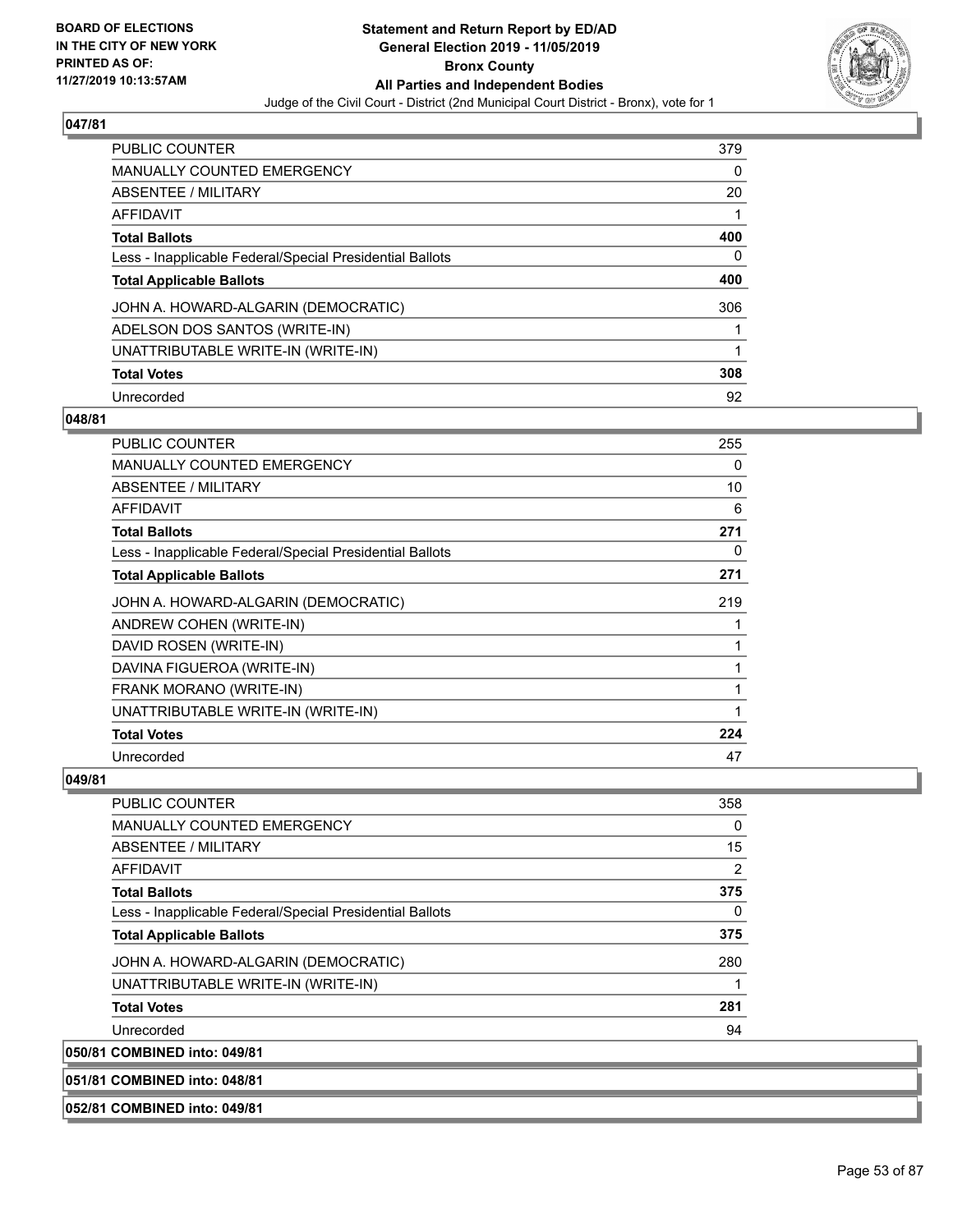

| PUBLIC COUNTER                                           | 245 |
|----------------------------------------------------------|-----|
| <b>MANUALLY COUNTED EMERGENCY</b>                        | 0   |
| ABSENTEE / MILITARY                                      | 9   |
| AFFIDAVIT                                                |     |
| <b>Total Ballots</b>                                     | 255 |
| Less - Inapplicable Federal/Special Presidential Ballots | 0   |
| <b>Total Applicable Ballots</b>                          | 255 |
| JOHN A. HOWARD-ALGARIN (DEMOCRATIC)                      | 187 |
| JOHN I ROONEY (WRITE-IN)                                 |     |
| <b>Total Votes</b>                                       | 188 |
| Unrecorded                                               | 67  |

#### **054/81**

| PUBLIC COUNTER                                           | 153            |
|----------------------------------------------------------|----------------|
| MANUALLY COUNTED EMERGENCY                               | 0              |
| ABSENTEE / MILITARY                                      | 5              |
| AFFIDAVIT                                                | $\Omega$       |
| <b>Total Ballots</b>                                     | 158            |
| Less - Inapplicable Federal/Special Presidential Ballots | 0              |
| <b>Total Applicable Ballots</b>                          | 158            |
| JOHN A. HOWARD-ALGARIN (DEMOCRATIC)                      | 123            |
| UNATTRIBUTABLE WRITE-IN (WRITE-IN)                       | $\overline{2}$ |
| <b>Total Votes</b>                                       | 125            |
| Unrecorded                                               | 33             |
| AAHBINER'' AFAIAI                                        |                |

#### **055/81 COMBINED into: 053/81**

| <b>PUBLIC COUNTER</b>                                    | 279      |
|----------------------------------------------------------|----------|
| <b>MANUALLY COUNTED EMERGENCY</b>                        | 0        |
| <b>ABSENTEE / MILITARY</b>                               | 7        |
| AFFIDAVIT                                                | 0        |
| <b>Total Ballots</b>                                     | 286      |
| Less - Inapplicable Federal/Special Presidential Ballots | $\Omega$ |
| <b>Total Applicable Ballots</b>                          | 286      |
| JOHN A. HOWARD-ALGARIN (DEMOCRATIC)                      | 189      |
| DONALD TRUMP JR (WRITE-IN)                               |          |
| FRANCES WANG (WRITE-IN)                                  | 1        |
| UNATTRIBUTABLE WRITE-IN (WRITE-IN)                       |          |
| ZACHARY FARKAS (WRITE-IN)                                | 1        |
| <b>Total Votes</b>                                       | 193      |
| Unrecorded                                               | 93       |
| 057/81 COMBINED into: 056/81                             |          |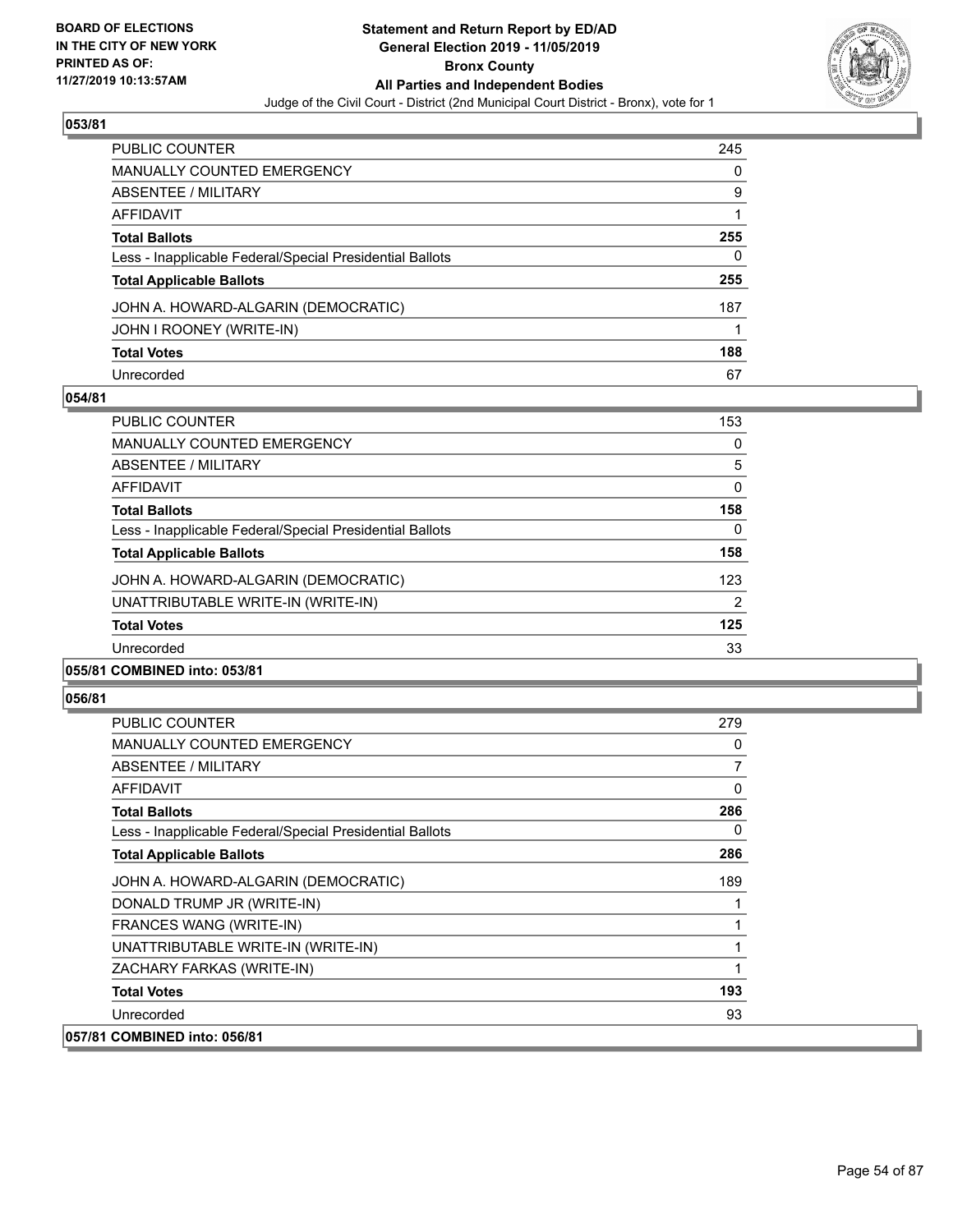

| PUBLIC COUNTER                                           | 243 |
|----------------------------------------------------------|-----|
| <b>MANUALLY COUNTED EMERGENCY</b>                        | 0   |
| <b>ABSENTEE / MILITARY</b>                               | 22  |
| <b>AFFIDAVIT</b>                                         | 1   |
| <b>Total Ballots</b>                                     | 266 |
| Less - Inapplicable Federal/Special Presidential Ballots | 0   |
| <b>Total Applicable Ballots</b>                          | 266 |
| JOHN A. HOWARD-ALGARIN (DEMOCRATIC)                      | 195 |
| JAMES GRAY GASKELL GORDON (WRITE-IN)                     |     |
| SAMELYS LOPEZ (WRITE-IN)                                 | 1   |
| <b>Total Votes</b>                                       | 197 |
| Unrecorded                                               | 69  |

# **059/81 COMBINED into: 058/81**

#### **060/81**

| <b>PUBLIC COUNTER</b>                                    | 390 |
|----------------------------------------------------------|-----|
| <b>MANUALLY COUNTED EMERGENCY</b>                        | 0   |
| ABSENTEE / MILITARY                                      | 35  |
| <b>AFFIDAVIT</b>                                         | 2   |
| <b>Total Ballots</b>                                     | 427 |
| Less - Inapplicable Federal/Special Presidential Ballots | 0   |
| <b>Total Applicable Ballots</b>                          | 427 |
| JOHN A. HOWARD-ALGARIN (DEMOCRATIC)                      | 290 |
| MICHAEL REILLY (WRITE-IN)                                |     |
| ROBERT SIANO (WRITE-IN)                                  |     |
| SUSAN SIMMONS (WRITE-IN)                                 |     |
| UNATTRIBUTABLE WRITE-IN (WRITE-IN)                       | 1   |
| <b>Total Votes</b>                                       | 294 |
| Unrecorded                                               | 133 |

#### **061/81 COMBINED into: 060/81**

#### **062/81 COMBINED into: 064/81**

### **063/81 COMBINED into: 060/81**

| <b>PUBLIC COUNTER</b>                                    | 440 |
|----------------------------------------------------------|-----|
| <b>MANUALLY COUNTED EMERGENCY</b>                        | 0   |
| ABSENTEE / MILITARY                                      | 20  |
| AFFIDAVIT                                                | 4   |
| <b>Total Ballots</b>                                     | 464 |
| Less - Inapplicable Federal/Special Presidential Ballots | 0   |
| <b>Total Applicable Ballots</b>                          | 464 |
| JOHN A. HOWARD-ALGARIN (DEMOCRATIC)                      | 360 |
| <b>JUDY SHEINDLIN (WRITE-IN)</b>                         |     |
| UNATTRIBUTABLE WRITE-IN (WRITE-IN)                       | 2   |
| <b>Total Votes</b>                                       | 363 |
| Unrecorded                                               | 101 |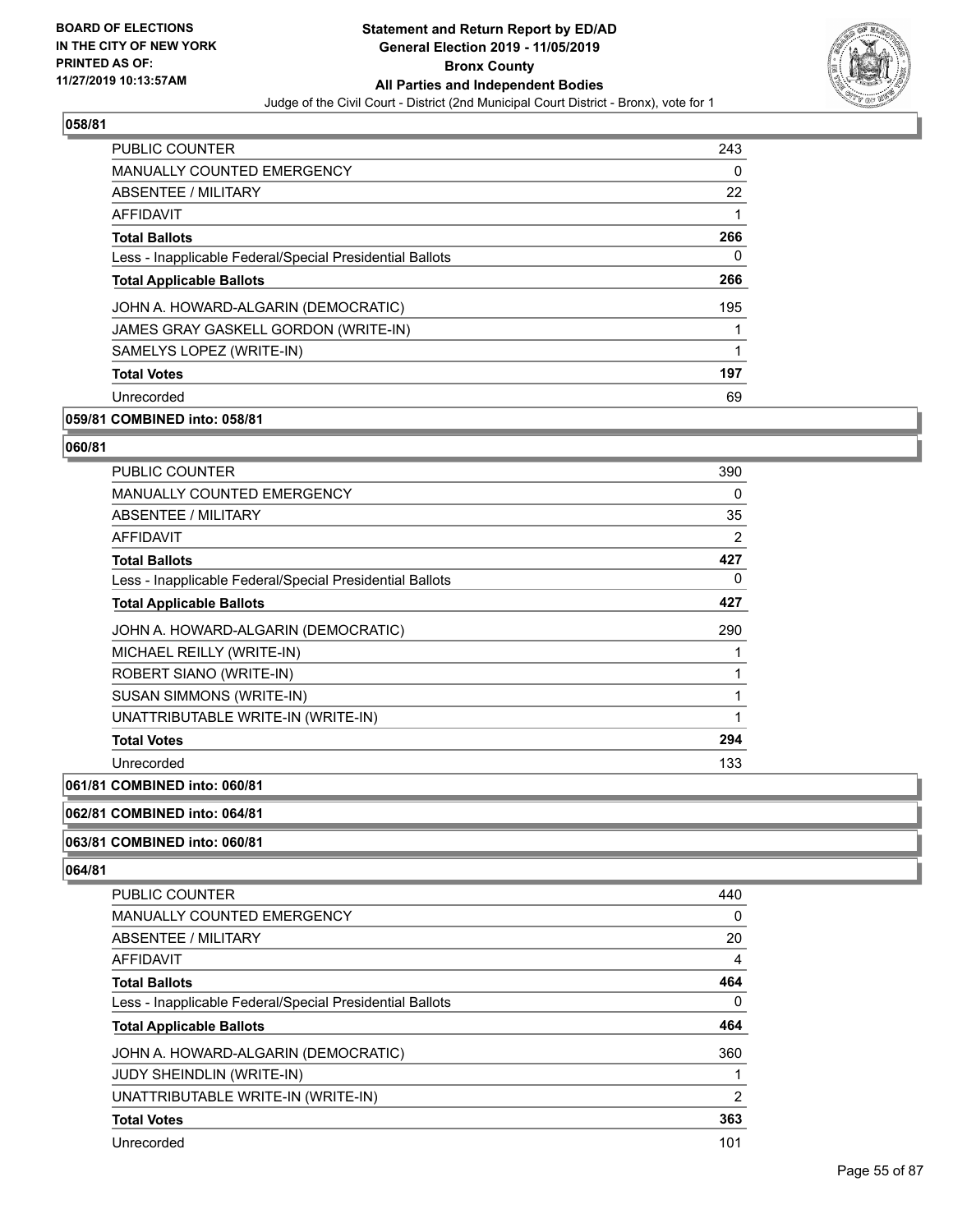

| <b>PUBLIC COUNTER</b>                                    | 396 |
|----------------------------------------------------------|-----|
| <b>MANUALLY COUNTED EMERGENCY</b>                        | 0   |
| ABSENTEE / MILITARY                                      | 15  |
| <b>AFFIDAVIT</b>                                         | 4   |
| <b>Total Ballots</b>                                     | 415 |
| Less - Inapplicable Federal/Special Presidential Ballots | 0   |
| <b>Total Applicable Ballots</b>                          | 415 |
| JOHN A. HOWARD-ALGARIN (DEMOCRATIC)                      | 304 |
| BARRY WEINER (WRITE-IN)                                  | 1   |
| CARLOS VELASQUEZ (WRITE-IN)                              | 1   |
| DONALD J TRUMP (WRITE-IN)                                | 1   |
| UNATTRIBUTABLE WRITE-IN (WRITE-IN)                       | 2   |
| <b>Total Votes</b>                                       | 309 |
| Unrecorded                                               | 106 |
|                                                          |     |

**066/81 COMBINED into: 065/81**

**067/81 COMBINED into: 065/81**

#### **068/81**

| PUBLIC COUNTER                                           | 445 |
|----------------------------------------------------------|-----|
| <b>MANUALLY COUNTED EMERGENCY</b>                        | 0   |
| <b>ABSENTEE / MILITARY</b>                               | 23  |
| <b>AFFIDAVIT</b>                                         | 2   |
| <b>Total Ballots</b>                                     | 470 |
| Less - Inapplicable Federal/Special Presidential Ballots | 0   |
| <b>Total Applicable Ballots</b>                          | 470 |
| JOHN A. HOWARD-ALGARIN (DEMOCRATIC)                      | 357 |
| UNATTRIBUTABLE WRITE-IN (WRITE-IN)                       | 2   |
| <b>Total Votes</b>                                       | 359 |
| Unrecorded                                               | 111 |
| COMPINIED : 000/04                                       |     |

# **069/81 COMBINED into: 068/81**

#### **070/81 COMBINED into: 068/81**

| <b>PUBLIC COUNTER</b>                                    | 350      |
|----------------------------------------------------------|----------|
| <b>MANUALLY COUNTED EMERGENCY</b>                        | $\Omega$ |
| ABSENTEE / MILITARY                                      | 13       |
| AFFIDAVIT                                                |          |
| <b>Total Ballots</b>                                     | 364      |
| Less - Inapplicable Federal/Special Presidential Ballots | 0        |
| <b>Total Applicable Ballots</b>                          | 364      |
| JOHN A. HOWARD-ALGARIN (DEMOCRATIC)                      | 289      |
| DANIEL GREEN (WRITE-IN)                                  |          |
| FRANK CROSS (WRITE-IN)                                   |          |
| <b>Total Votes</b>                                       | 291      |
| Unrecorded                                               | 73       |
| 072/81 COMBINED into: 071/81                             |          |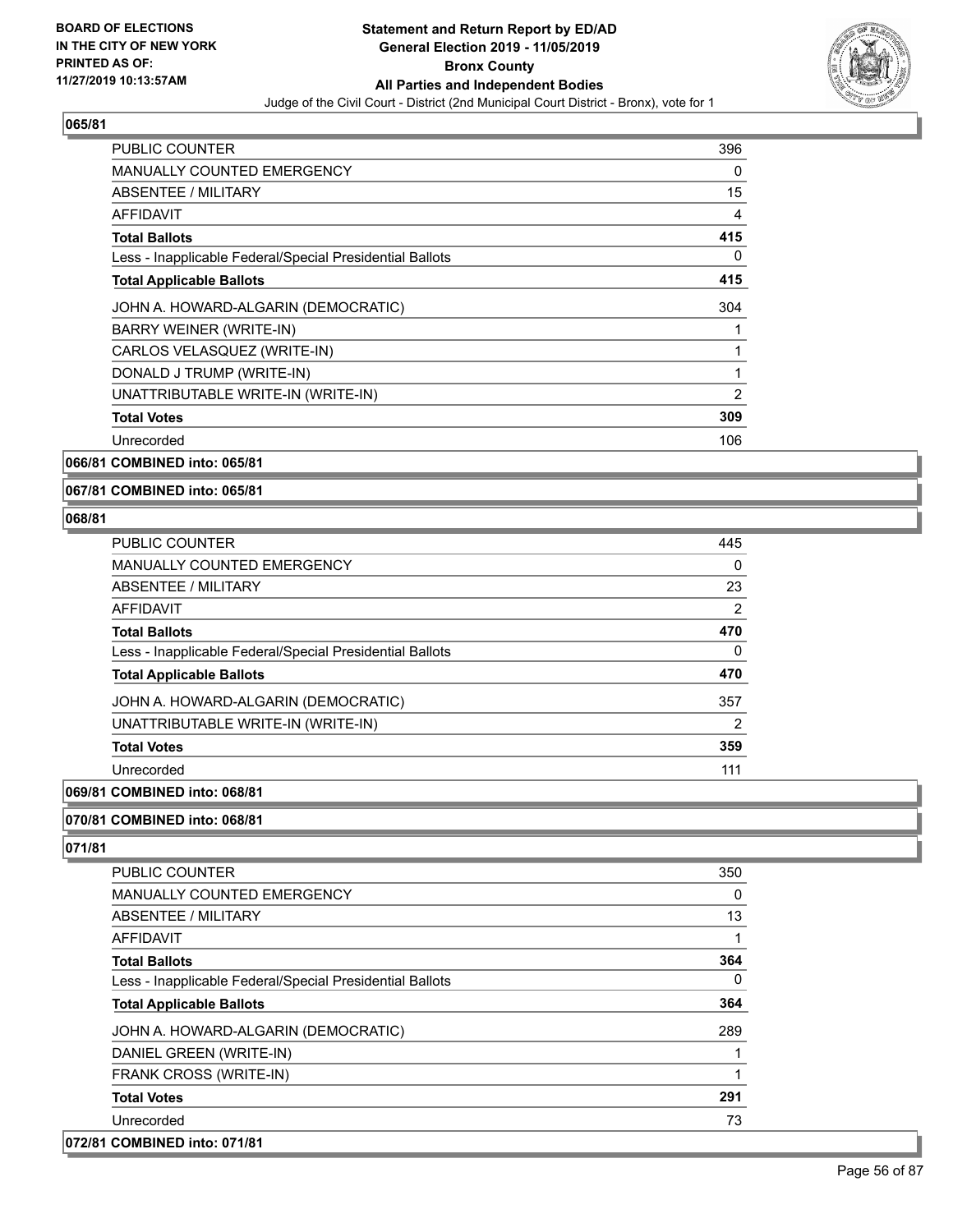

| <b>PUBLIC COUNTER</b>                                    | 466 |
|----------------------------------------------------------|-----|
| <b>MANUALLY COUNTED EMERGENCY</b>                        | 0   |
| ABSENTEE / MILITARY                                      | 14  |
| AFFIDAVIT                                                | 4   |
| <b>Total Ballots</b>                                     | 484 |
| Less - Inapplicable Federal/Special Presidential Ballots | 0   |
| <b>Total Applicable Ballots</b>                          | 484 |
| JOHN A. HOWARD-ALGARIN (DEMOCRATIC)                      | 348 |
| JEREMY FEIT (WRITE-IN)                                   |     |
| KHALIEF BROWDER (WRITE-IN)                               |     |
| LUKA MAISURADZE (WRITE-IN)                               |     |
| PAT PAULSON (WRITE-IN)                                   | 1   |
| UNATTRIBUTABLE WRITE-IN (WRITE-IN)                       | 3   |
| <b>Total Votes</b>                                       | 355 |
| Unrecorded                                               | 129 |

#### **074/81**

| PUBLIC COUNTER                                           | 364 |
|----------------------------------------------------------|-----|
| <b>MANUALLY COUNTED EMERGENCY</b>                        | 0   |
| <b>ABSENTEE / MILITARY</b>                               | 13  |
| <b>AFFIDAVIT</b>                                         | 1   |
| <b>Total Ballots</b>                                     | 378 |
| Less - Inapplicable Federal/Special Presidential Ballots | 0   |
| <b>Total Applicable Ballots</b>                          | 378 |
| JOHN A. HOWARD-ALGARIN (DEMOCRATIC)                      | 289 |
| LENORE GARON (WRITE-IN)                                  |     |
| TRACY DEEL (WRITE-IN)                                    | 1   |
| UNATTRIBUTABLE WRITE-IN (WRITE-IN)                       | 3   |
| <b>Total Votes</b>                                       | 294 |
| Unrecorded                                               | 84  |
|                                                          |     |

#### **075/81 COMBINED into: 074/81**

#### **076/81 COMBINED into: 047/81**

**077/81 COMBINED into: 047/81**

| <b>PUBLIC COUNTER</b>                                    | 256            |
|----------------------------------------------------------|----------------|
| <b>MANUALLY COUNTED EMERGENCY</b>                        | 0              |
| ABSENTEE / MILITARY                                      | 7              |
| AFFIDAVIT                                                | $\overline{4}$ |
| <b>Total Ballots</b>                                     | 267            |
| Less - Inapplicable Federal/Special Presidential Ballots | 0              |
| <b>Total Applicable Ballots</b>                          | 267            |
| JOHN A. HOWARD-ALGARIN (DEMOCRATIC)                      | 201            |
| <b>Total Votes</b>                                       | 201            |
| Unrecorded                                               | 66             |
| 079/81 COMBINED into: 073/81                             |                |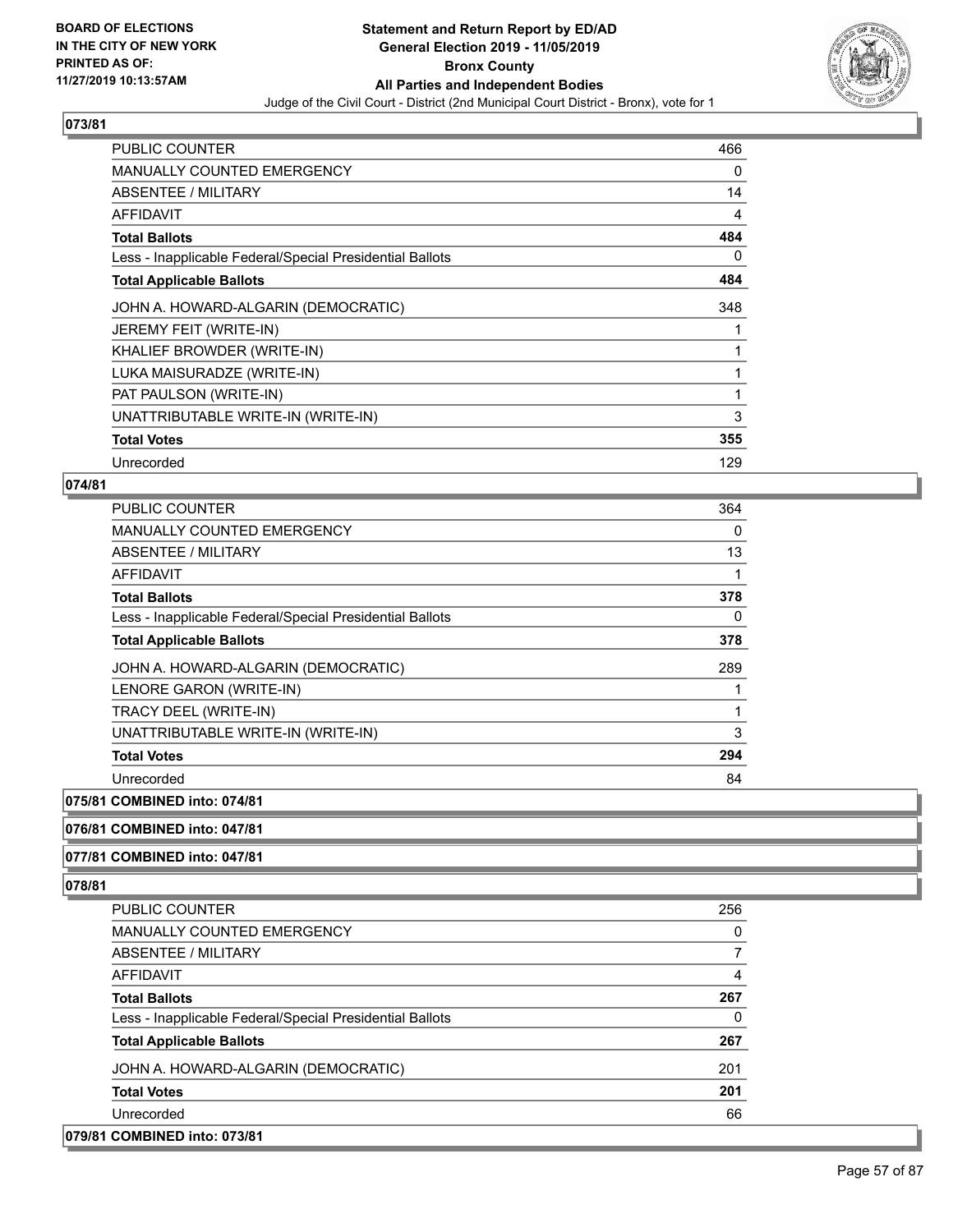

| <b>PUBLIC COUNTER</b>                                    | 197 |
|----------------------------------------------------------|-----|
| <b>MANUALLY COUNTED EMERGENCY</b>                        | 0   |
| ABSENTEE / MILITARY                                      | 12  |
| AFFIDAVIT                                                | 3   |
| <b>Total Ballots</b>                                     | 212 |
| Less - Inapplicable Federal/Special Presidential Ballots | 0   |
| <b>Total Applicable Ballots</b>                          | 212 |
| JOHN A. HOWARD-ALGARIN (DEMOCRATIC)                      | 160 |
| CARL LAFONA (WRITE-IN)                                   |     |
| <b>JOSHUA ZAKHAROV (WRITE-IN)</b>                        | 1   |
| PAUL DEL DUCA (WRITE-IN)                                 | 1   |
| UNATTRIBUTABLE WRITE-IN (WRITE-IN)                       | 1   |
| <b>Total Votes</b>                                       | 164 |
| Unrecorded                                               | 48  |

### **081/81**

| PUBLIC COUNTER                                           | 325      |
|----------------------------------------------------------|----------|
| <b>MANUALLY COUNTED EMERGENCY</b>                        | $\Omega$ |
| ABSENTEE / MILITARY                                      | 15       |
| <b>AFFIDAVIT</b>                                         | 3        |
| <b>Total Ballots</b>                                     | 343      |
| Less - Inapplicable Federal/Special Presidential Ballots | $\Omega$ |
| <b>Total Applicable Ballots</b>                          | 343      |
| JOHN A. HOWARD-ALGARIN (DEMOCRATIC)                      | 274      |
| <b>Total Votes</b>                                       | 274      |
| Unrecorded                                               | 69       |
|                                                          |          |

# **082/81 COMBINED into: 081/81**

#### **083/81**

 $|084/81$ 

| <b>PUBLIC COUNTER</b>                                    | 380 |
|----------------------------------------------------------|-----|
| <b>MANUALLY COUNTED EMERGENCY</b>                        | 0   |
| ABSENTEE / MILITARY                                      | 61  |
| AFFIDAVIT                                                | 6   |
| <b>Total Ballots</b>                                     | 447 |
| Less - Inapplicable Federal/Special Presidential Ballots | 0   |
| <b>Total Applicable Ballots</b>                          | 447 |
| JOHN A. HOWARD-ALGARIN (DEMOCRATIC)                      | 323 |
| <b>Total Votes</b>                                       | 323 |
| Unrecorded                                               | 124 |
| <b>COMBINED into: 083/81</b>                             |     |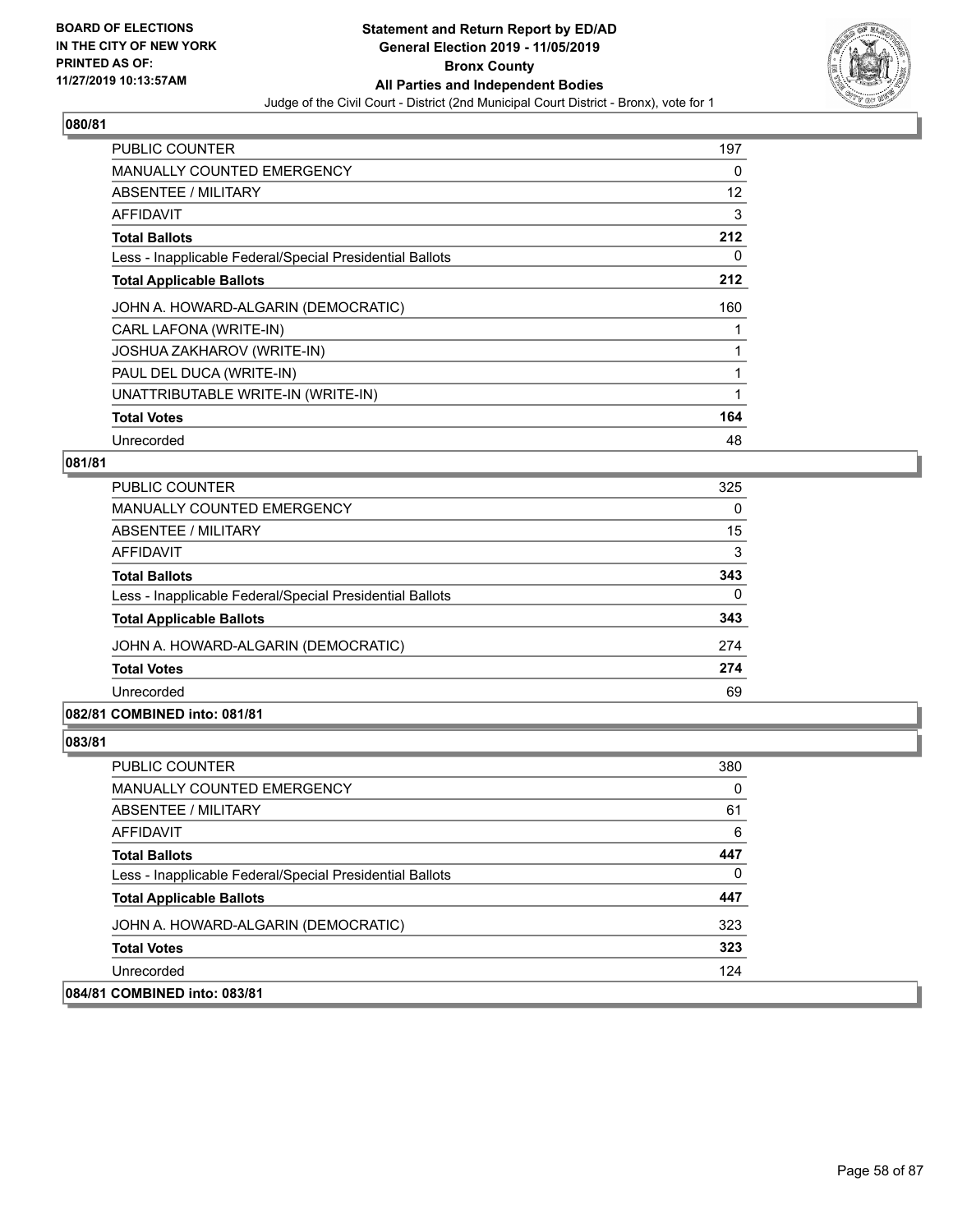

| PUBLIC COUNTER                                           | 481      |
|----------------------------------------------------------|----------|
| <b>MANUALLY COUNTED EMERGENCY</b>                        | 0        |
| ABSENTEE / MILITARY                                      | 12       |
| AFFIDAVIT                                                | 4        |
| <b>Total Ballots</b>                                     | 497      |
| Less - Inapplicable Federal/Special Presidential Ballots | $\Omega$ |
| <b>Total Applicable Ballots</b>                          | 497      |
| JOHN A. HOWARD-ALGARIN (DEMOCRATIC)                      | 355      |
| DONALD J TRUMP (WRITE-IN)                                |          |
| GAIL EIDLE (WRITE-IN)                                    |          |
| NICK MANUCCI (WRITE-IN)                                  |          |
| SARA SOBATANO (WRITE-IN)                                 | 1        |
| <b>Total Votes</b>                                       | 359      |
| Unrecorded                                               | 138      |
| 086/81 COMBINED into: 085/81                             |          |

**087/81** 

| <b>PUBLIC COUNTER</b>                                    | 488 |
|----------------------------------------------------------|-----|
| MANUALLY COUNTED EMERGENCY                               | 0   |
| ABSENTEE / MILITARY                                      | 10  |
| AFFIDAVIT                                                | 1   |
| <b>Total Ballots</b>                                     | 499 |
| Less - Inapplicable Federal/Special Presidential Ballots | 0   |
| <b>Total Applicable Ballots</b>                          | 499 |
| JOHN A. HOWARD-ALGARIN (DEMOCRATIC)                      | 374 |
| RICHARD GOLDSTEIN (WRITE-IN)                             | 1   |
| STEPHANIE GARCIA-COLACE (WRITE-IN)                       | 1   |
| TED CRUZ (WRITE-IN)                                      | 1   |
| UNATTRIBUTABLE WRITE-IN (WRITE-IN)                       | 1   |
| <b>Total Votes</b>                                       | 378 |
| Unrecorded                                               | 121 |
| 0.01101100                                               |     |

**088/81 COMBINED into: 085/81**

**089/81 COMBINED into: 087/81**

**090/81 COMBINED into: 087/81**

| <b>PUBLIC COUNTER</b>                                    | 149      |
|----------------------------------------------------------|----------|
| MANUALLY COUNTED EMERGENCY                               | 0        |
| ABSENTEE / MILITARY                                      | 8        |
| AFFIDAVIT                                                | 13       |
| <b>Total Ballots</b>                                     | 170      |
| Less - Inapplicable Federal/Special Presidential Ballots | $\Omega$ |
| <b>Total Applicable Ballots</b>                          | 170      |
| JOHN A. HOWARD-ALGARIN (DEMOCRATIC)                      | 145      |
| <b>Total Votes</b>                                       | 145      |
| Unrecorded                                               | 25       |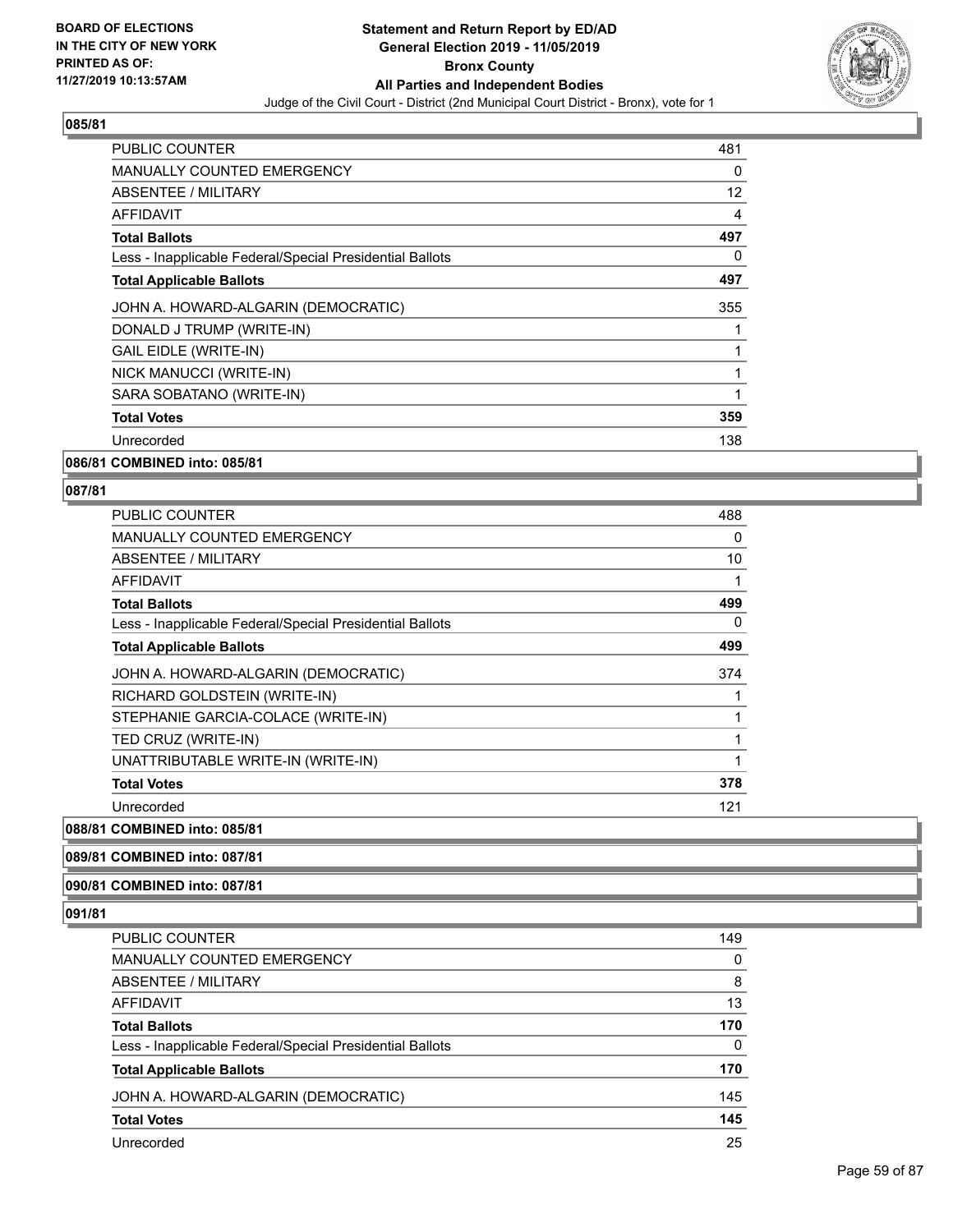

| PUBLIC COUNTER                                           | 165 |
|----------------------------------------------------------|-----|
| <b>MANUALLY COUNTED EMERGENCY</b>                        | 0   |
| ABSENTEE / MILITARY                                      | 3   |
| AFFIDAVIT                                                | 3   |
| <b>Total Ballots</b>                                     | 171 |
| Less - Inapplicable Federal/Special Presidential Ballots | 0   |
| <b>Total Applicable Ballots</b>                          | 171 |
| JOHN A. HOWARD-ALGARIN (DEMOCRATIC)                      | 139 |
| <b>Total Votes</b>                                       | 139 |
| Unrecorded                                               | 32  |

#### **093/81 COMBINED into: 092/81**

#### **094/81**

| 095/81 COMBINED into: 033/78                             |     |
|----------------------------------------------------------|-----|
| Unrecorded                                               | 53  |
| <b>Total Votes</b>                                       | 147 |
| JOHN A. HOWARD-ALGARIN (DEMOCRATIC)                      | 147 |
| <b>Total Applicable Ballots</b>                          | 200 |
| Less - Inapplicable Federal/Special Presidential Ballots | 0   |
| <b>Total Ballots</b>                                     | 200 |
| AFFIDAVIT                                                |     |
| ABSENTEE / MILITARY                                      | 23  |
| <b>MANUALLY COUNTED EMERGENCY</b>                        | 0   |
| <b>PUBLIC COUNTER</b>                                    | 176 |

### **096/81 COMBINED into: 094/81**

| <b>PUBLIC COUNTER</b>                                    | 262 |
|----------------------------------------------------------|-----|
| <b>MANUALLY COUNTED EMERGENCY</b>                        | 0   |
| ABSENTEE / MILITARY                                      | 4   |
| AFFIDAVIT                                                |     |
| <b>Total Ballots</b>                                     | 267 |
| Less - Inapplicable Federal/Special Presidential Ballots | 0   |
| <b>Total Applicable Ballots</b>                          | 267 |
| JOHN A. HOWARD-ALGARIN (DEMOCRATIC)                      | 206 |
| ALTON MADDOX (WRITE-IN)                                  |     |
| <b>Total Votes</b>                                       | 207 |
| Unrecorded                                               | 60  |
| 098/81 COMBINED into: 097/81                             |     |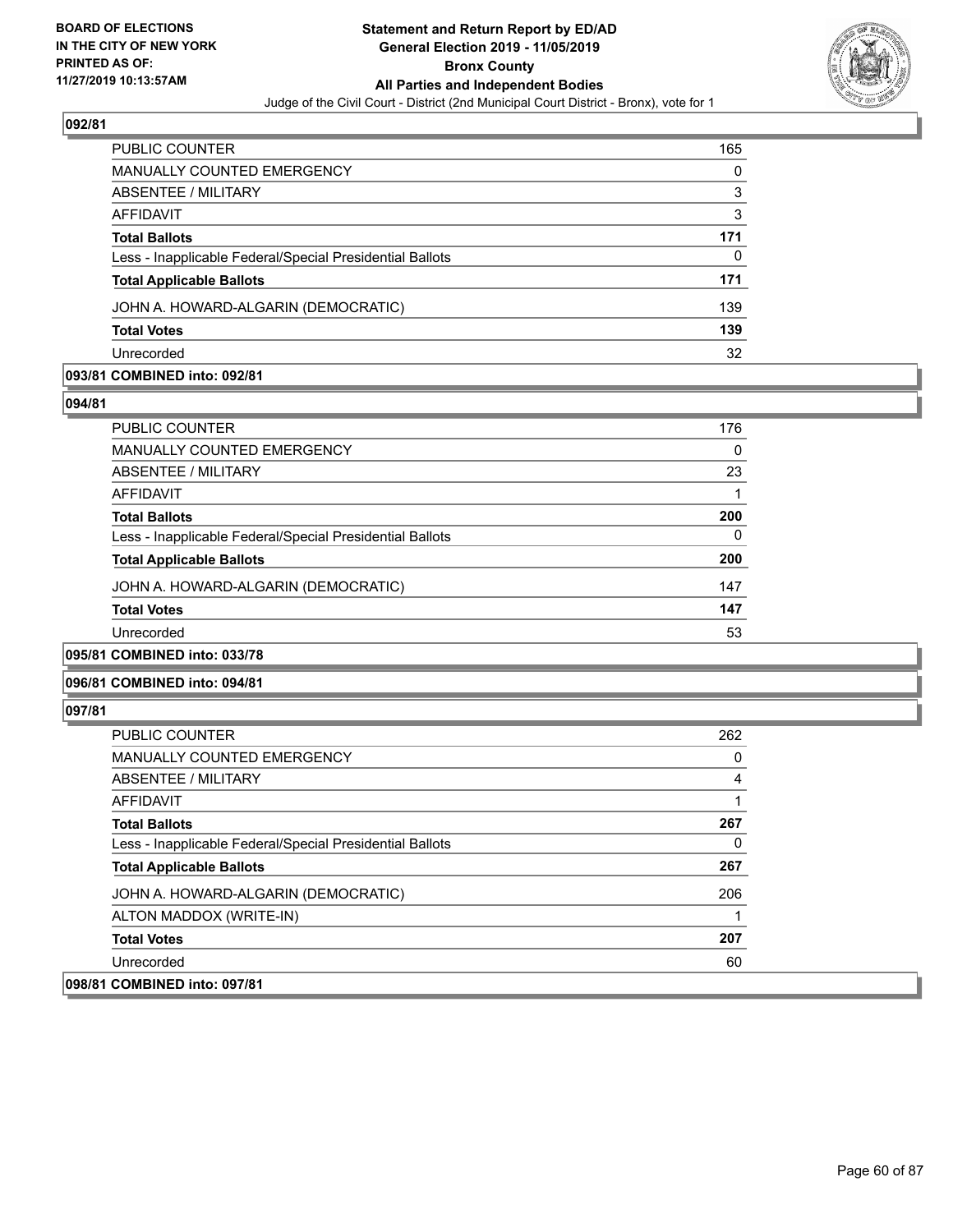

| PUBLIC COUNTER                                           | 105 |
|----------------------------------------------------------|-----|
| <b>MANUALLY COUNTED EMERGENCY</b>                        | 0   |
| ABSENTEE / MILITARY                                      | 3   |
| AFFIDAVIT                                                | 2   |
| <b>Total Ballots</b>                                     | 110 |
| Less - Inapplicable Federal/Special Presidential Ballots | 0   |
| <b>Total Applicable Ballots</b>                          | 110 |
| JOHN A. HOWARD-ALGARIN (DEMOCRATIC)                      | 82  |
| ED MCCARTHY (WRITE-IN)                                   |     |
| UNATTRIBUTABLE WRITE-IN (WRITE-IN)                       |     |
| <b>Total Votes</b>                                       | 84  |
| Unrecorded                                               | 26  |

#### **100/81**

| 101/81 COMBINED into: 100/81                             |     |
|----------------------------------------------------------|-----|
| Unrecorded                                               | 39  |
| <b>Total Votes</b>                                       | 78  |
| JOHN A. HOWARD-ALGARIN (DEMOCRATIC)                      | 78  |
| <b>Total Applicable Ballots</b>                          | 117 |
| Less - Inapplicable Federal/Special Presidential Ballots | 0   |
| <b>Total Ballots</b>                                     | 117 |
| AFFIDAVIT                                                | 3   |
| ABSENTEE / MILITARY                                      | 5   |
| <b>MANUALLY COUNTED EMERGENCY</b>                        | 0   |
| <b>PUBLIC COUNTER</b>                                    | 109 |

**104/81 COMBINED into: 100/81**

**105/81 COMBINED into: 047/83**

**107/81 COMBINED into: 100/81**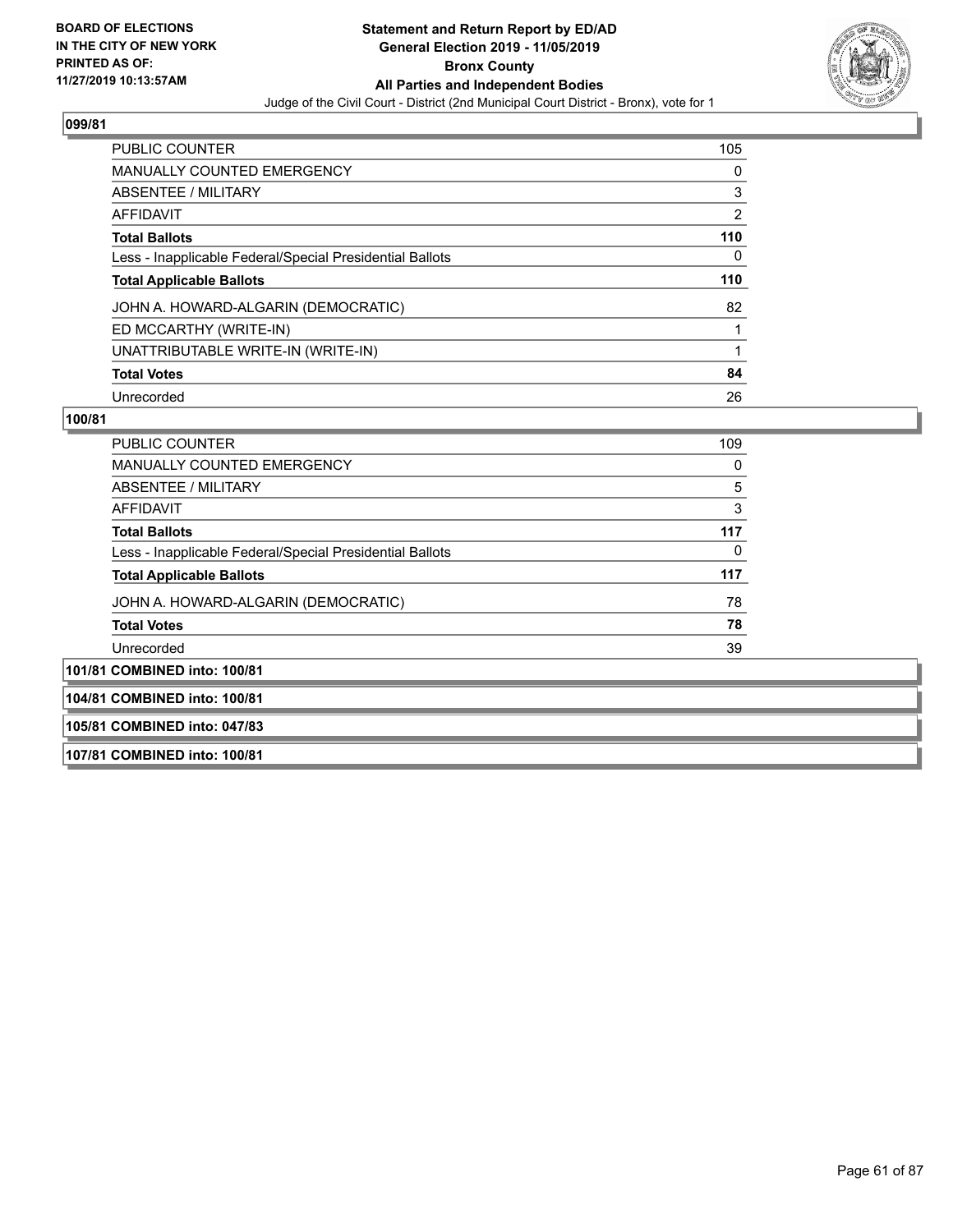

| PUBLIC COUNTER                                           | 73 |
|----------------------------------------------------------|----|
| <b>MANUALLY COUNTED EMERGENCY</b>                        | 0  |
| ABSENTEE / MILITARY                                      |    |
| AFFIDAVIT                                                | 2  |
| <b>Total Ballots</b>                                     | 76 |
| Less - Inapplicable Federal/Special Presidential Ballots | 0  |
| <b>Total Applicable Ballots</b>                          | 76 |
| JOHN A. HOWARD-ALGARIN (DEMOCRATIC)                      | 55 |
| <b>Total Votes</b>                                       | 55 |
| Unrecorded                                               | 21 |

#### **002/84**

| PUBLIC COUNTER                                           | 198 |
|----------------------------------------------------------|-----|
| <b>MANUALLY COUNTED EMERGENCY</b>                        | 0   |
| ABSENTEE / MILITARY                                      | 2   |
| AFFIDAVIT                                                | 0   |
| <b>Total Ballots</b>                                     | 200 |
| Less - Inapplicable Federal/Special Presidential Ballots | 0   |
| <b>Total Applicable Ballots</b>                          | 200 |
| JOHN A. HOWARD-ALGARIN (DEMOCRATIC)                      | 162 |
| <b>Total Votes</b>                                       | 162 |
| Unrecorded                                               | 38  |
|                                                          |     |

# **003/84**

| <b>PUBLIC COUNTER</b>                                    | 96       |
|----------------------------------------------------------|----------|
| MANUALLY COUNTED EMERGENCY                               | 0        |
| ABSENTEE / MILITARY                                      |          |
| AFFIDAVIT                                                | 0        |
| <b>Total Ballots</b>                                     | 97       |
| Less - Inapplicable Federal/Special Presidential Ballots | $\Omega$ |
| <b>Total Applicable Ballots</b>                          | 97       |
| JOHN A. HOWARD-ALGARIN (DEMOCRATIC)                      | 82       |
| <b>Total Votes</b>                                       | 82       |
| Unrecorded                                               | 15       |

| PUBLIC COUNTER                                           | 173      |
|----------------------------------------------------------|----------|
| <b>MANUALLY COUNTED EMERGENCY</b>                        | $\Omega$ |
| ABSENTEE / MILITARY                                      | 0        |
| AFFIDAVIT                                                |          |
| <b>Total Ballots</b>                                     | 174      |
| Less - Inapplicable Federal/Special Presidential Ballots | $\Omega$ |
| <b>Total Applicable Ballots</b>                          | 174      |
| JOHN A. HOWARD-ALGARIN (DEMOCRATIC)                      | 140      |
| <b>Total Votes</b>                                       | 140      |
| Unrecorded                                               | 34       |
| 005/84 COMBINED into: 004/84                             |          |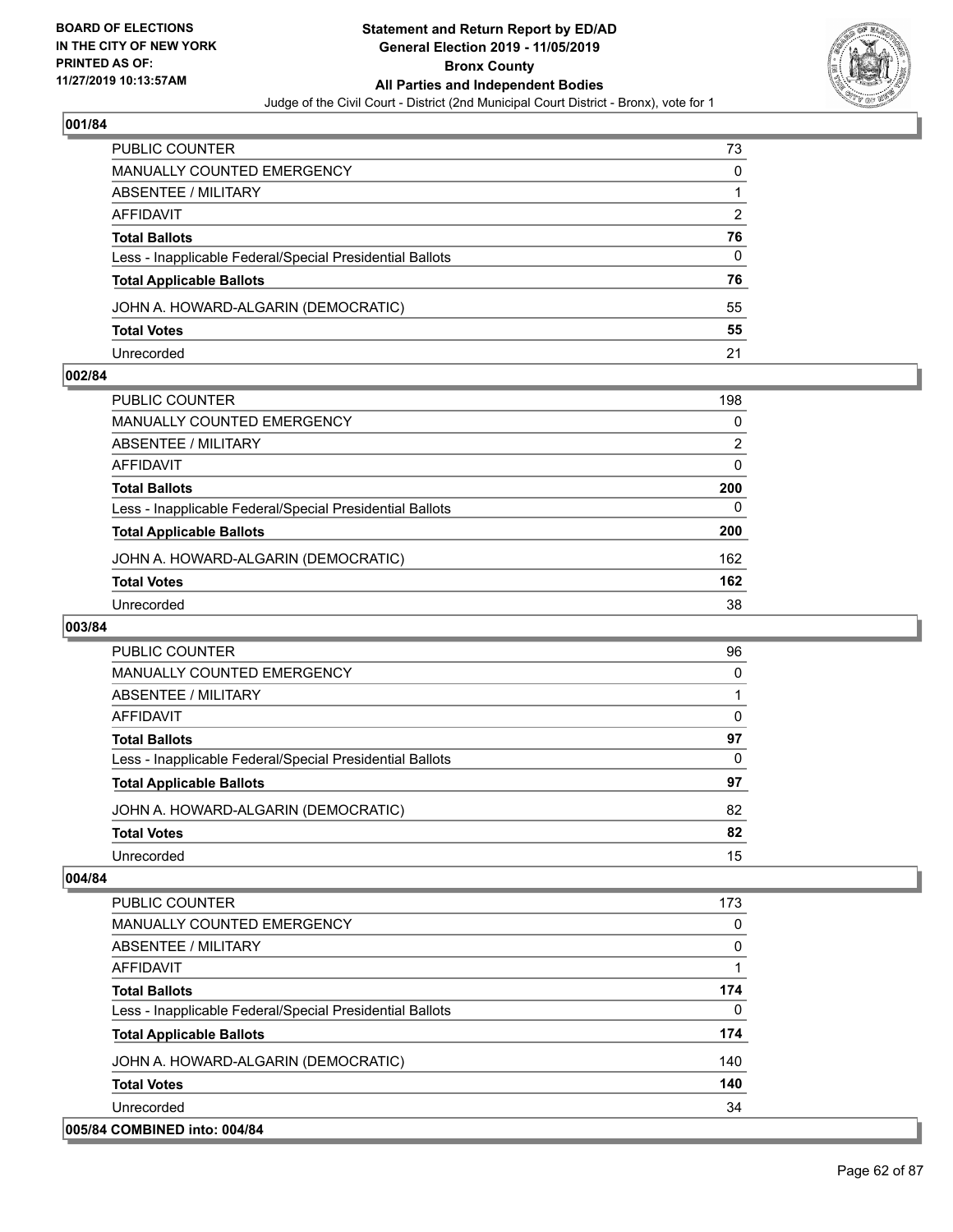

| PUBLIC COUNTER                                           | 219 |
|----------------------------------------------------------|-----|
| MANUALLY COUNTED EMERGENCY                               | 0   |
| ABSENTEE / MILITARY                                      |     |
| AFFIDAVIT                                                | 0   |
| Total Ballots                                            | 220 |
| Less - Inapplicable Federal/Special Presidential Ballots | 0   |
| <b>Total Applicable Ballots</b>                          | 220 |
| JOHN A. HOWARD-ALGARIN (DEMOCRATIC)                      | 176 |
| <b>Total Votes</b>                                       | 176 |
| Unrecorded                                               | 44  |

#### **007/84**

| PUBLIC COUNTER                                           | 118 |
|----------------------------------------------------------|-----|
|                                                          |     |
| <b>MANUALLY COUNTED EMERGENCY</b>                        | 0   |
| ABSENTEE / MILITARY                                      | 3   |
| AFFIDAVIT                                                |     |
| <b>Total Ballots</b>                                     | 122 |
| Less - Inapplicable Federal/Special Presidential Ballots | 0   |
| <b>Total Applicable Ballots</b>                          | 122 |
| JOHN A. HOWARD-ALGARIN (DEMOCRATIC)                      | 99  |
| <b>Total Votes</b>                                       | 99  |
| Unrecorded                                               | 23  |
| 008/84 COMBINED into: 048/77                             |     |

# **009/84 COMBINED into: 061/77**

| <b>PUBLIC COUNTER</b>                                    | 242           |
|----------------------------------------------------------|---------------|
| <b>MANUALLY COUNTED EMERGENCY</b>                        | 0             |
| ABSENTEE / MILITARY                                      | 6             |
| AFFIDAVIT                                                | $\mathcal{P}$ |
| <b>Total Ballots</b>                                     | 250           |
| Less - Inapplicable Federal/Special Presidential Ballots | 0             |
| <b>Total Applicable Ballots</b>                          | 250           |
| JOHN A. HOWARD-ALGARIN (DEMOCRATIC)                      | 205           |
| UNATTRIBUTABLE WRITE-IN (WRITE-IN)                       |               |
| <b>Total Votes</b>                                       | 206           |
| Unrecorded                                               | 44            |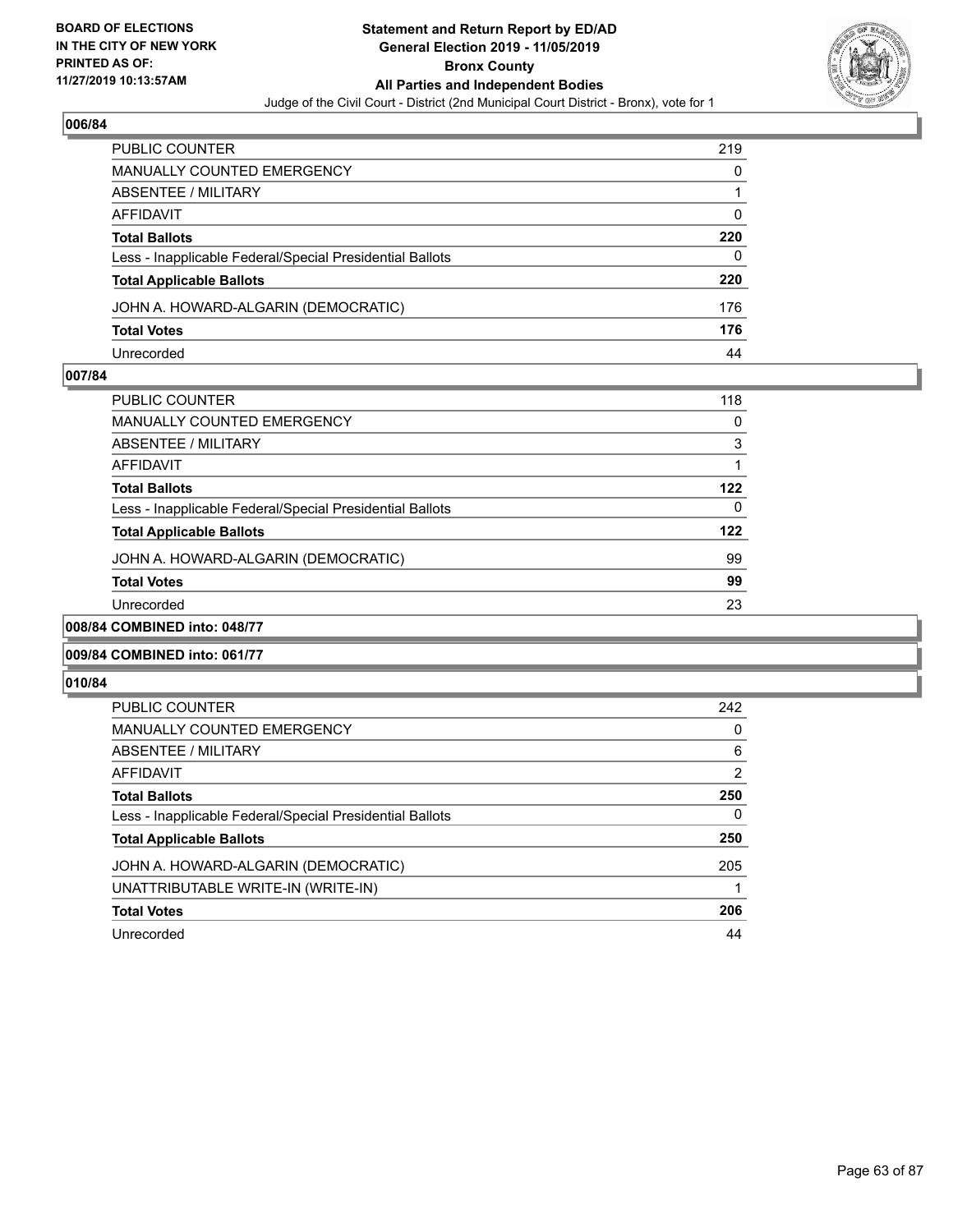

| <b>PUBLIC COUNTER</b>                                    | 164 |
|----------------------------------------------------------|-----|
| MANUALLY COUNTED EMERGENCY                               | 0   |
| ABSENTEE / MILITARY                                      | 3   |
| AFFIDAVIT                                                |     |
| <b>Total Ballots</b>                                     | 168 |
| Less - Inapplicable Federal/Special Presidential Ballots | 0   |
| <b>Total Applicable Ballots</b>                          | 168 |
| JOHN A. HOWARD-ALGARIN (DEMOCRATIC)                      | 121 |
| MELISSA MARK VIVERITO (WRITE-IN)                         |     |
| <b>Total Votes</b>                                       | 122 |
| Unrecorded                                               | 46  |

# **012/84 COMBINED into: 005/77**

#### **013/84**

| PUBLIC COUNTER                                           | 83       |
|----------------------------------------------------------|----------|
| MANUALLY COUNTED EMERGENCY                               | $\Omega$ |
| ABSENTEE / MILITARY                                      | 35       |
| AFFIDAVIT                                                | 0        |
| <b>Total Ballots</b>                                     | 118      |
| Less - Inapplicable Federal/Special Presidential Ballots | $\Omega$ |
| <b>Total Applicable Ballots</b>                          | 118      |
| JOHN A. HOWARD-ALGARIN (DEMOCRATIC)                      | 94       |
| <b>Total Votes</b>                                       | 94       |
| Unrecorded                                               | 24       |
|                                                          |          |

## **014/84 COMBINED into: 010/84**

#### **015/84**

| PUBLIC COUNTER                                           | 257 |
|----------------------------------------------------------|-----|
| MANUALLY COUNTED EMERGENCY                               | 0   |
| ABSENTEE / MILITARY                                      | 5   |
| AFFIDAVIT                                                | 2   |
| <b>Total Ballots</b>                                     | 264 |
| Less - Inapplicable Federal/Special Presidential Ballots | 0   |
| <b>Total Applicable Ballots</b>                          | 264 |
| JOHN A. HOWARD-ALGARIN (DEMOCRATIC)                      | 195 |
| <b>Total Votes</b>                                       | 195 |
| Unrecorded                                               | 69  |
| 016/84 COMBINED into: 066/77                             |     |

**017/84 COMBINED into: 066/77**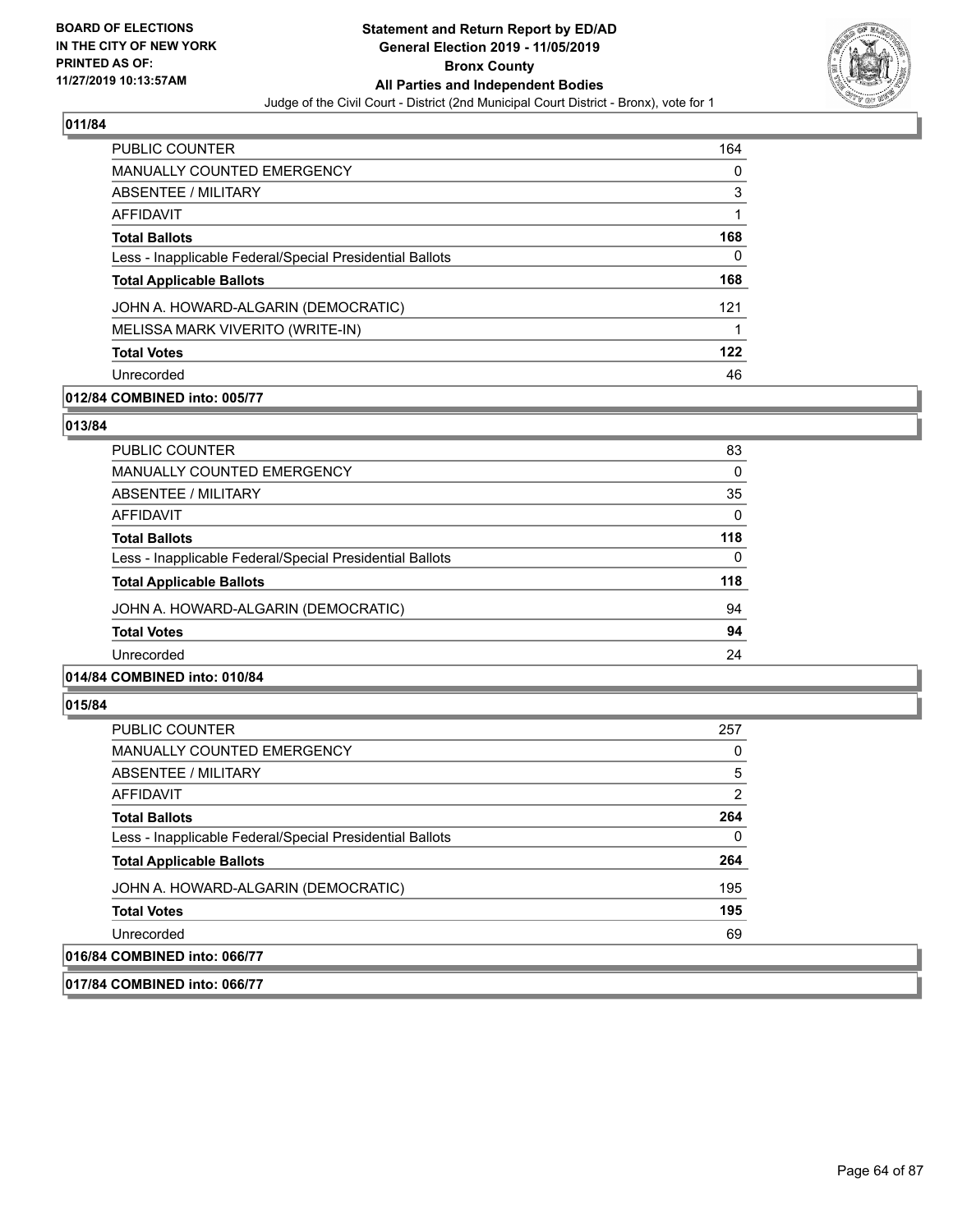

| PUBLIC COUNTER                                           | 155 |
|----------------------------------------------------------|-----|
| <b>MANUALLY COUNTED EMERGENCY</b>                        | 0   |
| <b>ABSENTEE / MILITARY</b>                               | 2   |
| AFFIDAVIT                                                | 4   |
| <b>Total Ballots</b>                                     | 161 |
| Less - Inapplicable Federal/Special Presidential Ballots | 0   |
| <b>Total Applicable Ballots</b>                          | 161 |
| JOHN A. HOWARD-ALGARIN (DEMOCRATIC)                      | 130 |
| <b>Total Votes</b>                                       | 130 |
| Unrecorded                                               | 31  |

#### **019/84**

| <b>PUBLIC COUNTER</b>                                    | 243 |
|----------------------------------------------------------|-----|
| <b>MANUALLY COUNTED EMERGENCY</b>                        | 0   |
| ABSENTEE / MILITARY                                      | 6   |
| <b>AFFIDAVIT</b>                                         | 5   |
| <b>Total Ballots</b>                                     | 254 |
| Less - Inapplicable Federal/Special Presidential Ballots | 0   |
| <b>Total Applicable Ballots</b>                          | 254 |
| JOHN A. HOWARD-ALGARIN (DEMOCRATIC)                      | 215 |
| LISA AUSTNA (WRITE-IN)                                   |     |
| UNATTRIBUTABLE WRITE-IN (WRITE-IN)                       | 1   |
| <b>Total Votes</b>                                       | 217 |
| Unrecorded                                               | 37  |
| 020/84 COMBINED into: 019/84                             |     |

# **021/84 COMBINED into: 023/84**

# **022/84 COMBINED into: 064/84**

| <b>PUBLIC COUNTER</b>                                    | 196 |
|----------------------------------------------------------|-----|
| <b>MANUALLY COUNTED EMERGENCY</b>                        | 0   |
| ABSENTEE / MILITARY                                      | 1   |
| AFFIDAVIT                                                | 4   |
| Total Ballots                                            | 201 |
| Less - Inapplicable Federal/Special Presidential Ballots | 0   |
| <b>Total Applicable Ballots</b>                          | 201 |
| JOHN A. HOWARD-ALGARIN (DEMOCRATIC)                      | 146 |
| JOSEPH C BORELLI (WRITE-IN)                              |     |
| MONA LOPEZ (WRITE-IN)                                    | 1   |
| UNATTRIBUTABLE WRITE-IN (WRITE-IN)                       | 3   |
| <b>Total Votes</b>                                       | 151 |
| Unrecorded                                               | 50  |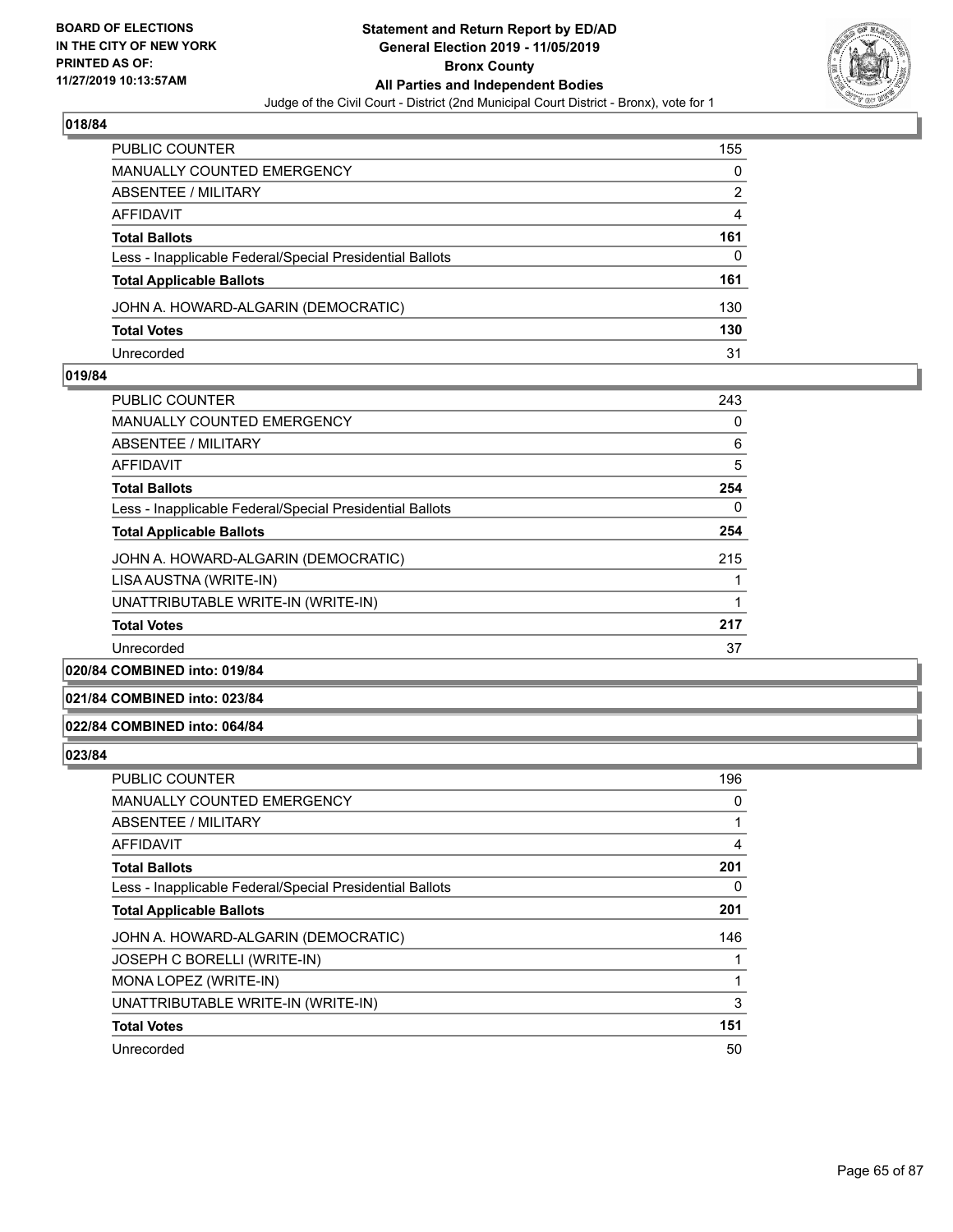

| <b>PUBLIC COUNTER</b>                                    | 212            |
|----------------------------------------------------------|----------------|
| <b>MANUALLY COUNTED EMERGENCY</b>                        | 0              |
| ABSENTEE / MILITARY                                      | $\overline{2}$ |
| <b>AFFIDAVIT</b>                                         | $\overline{2}$ |
| <b>Total Ballots</b>                                     | 216            |
| Less - Inapplicable Federal/Special Presidential Ballots | 0              |
| <b>Total Applicable Ballots</b>                          | 216            |
| JOHN A. HOWARD-ALGARIN (DEMOCRATIC)                      | 170            |
| <b>CORRINE KOHUT (WRITE-IN)</b>                          | 3              |
| UNATTRIBUTABLE WRITE-IN (WRITE-IN)                       | 1              |
| <b>Total Votes</b>                                       | 174            |
| Unrecorded                                               | 42             |

**025/84 COMBINED into: 024/84**

**026/84 COMBINED into: 023/84**

#### **027/84**

| PUBLIC COUNTER                                           | 199      |
|----------------------------------------------------------|----------|
| <b>MANUALLY COUNTED EMERGENCY</b>                        | 0        |
| ABSENTEE / MILITARY                                      | 2        |
| AFFIDAVIT                                                | 0        |
| <b>Total Ballots</b>                                     | 201      |
| Less - Inapplicable Federal/Special Presidential Ballots | $\Omega$ |
| <b>Total Applicable Ballots</b>                          | 201      |
| JOHN A. HOWARD-ALGARIN (DEMOCRATIC)                      | 157      |
| UNATTRIBUTABLE WRITE-IN (WRITE-IN)                       |          |
| <b>Total Votes</b>                                       | 158      |
| Unrecorded                                               | 43       |
|                                                          |          |

#### **028/84 COMBINED into: 027/84**

#### **029/84 COMBINED into: 018/84**

| <b>PUBLIC COUNTER</b>                                    | 137 |
|----------------------------------------------------------|-----|
| <b>MANUALLY COUNTED EMERGENCY</b>                        | 0   |
| ABSENTEE / MILITARY                                      | 2   |
| AFFIDAVIT                                                | 1   |
| <b>Total Ballots</b>                                     | 140 |
| Less - Inapplicable Federal/Special Presidential Ballots | 0   |
| <b>Total Applicable Ballots</b>                          | 140 |
| JOHN A. HOWARD-ALGARIN (DEMOCRATIC)                      | 105 |
| UNATTRIBUTABLE WRITE-IN (WRITE-IN)                       |     |
| <b>Total Votes</b>                                       | 106 |
| Unrecorded                                               | 34  |
| 031/84 COMBINED into: 030/84                             |     |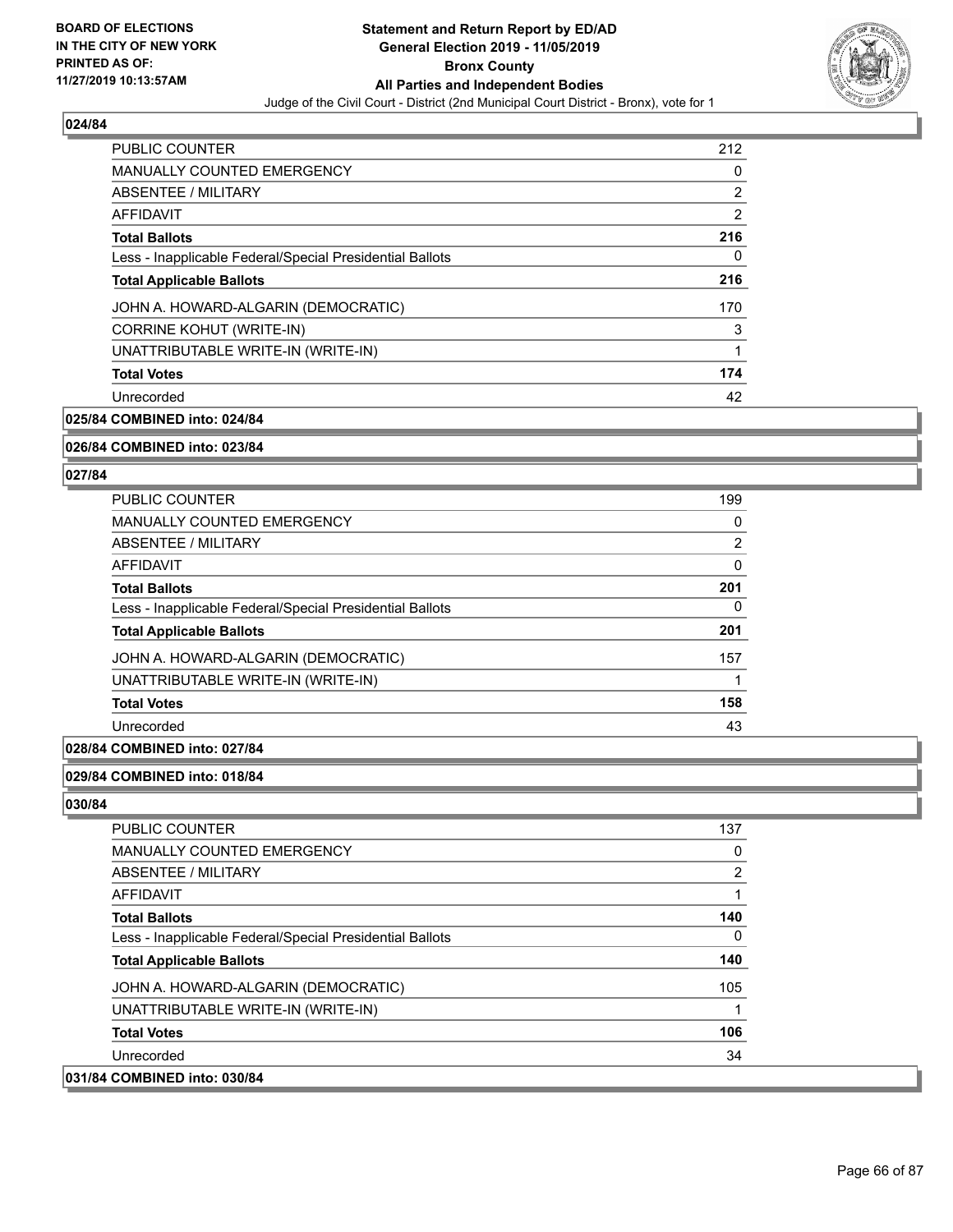

| PUBLIC COUNTER                                           | 116 |
|----------------------------------------------------------|-----|
| <b>MANUALLY COUNTED EMERGENCY</b>                        | 0   |
| ABSENTEE / MILITARY                                      | 3   |
| AFFIDAVIT                                                |     |
| <b>Total Ballots</b>                                     | 120 |
| Less - Inapplicable Federal/Special Presidential Ballots | 0   |
| <b>Total Applicable Ballots</b>                          | 120 |
| JOHN A. HOWARD-ALGARIN (DEMOCRATIC)                      | 89  |
| <b>Total Votes</b>                                       | 89  |
| Unrecorded                                               | 31  |

# **033/84 COMBINED into: 032/84**

#### **034/84 COMBINED into: 056/79**

#### **035/84**

| <b>PUBLIC COUNTER</b>                                    | 230 |
|----------------------------------------------------------|-----|
| <b>MANUALLY COUNTED EMERGENCY</b>                        | 0   |
| ABSENTEE / MILITARY                                      |     |
| AFFIDAVIT                                                | 2   |
| <b>Total Ballots</b>                                     | 233 |
| Less - Inapplicable Federal/Special Presidential Ballots | 0   |
| <b>Total Applicable Ballots</b>                          | 233 |
| JOHN A. HOWARD-ALGARIN (DEMOCRATIC)                      | 178 |
| <b>Total Votes</b>                                       | 178 |
| Unrecorded                                               | 55  |
|                                                          |     |

# **036/84 COMBINED into: 066/79**

#### **037/84 COMBINED into: 035/84**

| <b>PUBLIC COUNTER</b>                                    | 94 |
|----------------------------------------------------------|----|
| MANUALLY COUNTED EMERGENCY                               | 0  |
| ABSENTEE / MILITARY                                      |    |
| AFFIDAVIT                                                | 0  |
| <b>Total Ballots</b>                                     | 95 |
| Less - Inapplicable Federal/Special Presidential Ballots | 0  |
| <b>Total Applicable Ballots</b>                          | 95 |
| JOHN A. HOWARD-ALGARIN (DEMOCRATIC)                      | 78 |
| <b>Total Votes</b>                                       | 78 |
| Unrecorded                                               | 17 |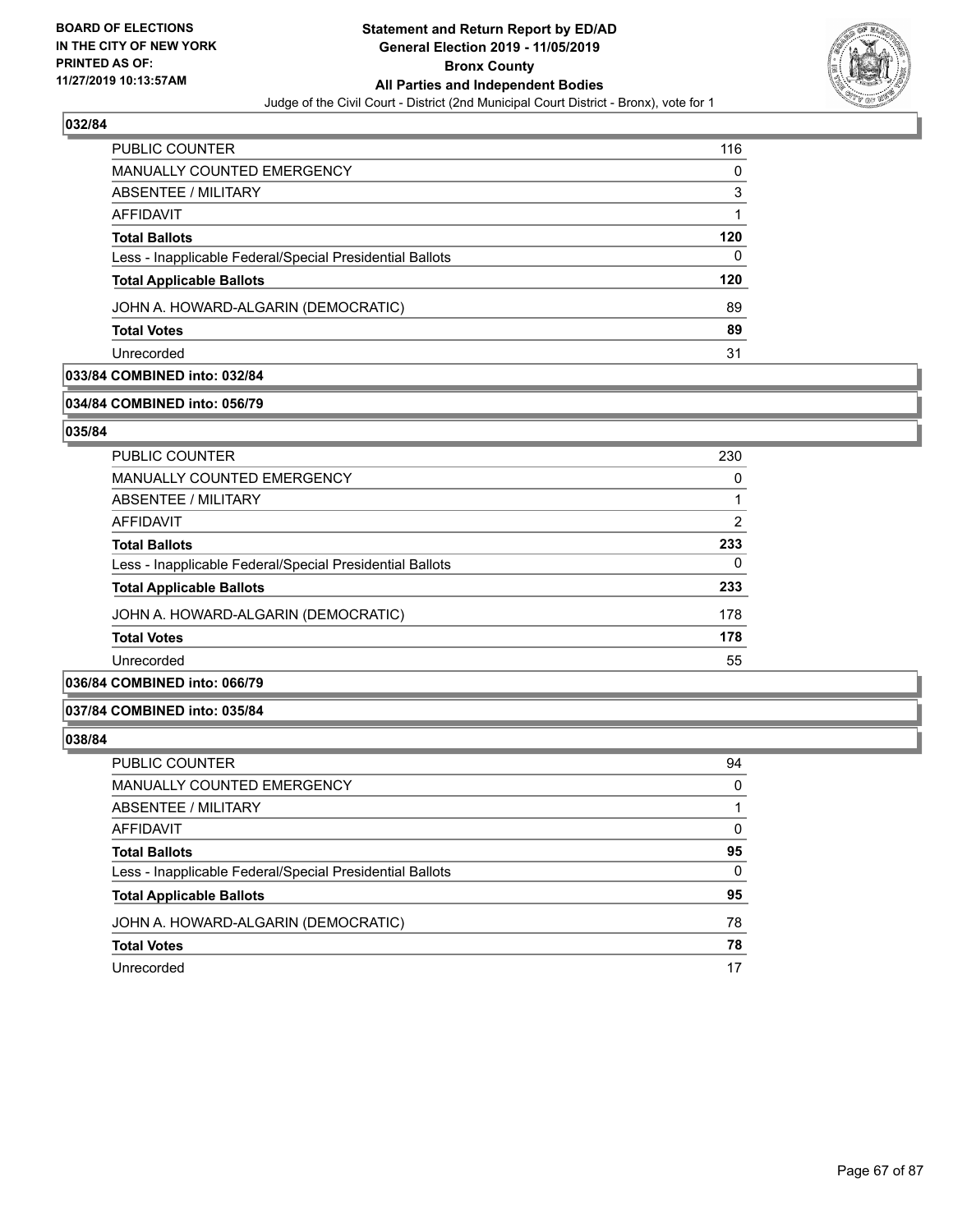

| <b>PUBLIC COUNTER</b>                                    | 121 |
|----------------------------------------------------------|-----|
| <b>MANUALLY COUNTED EMERGENCY</b>                        | 0   |
| ABSENTEE / MILITARY                                      |     |
| AFFIDAVIT                                                | 3   |
| <b>Total Ballots</b>                                     | 125 |
| Less - Inapplicable Federal/Special Presidential Ballots | 0   |
|                                                          |     |
| <b>Total Applicable Ballots</b>                          | 125 |
| JOHN A. HOWARD-ALGARIN (DEMOCRATIC)                      | 99  |
| NILKA MARTELL (WRITE-IN)                                 |     |
| UNATTRIBUTABLE WRITE-IN (WRITE-IN)                       |     |
| <b>Total Votes</b>                                       | 101 |

#### **040/84**

| <b>PUBLIC COUNTER</b>                                    | 108      |
|----------------------------------------------------------|----------|
| MANUALLY COUNTED EMERGENCY                               | 0        |
| ABSENTEE / MILITARY                                      |          |
| AFFIDAVIT                                                | 0        |
| <b>Total Ballots</b>                                     | 109      |
| Less - Inapplicable Federal/Special Presidential Ballots | $\Omega$ |
| <b>Total Applicable Ballots</b>                          | 109      |
| JOHN A. HOWARD-ALGARIN (DEMOCRATIC)                      | 80       |
| RACHEL AUGUSTE (WRITE-IN)                                |          |
| <b>Total Votes</b>                                       | 81       |
| Unrecorded                                               | 28       |

| PUBLIC COUNTER                                           | 195      |
|----------------------------------------------------------|----------|
| <b>MANUALLY COUNTED EMERGENCY</b>                        | $\Omega$ |
| ABSENTEE / MILITARY                                      |          |
| AFFIDAVIT                                                | $\Omega$ |
| <b>Total Ballots</b>                                     | 196      |
| Less - Inapplicable Federal/Special Presidential Ballots | $\Omega$ |
| <b>Total Applicable Ballots</b>                          | 196      |
| JOHN A. HOWARD-ALGARIN (DEMOCRATIC)                      | 135      |
| UNATTRIBUTABLE WRITE-IN (WRITE-IN)                       |          |
| <b>Total Votes</b>                                       | 136      |
| Unrecorded                                               | 60       |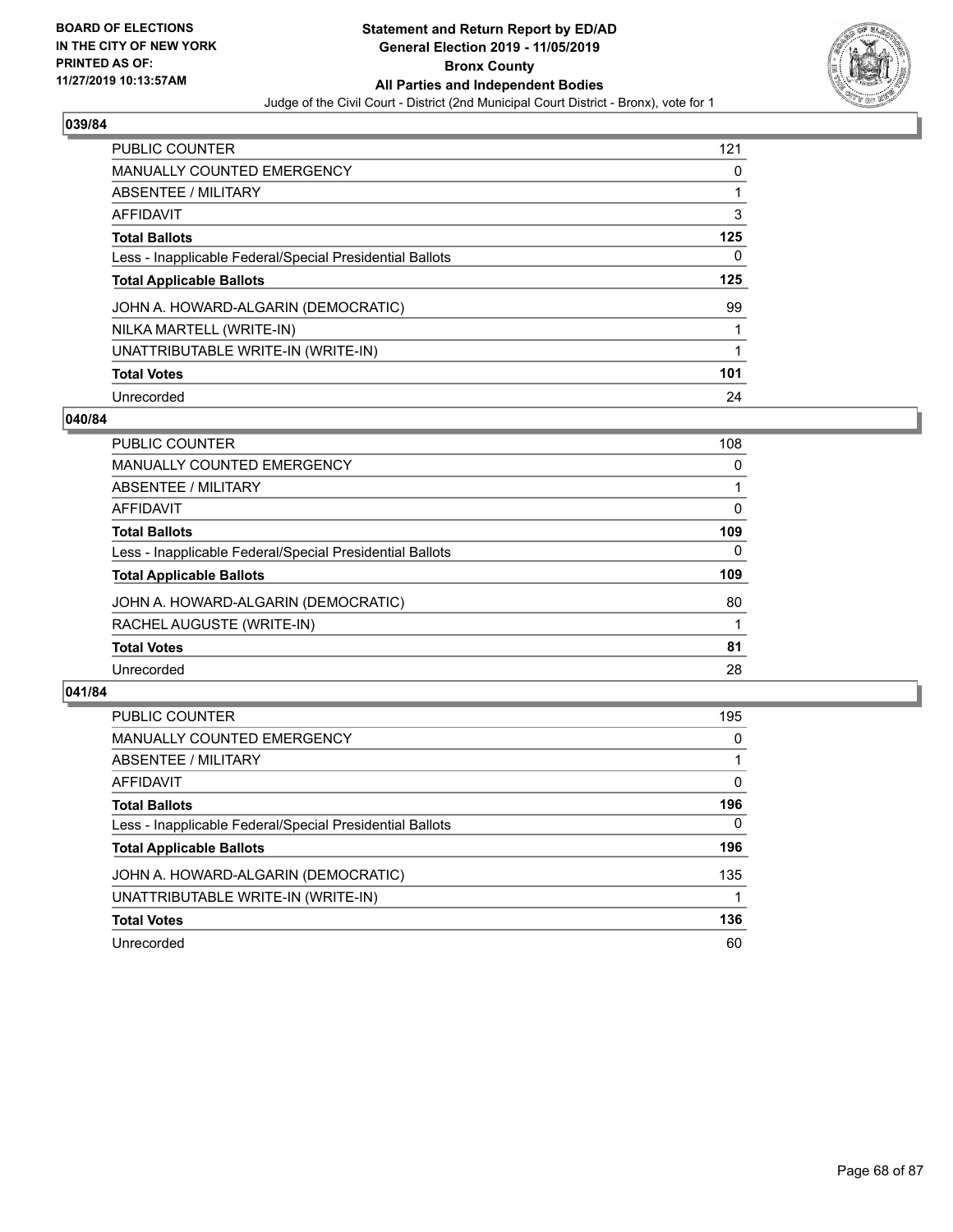

| PUBLIC COUNTER                                           | 122 |
|----------------------------------------------------------|-----|
| <b>MANUALLY COUNTED EMERGENCY</b>                        | 0   |
| <b>ABSENTEE / MILITARY</b>                               | 0   |
| AFFIDAVIT                                                | 0   |
| <b>Total Ballots</b>                                     | 122 |
| Less - Inapplicable Federal/Special Presidential Ballots | 0   |
| <b>Total Applicable Ballots</b>                          | 122 |
| JOHN A. HOWARD-ALGARIN (DEMOCRATIC)                      | 83  |
| <b>Total Votes</b>                                       | 83  |
| Unrecorded                                               | 39  |

#### **043/84**

| PUBLIC COUNTER                                           | 194      |
|----------------------------------------------------------|----------|
| <b>MANUALLY COUNTED EMERGENCY</b>                        | $\Omega$ |
| ABSENTEE / MILITARY                                      | 3        |
| AFFIDAVIT                                                |          |
| <b>Total Ballots</b>                                     | 198      |
| Less - Inapplicable Federal/Special Presidential Ballots | 0        |
| <b>Total Applicable Ballots</b>                          | 198      |
| JOHN A. HOWARD-ALGARIN (DEMOCRATIC)                      | 144      |
| <b>Total Votes</b>                                       | 144      |
| Unrecorded                                               | 54       |
| 0.01101100                                               |          |

### **044/84 COMBINED into: 043/84**

#### **045/84**

| <b>PUBLIC COUNTER</b>                                    | 135 |
|----------------------------------------------------------|-----|
| <b>MANUALLY COUNTED EMERGENCY</b>                        | 0   |
| ABSENTEE / MILITARY                                      | 2   |
| AFFIDAVIT                                                |     |
| <b>Total Ballots</b>                                     | 144 |
| Less - Inapplicable Federal/Special Presidential Ballots | 0   |
| <b>Total Applicable Ballots</b>                          | 144 |
| JOHN A. HOWARD-ALGARIN (DEMOCRATIC)                      | 114 |
| UNATTRIBUTABLE WRITE-IN (WRITE-IN)                       |     |
| <b>Total Votes</b>                                       | 115 |
| Unrecorded                                               | 29  |
| 046/84 COMBINED into: 045/84                             |     |

#### **054/84 COMBINED into: 041/84**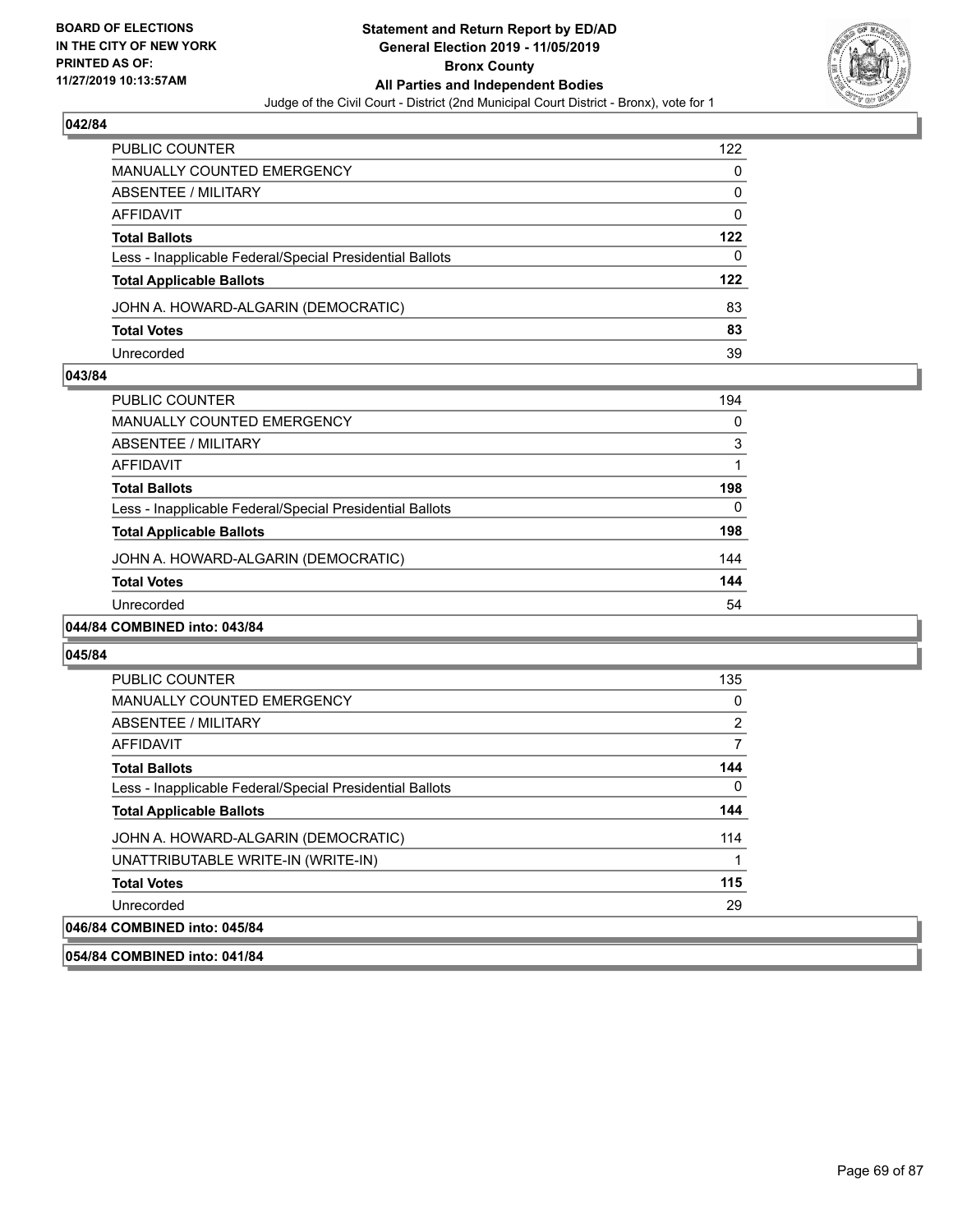

| PUBLIC COUNTER                                           | 85 |
|----------------------------------------------------------|----|
| <b>MANUALLY COUNTED EMERGENCY</b>                        | 0  |
| ABSENTEE / MILITARY                                      |    |
| AFFIDAVIT                                                | 0  |
| <b>Total Ballots</b>                                     | 86 |
| Less - Inapplicable Federal/Special Presidential Ballots | 0  |
| <b>Total Applicable Ballots</b>                          | 86 |
| JOHN A. HOWARD-ALGARIN (DEMOCRATIC)                      | 61 |
| UNATTRIBUTABLE WRITE-IN (WRITE-IN)                       |    |
| <b>Total Votes</b>                                       | 62 |
| Unrecorded                                               | 24 |

#### **056/84**

| <b>PUBLIC COUNTER</b>                                    | 81 |
|----------------------------------------------------------|----|
| MANUALLY COUNTED EMERGENCY                               | 0  |
| ABSENTEE / MILITARY                                      | 0  |
| AFFIDAVIT                                                | 0  |
| <b>Total Ballots</b>                                     | 81 |
| Less - Inapplicable Federal/Special Presidential Ballots | 0  |
| <b>Total Applicable Ballots</b>                          | 81 |
| JOHN A. HOWARD-ALGARIN (DEMOCRATIC)                      | 61 |
| <b>Total Votes</b>                                       | 61 |
| Unrecorded                                               | 20 |

#### **057/84**

| <b>PUBLIC COUNTER</b>                                    | 102      |
|----------------------------------------------------------|----------|
| MANUALLY COUNTED EMERGENCY                               | $\Omega$ |
| ABSENTEE / MILITARY                                      | $\Omega$ |
| AFFIDAVIT                                                |          |
| <b>Total Ballots</b>                                     | 103      |
| Less - Inapplicable Federal/Special Presidential Ballots | $\Omega$ |
| <b>Total Applicable Ballots</b>                          | 103      |
| JOHN A. HOWARD-ALGARIN (DEMOCRATIC)                      | 71       |
| <b>Total Votes</b>                                       | 71       |
| Unrecorded                                               | 32       |

| PUBLIC COUNTER                                           | 217      |
|----------------------------------------------------------|----------|
| MANUALLY COUNTED EMERGENCY                               | 0        |
| ABSENTEE / MILITARY                                      |          |
| AFFIDAVIT                                                |          |
| <b>Total Ballots</b>                                     | 219      |
| Less - Inapplicable Federal/Special Presidential Ballots | $\Omega$ |
| <b>Total Applicable Ballots</b>                          | 219      |
| JOHN A. HOWARD-ALGARIN (DEMOCRATIC)                      | 158      |
| <b>Total Votes</b>                                       | 158      |
| Unrecorded                                               | 61       |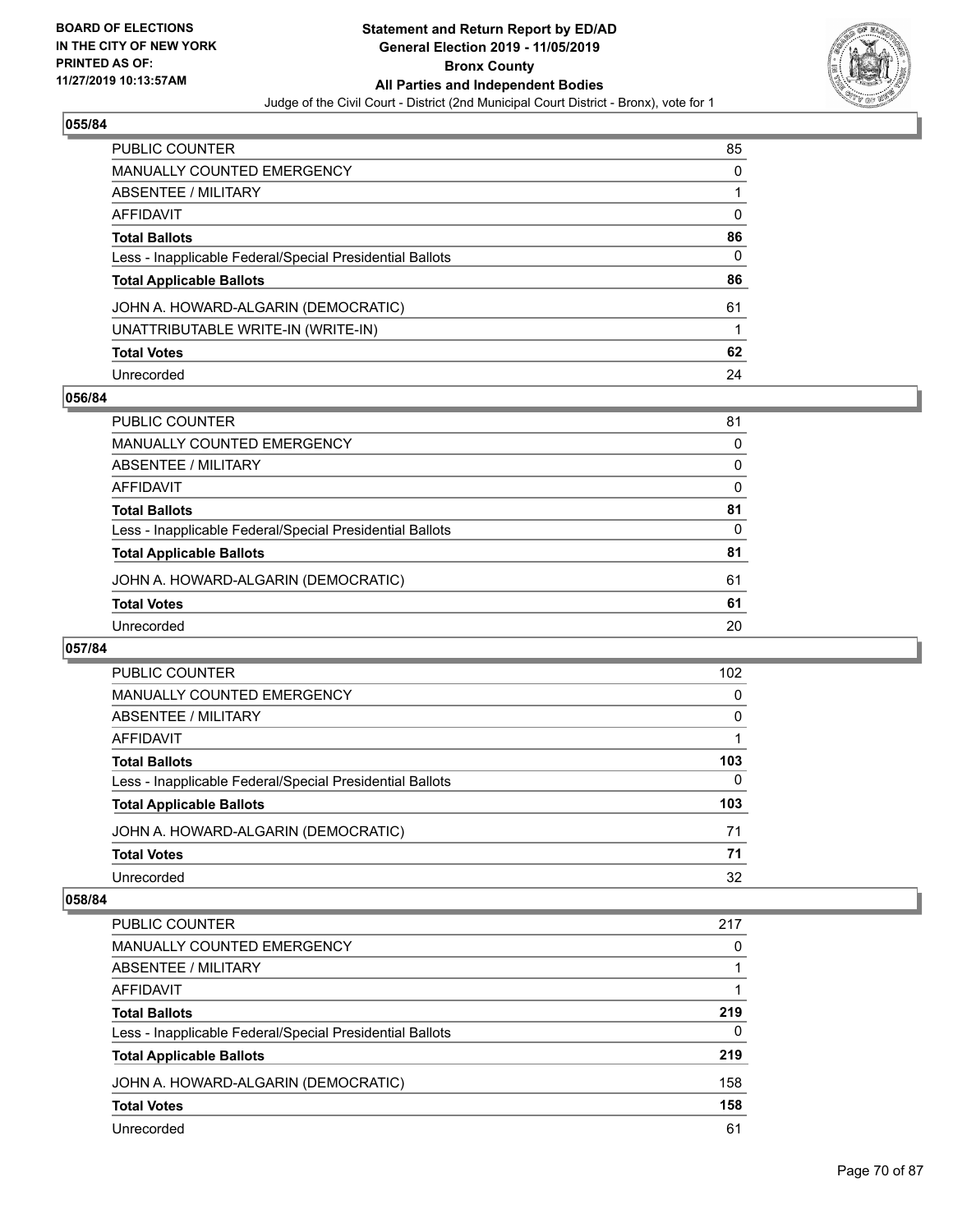

### **059/84 COMBINED into: 058/84**

# **060/84**

| PUBLIC COUNTER                                           | 75           |
|----------------------------------------------------------|--------------|
| <b>MANUALLY COUNTED EMERGENCY</b>                        | 0            |
| <b>ABSENTEE / MILITARY</b>                               |              |
| <b>AFFIDAVIT</b>                                         | 3            |
| <b>Total Ballots</b>                                     | 79           |
| Less - Inapplicable Federal/Special Presidential Ballots | $\mathbf{0}$ |
| <b>Total Applicable Ballots</b>                          | 79           |
| JOHN A. HOWARD-ALGARIN (DEMOCRATIC)                      | 56           |
| UNATTRIBUTABLE WRITE-IN (WRITE-IN)                       | 2            |
| <b>Total Votes</b>                                       | 58           |
| Unrecorded                                               | 21           |

#### **061/84**

| PUBLIC COUNTER                                           | 113 |
|----------------------------------------------------------|-----|
| MANUALLY COUNTED EMERGENCY                               | 0   |
| <b>ABSENTEE / MILITARY</b>                               | 0   |
| AFFIDAVIT                                                | 0   |
| <b>Total Ballots</b>                                     | 113 |
| Less - Inapplicable Federal/Special Presidential Ballots | 0   |
| <b>Total Applicable Ballots</b>                          | 113 |
| JOHN A. HOWARD-ALGARIN (DEMOCRATIC)                      | 82  |
| ANGEL VEGA (WRITE-IN)                                    |     |
| <b>Total Votes</b>                                       | 83  |
| Unrecorded                                               | 30  |

| PUBLIC COUNTER                                           | 173            |
|----------------------------------------------------------|----------------|
| MANUALLY COUNTED EMERGENCY                               | $\Omega$       |
| ABSENTEE / MILITARY                                      | $\overline{2}$ |
| AFFIDAVIT                                                | $\mathcal{P}$  |
| <b>Total Ballots</b>                                     | 177            |
| Less - Inapplicable Federal/Special Presidential Ballots | 0              |
| <b>Total Applicable Ballots</b>                          | 177            |
| JOHN A. HOWARD-ALGARIN (DEMOCRATIC)                      | 133            |
| <b>Total Votes</b>                                       | 133            |
| Unrecorded                                               | 44             |
| 063/84 COMBINED into: 062/84                             |                |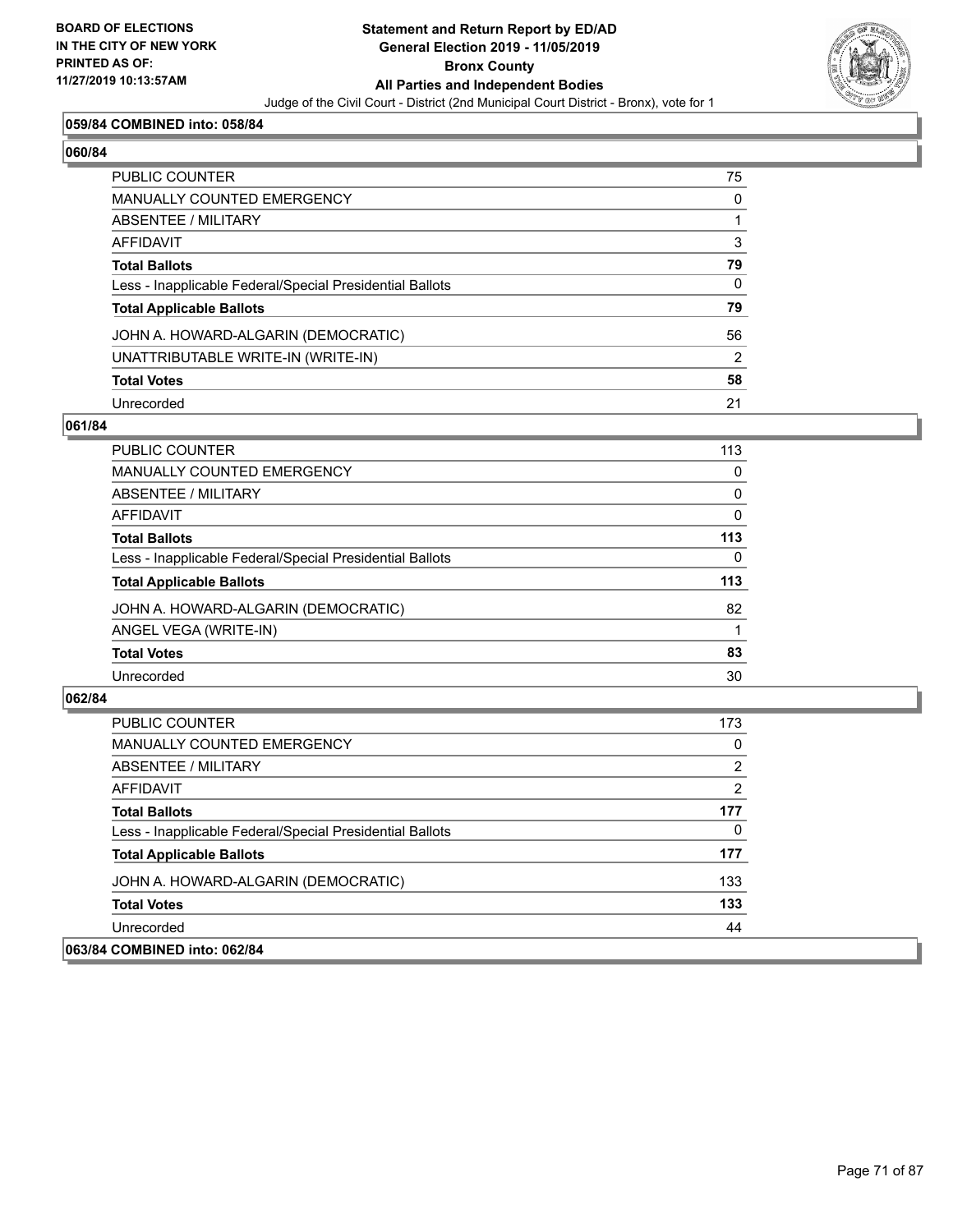

| PUBLIC COUNTER                                           | 111 |
|----------------------------------------------------------|-----|
| <b>MANUALLY COUNTED EMERGENCY</b>                        | 0   |
| <b>ABSENTEE / MILITARY</b>                               | 3   |
| <b>AFFIDAVIT</b>                                         |     |
| <b>Total Ballots</b>                                     | 115 |
| Less - Inapplicable Federal/Special Presidential Ballots | 0   |
| <b>Total Applicable Ballots</b>                          | 115 |
| JOHN A. HOWARD-ALGARIN (DEMOCRATIC)                      | 92  |
| <b>Total Votes</b>                                       | 92  |
| Unrecorded                                               | 23  |

#### **065/84**

| PUBLIC COUNTER                                                                                                  | 155 |
|-----------------------------------------------------------------------------------------------------------------|-----|
| <b>MANUALLY COUNTED EMERGENCY</b>                                                                               | 0   |
| ABSENTEE / MILITARY                                                                                             | 3   |
| AFFIDAVIT                                                                                                       |     |
| <b>Total Ballots</b>                                                                                            | 159 |
| Less - Inapplicable Federal/Special Presidential Ballots                                                        | 0   |
| <b>Total Applicable Ballots</b>                                                                                 | 159 |
| JOHN A. HOWARD-ALGARIN (DEMOCRATIC)                                                                             | 129 |
| <b>Total Votes</b>                                                                                              | 129 |
| Unrecorded                                                                                                      | 30  |
| $A$ $A$ $B$ $B$ $B$ $B$ $B$ $A$ $A$ $A$ $B$ $B$ $A$ $A$ $B$ $A$ $A$ $B$ $A$ $A$ $B$ $A$ $A$ $A$ $B$ $A$ $A$ $A$ |     |

### **066/84 COMBINED into: 065/84**

#### **067/84**

| 069/84 COMBINED into: 072/84                             |     |
|----------------------------------------------------------|-----|
| 068/84 COMBINED into: 067/84                             |     |
| Unrecorded                                               | 39  |
| <b>Total Votes</b>                                       | 143 |
| JOHN A. HOWARD-ALGARIN (DEMOCRATIC)                      | 143 |
| <b>Total Applicable Ballots</b>                          | 182 |
| Less - Inapplicable Federal/Special Presidential Ballots | 0   |
| <b>Total Ballots</b>                                     | 182 |
| AFFIDAVIT                                                | 9   |
| ABSENTEE / MILITARY                                      |     |
| MANUALLY COUNTED EMERGENCY                               |     |
| <b>PUBLIC COUNTER</b>                                    | 169 |

#### **070/84 COMBINED into: 071/84**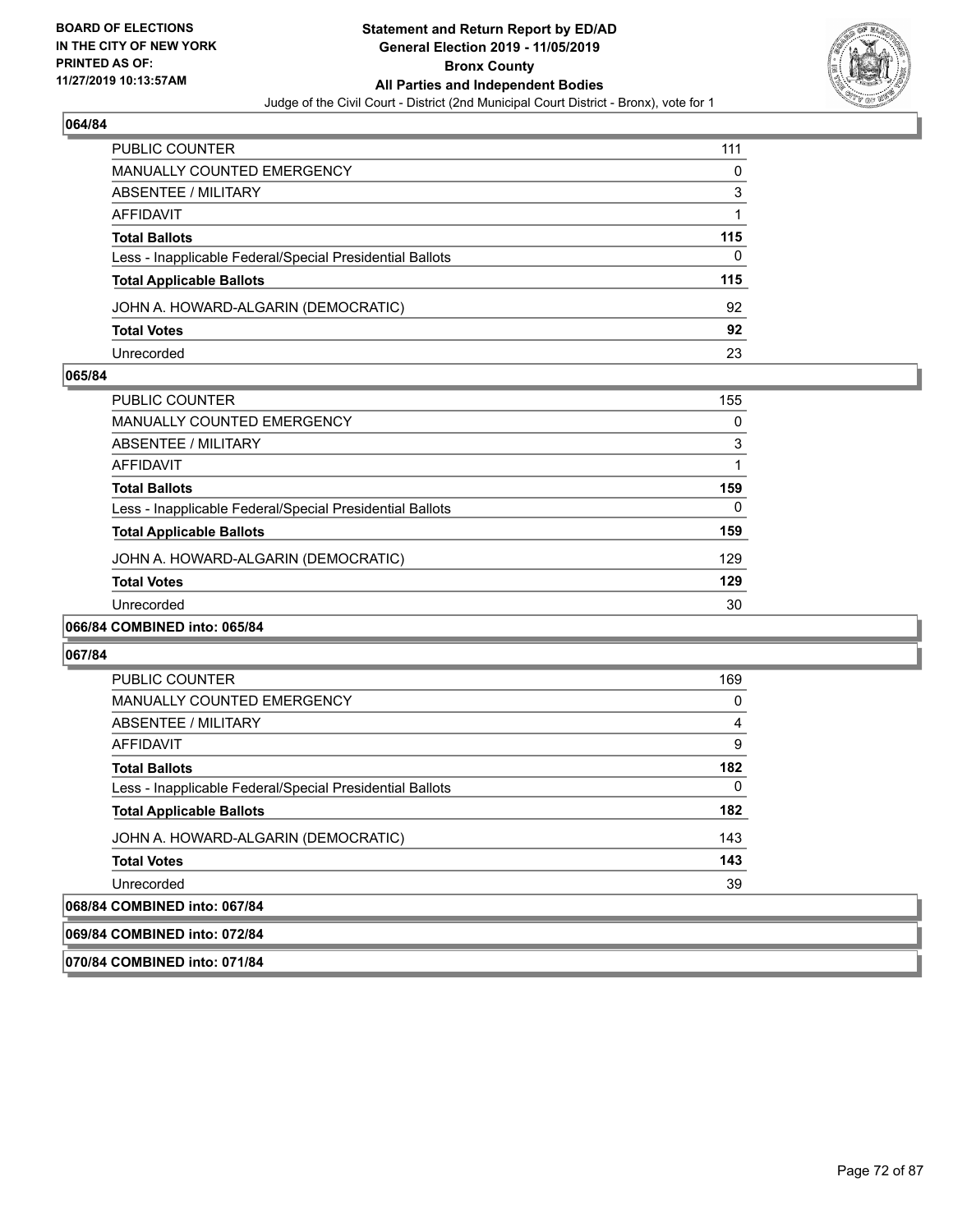

| PUBLIC COUNTER                                           | 184      |
|----------------------------------------------------------|----------|
| <b>MANUALLY COUNTED EMERGENCY</b>                        | $\Omega$ |
| <b>ABSENTEE / MILITARY</b>                               |          |
| <b>AFFIDAVIT</b>                                         | 8        |
| <b>Total Ballots</b>                                     | 193      |
| Less - Inapplicable Federal/Special Presidential Ballots | 0        |
| <b>Total Applicable Ballots</b>                          | 193      |
| JOHN A. HOWARD-ALGARIN (DEMOCRATIC)                      | 144      |
| UNATTRIBUTABLE WRITE-IN (WRITE-IN)                       | 1        |
| <b>Total Votes</b>                                       | 145      |
| Unrecorded                                               | 48       |

| PUBLIC COUNTER                                           | 141 |  |
|----------------------------------------------------------|-----|--|
| <b>MANUALLY COUNTED EMERGENCY</b>                        | 0   |  |
| ABSENTEE / MILITARY                                      | 2   |  |
| AFFIDAVIT                                                |     |  |
| <b>Total Ballots</b>                                     | 144 |  |
| Less - Inapplicable Federal/Special Presidential Ballots | 0   |  |
| <b>Total Applicable Ballots</b>                          | 144 |  |
| JOHN A. HOWARD-ALGARIN (DEMOCRATIC)                      | 108 |  |
| <b>Total Votes</b>                                       | 108 |  |
| Unrecorded                                               | 36  |  |
| 079/84 COMBINED into: 039/84                             |     |  |
| 080/84 COMBINED into: 015/84                             |     |  |
| 082/84 COMBINED into: 002/84                             |     |  |
| 083/84 COMBINED into: 006/84                             |     |  |
| 084/84 COMBINED into: 066/77                             |     |  |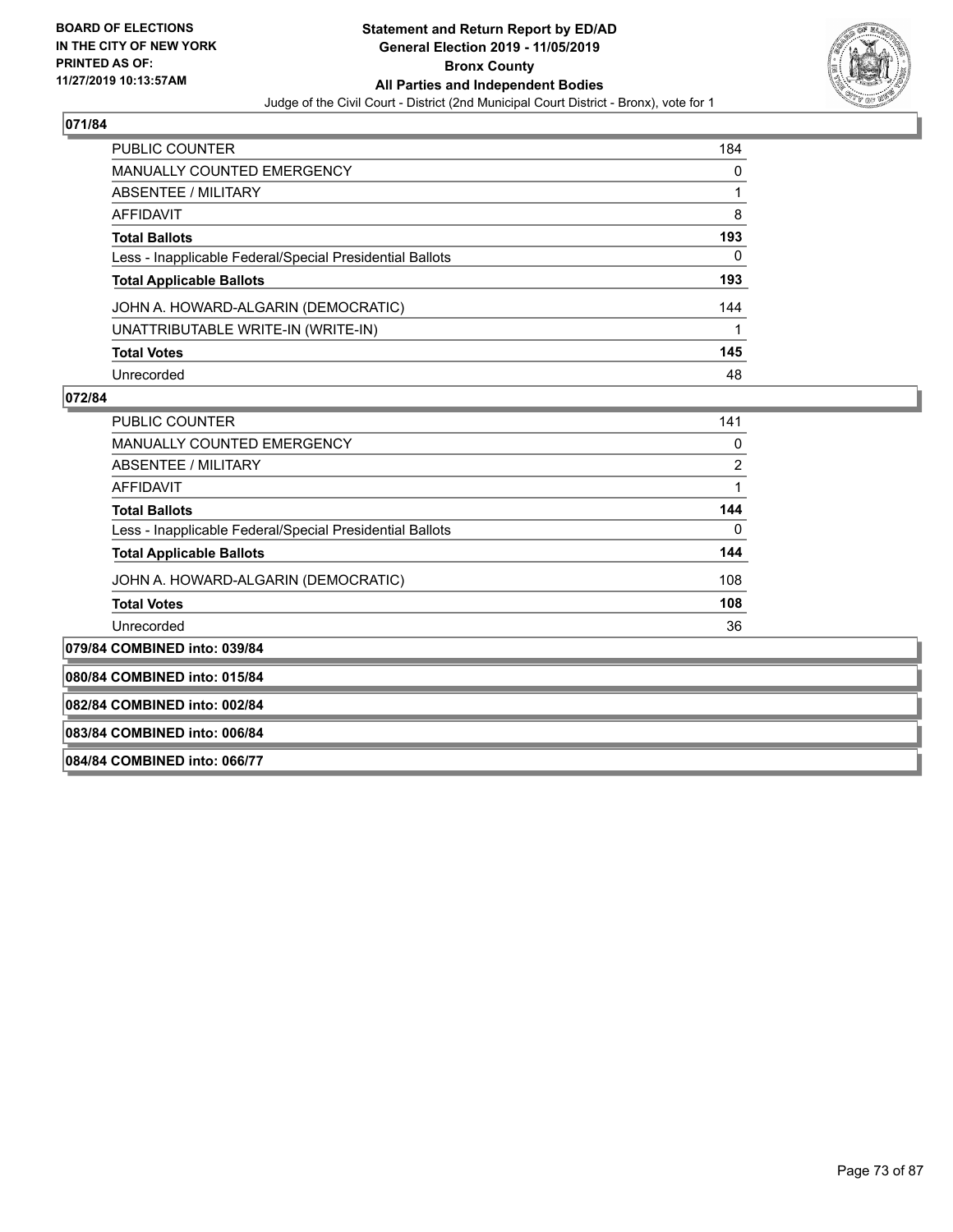

**076/85 COMBINED into: 027/85**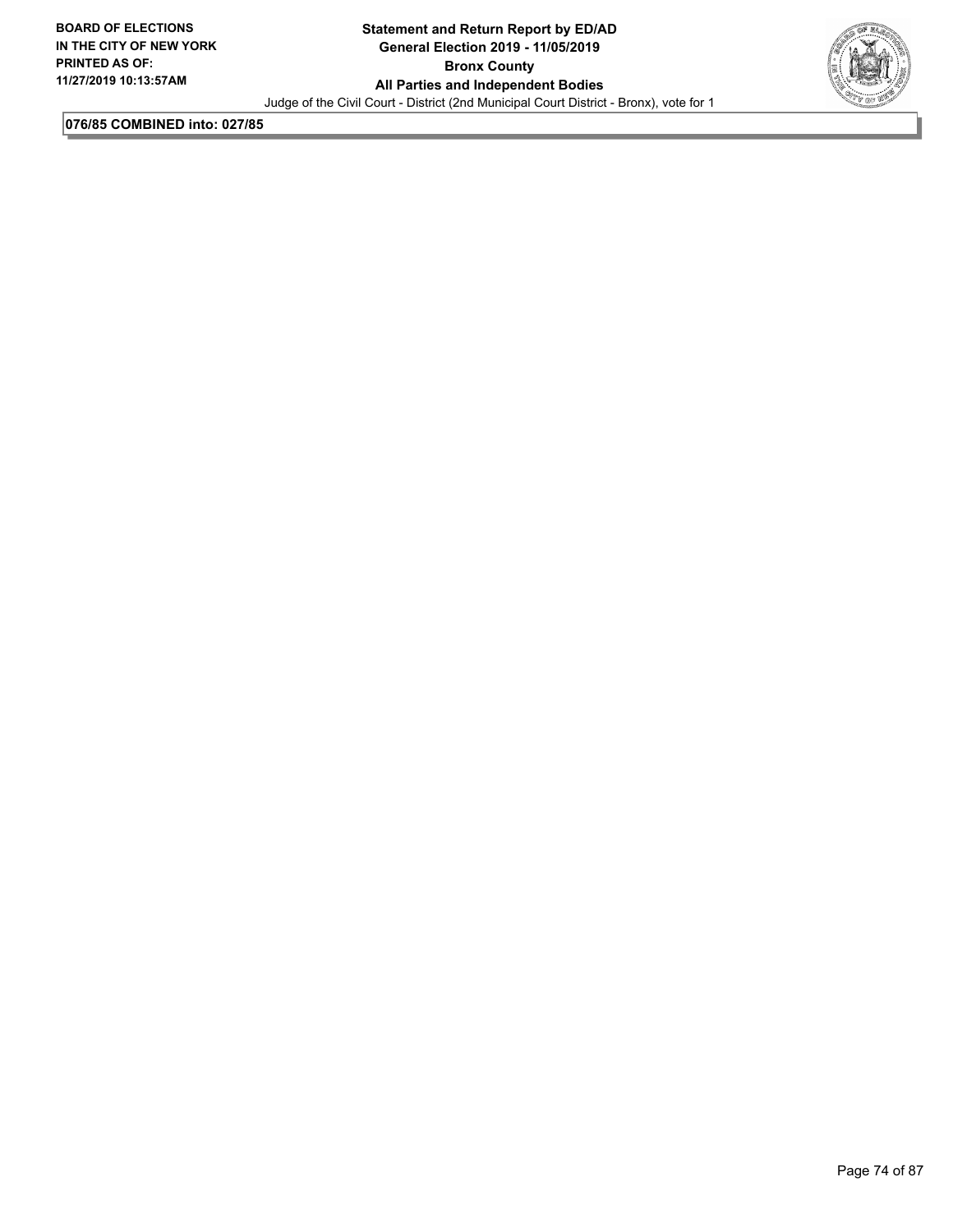

### **001/86 COMBINED into: 031/77**

# **002/86**

| <b>PUBLIC COUNTER</b>                                    | 198 |
|----------------------------------------------------------|-----|
| <b>MANUALLY COUNTED EMERGENCY</b>                        | 0   |
| ABSENTEE / MILITARY                                      | 4   |
| AFFIDAVIT                                                |     |
| <b>Total Ballots</b>                                     | 203 |
| Less - Inapplicable Federal/Special Presidential Ballots | 0   |
| <b>Total Applicable Ballots</b>                          | 203 |
| JOHN A. HOWARD-ALGARIN (DEMOCRATIC)                      | 164 |
| ROWAN EDWARDS (WRITE-IN)                                 |     |
| UNATTRIBUTABLE WRITE-IN (WRITE-IN)                       |     |
| <b>Total Votes</b>                                       | 166 |
| Unrecorded                                               | 37  |
|                                                          |     |

#### **003/86 COMBINED into: 002/86**

#### **004/86**

| PUBLIC COUNTER                                           | 174 |
|----------------------------------------------------------|-----|
| <b>MANUALLY COUNTED EMERGENCY</b>                        | 0   |
| ABSENTEE / MILITARY                                      | 4   |
| <b>AFFIDAVIT</b>                                         | 0   |
| <b>Total Ballots</b>                                     | 178 |
| Less - Inapplicable Federal/Special Presidential Ballots | 0   |
| <b>Total Applicable Ballots</b>                          | 178 |
| JOHN A. HOWARD-ALGARIN (DEMOCRATIC)                      | 142 |
| STEVEN E DAVIS (WRITE-IN)                                |     |
| UNATTRIBUTABLE WRITE-IN (WRITE-IN)                       | 1   |
| <b>Total Votes</b>                                       | 144 |
| Unrecorded                                               | 34  |

# **005/86 COMBINED into: 036/77**

| 007/86 COMBINED into: 006/86                             |          |
|----------------------------------------------------------|----------|
| Unrecorded                                               | 28       |
| <b>Total Votes</b>                                       | 93       |
| JOHN A. HOWARD-ALGARIN (DEMOCRATIC)                      | 93       |
| <b>Total Applicable Ballots</b>                          | 121      |
| Less - Inapplicable Federal/Special Presidential Ballots | $\Omega$ |
| <b>Total Ballots</b>                                     | 121      |
| AFFIDAVIT                                                | $\Omega$ |
| ABSENTEE / MILITARY                                      | 6        |
| <b>MANUALLY COUNTED EMERGENCY</b>                        | $\Omega$ |
| <b>PUBLIC COUNTER</b>                                    | 115      |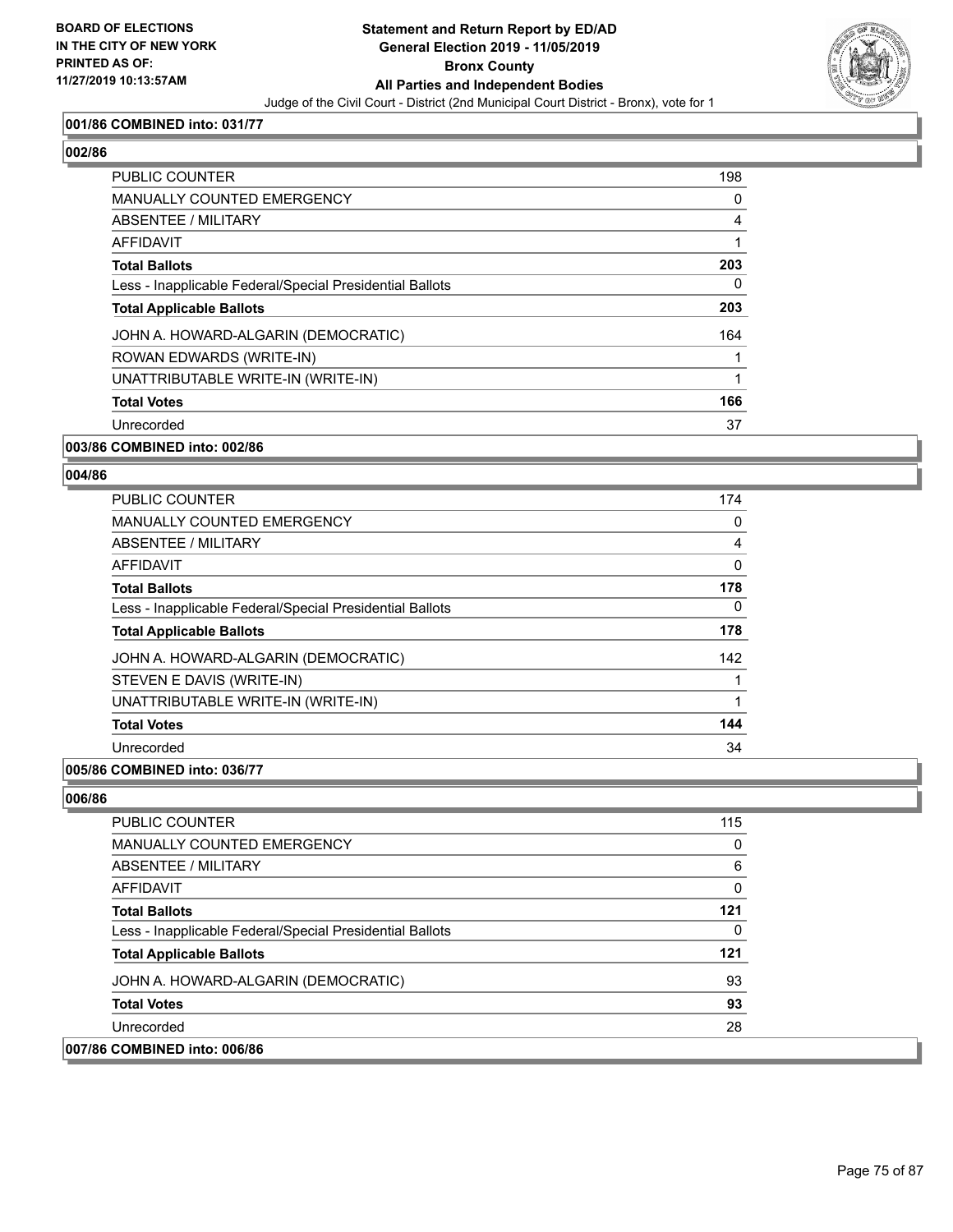

| PUBLIC COUNTER                                           | 198           |
|----------------------------------------------------------|---------------|
| <b>MANUALLY COUNTED EMERGENCY</b>                        | 0             |
| <b>ABSENTEE / MILITARY</b>                               | 4             |
| AFFIDAVIT                                                | $\mathcal{P}$ |
| <b>Total Ballots</b>                                     | 204           |
| Less - Inapplicable Federal/Special Presidential Ballots | 0             |
| <b>Total Applicable Ballots</b>                          | 204           |
| JOHN A. HOWARD-ALGARIN (DEMOCRATIC)                      | 169           |
| <b>Total Votes</b>                                       | 169           |
| Unrecorded                                               | 35            |

#### **009/86**

| <b>PUBLIC COUNTER</b>                                    | 112 |
|----------------------------------------------------------|-----|
| <b>MANUALLY COUNTED EMERGENCY</b>                        | 0   |
| ABSENTEE / MILITARY                                      |     |
| AFFIDAVIT                                                | 0   |
| <b>Total Ballots</b>                                     | 113 |
| Less - Inapplicable Federal/Special Presidential Ballots | 0   |
| <b>Total Applicable Ballots</b>                          | 113 |
| JOHN A. HOWARD-ALGARIN (DEMOCRATIC)                      | 89  |
| <b>Total Votes</b>                                       | 89  |
| Unrecorded                                               | 24  |
| 010/86 COMBINED into: 004/86                             |     |

| <b>PUBLIC COUNTER</b>                                    | 181      |
|----------------------------------------------------------|----------|
| <b>MANUALLY COUNTED EMERGENCY</b>                        | 0        |
| ABSENTEE / MILITARY                                      | 6        |
| AFFIDAVIT                                                | $\Omega$ |
| <b>Total Ballots</b>                                     | 187      |
| Less - Inapplicable Federal/Special Presidential Ballots | 0        |
| <b>Total Applicable Ballots</b>                          | 187      |
| JOHN A. HOWARD-ALGARIN (DEMOCRATIC)                      | 148      |
| JUDGE JOANNA PINO (WRITE-IN)                             |          |
| <b>Total Votes</b>                                       | 149      |
| Unrecorded                                               | 38       |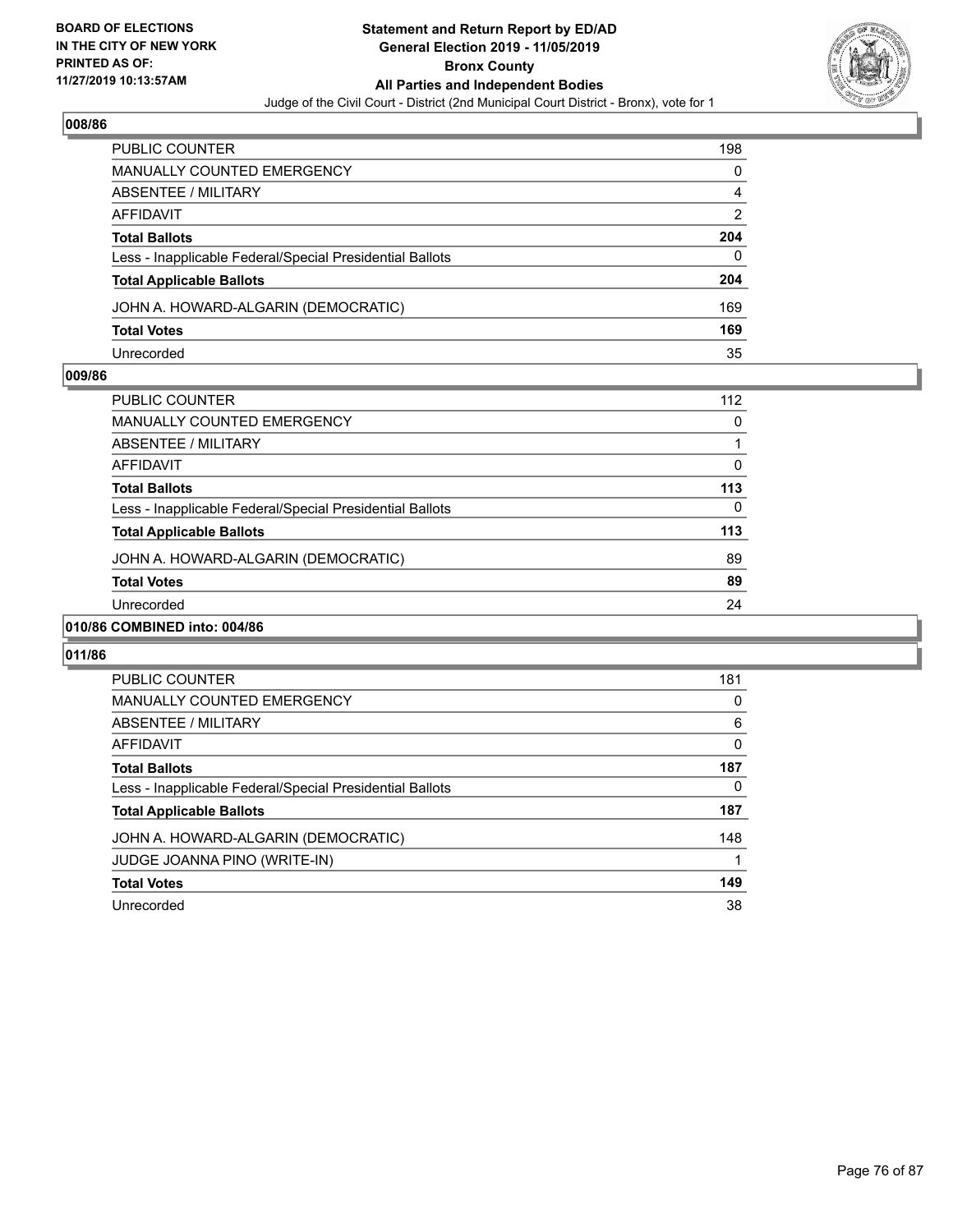

| <b>PUBLIC COUNTER</b>                                    | 100 |
|----------------------------------------------------------|-----|
| <b>MANUALLY COUNTED EMERGENCY</b>                        | 0   |
| ABSENTEE / MILITARY                                      | 2   |
| AFFIDAVIT                                                | 0   |
| <b>Total Ballots</b>                                     | 102 |
| Less - Inapplicable Federal/Special Presidential Ballots | 0   |
| <b>Total Applicable Ballots</b>                          | 102 |
| JOHN A. HOWARD-ALGARIN (DEMOCRATIC)                      | 76  |
| UNATTRIBUTABLE WRITE-IN (WRITE-IN)                       |     |
| <b>Total Votes</b>                                       | 77  |
| Unrecorded                                               | 25  |

# **013/86 COMBINED into: 011/86**

#### **014/86**

| <b>PUBLIC COUNTER</b>                                    | 185 |
|----------------------------------------------------------|-----|
| <b>MANUALLY COUNTED EMERGENCY</b>                        | 0   |
| ABSENTEE / MILITARY                                      | 3   |
| AFFIDAVIT                                                | 0   |
| <b>Total Ballots</b>                                     | 188 |
| Less - Inapplicable Federal/Special Presidential Ballots | 0   |
| <b>Total Applicable Ballots</b>                          | 188 |
| JOHN A. HOWARD-ALGARIN (DEMOCRATIC)                      | 151 |
| <b>Total Votes</b>                                       | 151 |
| Unrecorded                                               | 37  |
|                                                          |     |

# **015/86 COMBINED into: 060/78**

# **016/86 COMBINED into: 014/86**

# **017/86 COMBINED into: 066/86**

| <b>PUBLIC COUNTER</b>                                    | 95 |
|----------------------------------------------------------|----|
| MANUALLY COUNTED EMERGENCY                               | 0  |
| ABSENTEE / MILITARY                                      |    |
| AFFIDAVIT                                                | 0  |
| <b>Total Ballots</b>                                     | 96 |
| Less - Inapplicable Federal/Special Presidential Ballots | 0  |
| <b>Total Applicable Ballots</b>                          | 96 |
| JOHN A. HOWARD-ALGARIN (DEMOCRATIC)                      | 72 |
| <b>Total Votes</b>                                       | 72 |
| Unrecorded                                               | 24 |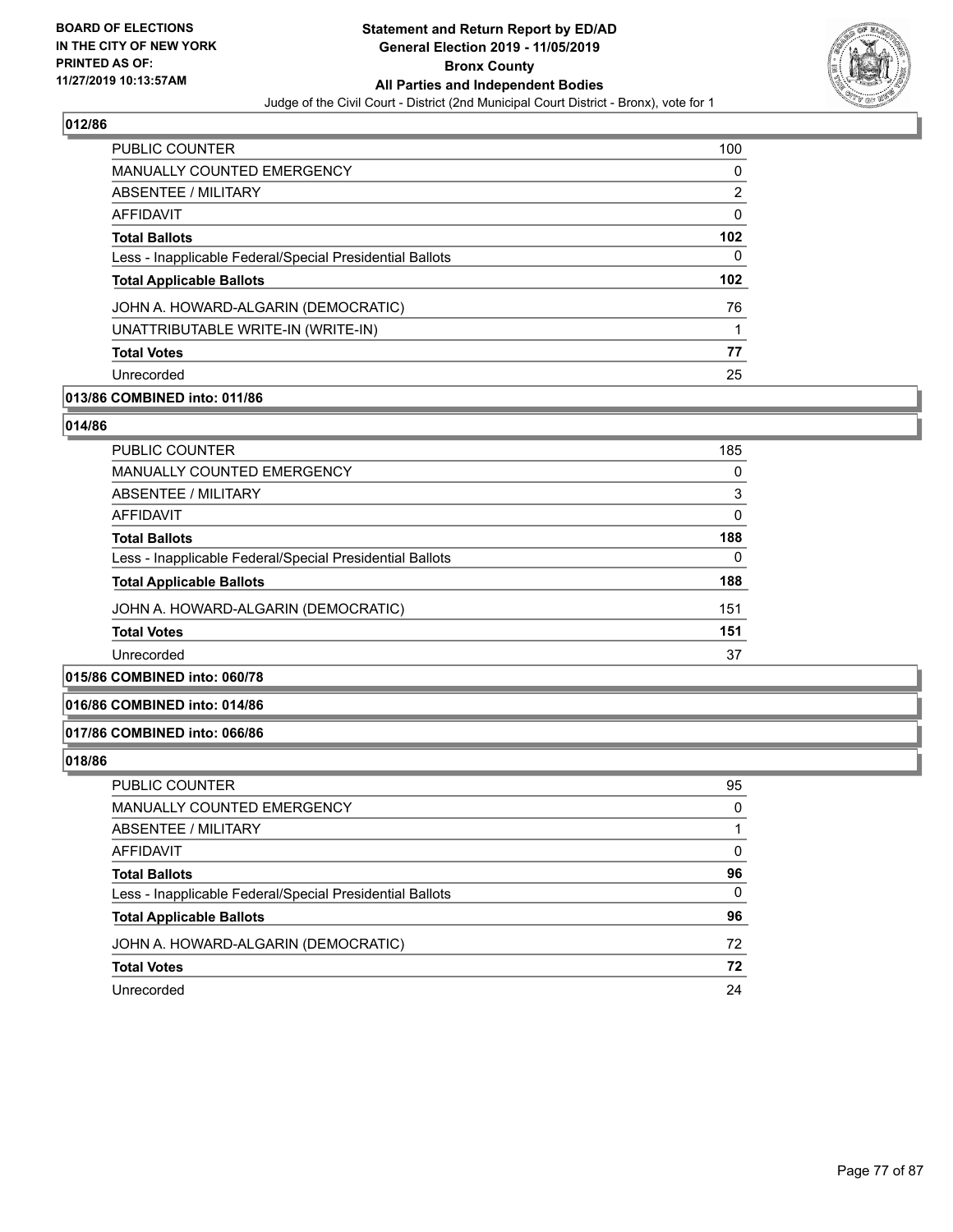

| PUBLIC COUNTER                                           | 149 |
|----------------------------------------------------------|-----|
| <b>MANUALLY COUNTED EMERGENCY</b>                        | 0   |
| ABSENTEE / MILITARY                                      |     |
| AFFIDAVIT                                                |     |
| <b>Total Ballots</b>                                     | 151 |
| Less - Inapplicable Federal/Special Presidential Ballots | 0   |
| <b>Total Applicable Ballots</b>                          | 151 |
| JOHN A. HOWARD-ALGARIN (DEMOCRATIC)                      | 113 |
| JAMES O'DONNRLL (WRITE-IN)                               |     |
| <b>Total Votes</b>                                       | 114 |
| Unrecorded                                               | 37  |

#### **020/86**

| PUBLIC COUNTER                                           | 87       |
|----------------------------------------------------------|----------|
| <b>MANUALLY COUNTED EMERGENCY</b>                        | $\Omega$ |
| ABSENTEE / MILITARY                                      | 4        |
| AFFIDAVIT                                                | 2        |
| <b>Total Ballots</b>                                     | 93       |
| Less - Inapplicable Federal/Special Presidential Ballots | 0        |
| <b>Total Applicable Ballots</b>                          | 93       |
| JOHN A. HOWARD-ALGARIN (DEMOCRATIC)                      | 72       |
| <b>Total Votes</b>                                       | 72       |
| Unrecorded                                               | 21       |
|                                                          |          |

#### **021/86 COMBINED into: 064/78**

**022/86** 

| <b>PUBLIC COUNTER</b>                                    | 144          |
|----------------------------------------------------------|--------------|
| MANUALLY COUNTED EMERGENCY                               | 0            |
| ABSENTEE / MILITARY                                      | 0            |
| <b>AFFIDAVIT</b>                                         | 15           |
| <b>Total Ballots</b>                                     | 159          |
| Less - Inapplicable Federal/Special Presidential Ballots | $\mathbf{0}$ |
| <b>Total Applicable Ballots</b>                          | 159          |
| JOHN A. HOWARD-ALGARIN (DEMOCRATIC)                      | 124          |
| UNATTRIBUTABLE WRITE-IN (WRITE-IN)                       | 3            |
| <b>Total Votes</b>                                       | 127          |
| Unrecorded                                               | 32           |
| 023/86 COMBINED into: 022/86                             |              |

**024/86 COMBINED into: 047/78**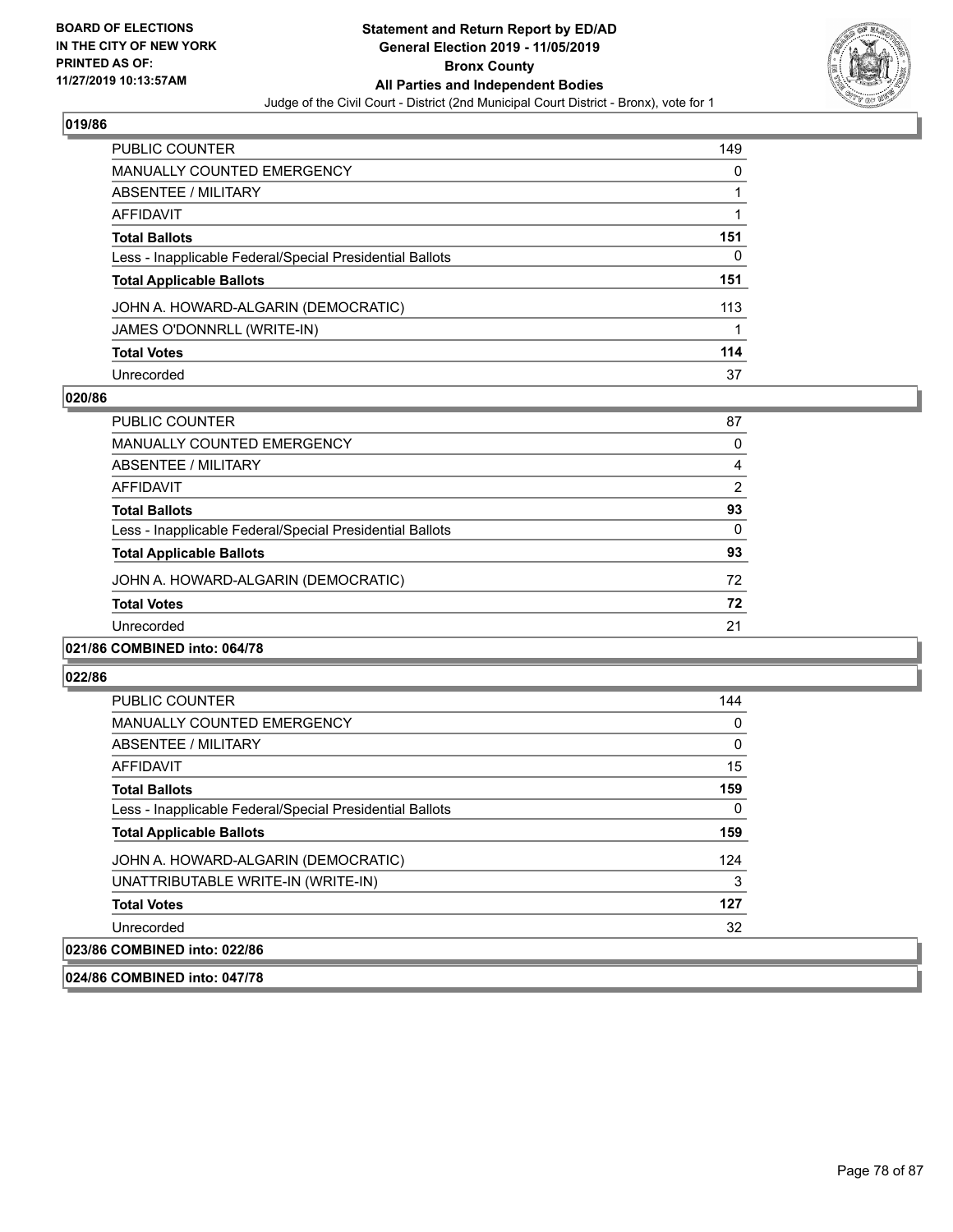

| PUBLIC COUNTER                                           | 156 |
|----------------------------------------------------------|-----|
| <b>MANUALLY COUNTED EMERGENCY</b>                        | 0   |
| ABSENTEE / MILITARY                                      | 4   |
| AFFIDAVIT                                                | 0   |
| <b>Total Ballots</b>                                     | 160 |
| Less - Inapplicable Federal/Special Presidential Ballots | 0   |
| <b>Total Applicable Ballots</b>                          | 160 |
| JOHN A. HOWARD-ALGARIN (DEMOCRATIC)                      | 116 |
| <b>Total Votes</b>                                       | 116 |
| Unrecorded                                               | 44  |

#### **026/86**

| PUBLIC COUNTER                                           | 185            |
|----------------------------------------------------------|----------------|
| <b>MANUALLY COUNTED EMERGENCY</b>                        | 0              |
| ABSENTEE / MILITARY                                      | 2              |
| AFFIDAVIT                                                | $\overline{4}$ |
| <b>Total Ballots</b>                                     | 191            |
| Less - Inapplicable Federal/Special Presidential Ballots | 0              |
| <b>Total Applicable Ballots</b>                          | 191            |
| JOHN A. HOWARD-ALGARIN (DEMOCRATIC)                      | 156            |
| <b>Total Votes</b>                                       | 156            |
| Unrecorded                                               | 35             |
|                                                          |                |

### **027/86 COMBINED into: 008/86**

#### **028/86**

| <b>PUBLIC COUNTER</b>                                    | 164           |
|----------------------------------------------------------|---------------|
| MANUALLY COUNTED EMERGENCY                               | 0             |
| ABSENTEE / MILITARY                                      | 6             |
| AFFIDAVIT                                                | $\mathcal{P}$ |
| <b>Total Ballots</b>                                     | 172           |
| Less - Inapplicable Federal/Special Presidential Ballots | 0             |
| <b>Total Applicable Ballots</b>                          | 172           |
| JOHN A. HOWARD-ALGARIN (DEMOCRATIC)                      | 142           |
| <b>Total Votes</b>                                       | 142           |
| Unrecorded                                               | 30            |

| <b>PUBLIC COUNTER</b>                                    | 238 |
|----------------------------------------------------------|-----|
| <b>MANUALLY COUNTED EMERGENCY</b>                        | 0   |
| ABSENTEE / MILITARY                                      | 2   |
| AFFIDAVIT                                                | 8   |
| <b>Total Ballots</b>                                     | 248 |
| Less - Inapplicable Federal/Special Presidential Ballots | 0   |
| <b>Total Applicable Ballots</b>                          | 248 |
| JOHN A. HOWARD-ALGARIN (DEMOCRATIC)                      | 187 |
| <b>Total Votes</b>                                       | 187 |
| Unrecorded                                               | 61  |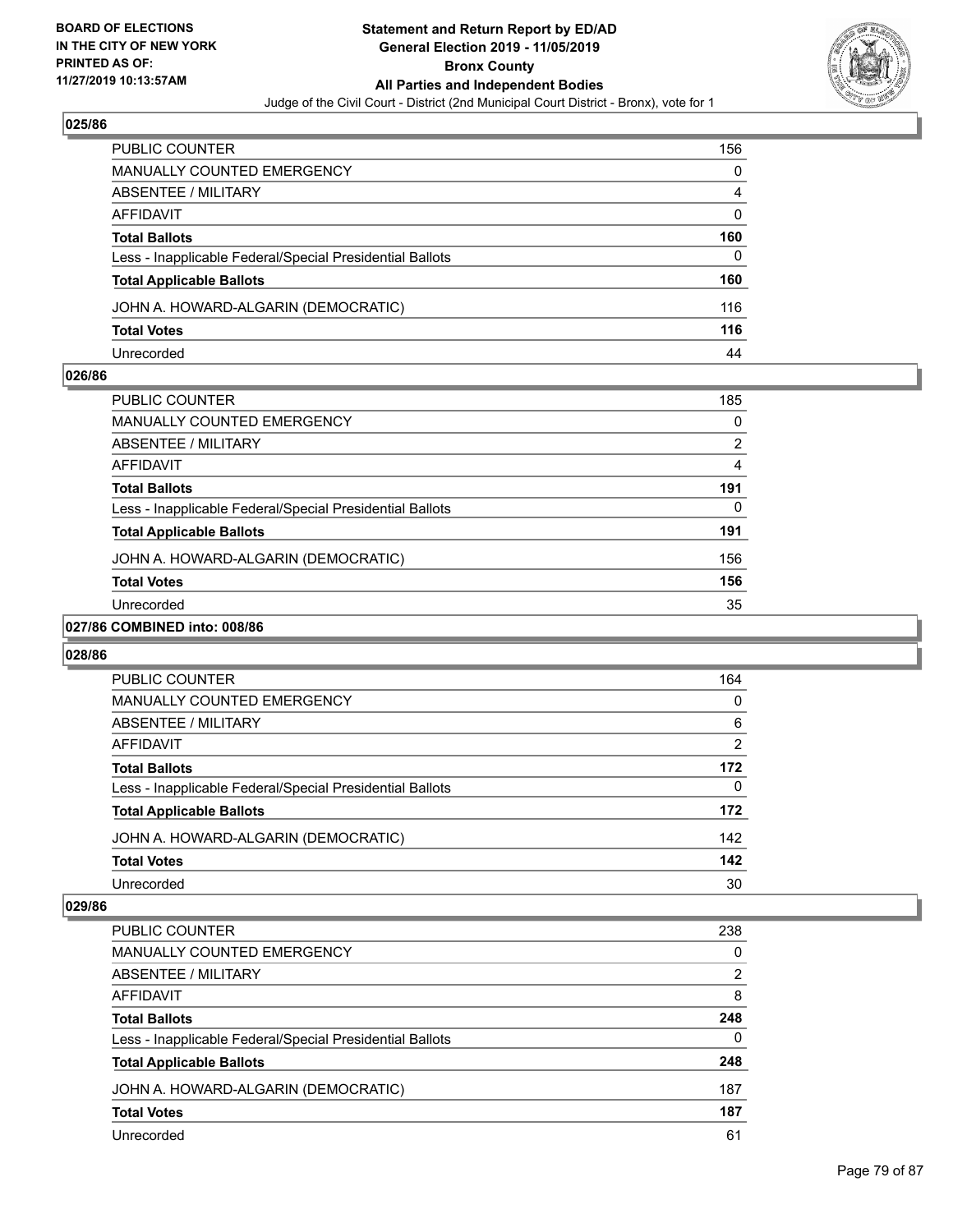

### **030/86 COMBINED into: 028/86**

#### **031/86 COMBINED into: 037/77**

**032/86** 

| PUBLIC COUNTER                                           | 193      |
|----------------------------------------------------------|----------|
| <b>MANUALLY COUNTED EMERGENCY</b>                        | $\Omega$ |
| <b>ABSENTEE / MILITARY</b>                               | 0        |
| <b>AFFIDAVIT</b>                                         | 2        |
| <b>Total Ballots</b>                                     | 195      |
| Less - Inapplicable Federal/Special Presidential Ballots | $\Omega$ |
| <b>Total Applicable Ballots</b>                          | 195      |
| JOHN A. HOWARD-ALGARIN (DEMOCRATIC)                      | 162      |
| UNATTRIBUTABLE WRITE-IN (WRITE-IN)                       |          |
| <b>Total Votes</b>                                       | 163      |
| Unrecorded                                               | 32       |

#### **033/86**

| PUBLIC COUNTER                                           | 246 |
|----------------------------------------------------------|-----|
| <b>MANUALLY COUNTED EMERGENCY</b>                        | 0   |
| ABSENTEE / MILITARY                                      | 9   |
| AFFIDAVIT                                                |     |
| <b>Total Ballots</b>                                     | 256 |
| Less - Inapplicable Federal/Special Presidential Ballots | 0   |
| <b>Total Applicable Ballots</b>                          | 256 |
| JOHN A. HOWARD-ALGARIN (DEMOCRATIC)                      | 195 |
| UNATTRIBUTABLE WRITE-IN (WRITE-IN)                       |     |
| <b>Total Votes</b>                                       | 196 |
| Unrecorded                                               | 60  |

#### **034/86 COMBINED into: 033/86**

#### **035/86 COMBINED into: 032/86**

| <b>PUBLIC COUNTER</b>                                    | 209 |
|----------------------------------------------------------|-----|
| MANUALLY COUNTED EMERGENCY                               |     |
| ABSENTEE / MILITARY                                      | 5   |
| AFFIDAVIT                                                | 5   |
| <b>Total Ballots</b>                                     | 219 |
| Less - Inapplicable Federal/Special Presidential Ballots | 0   |
| <b>Total Applicable Ballots</b>                          | 219 |
| JOHN A. HOWARD-ALGARIN (DEMOCRATIC)                      | 180 |
| <b>Total Votes</b>                                       | 180 |
| Unrecorded                                               | 39  |
| 037/86 COMBINED into: 017/77                             |     |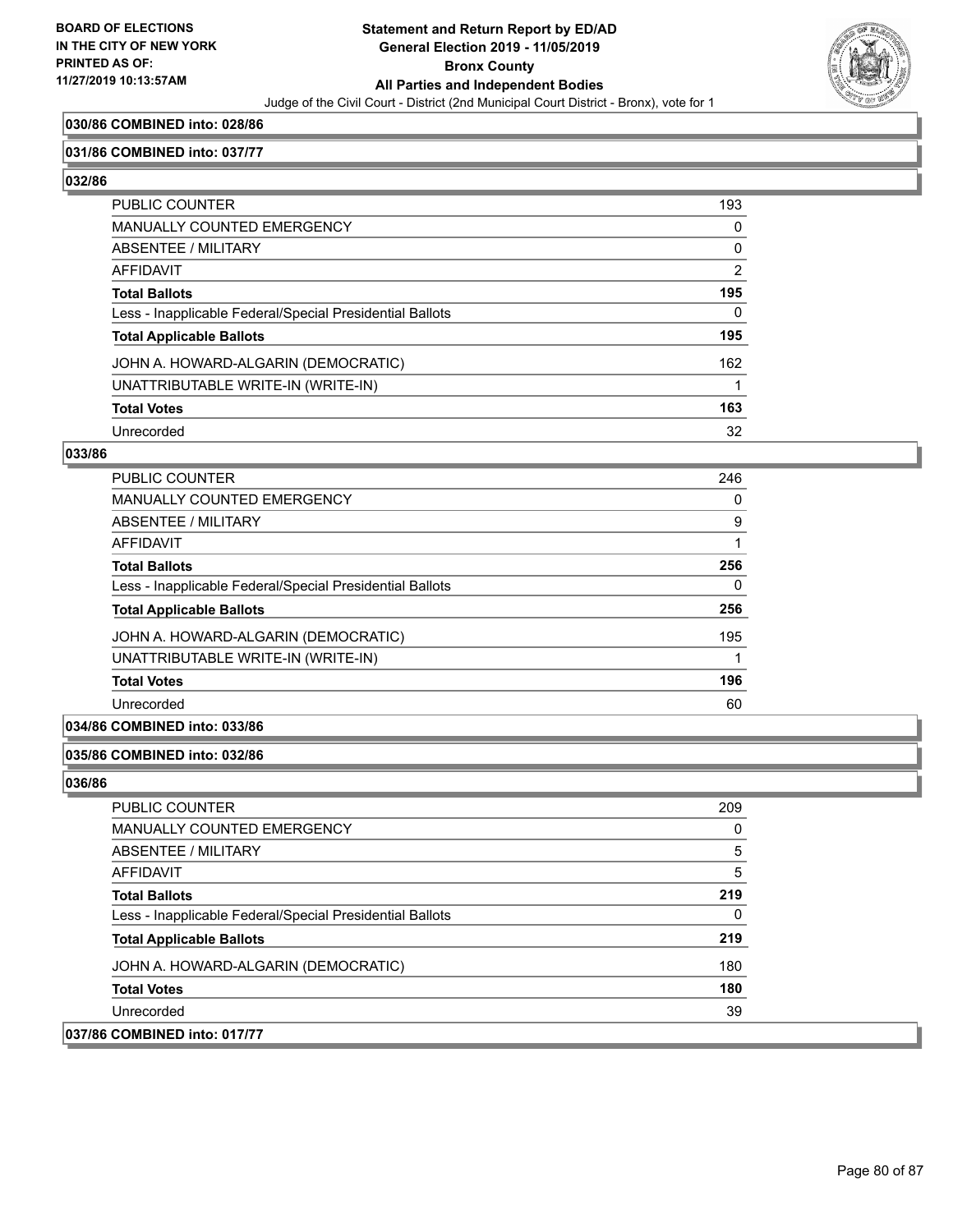

| <b>PUBLIC COUNTER</b>                                    | 174 |
|----------------------------------------------------------|-----|
| <b>MANUALLY COUNTED EMERGENCY</b>                        | 0   |
| ABSENTEE / MILITARY                                      | 3   |
| AFFIDAVIT                                                |     |
| <b>Total Ballots</b>                                     | 178 |
| Less - Inapplicable Federal/Special Presidential Ballots | 0   |
| <b>Total Applicable Ballots</b>                          | 178 |
| JOHN A. HOWARD-ALGARIN (DEMOCRATIC)                      | 148 |
| <b>Total Votes</b>                                       | 148 |
| Unrecorded                                               | 30  |

#### **039/86 COMBINED into: 038/86**

#### **040/86**

| PUBLIC COUNTER                                           | 189 |
|----------------------------------------------------------|-----|
| <b>MANUALLY COUNTED EMERGENCY</b>                        | 0   |
| ABSENTEE / MILITARY                                      | 2   |
| AFFIDAVIT                                                | 2   |
| <b>Total Ballots</b>                                     | 193 |
| Less - Inapplicable Federal/Special Presidential Ballots | 0   |
| <b>Total Applicable Ballots</b>                          | 193 |
| JOHN A. HOWARD-ALGARIN (DEMOCRATIC)                      | 155 |
| <b>Total Votes</b>                                       | 155 |
| Unrecorded                                               | 38  |
|                                                          |     |

# **041/86 COMBINED into: 040/86**

# **042/86 COMBINED into: 030/79**

#### **043/86 COMBINED into: 029/79**

#### **044/86 COMBINED into: 007/79**

| PUBLIC COUNTER                                           | 128 |
|----------------------------------------------------------|-----|
| MANUALLY COUNTED EMERGENCY                               | 0   |
| ABSENTEE / MILITARY                                      | 3   |
| AFFIDAVIT                                                | 5   |
| <b>Total Ballots</b>                                     | 136 |
| Less - Inapplicable Federal/Special Presidential Ballots | 0   |
| <b>Total Applicable Ballots</b>                          | 136 |
| JOHN A. HOWARD-ALGARIN (DEMOCRATIC)                      | 99  |
| <b>Total Votes</b>                                       | 99  |
| Unrecorded                                               | 37  |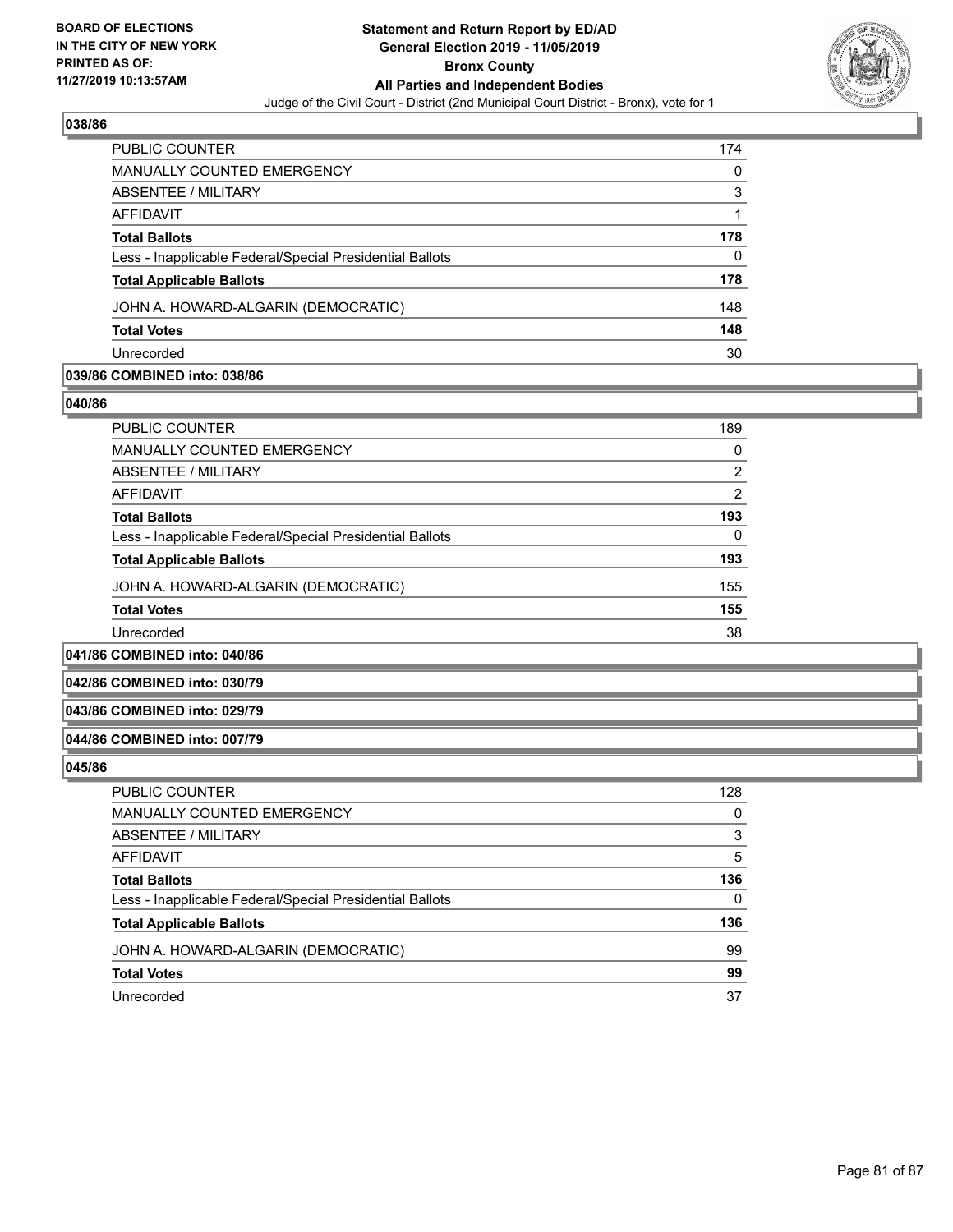

| PUBLIC COUNTER                                           |    |
|----------------------------------------------------------|----|
| <b>MANUALLY COUNTED EMERGENCY</b>                        | 0  |
| ABSENTEE / MILITARY                                      | 8  |
| AFFIDAVIT                                                | 3  |
| <b>Total Ballots</b>                                     | 88 |
| Less - Inapplicable Federal/Special Presidential Ballots | 0  |
| <b>Total Applicable Ballots</b>                          | 88 |
| JOHN A. HOWARD-ALGARIN (DEMOCRATIC)                      | 71 |
| <b>Total Votes</b>                                       | 71 |
| Unrecorded                                               |    |

#### **047/86**

| <b>PUBLIC COUNTER</b>                                    | 122 |
|----------------------------------------------------------|-----|
| <b>MANUALLY COUNTED EMERGENCY</b>                        | O   |
| ABSENTEE / MILITARY                                      | 5   |
| AFFIDAVIT                                                |     |
| <b>Total Ballots</b>                                     | 128 |
| Less - Inapplicable Federal/Special Presidential Ballots | 0   |
| <b>Total Applicable Ballots</b>                          | 128 |
| JOHN A. HOWARD-ALGARIN (DEMOCRATIC)                      | 94  |
| <b>Total Votes</b>                                       | 94  |
| Unrecorded                                               | 34  |
| COMPINIED : 004/70                                       |     |

# **048/86 COMBINED into: 064/78**

### **049/86 COMBINED into: 067/79**

| <b>PUBLIC COUNTER</b>                                    | 125      |
|----------------------------------------------------------|----------|
| <b>MANUALLY COUNTED EMERGENCY</b>                        | $\Omega$ |
| ABSENTEE / MILITARY                                      |          |
| AFFIDAVIT                                                |          |
| <b>Total Ballots</b>                                     | 127      |
| Less - Inapplicable Federal/Special Presidential Ballots | $\Omega$ |
| <b>Total Applicable Ballots</b>                          | 127      |
| JOHN A. HOWARD-ALGARIN (DEMOCRATIC)                      | 98       |
| <b>Total Votes</b>                                       | 98       |
| Unrecorded                                               | 29       |
| 051/86 COMBINED into: 019/78                             |          |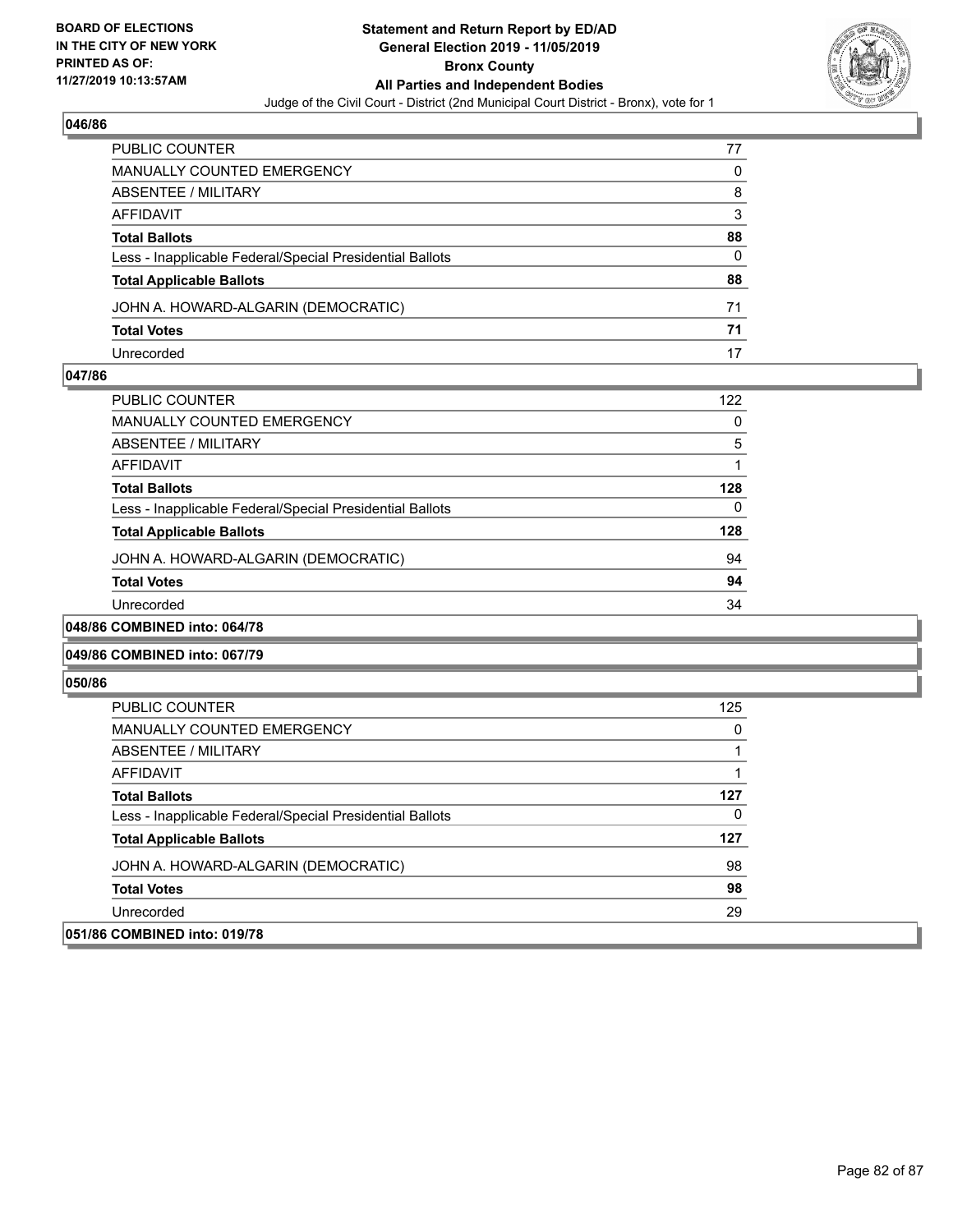

| <b>PUBLIC COUNTER</b>                                    | 94            |
|----------------------------------------------------------|---------------|
| MANUALLY COUNTED EMERGENCY                               | $\Omega$      |
| ABSENTEE / MILITARY                                      | $\mathcal{P}$ |
| AFFIDAVIT                                                | $\Omega$      |
| <b>Total Ballots</b>                                     | 96            |
| Less - Inapplicable Federal/Special Presidential Ballots | $\Omega$      |
| <b>Total Applicable Ballots</b>                          | 96            |
| JOHN A. HOWARD-ALGARIN (DEMOCRATIC)                      | 80            |
| <b>Total Votes</b>                                       | 80            |
| Unrecorded                                               | 16            |

# **053/86 COMBINED into: 055/86**

#### **054/86 COMBINED into: 056/86**

#### **055/86**

| PUBLIC COUNTER                                           | 175          |
|----------------------------------------------------------|--------------|
| <b>MANUALLY COUNTED EMERGENCY</b>                        | 0            |
| ABSENTEE / MILITARY                                      | 9            |
| <b>AFFIDAVIT</b>                                         | 2            |
| <b>Total Ballots</b>                                     | 186          |
| Less - Inapplicable Federal/Special Presidential Ballots | $\mathbf{0}$ |
| <b>Total Applicable Ballots</b>                          | 186          |
| JOHN A. HOWARD-ALGARIN (DEMOCRATIC)                      | 146          |
| <b>Total Votes</b>                                       | 146          |
| Unrecorded                                               | 40           |
|                                                          |              |

| PUBLIC COUNTER                                           | 122      |
|----------------------------------------------------------|----------|
| MANUALLY COUNTED EMERGENCY                               | 0        |
| ABSENTEE / MILITARY                                      | $\Omega$ |
| AFFIDAVIT                                                | 4        |
| <b>Total Ballots</b>                                     | 126      |
| Less - Inapplicable Federal/Special Presidential Ballots | 0        |
| <b>Total Applicable Ballots</b>                          | 126      |
| JOHN A. HOWARD-ALGARIN (DEMOCRATIC)                      | 103      |
| <b>Total Votes</b>                                       | 103      |
| Unrecorded                                               | 23       |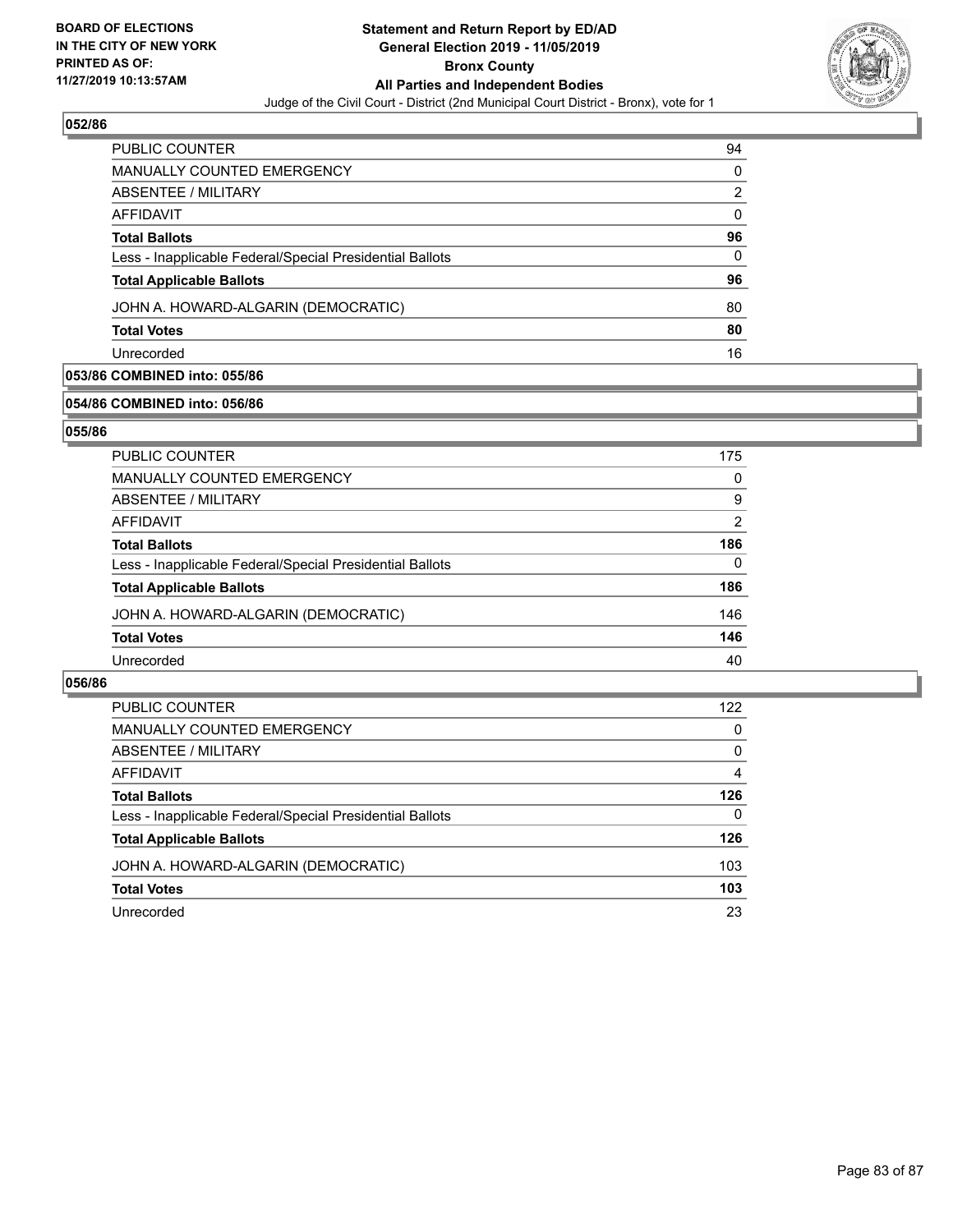

| <b>PUBLIC COUNTER</b>                                    | 168 |
|----------------------------------------------------------|-----|
| <b>MANUALLY COUNTED EMERGENCY</b>                        | 0   |
| ABSENTEE / MILITARY                                      | 4   |
| AFFIDAVIT                                                |     |
| <b>Total Ballots</b>                                     | 173 |
| Less - Inapplicable Federal/Special Presidential Ballots | 0   |
| <b>Total Applicable Ballots</b>                          | 173 |
| JOHN A. HOWARD-ALGARIN (DEMOCRATIC)                      | 133 |
| UNATTRIBUTABLE WRITE-IN (WRITE-IN)                       |     |
| <b>Total Votes</b>                                       | 134 |
| Unrecorded                                               | 39  |

#### **058/86 COMBINED into: 018/78**

**059/86 COMBINED into: 029/86**

**060/86 COMBINED into: 038/86**

**061/86 COMBINED into: 019/86**

#### **062/86 COMBINED into: 025/86**

### **063/86**

| PUBLIC COUNTER                                           | 130      |
|----------------------------------------------------------|----------|
| <b>MANUALLY COUNTED EMERGENCY</b>                        | $\Omega$ |
| <b>ABSENTEE / MILITARY</b>                               | 2        |
| <b>AFFIDAVIT</b>                                         |          |
| <b>Total Ballots</b>                                     | 133      |
| Less - Inapplicable Federal/Special Presidential Ballots | $\Omega$ |
| <b>Total Applicable Ballots</b>                          | 133      |
| JOHN A. HOWARD-ALGARIN (DEMOCRATIC)                      | 114      |
| <b>Total Votes</b>                                       | 114      |
| Unrecorded                                               | 19       |
|                                                          |          |

| <b>PUBLIC COUNTER</b>                                    | 107      |
|----------------------------------------------------------|----------|
| <b>MANUALLY COUNTED EMERGENCY</b>                        | 0        |
| ABSENTEE / MILITARY                                      | 6        |
| AFFIDAVIT                                                | 0        |
| <b>Total Ballots</b>                                     | 113      |
| Less - Inapplicable Federal/Special Presidential Ballots | $\Omega$ |
| <b>Total Applicable Ballots</b>                          | 113      |
| JOHN A. HOWARD-ALGARIN (DEMOCRATIC)                      | 89       |
| <b>Total Votes</b>                                       | 89       |
| Unrecorded                                               | 24       |
| 065/86 COMBINED into: 004/86                             |          |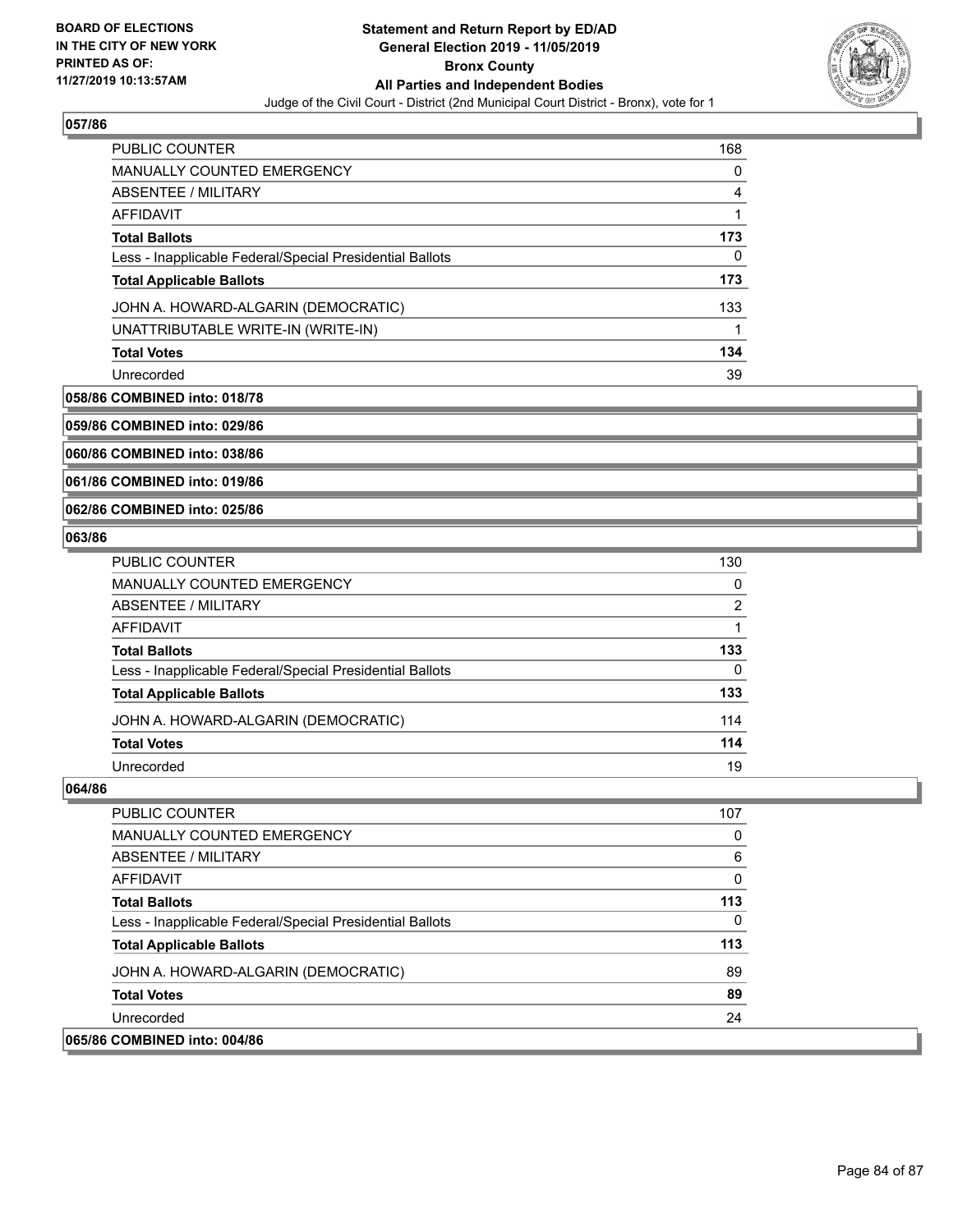

| PUBLIC COUNTER                                           | 219 |  |
|----------------------------------------------------------|-----|--|
| <b>MANUALLY COUNTED EMERGENCY</b>                        | 0   |  |
| ABSENTEE / MILITARY                                      | 0   |  |
| <b>AFFIDAVIT</b>                                         | 3   |  |
| <b>Total Ballots</b>                                     | 222 |  |
| Less - Inapplicable Federal/Special Presidential Ballots | 0   |  |
| <b>Total Applicable Ballots</b>                          | 222 |  |
| JOHN A. HOWARD-ALGARIN (DEMOCRATIC)                      | 170 |  |
| SANDRA LEE (WRITE-IN)                                    |     |  |
| <b>Total Votes</b>                                       | 171 |  |
| Unrecorded                                               | 51  |  |
| 067/86 COMBINED into: 026/86                             |     |  |
| 068/86 COMBINED into: 031/77                             |     |  |
| 069/86 COMBINED into: 043/78                             |     |  |
| 070/86 COMBINED into: 057/86                             |     |  |
| 071/86 COMBINED into: 036/86                             |     |  |

**072/86 COMBINED into: 067/79**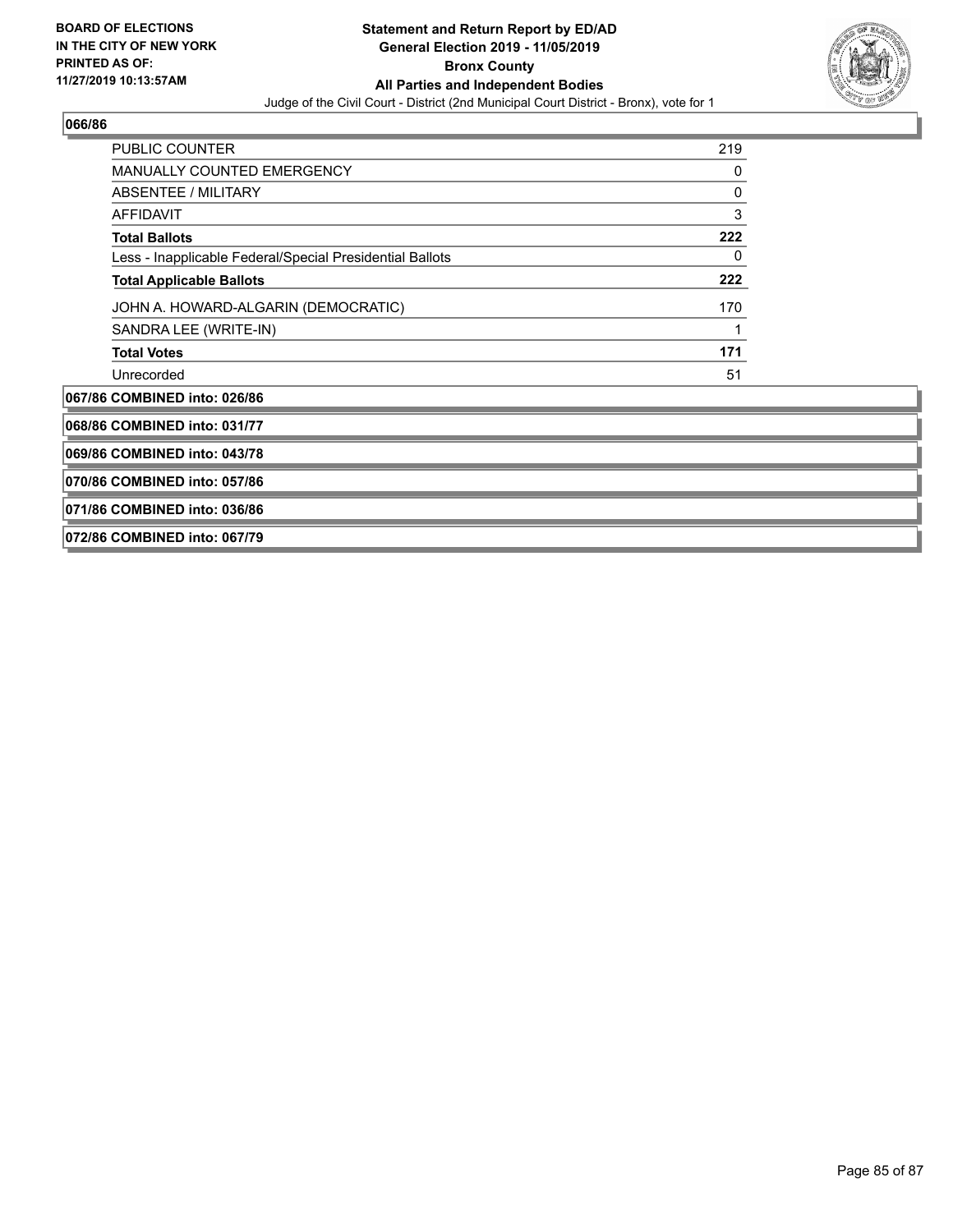

**090/87 COMBINED into: 003/87**

**091/87 COMBINED into: 003/87**

**092/87 COMBINED into: 010/87**